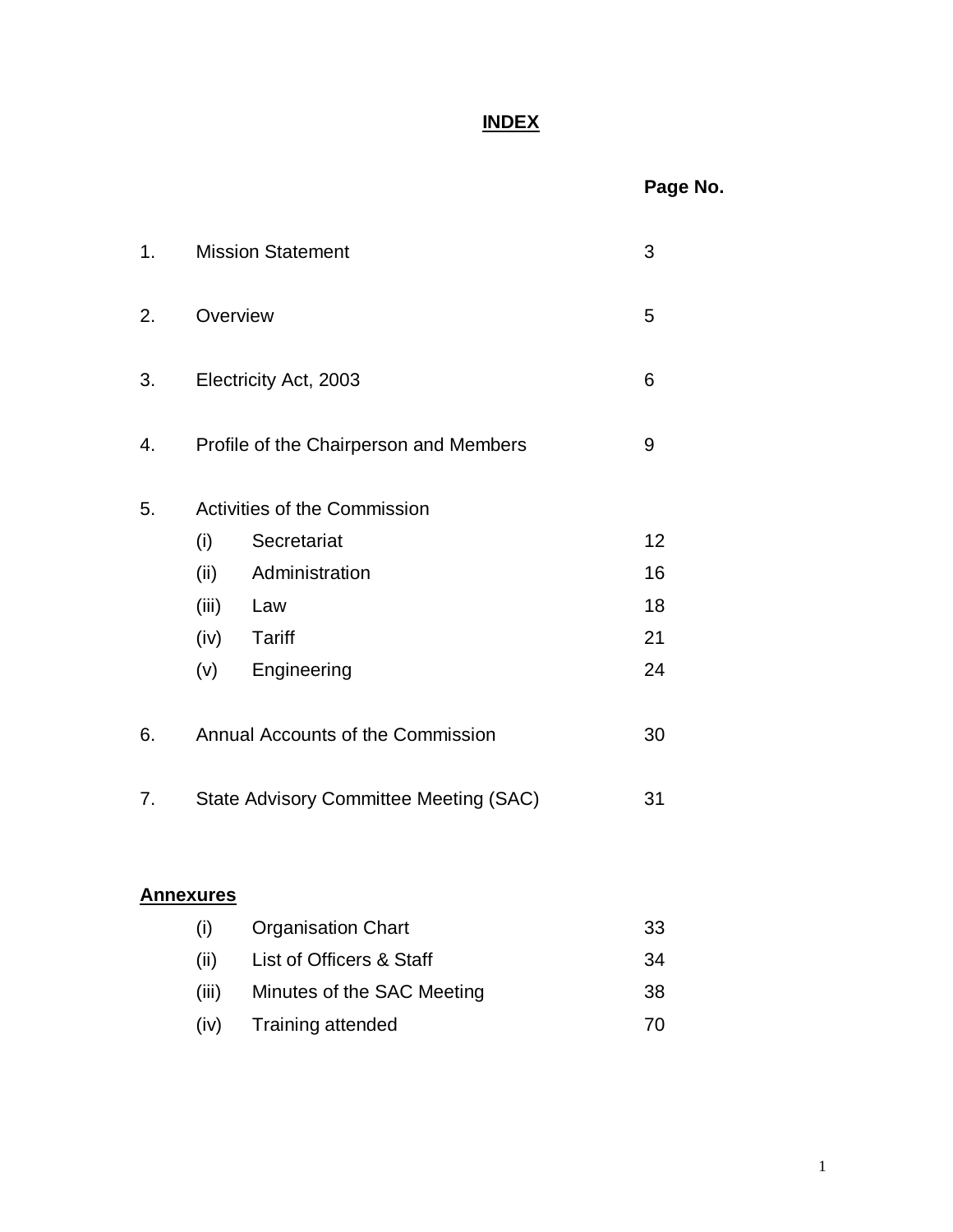

**Together, let us light up our lives.**

## *MISSION STATEMENT*

*The Orissa Electricity Regulatory Commission is committed to fulfill its mandate for creating an efficient and economically viable electricity industry in the State. It balances the interests of all stakeholders while fulfilling its primary responsibility to ensure safe and reliable supply of power at reasonable rates. It is guided by the principles of good governance, namely, transparency, accountability, predictability, equitability and participation in discharge of its functions. It safeguards the interests of the state and gives a fair deal to consumers.*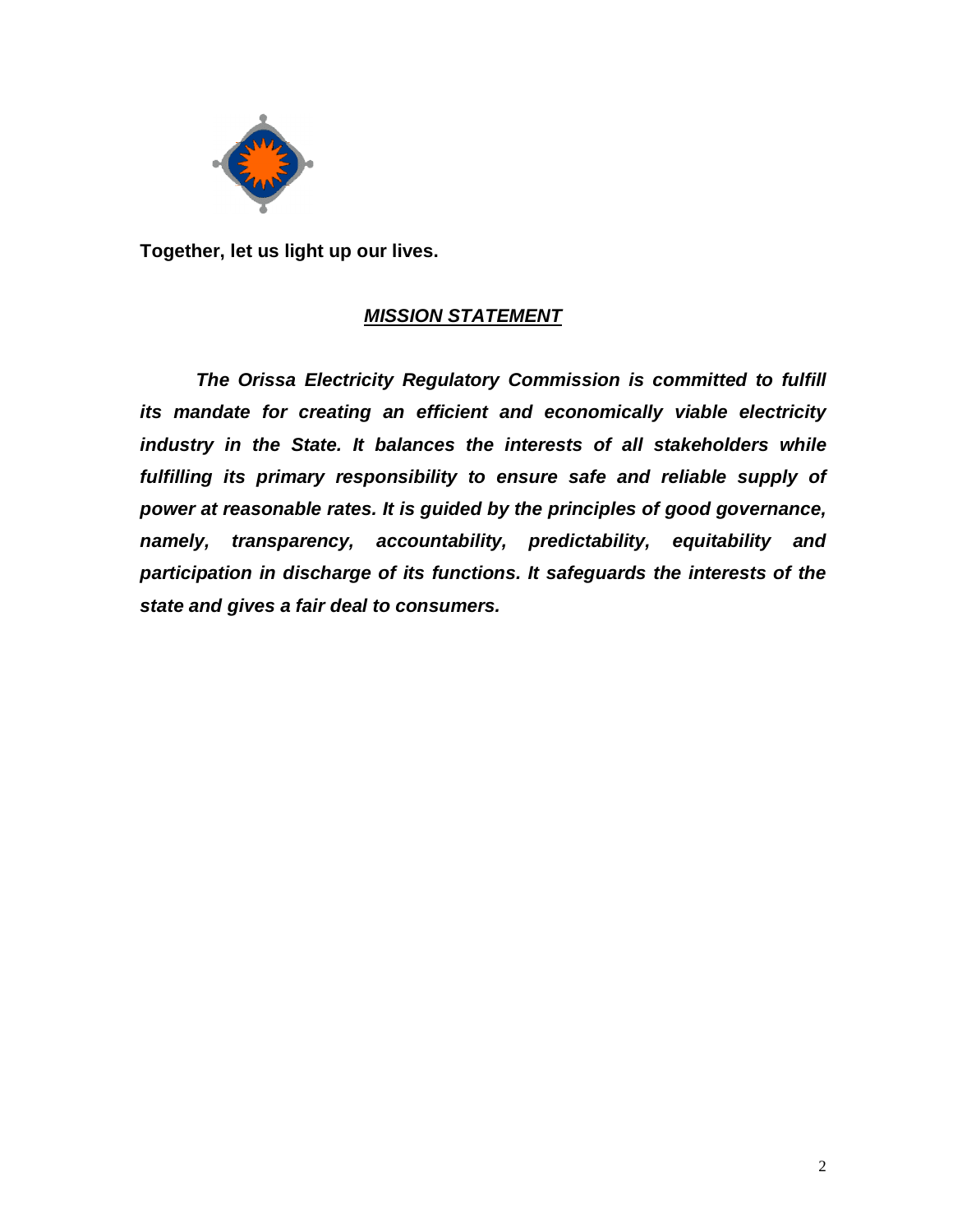#### **OVERVIEW**

#### **A new era in Utility Regulation.**

Orissa has been a pioneer among Indian States in embarking on a comprehensive reform of its electricity industry. The objective of reform is to address the fundamental issues underlying poor performance of the Orissa State Electricity Board, to restructure the power sector, to make power supply more efficient, meet the needs of a growing economy and develop an economically viable power industry, which will enable Orissa to attract private capital while safeguarding the interests of the consumers.

The reform programme was announced by the then Chief Minister of Orissa in November, 1993, formally approved by the Council of Ministers in April, 1994 and endorsed by the State Government in March, 1995. On April 20, 1995, the government issued a formal statement of its power policy.

The Orissa Electricity Reform Act, 1995 (Orissa Act 2 of 1996) was enacted for the purpose of restructuring the electricity industry, for taking measures conducive to rationalization of generation, transmission and supply system, for opening avenues for participation of private sector entrepreneurs and for establishment of a Regulatory Commission independent of the state government and power utilities.

Advance clearance of the legislation by the central government was issued by the Ministry of Home Affairs in early November 1995. The legislation was approved by the State Assembly on  $28<sup>th</sup>$  November, 1995. The President gave his assent to the bill in January 1996 and the Act became effective in April 1996. The restructuring of the industry became effective from the same date. The first member of the Commission joined on 1.7.1996. The Regulatory Commission became fully operational on 01.08.1996 with joining of the other Member & Chairman.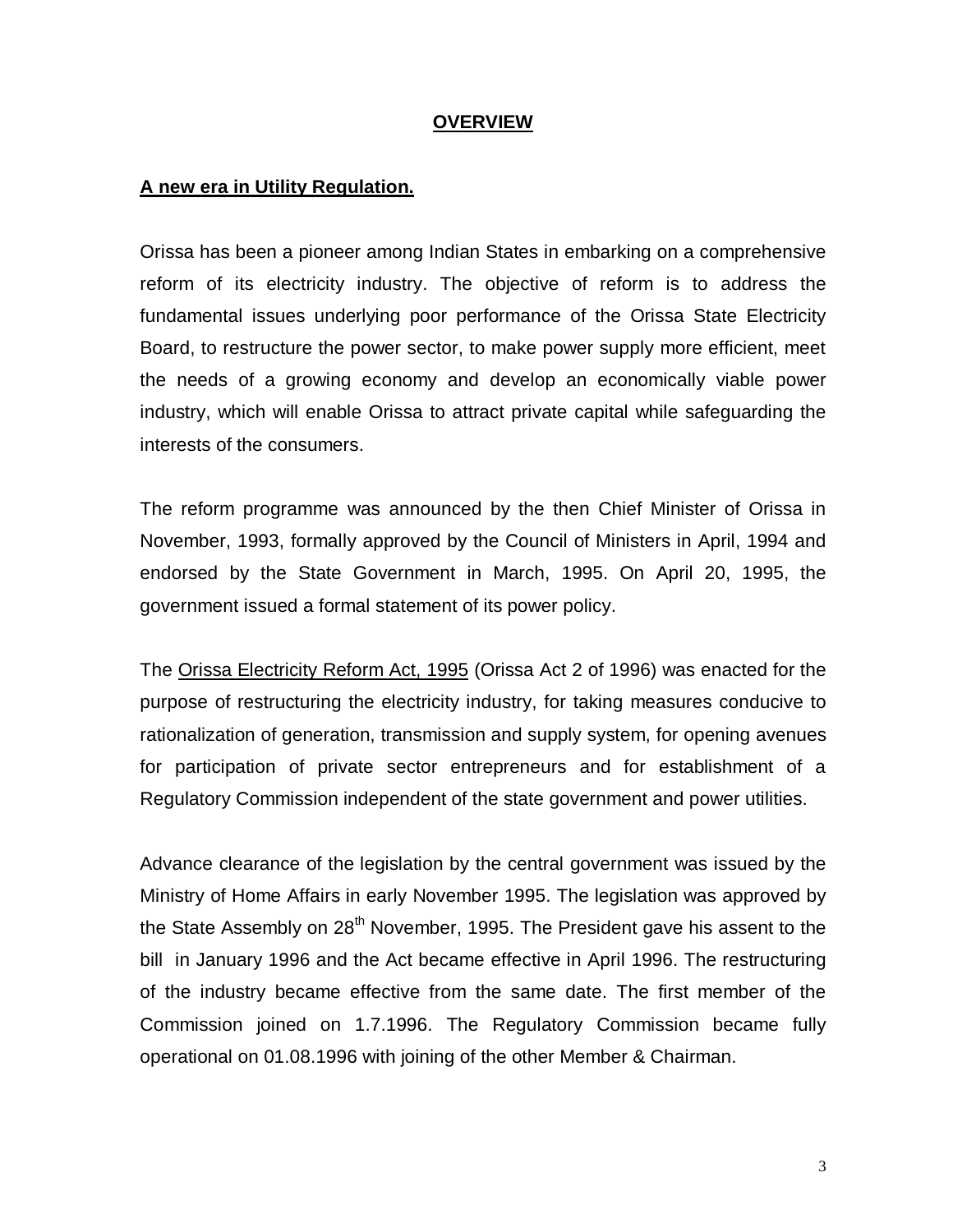#### **THE ELECTRICITY ACT, 2003**

1. By the end of the last century, the reform process in power sector had taken its roots in a number of states with a good beginning in Orissa. The Electricity Regulatory Commission Act, 1998 was a product of this great national movement, initiated by Orissa.

2. The next major legislation in the electricity sector is the Electricity Act, 2003 heralding a new era in the history of electricity legislation in India. It came into force from  $10<sup>th</sup>$  June 2003. Electricity being in the concurrent list of Constitution of India, this Central Act has a major impact on the Indian Power Sector reform. This Act repealed all Central legislation on Electricity, but saved the Reforms Laws passed by various States. The provisions of these State Reform Laws not inconsistent with provisions of Electricity Act, 2003, are applicable to the concerned States.

3. The Electricity Act, 2003 focuses on creating competition in the industry, no licence

for generation, provision of non-discriminatory open access to the transmission and distribution system to the licences, generator and consumers, ensuring supply of electricity to all areas, rationalizing tariffs, lowering cross-subsidization levels, protecting consumer interest & establishment of grievance redressal mechanism etc. Given these various changes, the industry structure is expected to be transformed from the current single buyer model to multi-buyer model. There would be several players operating at the different stages of the power industry – generator, transmission, distribution and trading licensees.

4. The Orissa Electricity Regulatory Commission established by the Govt. of Orissa

under OER Act, 1995 is deemed to be a state Commission u/s 82(1) of the Electricity Act, 2003.

#### 5. **Functions of the State Commission**.

(1). The State Commission shall discharge the following functions, namely:-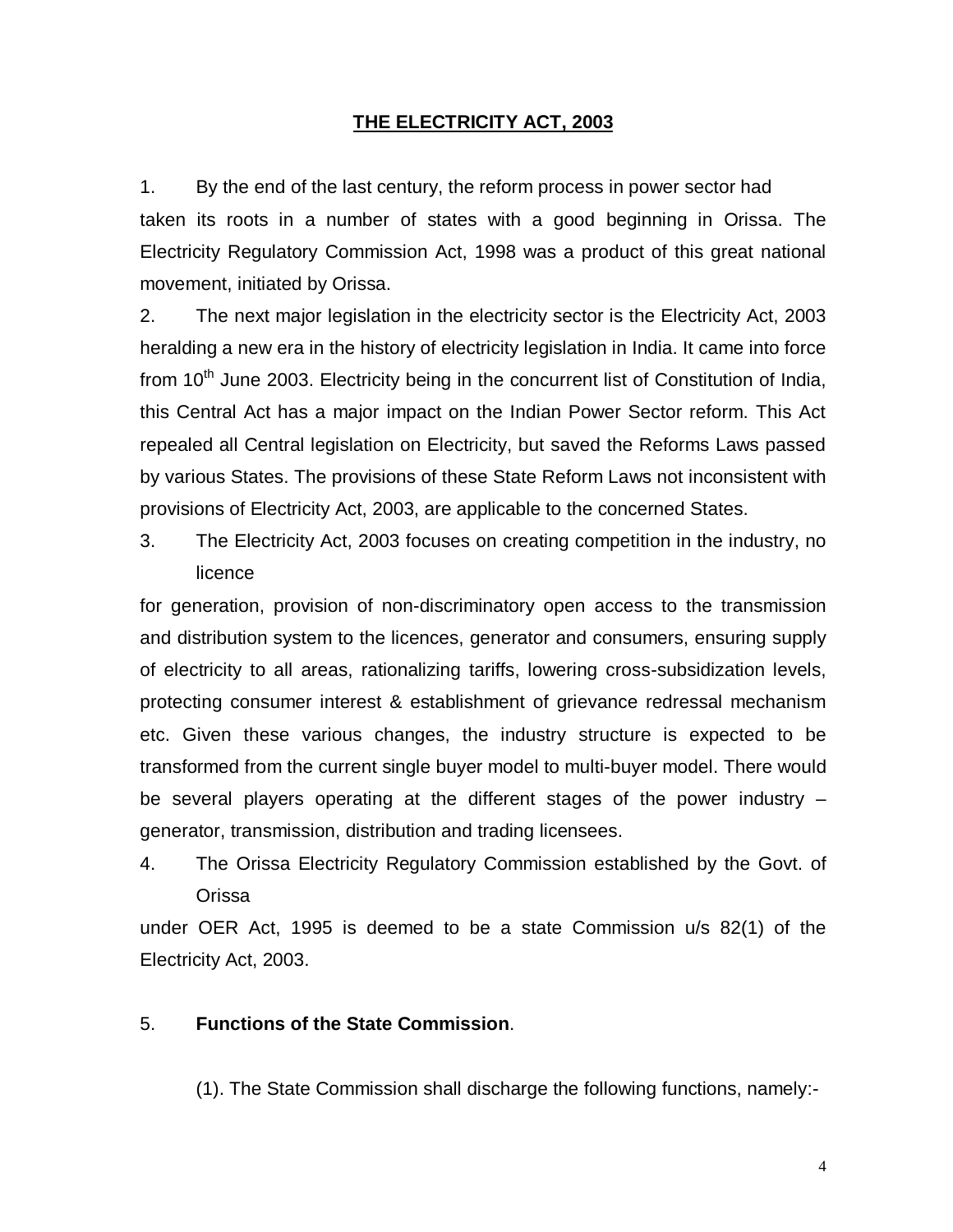(a) determine the tariff for generation, supply, transmission and wheeling of electricity, wholesale, bulk or retail, as the case may be, within the state:

Provided that where open access has been permitted to a category of consumers under section 42, the state Commission shall determine only the wheeling charges and surcharge thereon, if any, for the said category of consumers;

- (b) regulate electricity purchase and procurement process of distribution licenses including the price at which electricity shall be procured from the generating companies or licensees or from other sources through agreements through agreements for purchase of power for distribution and supply within the State;
- (c) facilitate intra-State transmission and wheeling of electricity;
- (d) Issues licences to persons seeking to act as transmission licensees, distribution licensees and electricity traders with respect to their operations within the State;
- (e) promote co-generation and generation of electricity from renewable sources of energy by providing suitable measures for connectivity with the grid and sale of electricity to any person, and also specify, for purchase of electricity from such sources, a percentage of the total consumption of electricity in the area of a distribution licensee;
- (f) adjudicate upon the disputes between the licensees and generating companies and to refer any dispute for arbitration;
- (g) levy fee for the purpose of this Act;
- (h) specify State Grid Code consistent with the Grid Code specified under clause(h) of sub-section(1) of section 79;
- (i) specify or enforce standards with respect to quality, continuity and reliability of service by licensees; and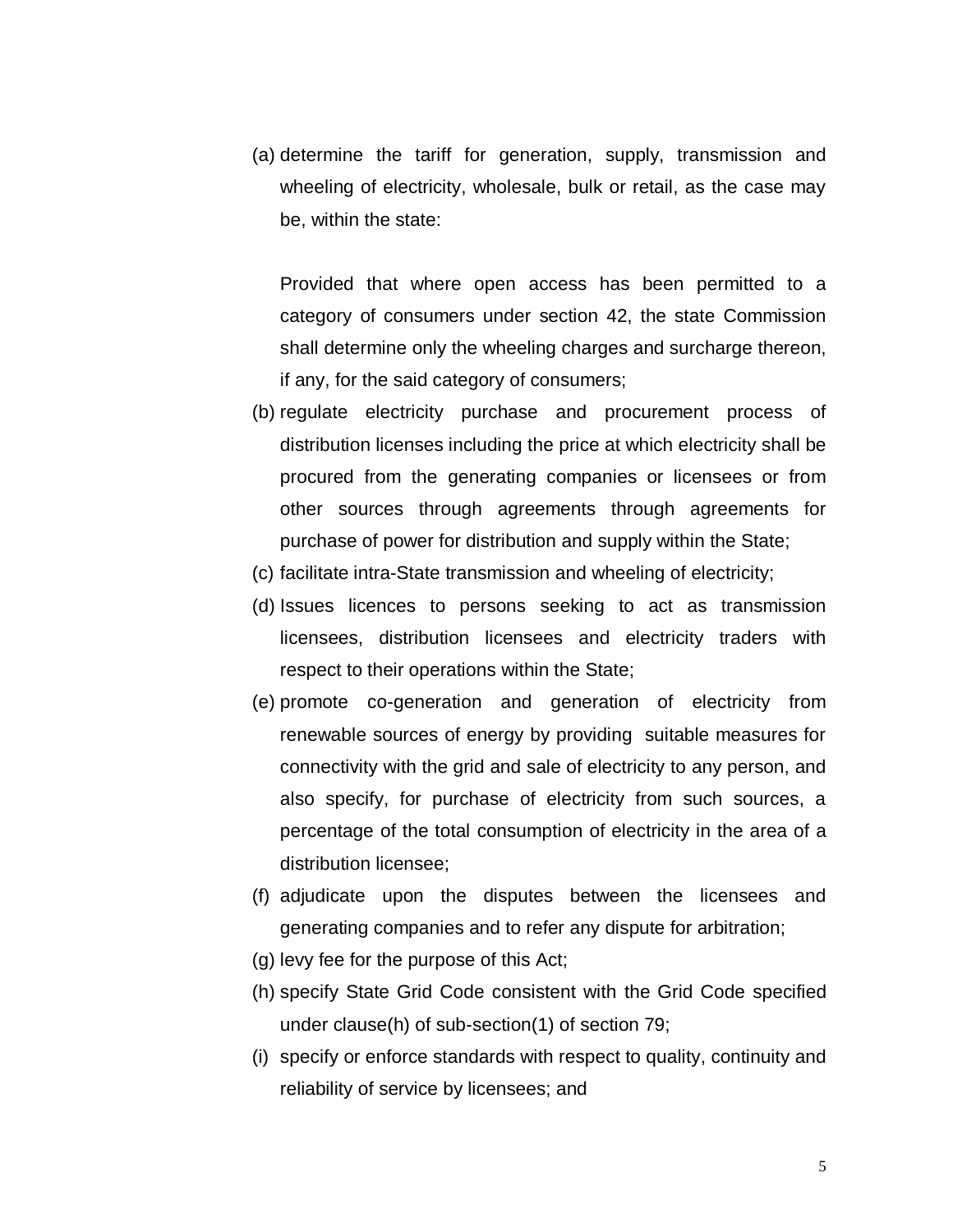- (j) fix the trading margin in the intra-state trading of electricity; if considered, necessary;
- (k) discharge such other functions as may be assigned to it under this Act.
- 2. The State Commission shall advise the State Govt. on all or any of the following matters, namely:-
	- (i) Promotion of competition, efficiency and economy in activities of the electricity industry;
	- (ii) Promotion of investment in electricity industry;
	- (iii) Reorganization and restructuring of electricity industry in the State;
	- (iv) Matters concerning generation, transmission, distribution and trading of electricity or any other matter referred to the State Commission by that Government.
- 3. The State Commission shall ensure transparency while exercising its powers and discharging its functions.
- 4. In discharge of its functions, the State Commission shall be guided by the National Electricity Policy, National Electricity Plan and Tariff Policy published under sub-section (2) of section 3.
- 5. The Orissa Electricity Regulatory Commission, after the Electricity Act, 2003 came into force, framed the following regulations under various provisions of the said act.

| <b>SI</b> | <b>Name of the Regulations</b>           | <b>Orissa</b>                           | <b>Published in Orissa</b>   |  |  |
|-----------|------------------------------------------|-----------------------------------------|------------------------------|--|--|
| No.       |                                          | <b>Notification Date</b>                | <b>Gazette No. and Date</b>  |  |  |
| 1         | <b>OERC(Conditions</b><br>Supply)<br>of  | $21^{st}$ May, 2004                     | 28 <sup>th</sup> May, 2004   |  |  |
|           | Code, 2004.                              |                                         |                              |  |  |
| 2         | Standards<br><b>OERC(Licensees</b><br>0f | $\overline{21}$ <sup>st</sup> May, 2004 | $28^{th}$ May, 2004          |  |  |
|           | Performance) Regulations, 2004.          |                                         |                              |  |  |
| 3         | <b>OERC</b> (Grievances<br>Redressal     | $5th$ April, 2004                       | 17 <sup>th</sup> April, 2004 |  |  |
|           | Ombudsman)<br>and<br>Forum               |                                         |                              |  |  |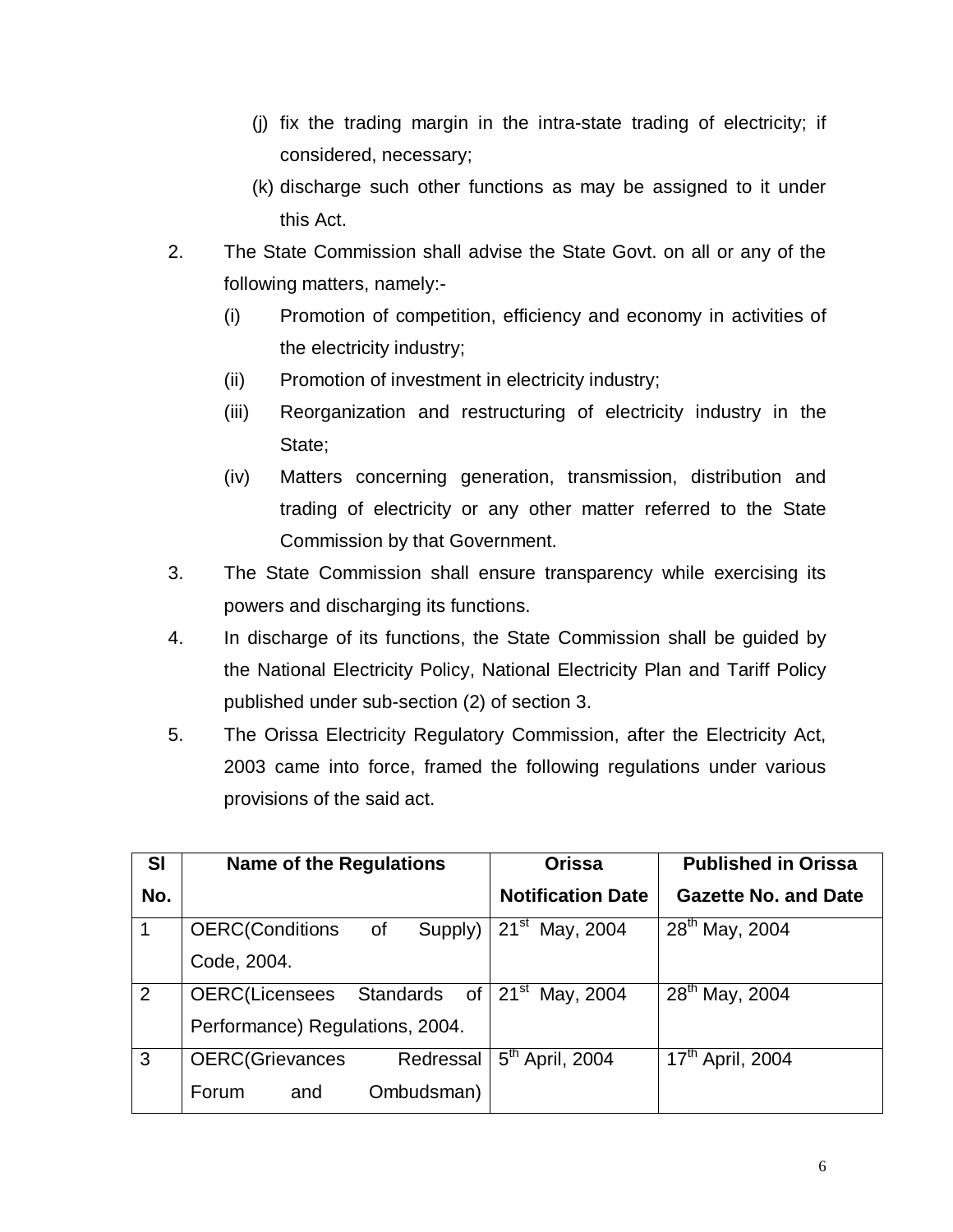|                | Regulations, 2004.                      |                        |                            |
|----------------|-----------------------------------------|------------------------|----------------------------|
| 4              | OERC(Terms and Conditions for           | $9th$ June, 2004       | $10^{th}$ June, 2004       |
|                | <b>Determination</b><br>0f<br>Tariff)   |                        |                            |
|                | Regulations, 2004.                      |                        |                            |
| 5              | OERC(Procedure for filing appeal        | $21^{st}$ May, 2004    | 28 <sup>th</sup> May, 2004 |
|                | before the Appellate Authority)         |                        |                            |
|                | Regulations, 2004.                      |                        |                            |
| 6              | <b>OERC(State Advisory Committee)</b>   | $21^{st}$ May, 2004    | 28th May, 2004             |
|                | Regulations, 2004.                      |                        |                            |
| $\overline{7}$ | <b>OERC</b> (Conduct<br>of<br>Business) | $21^{st}$<br>May, 2004 | 28th May, 2004             |
|                | Regulations, 2004.                      |                        |                            |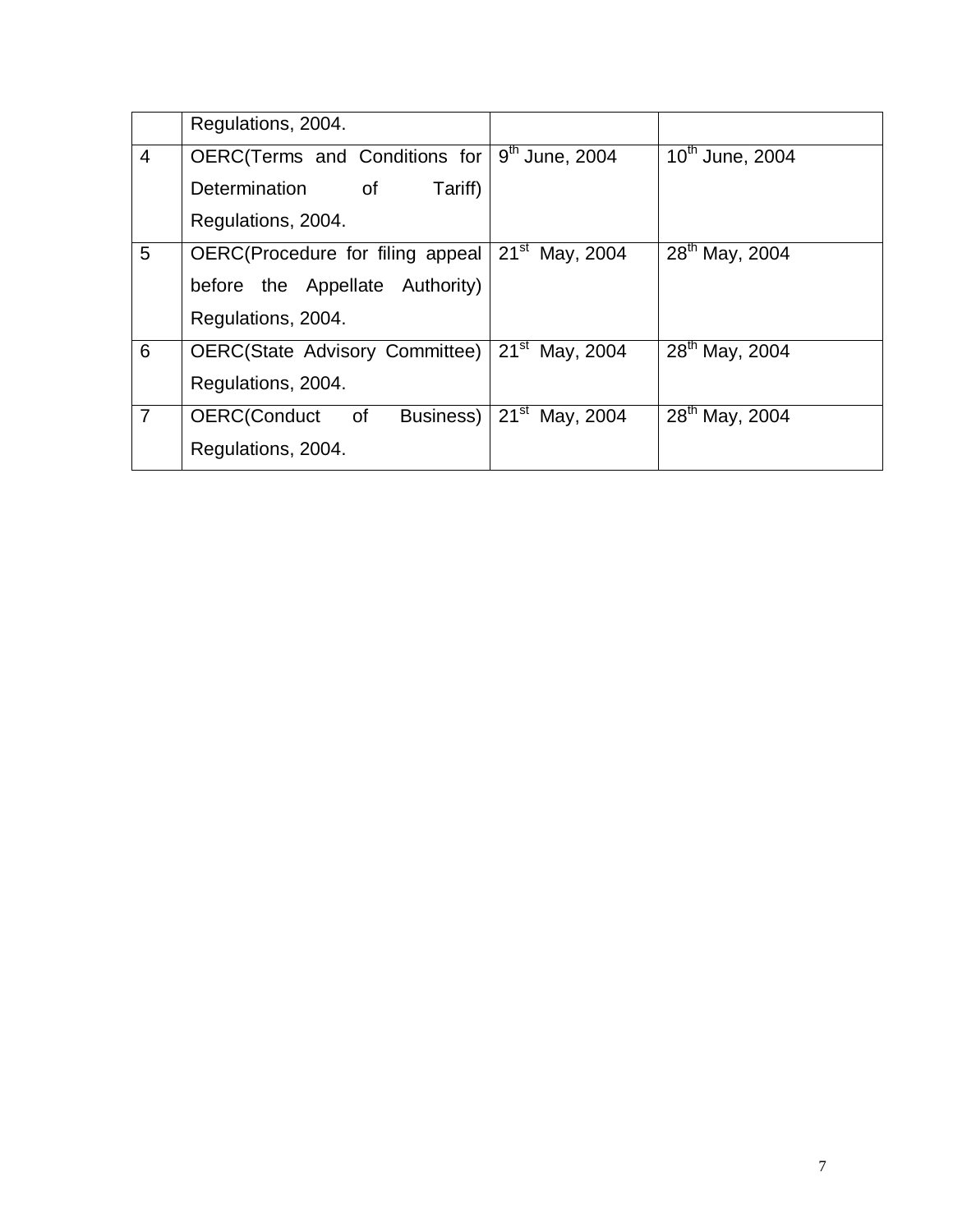#### **PROFILE OF THE CHAIRPERSON AND MEMBERS**

#### **Dhruba Charan Sahoo, Chairperson**

Mr D.C.Sahoo, formerly of the Indian Audit & Accounts Service, joined the Orissa Electricity Regulatory Commission as Chairman (Redesignated as Chairperson in the Electricity Act, 2003) on 1st November 2001 after taking voluntary retirement as Principal Accountant General, Kerala. Born on 5th November 1944 in the district of Balasore (now Bhadrak), he graduated from Ravenshaw College, Cuttack in 1965. After completing his Masters in Political Science from Utkal University in 1967, he joined the Indian Audit & Accounts Service in 1969.

During his illustrious career, he has served in different capacities in the Indian Audit & Accounts Department. He attended Works Audit Workshop in Tokyo (Japan) in 1984 and was promoted as Accountant General in 1986.

He was Member (Finance & Commercial) in Haryana State Electricity Board from 1989 to 1992 and served as Accountant General (Audit), West Bengal from April 1992 to October 1996.

He conducted audit of OPBAA Organisation of U.N. Headquarters at New York for a period of six weeks in 1997. In the same year in August, he was promoted as Principal Accountant General.

Apart from holding official positions in different capacities, he is a good bridge player and has participated in various tournaments and won a number of prizes.

#### **Bijoy Chandra Jena, Member**

Mr.Bijoy Chandra Jena, formerly Chairman-cum-Managing Director of Grid Corporation of Orissa Ltd., joined the Orissa Electricity Regulatory Commission as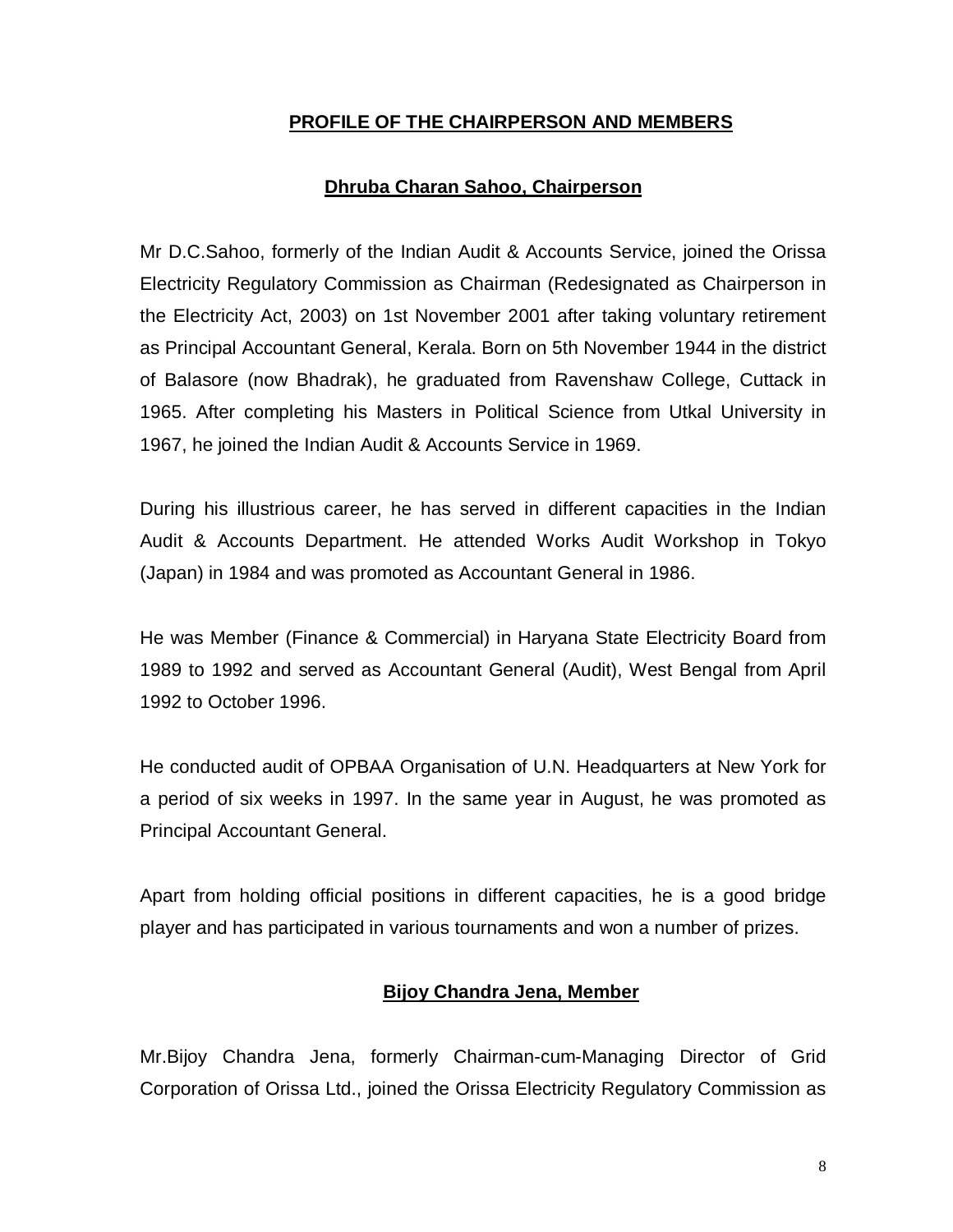Member on 20th August 2001. Born on 10th October 1942, Mr Jena got his education at Ravenshaw College, Cuttack and obtained a Degree in Electrical Engineering from the University College of Engineering, Burla in the year 1963.

He joined the Electricity Department of the Govt. of Orissa in 1963 where he served with distinction in various capacities. In December 1991, Mr Jena was posted as General Manager at the Ib Thermal Power Station and was in charge of construction of 2 X 210 MW thermal units at Banaharpalli. The successful commissioning of the units in December '94 and June '96 marked the end of power cuts in Orissa. He was promoted to the rank of Chief Engineer in 1994, appointed as Director (Projects) in the Orissa Power Generation Corporation and subsequently took over as Managing Director in 1996.

In 1995, Mr Jena was selected to the Indian Administrative Service.

He joined as Chairman-cum-managing Director of GRIDCO on 31.10.1997. He was responsible for reform and restructuring of the power sector in Orissa and helped achieve privatisation of distribution functions 21 months ahead of schedule. He was also responsible for execution of works relating to external agency and REC Projects, and in rectifying the erratic power supply in Bhubaneswar.

Mr Jena is a Fellow of the Institution of Engineers India and has been declared as a Chartered Engineer.

The Indian Council of Management Executives, Mumbai, awarded him Order of Merit SAMAJSRI for excellence in management in the year 1996.

The American Biographical Institute Inc. also honoured Mr Jena by including his name in the Institute's Governing Body of Equitors for exemplary performance. He was recognised as a Professional Engineer (PE) by the Institute of Engineers, India.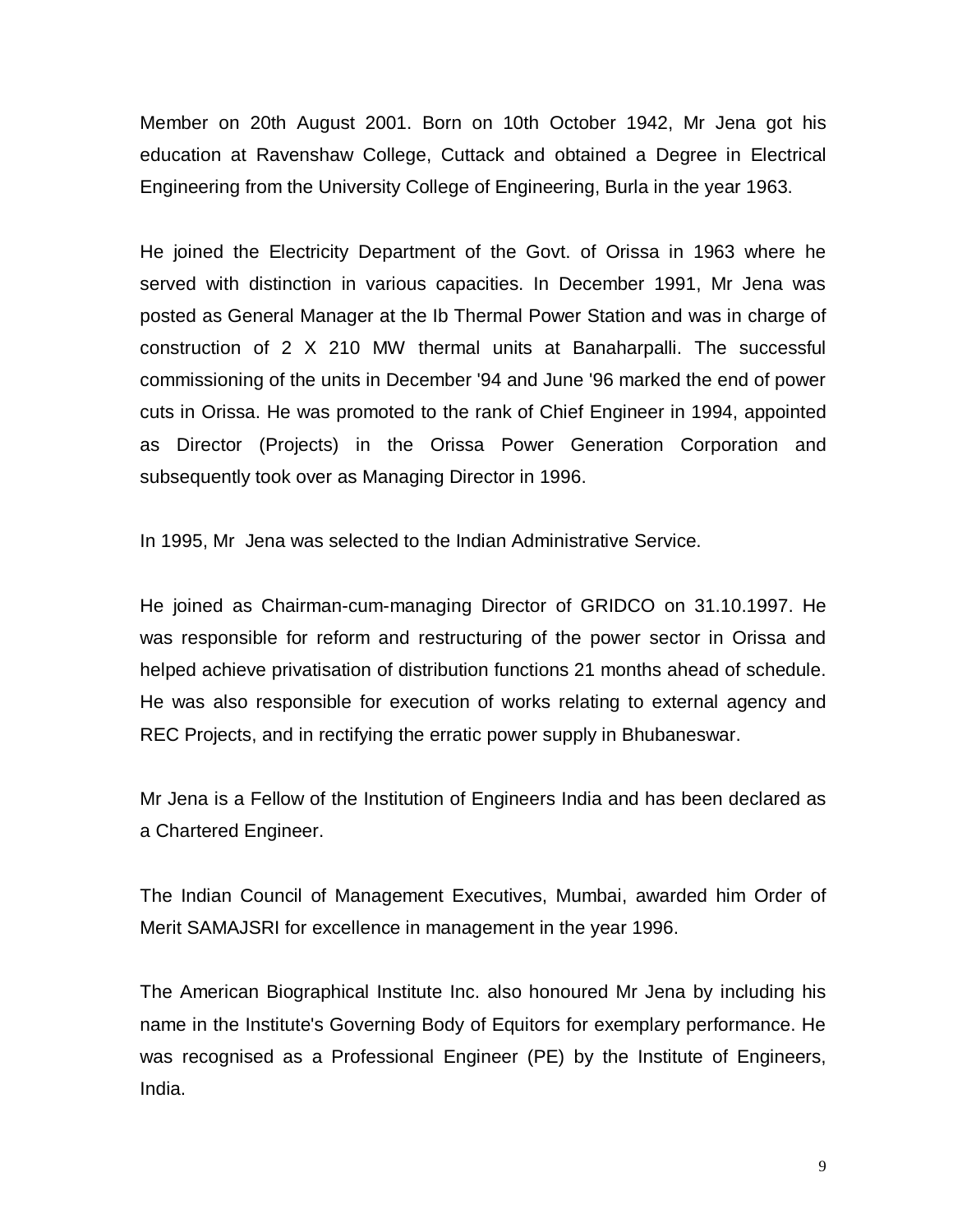#### **Shital Kumar Jena, Member**

Shri Shital Kumar Jena, who was Engineer-in-Chief(Electricity)-cum-Principal Chief Electrical Inspector, Orissa prior to this assignment, joined the Orissa Electricity Regulatory Commission as Member on 3<sup>rd</sup> December, 2003. Born on 13 April 1946, Shri Jena completed his B.Sc Engineering (Electrical) in 1967 and Post Graduate Diploma in Financial Management from IGNOU. He joined the Orissa State Service of Electrical Engineers in 1968 and served under the Govt. of Orissa, State Electricity Board (OSEB), and OERC.

Between 1967 to 1987, he worked in Balimela Hydro-Electric/Dam Project, maintenance of Grid Substation and EHT transmission lines, design organization of OSEB, protection & control, metering, equipment maintenance, commissioning of Grid Substations, 33/11 KV substations, establishment and maintenance of testing laboratories.

Thereafter, as a Commercial Engineer under OSEB, he worked extensively on consumer tariff, regulation, power purchase agreement, interstate transactions, settlement of commercial disputes and matters connected with the Regional Electricity Board and in planning and monitoring of RE works for the state.

He worked as Member, Metering Working Groups and later as a Member, Legal and Regulatory Working Group of the power sector reform project set up by the Govt. of Orissa for reform and restructuring of the power sector in Orissa. On 01.08.1996, OERC became fully functional where he joined as Deputy Director in charge of Engineering and Tariff, setting the tone for preparation of various regulations, tariff guidelines and engineering standards.

As the first Director (Tariff) OERC from September 1997 to December 2002, he set the pricing policy in a techno-commercial-legal environment for power generators, transmission and distribution licensees, strengthened the regulatory mechanism by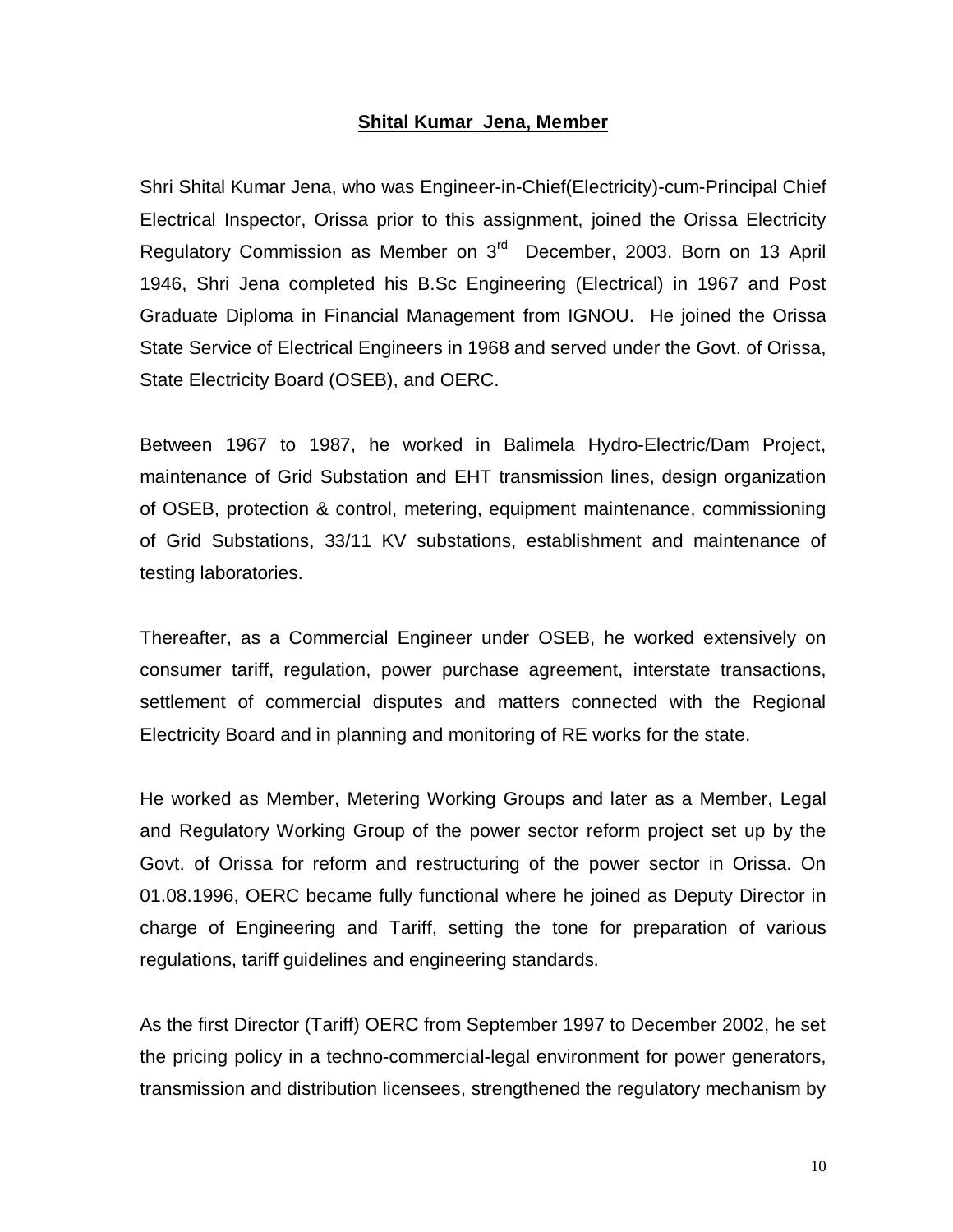contributing to the preparation of Codes, Standards, Regulations and tariff orders. He also served as the Chairman of the Commission's Grievance Redressal Forum. Between November 2002 and December 2003, Shri Jena served as the Engineerin-Chief-cum- Principal Chief Electrical Inspector under the Department of Energy, Govt. of Orissa. He was in charge of planning & monitoring of Rural Electrification, and in overall charge of the Electrical Inspectorate, collection of Electrical Duty, survey and investigation of micro, mini & small Hydro-Electric Projects in the entire state. He also chaired the State Technical Committee with power to grant technoeconomic clearance for such projects.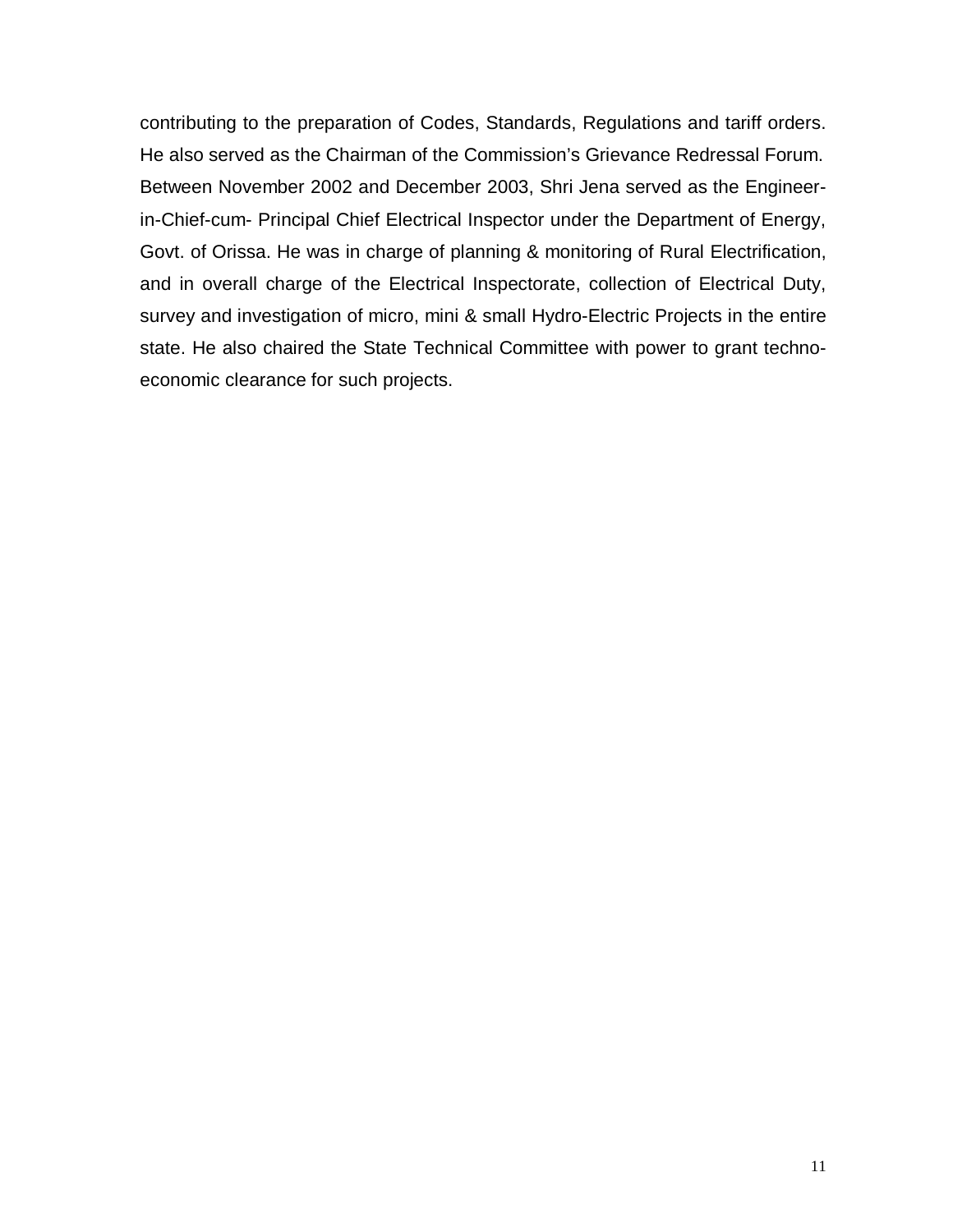#### **ACTIVITIES OF SECRETARIAT DIVISION**

#### **DURING FY 2004-05**

The Secretariat is the pivot of the Commission's activities and the post of Secretary is statutory. Under the provisions of section 91(1), the Secretary is required to assist the Commission to carry out its functions. The OERC (Conduct of Business) Regulations, 2004 also defines the role of Secretary as the spokesman & representative of the Commission in all matters pertaining to its proceedings/hearings. The Secretary is the repository of the Commission's orders and records and carries out all correspondences of the Commission. He issues true copies/certified copies of orders, documents, and notification for and on behalf of the Commission. He prepares the briefs and summaries of all cases presented before the Commission. He is the custodian of the seal of the Commission. The Secretary acts as the ex-officio Secretary of the State Advisory Committee.

Consequent upon the abolition of the post of Director (Administration), the Administration wing has been placed under Secretary. The post of Director (Law) was abolished & the Law Division was brought under the Secretary.

During the FY 2005-06, the Commission registered a total of 53 Nos. of cases and disposed 46 of them. The major cases are as follows:

| 1. Case No.12/05 | - Seeking permission to export its surplus power from |    |                                  |         |                                                         |
|------------------|-------------------------------------------------------|----|----------------------------------|---------|---------------------------------------------------------|
|                  |                                                       |    | its unit 2 (1x100 MW) to GRIDCO. |         |                                                         |
| 2. Case No.13/05 |                                                       |    |                                  |         | - Filed by SOUTHCO for revision of BST bill due to      |
|                  |                                                       |    |                                  |         | wrong billing in respect of Railway Traction supplies   |
|                  | of 132 KV system.                                     |    |                                  |         |                                                         |
| 3. Case No.14/05 | - Filed                                               | by | Chairman,                        | Project | <b>Developments</b>                                     |
|                  |                                                       |    |                                  |         | Consultants for consideration of tariff for Small Hydro |
|                  | Power Projects.                                       |    |                                  |         |                                                         |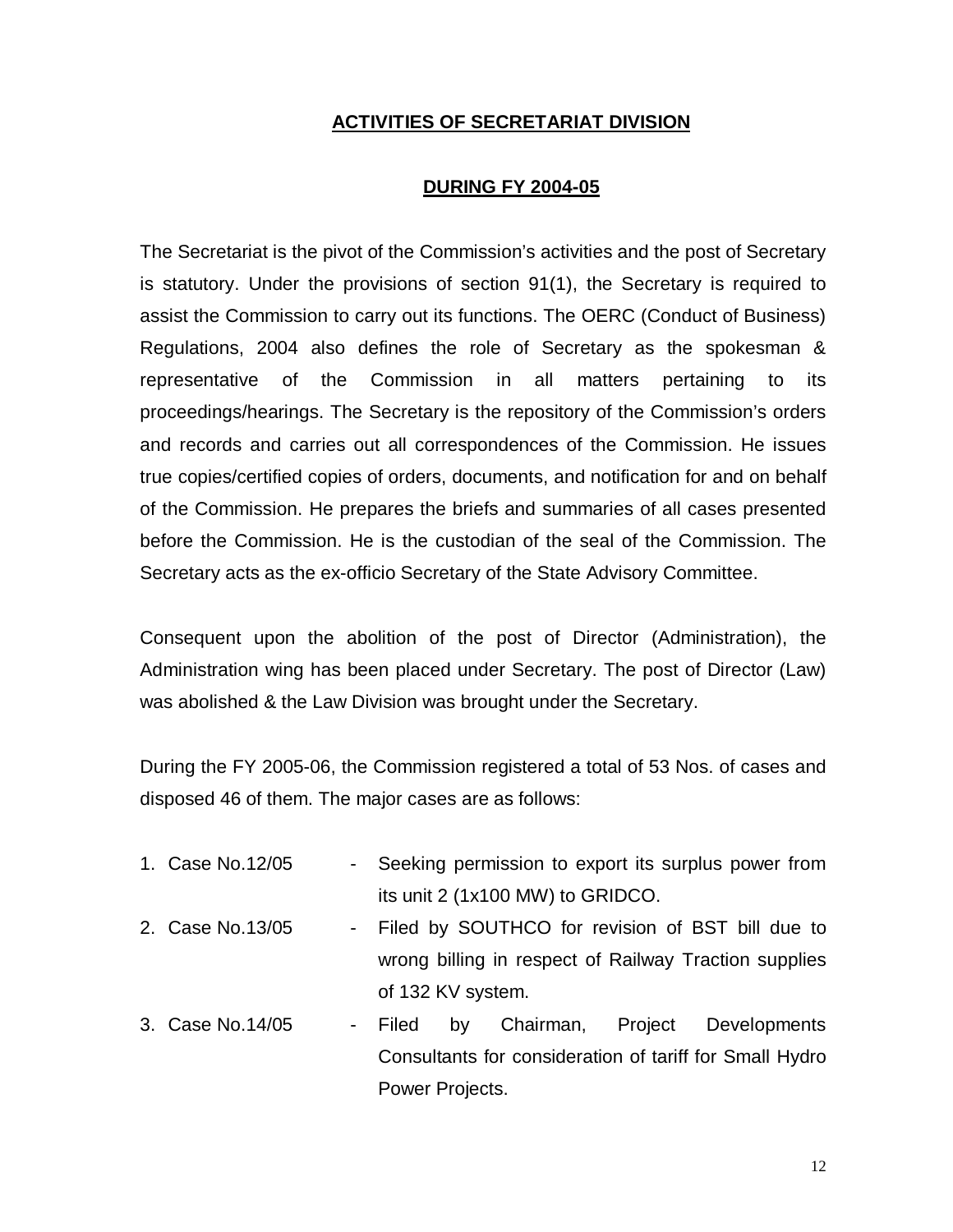- 4. Case No.21/05 For approval of Special Agreement with M/s. Jayshree Chemicals Ltd.
- 5. Case No.39/01 The license for Central Zone (CESCO) revoked w.e.f. 01.04.2005 in accordance with Para 21 of the Commission's order dtd.26.02.2005 and Shri Srikant Paikray, IAS, CEO of CESCO's utility appointed as Administrator in an interim arrangement until further orders vide Commission's order dtd.02.04.2005.

Shri Debraj Biswal, Chief General Manager, GRIDCO on deputation from GRIDCO was appointed as the Chief Executive Officer and Administrator in place of Shri Srikant Paikray vide Commission's order dtd.18.04.2005.

- 6. Case No.53/05 -Filed by GRIDCO to review the order dt.31.01.2005 passed by the Commission in Case No.88 of 2004 relating to PPA of Rengali Hydro Electric Project executed between GRIDCO and OHPC.
- 7. Case No.10/2005 Filed by Tata Sponge Iron Ltd. against NESCO for being aggrieved by the decision of M/s NESCO in respect of purchase of surplus power from applicant's 7.5 MW captive co-generation plant
- 8. Case No.35/2005 -Filed by Mr. S.C. Mohanty, Gen. Secretary, NOBSM for cancellation of license of Reliance Energy u/s.18 of OER Act, 1995 and sec.19 of Electricity Act, 2003. Commission suspended the licenses of three Distribution Companies i.e. NESCO, WESCO & SOUTHCO vide its order dtd.27.01.2006 and appointed Shri S.P. Ghosh, Ex-Director, Commercial, GRIDCO as Special Officer for NESCO, Shri P.N. Bisoi, Ex-Senior General Manager, GRIDCO as Special Officer for SOUTHCO and Shri D.K. Satapathy, Jt. Director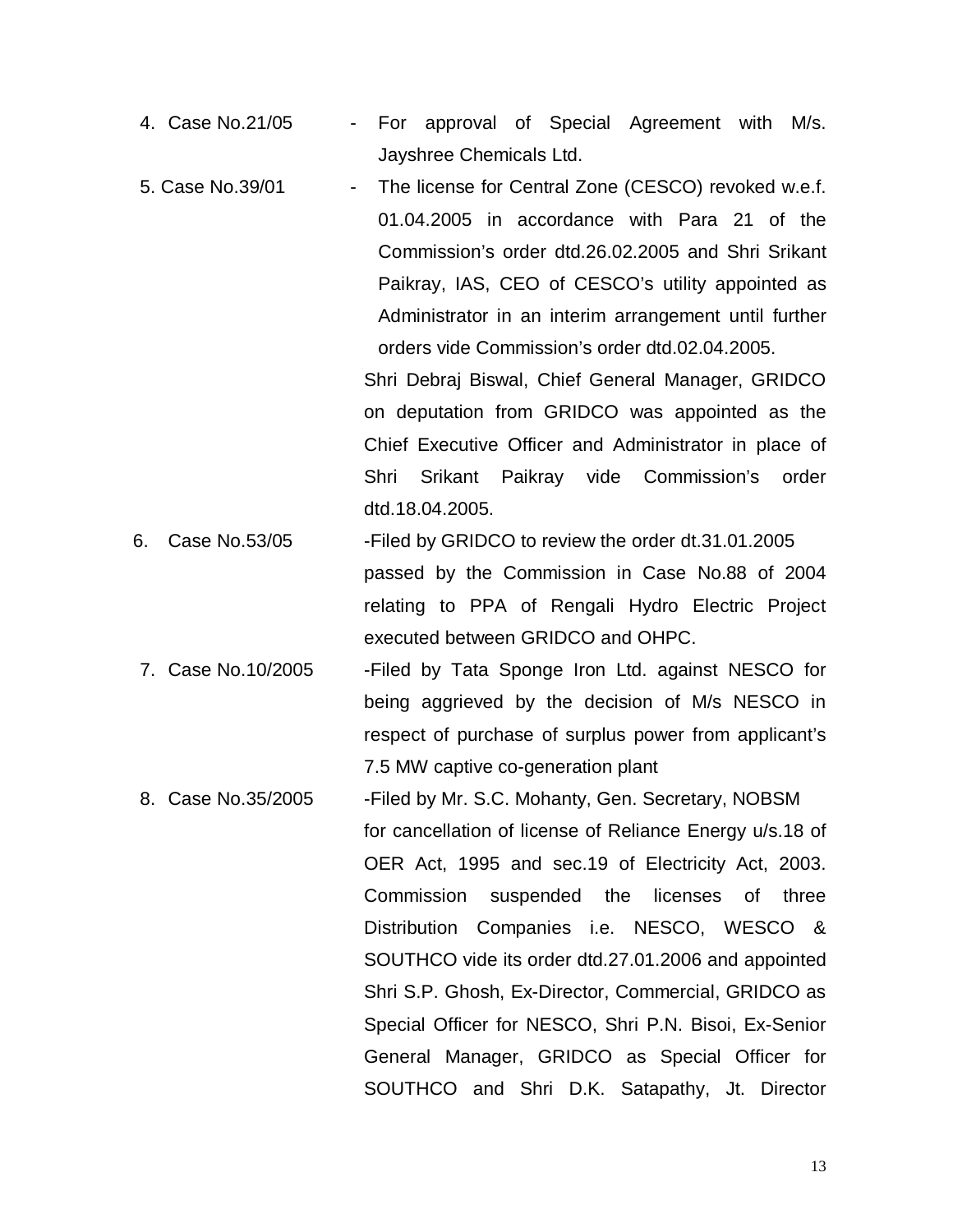|                      | OERC as Special Officer for WESCO.<br>(Engg.),           |  |  |  |  |
|----------------------|----------------------------------------------------------|--|--|--|--|
|                      | Subsequently Shri Satapathy was replaced by Shri G.P.    |  |  |  |  |
|                      | Sarkar, Ex-Sr. General Manager, GRIDCO as Special        |  |  |  |  |
|                      | for WESCO vide Commission's<br>Officer<br>order          |  |  |  |  |
|                      | dtd.01.02.2006. The Reliance Energy Ltd. filed a         |  |  |  |  |
|                      | petition in the Appellate Tribunal for Electricity, New  |  |  |  |  |
|                      | Delhi against the order dtd.27.01.2006 of OERC.          |  |  |  |  |
| 9. Case No.42/05     | -Filed by GRIDCO for Revenue Requirement and Bulk        |  |  |  |  |
|                      | Supply Tariff for the FY 2006-07. Order passed on        |  |  |  |  |
|                      | 23.03.2006 and the case was disposed of.                 |  |  |  |  |
| 10. Case No.43/05    | -Filed by OPTCL for Revenue Requirement and              |  |  |  |  |
|                      | Transmission Tariff for the FY 2006-07. Order passed     |  |  |  |  |
|                      | on 23.03.2006 and the case was disposed of.              |  |  |  |  |
| 11. Case No.44/05    | -Filed by WESCO for Annual Revenue Requirement           |  |  |  |  |
|                      | and Retail Supply Tariff for the FY 2006-07. Order       |  |  |  |  |
|                      | passed on 23.03.2006 and the case was disposed of.       |  |  |  |  |
| 12. Case No.45/05    | -Filed by NESCO for Annual Revenue Requirement and       |  |  |  |  |
|                      | Retail Supply Tariff for the FY 2006-07. Order passed    |  |  |  |  |
|                      | on 23.03.2006 and the case was disposed of.              |  |  |  |  |
| 13. Case No.46/05    | -Filed by SOUTHCO for Annual Revenue Requirement         |  |  |  |  |
|                      | and Retail Supply Tariff for the FY 2006-07. Order       |  |  |  |  |
|                      | passed on 23.03.2006 and the case was disposed of.       |  |  |  |  |
| 14. Case No.47/05    | -Filed by Central Zone Electricity Distribution & Retail |  |  |  |  |
|                      | Supply Utility for Annual Revenue Requirement and        |  |  |  |  |
|                      | Retail Supply Tariff for the FY 2006-07. Order passed    |  |  |  |  |
|                      | on 23.03.2006 and the case was disposed of.              |  |  |  |  |
| Case No.48/05<br>15. | -Filed by OHPC for Revenue Requirement and Tariff for    |  |  |  |  |
|                      | the FY 2005-06 & 2006-07. Order<br>passed<br>on          |  |  |  |  |
|                      | 23.03.2006 and the case was disposed of.                 |  |  |  |  |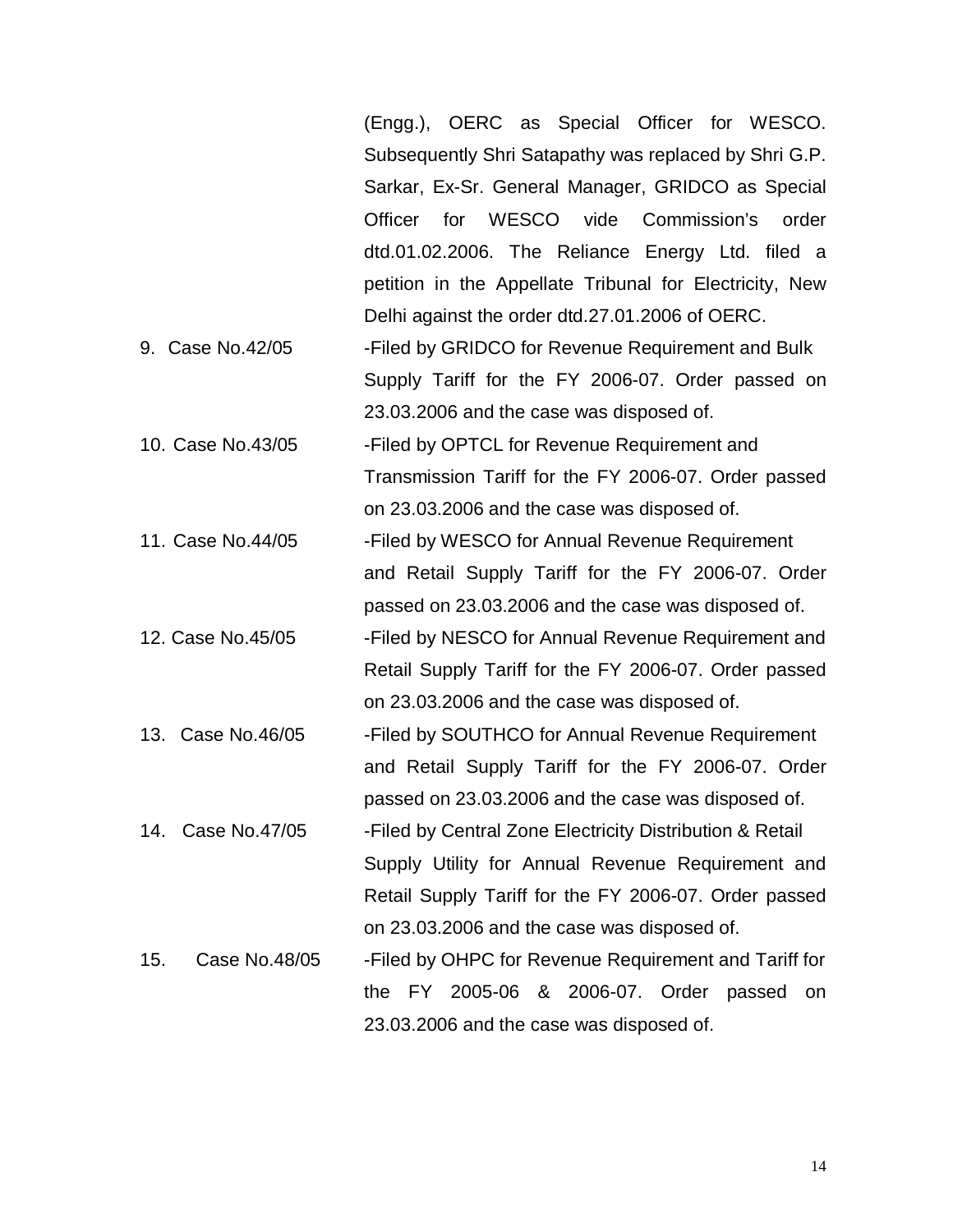The Electricity Distribution and Retail Supply License granted in 1999 to the CESCO was revoked with effect from 01.04.2005 on petition No.39/01. Thereafter the Commission appointed an Administrator who managed the company under supervision of a Board appointed by OERC. Steps were taken as per statute to acquire prospective licensee for the utility. Though a number of companies responded to the advertisement inviting expression of interest in October, 2005, only one bidder Torrent Power AEC Ltd. was found to be technically acceptable. The financial bid of the company, however, could not be accepted as this was only a conditional bid and the Commission thereafter directed the Supervisory Board on 03.06.2006 to initiate discussions with bidders for a re-bid with a level playing field. The Board will submit a report on its recommendations to the Commission by 30.06.2006.

The 18<sup>th</sup> Annual General Meeting of Forum of Indian Regulators was organized by the Orissa Electricity Regulatory Commission from  $1<sup>st</sup>$  &  $2<sup>nd</sup>$  December, 2005 at the Swosti Plaza, Bhubaneswar. 52 regulators with their spouses representing CERC and 23 states participated in the meeting, which was inaugurated by Shri Naveen Pattnaik, Chief Minister of Orissa. Shri S.N. Patra, the Energy Minister was also present on the occasion. Shri A.K. Basu, Chairperson, CERC was the chief speaker. The important issues discussed on the occasion were measures towards Consumer Education, Regulation of Power Purchase between Generating Companies and Trading Licensees, Regulation of Trading Licensees for Inter State trading and progress of Open Access Regulation. PTC, IIT, Mumbai and NTPC made presentations on the occasion.

#### **Consumer Complaints**

The Information Officer who reports to the Secretary monitors disposal of consumer complaints. As per the Electricity Act, 2003, the statutory provision was made for disposal of consumer complaints by a two tier mechanism consisting of Grievance Redressal Fora and Ombudsman. The OERC framed a regulation called the OERC Grievance Redressal Forum and Ombudsman Regulation, 1994 which was notified in July.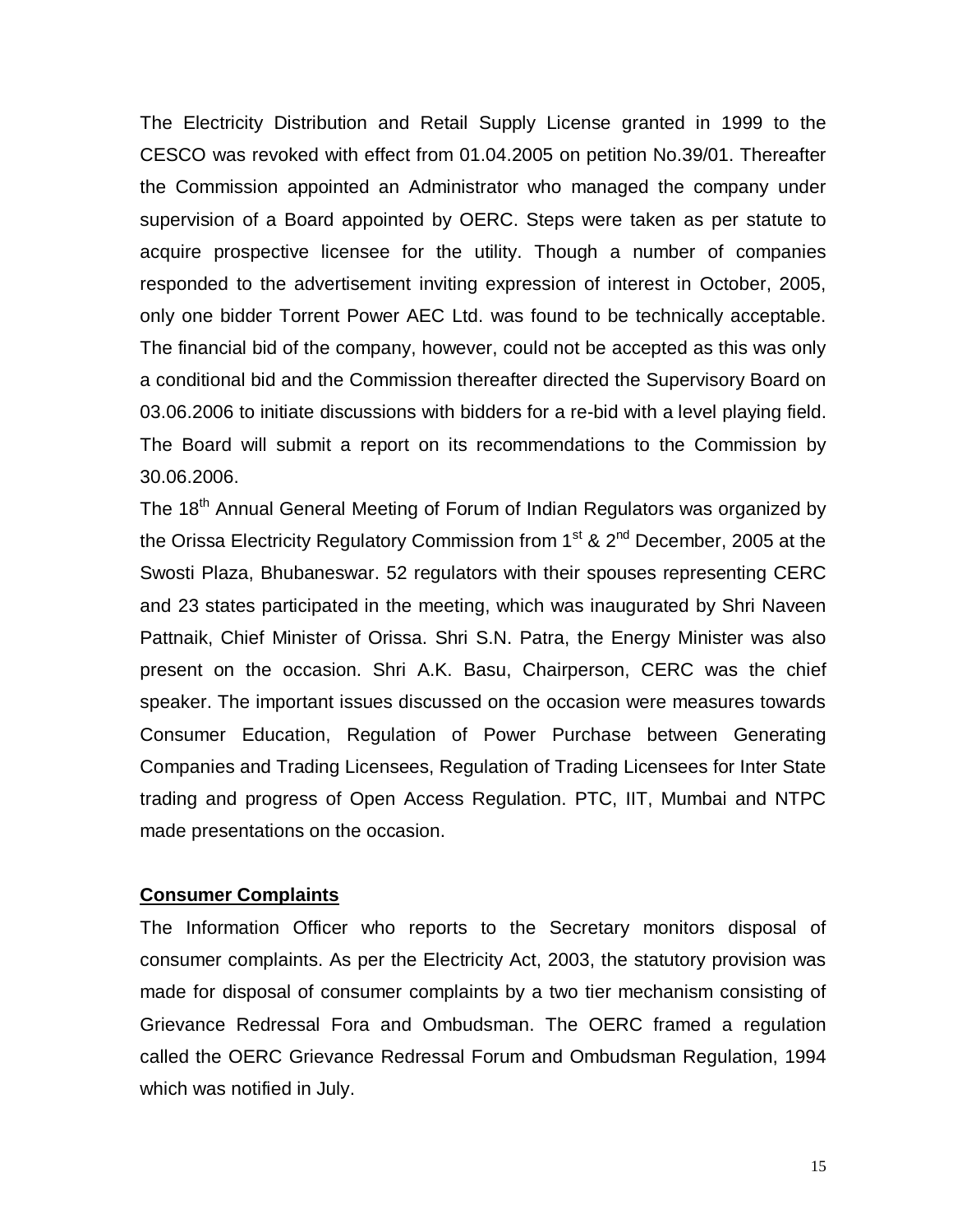As on March 2006, 83 consumer complaints were pending with the cell. They were forwarded to the concerned GRFs for necessary action. As per their reports to the OERC, from April 2005 to March 2006, 1919 number of consumer complaints were received, 1763 disposed and 156 numbers pending with the GRFs. 124 cases came up for appeal before the four ombudsmen, 97 were disposed of at the end of March, 2006.

## **Library**

The following books and documents were purchased, catalogued and stored in the library during this period:

## **Books**

| From April 2005 to March 2006 | 19 books. |
|-------------------------------|-----------|
| From April 2005 to April 2006 | 34 books. |

## **Documents**

3. From April 2005 to March 2006 : 63 documents.

The following journals and magazines were subscribed to:

## **Journals**

- 4. (i) All India Reporter.
	- (ii) Cuttack Law Times.
	- (iii) IEEMA Journal.
	- (iv) International Journal of Regulation and Governance (December 2005, issue published by TERI).
	- (v) Nu-Power, International Journal of Nuclear Power, Nos.1-4 (2005).

## **Magazines**

- 5. (i) India Today.
	- (ii) Time.
	- (iii) The Economist.
	- (iv) Economic And Political Weekly.
	- (v) Readers Digest.
	- (vi) Power Line.
	- (vii) Indian Infrastructure.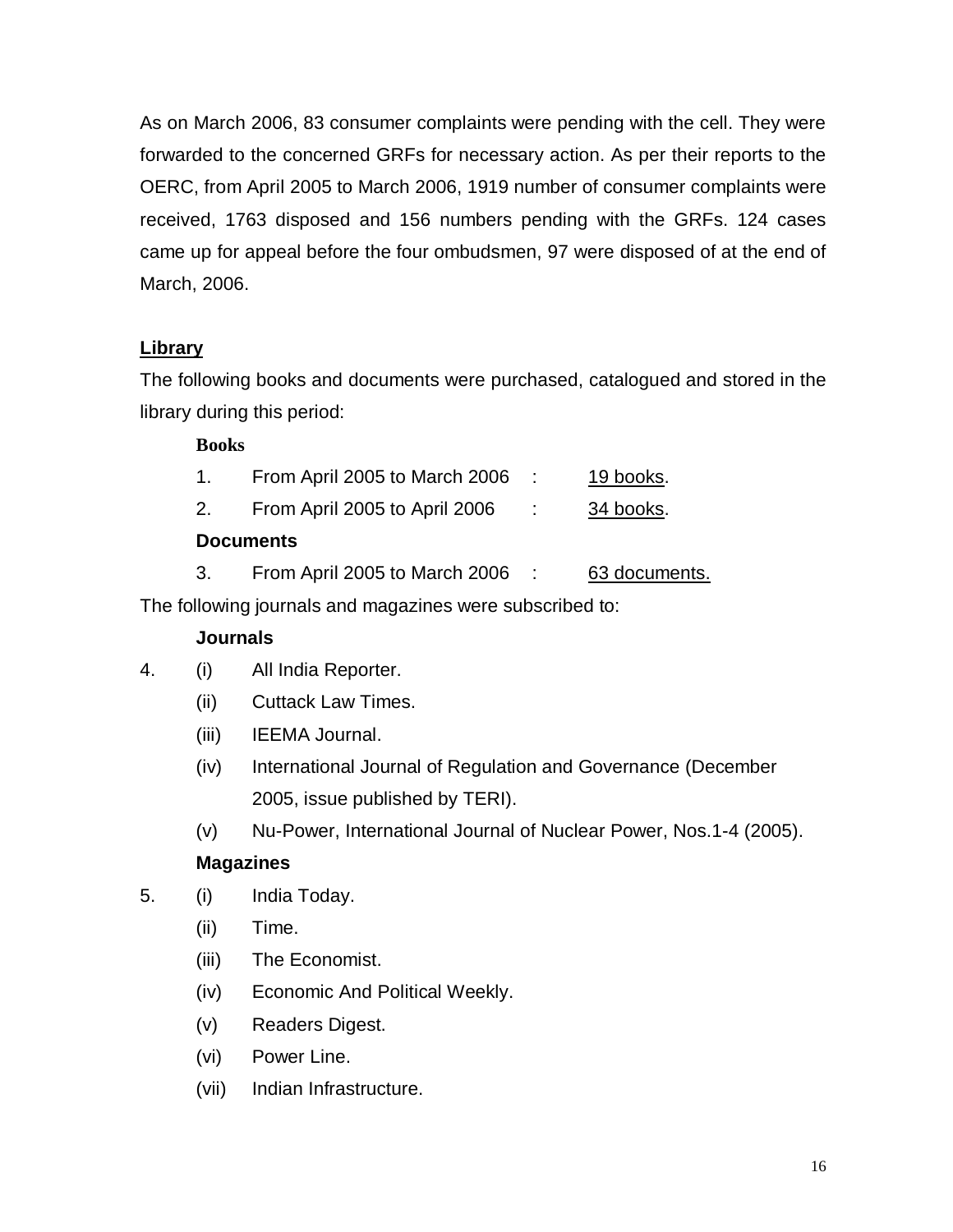#### **Press Clipping Service**

In order to keep the Commission abreast of up-to-date development in the power sector within and outside the State, a daily press clipping service is maintained by the Information Officer. Articles and news items relating to the regional, national and international developments in the power sector published in the media were scanned and put up to the Commission for perusal and suitable action. The Commission took suo motu action on a number of such complaints.

#### **Publication**

The Commission's biennial newsletter was compiled, designed and edited by the Information Officer. Copies of the same were printed and distributed to Members and all Divisions of OERC and posted on the website. The Annual Report for 2004-05 was also compiled and edited and posted on the website of the Commission. A compendium of Orders on Annual Revenue Requirement, Transmission, Bulk Supply Tariff and Business Plan for FY 2003-04 (Review), & FY 2004-05 & FY 2005-06 was published by the Distcos on the Commission's Order and distributed among various stakeholders including consumers groups. A compendium of Regulations notified by OERC under the Provisions of the Electricity Act, 2003 was also published and distributed among the field staff of the Distcos.

#### **Publicity**

The Information Officer coordinated all public relation activities of the Commission during 2005-06. These included press briefings during the annual tariff hearing, issue of press releases and preparation of promotional materials. On 1-2<sup>nd</sup> December, 2005 the OERC hosted the annual meeting of the Forum of Indian Regulators. The event was a grand success though it was the first time the pioneering power Reform State had hosted the meeting. The Chief Minister inaugurated the function, which was represented by all ERCs in the country. Due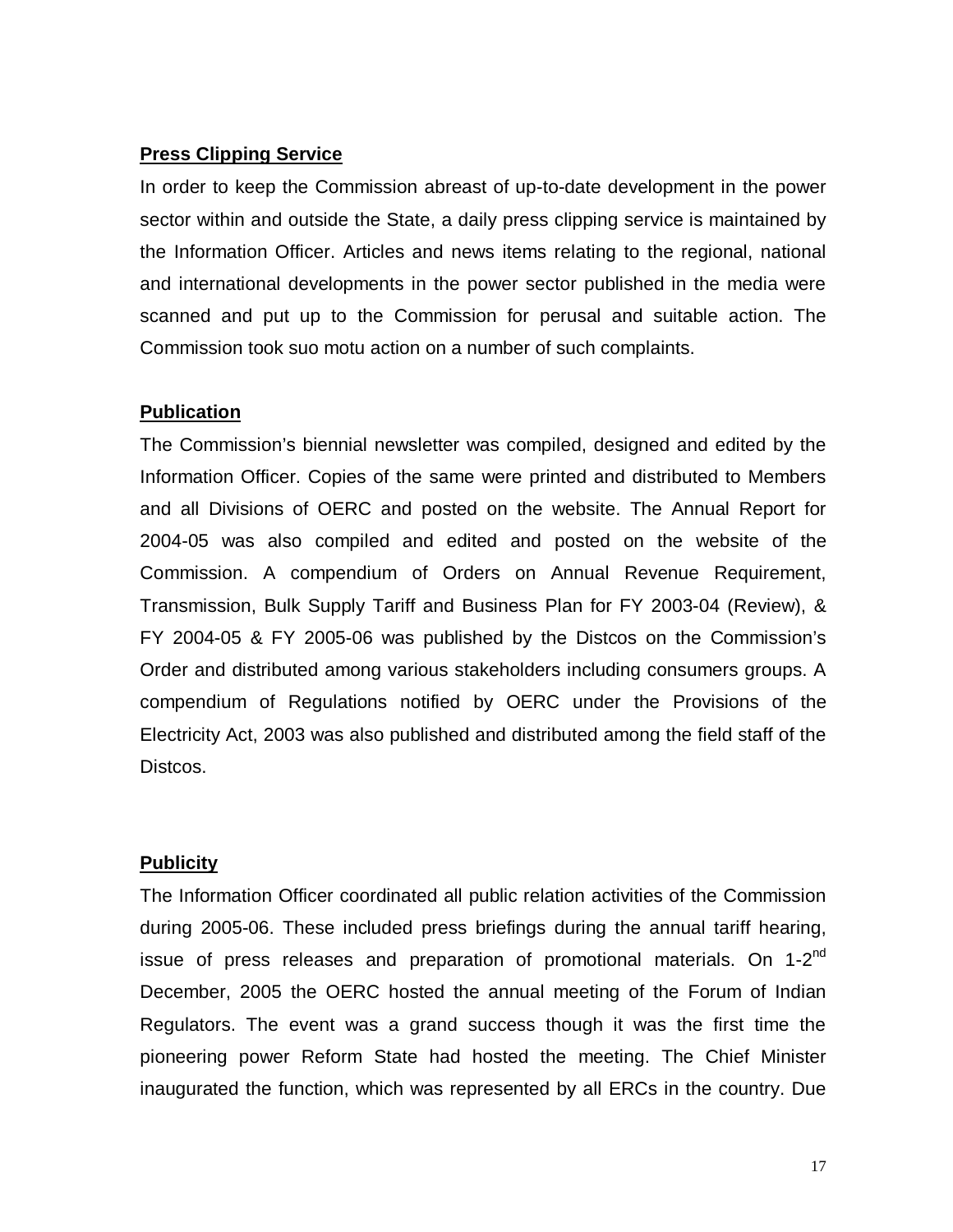publicity was given to the event and a booklet on achievements of the state power sector from its inception was printed and released on the occasion.

## **Training**

In 2005-06, the Commission carried on its proactive programme of educating the consumers and utility functionaries on the provisions of the Electricity Act, 2003 and the regulations framed under it. The orientation and training of Distco staff was extended to all field officers to the level of Junior Engineers and was held in all Divisional Headquarters of the Distcos. Teams of officers of OERC visited all the respective divisions during July 2005 and conducted interactive training sessions with over 1000 officers including SDOs, JEs, AMCs, GETs, DETs, AFMs and JTAs. The training covered salient features of the Electricity Act 2003, Regulatory Framework, GRF & Ombudsman Regulation, License Conditions, Conditions of Supply Code, Standards of Perfotmance and Investigation & Enforcement. It was highly successful and helped refresh and motivate all field level officers and clarified their doubts.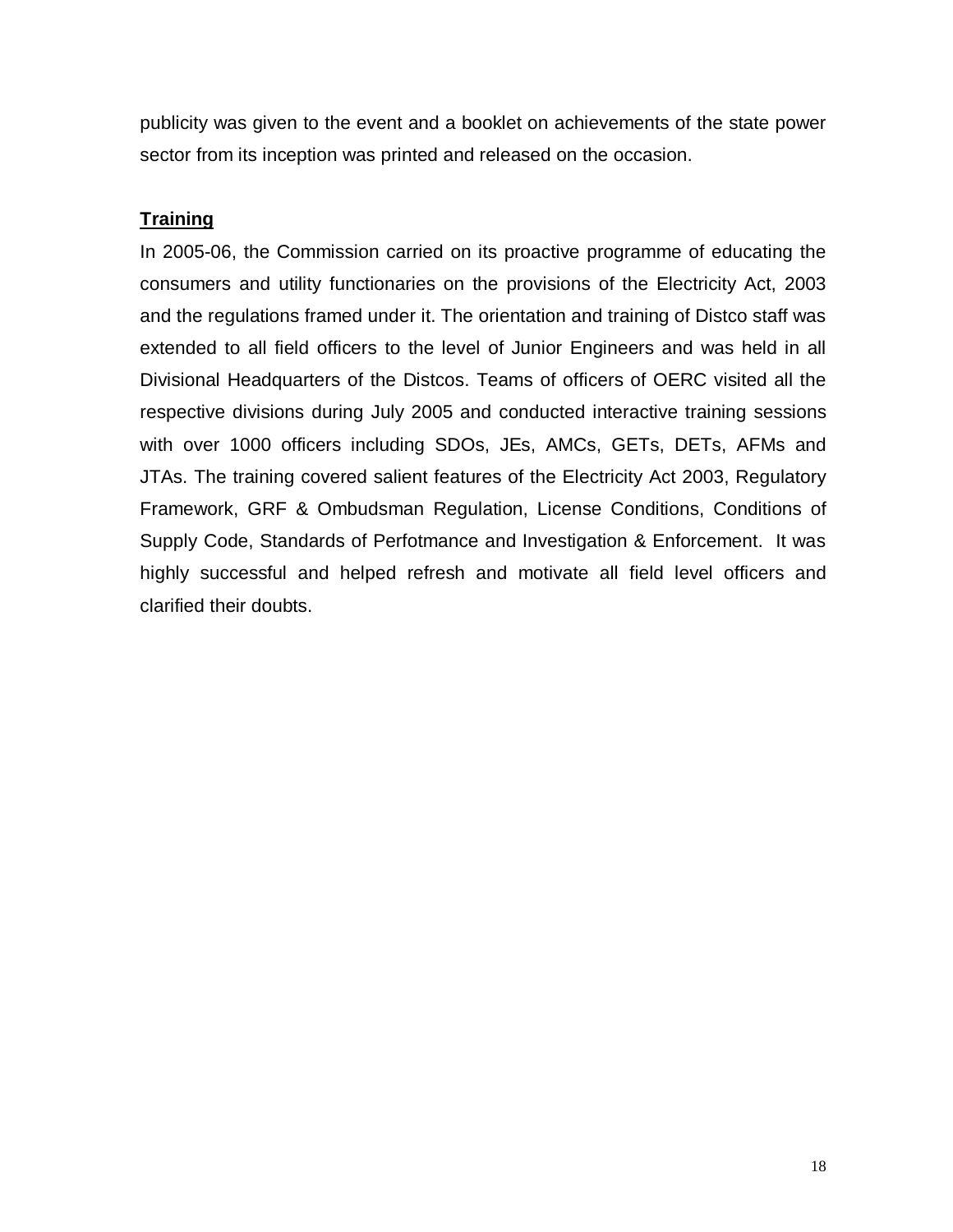## **ACTIVITIES OF THE ADMINISTRATION DIVISION DURING FY 2005-06**

The Administration Division provides vital support to the Commission in recruitment of executive and non-executive staff and overseeing operational needs such as fiscal services, budget, purchase and procurement, maintenance and care taking, training and performance appraisal. It is headed by the Secretary and consists of a Deputy Director (Personnel and Administration),an Accounts Officer, an Accountant-cum-Cashier, one Consultant (Accounts), one Consultant (Establishment & Accounts) and one Steno-cum-Computer Assistant.

#### **1) Officers and staff**

The Commission has a complement of 16 officers and 25 staff of various categories as on 31.03.2006.

#### **2) Retirements**

Shri M.R. Hazra, Secretary to Commission an officer of the Orissa Superior Judicial Service retired on superannuation on attaining the age of 60 years. Shri Hazra was on deputation from the Home Department, Govt. of Orissa during his retirement.

#### **3) Reversions**

No new officer or staff reverted during this year.

#### **4) New Entrants**

One Accountant-cum-Cashier and 6 peons were confirmed in service.

## **5) Deputation**

Two officers from OPTCL joined on deputation at OERC.

- (i) Shri Pravakar Swain, Dy. Director (P & A)
- (ii) Shri Priyabrata Pattnaik, Dy. Director (Tariff-Econ.)

## **6) Assets acquisition**

(a) Computerization infrastructure was further strengthened by acquiring 4 nos. Desktop Computers, one Laptop Computer and few peripherals.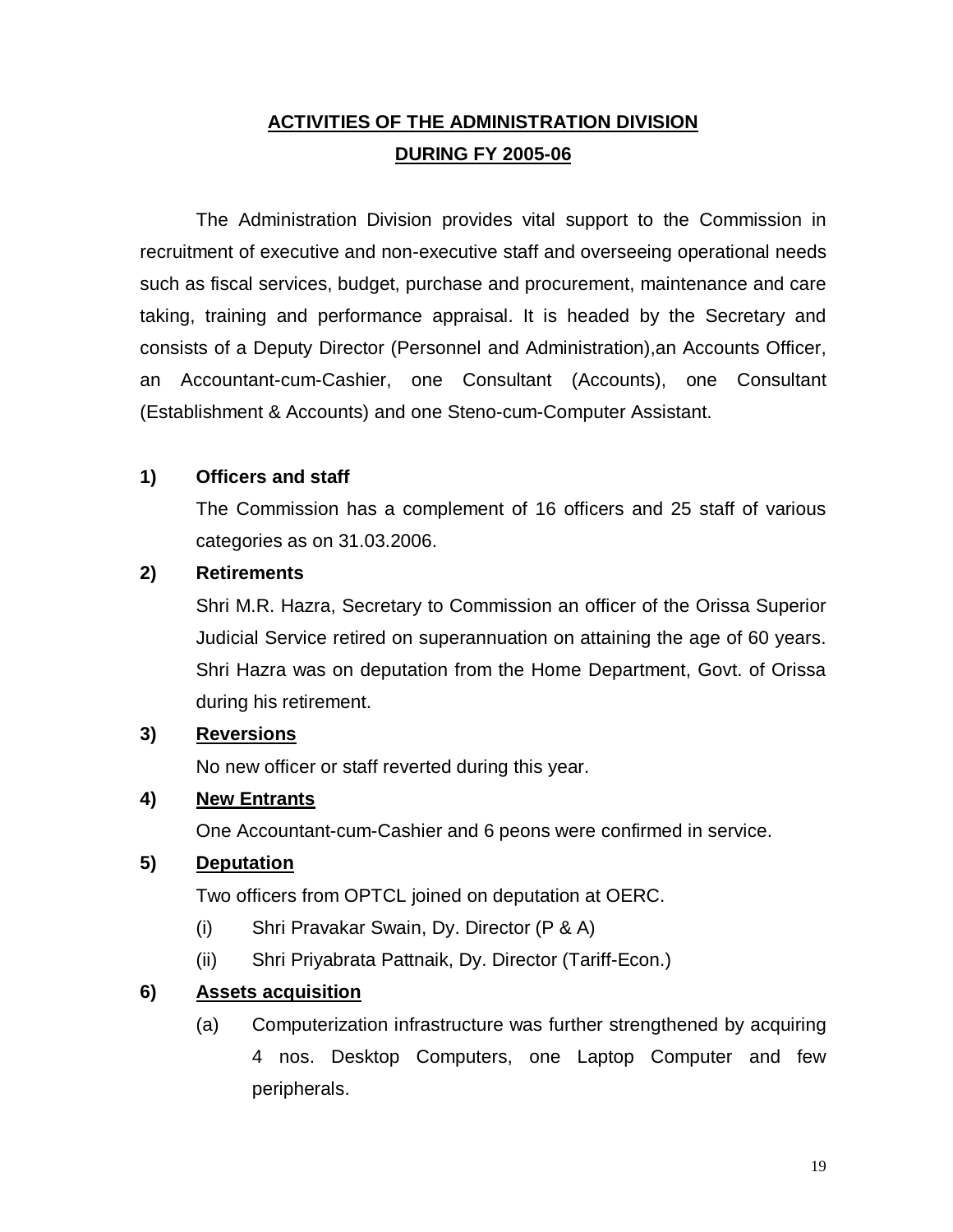(b) 5 nos. 3 Ton Split Type AC machines.

## **7) Training**

Training and seminars are an integral part of a knowledge based organization like OERC. Commissioners, Officers and Staff attended various traning programmes as listed in the table.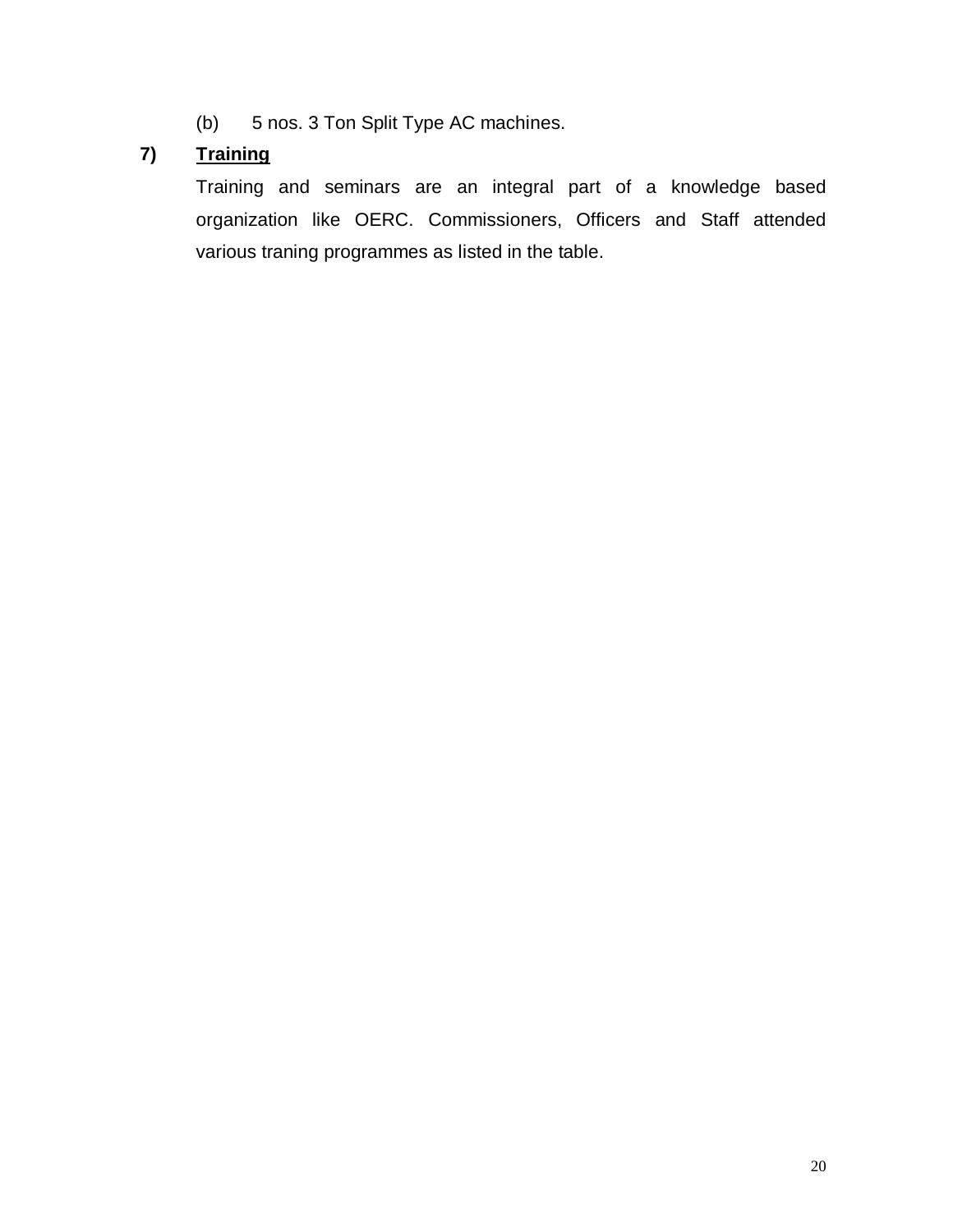#### **ACTIVITIES OF THE LAW DIVISION DURING FY 2005-06**

The Law Division deals with all legal matters pertaining to the functions of the Commission. Scrutiny of applications/replies/objections filed before the Commission, rendering necessary legal advice on various matters, representing the Commission in various Courts, Forums and Tribunals, liaisoning with legal counsel, drafting and vetting of regulations, practice directions, notifications, maintaining relevant legal information, participating in Commission's proceedings, monitoring the activities of GRF & Ombudsman; are the prime functions of this Division.

#### **1. Case matters before the High Court, Supreme Court & ATE.**

During the year 2005 (January to December), the Commission received notices in 16 cases from the Hon'ble High Court of Orissa (All Writ Petitions).

The Commission also received notice from the Supreme Court of India in one SLP petition (OPGC Vrs. OERC & Others). During the year Hon'ble Supreme Court disposed the OERC Vrs. L.I.Parija SLP petition and directed the Hon,ble High Court of Orissa to close the pending PIL (L.I.Parija case).

In Appellate Tribunal for Electricity, Commission appeared in five appeals. Three appeals have been disposed of while two are pending.

The Division liaisoned with Legal Counsels at High Court, Supreme Court and Appellate Tribunal for Electricity for preparation of petitions, counter affidavits, and apprised the Commission on latest development of the pending cases. Commission engaged senior and experienced legal counsels like Sri Samareshwar Mahanty at Orissa High Court, Sri R.K.Mehta and Sri Vinoo Bhagat at Supreme Court of India and Sri M.G.Ramchandran at Appellate Tribunal for Electricity.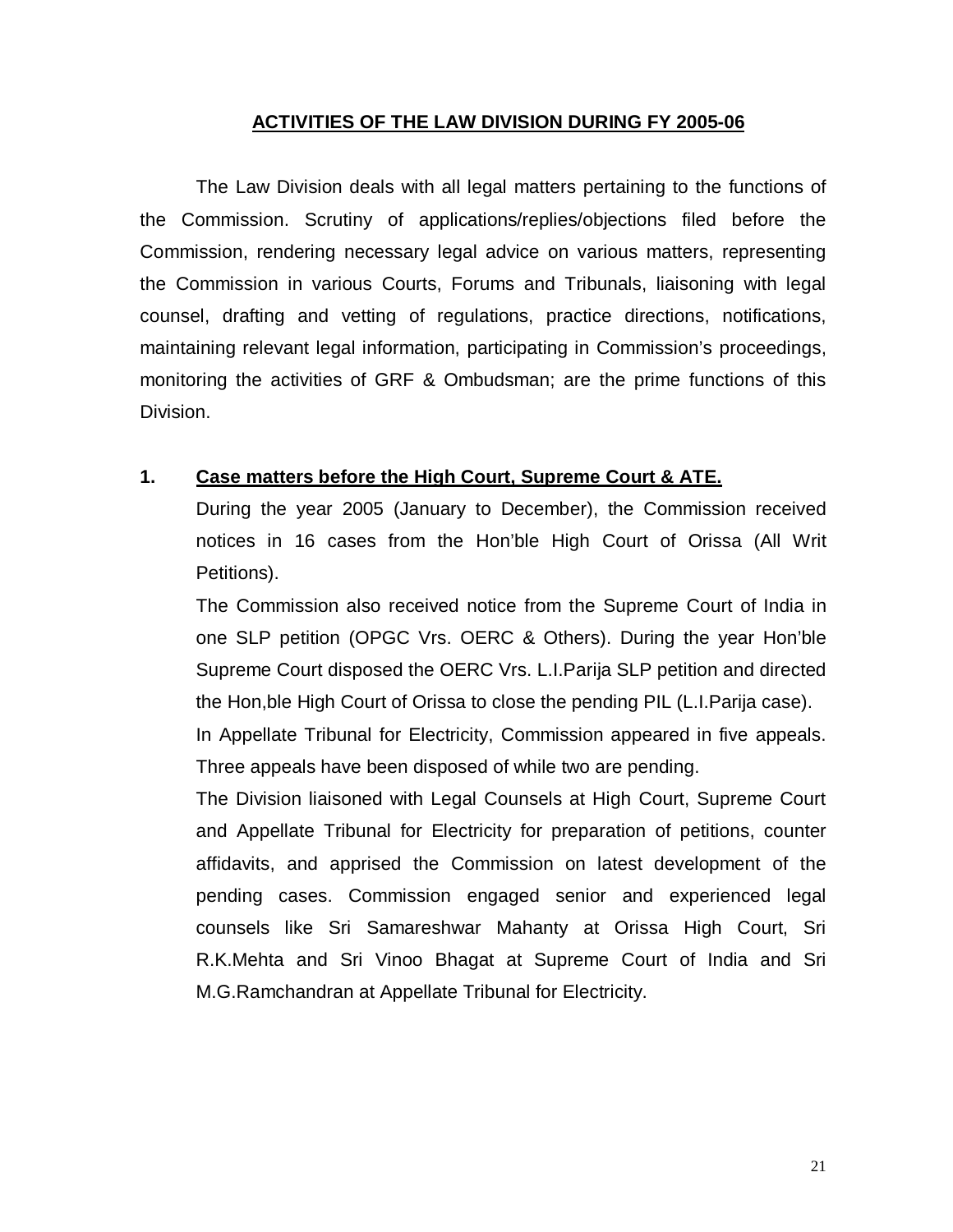## 2. **Proceedings before the Commission**

The Division examined and scrutinized petitions/replies/objections filed before the Commission.

The Division advised and rendered legal opinion on matters referred to it by the Engineering, Tariff, Secretarial and Administrative Divisions.

## **3. Oath Commissioner and Member of the Rule Making Committee**

The Joint Director (Law) administered oath & affirmation of the deponents for the purpose of affidavits used in proceedings before the Commission. Jt. Director (Law) as a member of the Rule Making Committee of the Dept. Energy Govt. of Orissa, attended the meetings of the said Committee for finalization of Govt. of Orissa's Rules, framed under the Electricity Act, 2003.

## **4. Drafting and legal vetting**

The Division drafted, and also did legal vetting of public notices, show cause notices, circulars etc.

Issue of relevant documents for disinvestments of CESCO Utility, the circular relating to payment of compensation by the Distribution Licensees to the affected consumers for violation of Standards of Performance, issue of Public Notices for Tariff hearing were vetted by the Law Division.

The Division assisted the Tariff Division for preparation and finalization of OERC (Terms & Conditions for Open Access) Regulations, 2005 and OERC (Determination of Charges) Regulations, 2006.

The Division assisted the Engineering Division for preparation and finalization of Orissa Grid Code and drafting of Licence Conditions for Deemed Licensees.

## **5. Legal Information**

The Division subscribed to law journals/reports/Collected CDs to update information on latest judicial precedents/legislative developments. It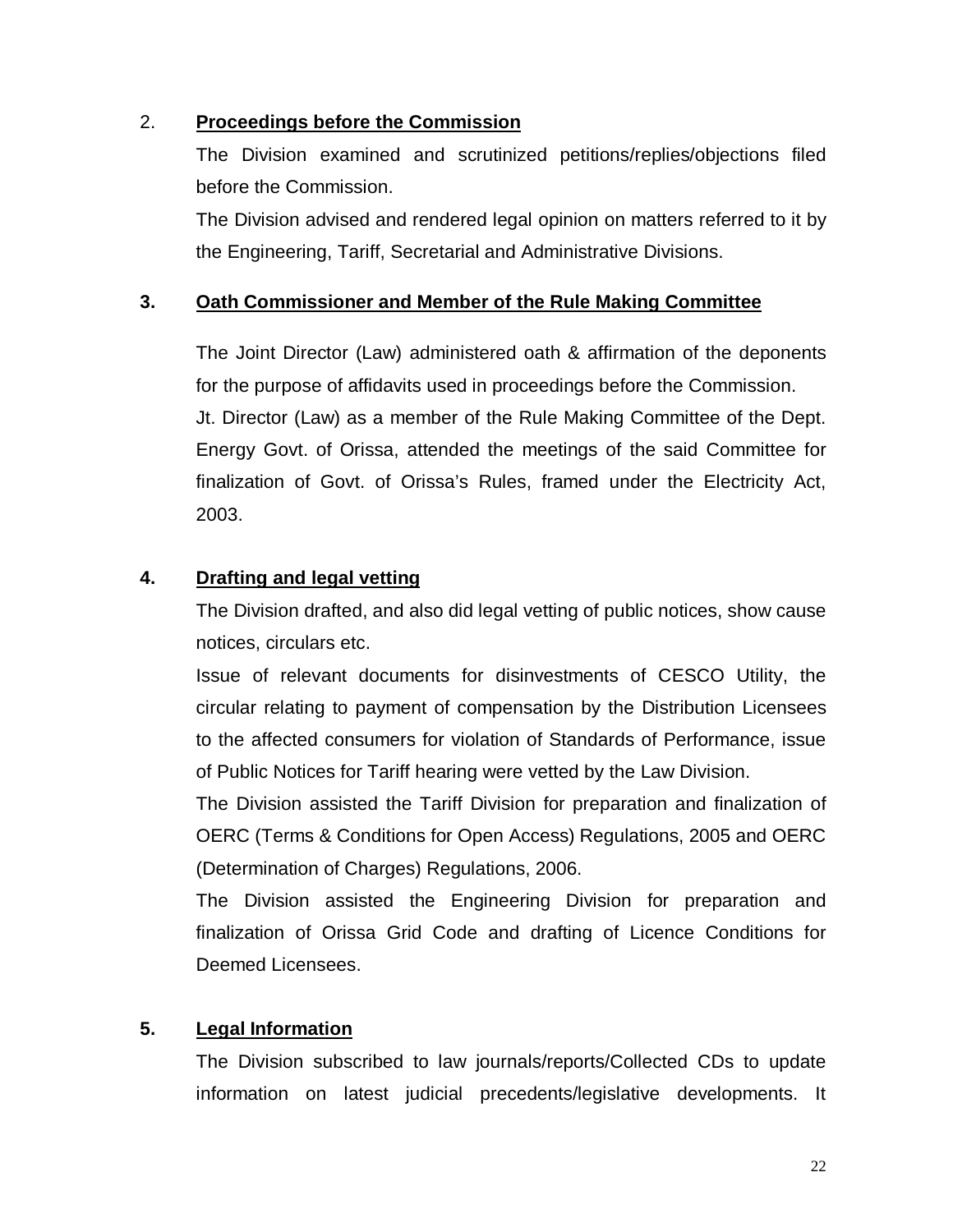gathered relevant information on Acts, Rules, Regulations and Orders on legal and regulatory matters relating to electricity. Relevant Orders of High Courts, Supreme Court, Central Electricity Regulatory Commission (CERC), Appellate Tribunal for Electricity (ATE), Rules and Notifications of Govt. of Orissa/ Govt. of India are collected and arranged in a systematic manner.

## **6. GRF and Ombudsman**

- (i) The Division initiated and monitored the process for establishment of Grievances Redressal Forums and Ombudsman throughout the State.
- (ii) The Division played the lead role in conducting one-day intensive training programme for Ombudsman, President/Member of GRFs.
- (iii) At present in State of Orissa the GRF& Ombudsman have been established in the following places:

| <u>Licensee</u> | <u>Location</u>    |   | <b>Jurisdiction</b>                  |
|-----------------|--------------------|---|--------------------------------------|
| <b>WESCO</b>    | GRF, Rourkela      | - | Rourkela Ele, Circle.                |
|                 | GRF, Sambalpur     | - | Burla Elec. Circle.                  |
|                 | GRF, Bolangir      |   | Bolangir Elec. Circle.               |
|                 |                    |   |                                      |
| <b>NESCO</b>    | GRF, Jajpur Road   |   | Jajpur Elec. Circle                  |
|                 | GRF, Balasore      |   | Balasore. Elec. Circles              |
|                 |                    |   | Baripada Elec.Circles                |
|                 |                    |   | <b>.Bhadrak Elec. Circles</b>        |
|                 |                    |   |                                      |
| <b>CESCO</b>    | GRF, Bhubaneswar - |   | <b>Bhubaneswar Circle I &amp; II</b> |
| <b>SOUTHCO</b>  | GRF, Berhampur     |   | <b>Berhampur</b>                     |
|                 |                    |   | <b>Electricity Cirty Circle,</b>     |
|                 |                    |   | Berhampur Elec. Circle               |
|                 |                    |   | Bhanjanagar Elec. Circle             |
|                 |                    |   |                                      |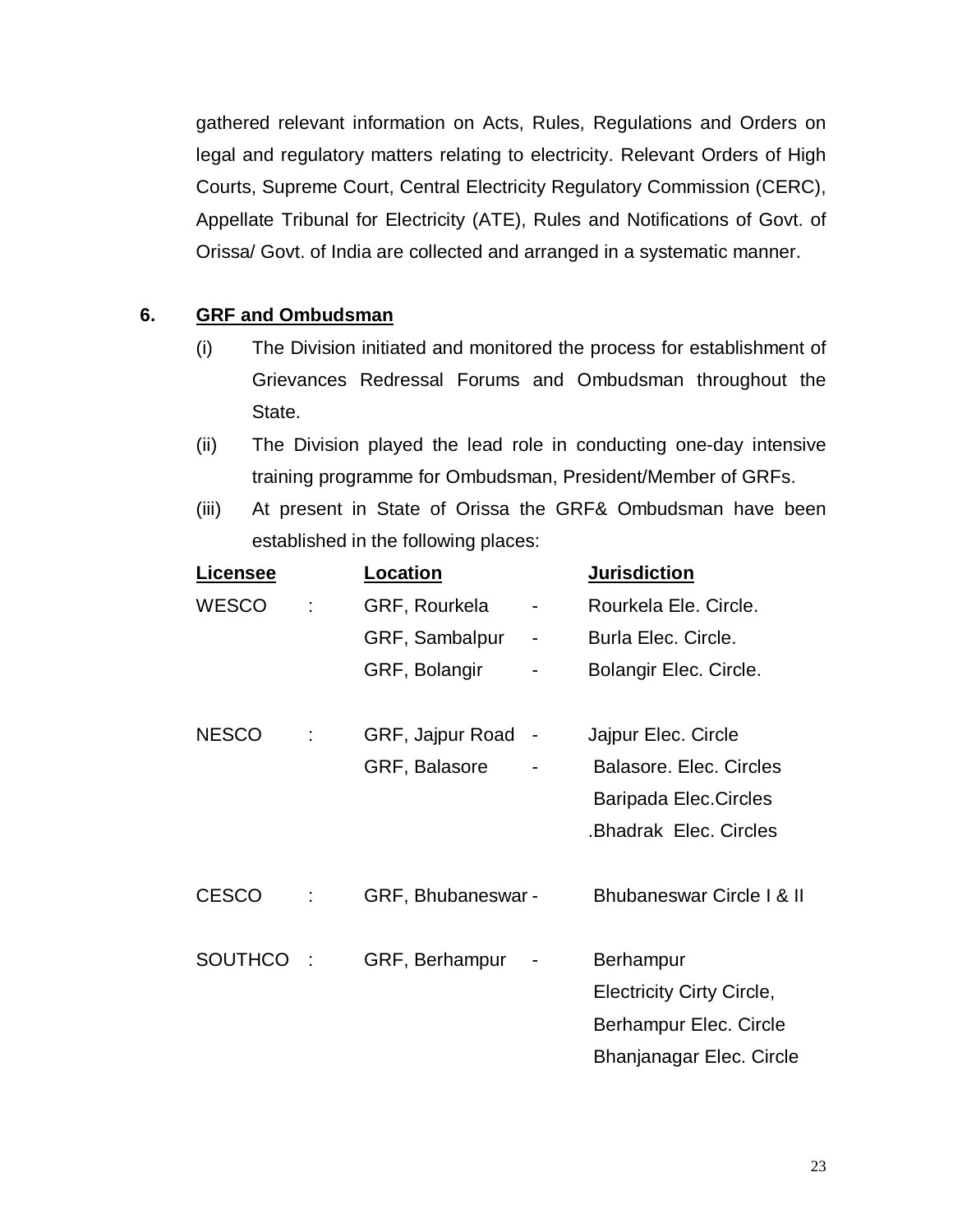|  | GRF, Jeypore |  |  |
|--|--------------|--|--|
|--|--------------|--|--|

GRF, Jeypore - Jeypore Elect. Circle. Rayagada Elect. Circle,

(iv) The Commission has also established the offices of the Ombudsman as per the provisions of the Electricity Act, 2003 in the different parts of the State as mentioned below:

| Location                              |                          | <b>Jurisdiction</b> |                     |
|---------------------------------------|--------------------------|---------------------|---------------------|
| Ombudsman (Central Zone), Bhubaneswar | $\overline{\phantom{a}}$ |                     | For CESCO's area of |
|                                       |                          | supply              |                     |
| Ombudsman (Northern Zone), Balasore   |                          |                     | For NESCO's area of |
|                                       |                          | supply              |                     |
| Ombudsman (Southern Zone), Berhampur  | -                        | For                 | SOUTHCO's           |
|                                       |                          | area of supply      |                     |
| Ombudsman (Western Zone), Sambalpur   |                          |                     | For WESCO's area of |
|                                       |                          | supply              |                     |

(v) The Commission issued various Circulars and Guidelines for smooth working of GRF & Ombudsman.

## **7. Human Resource**

- i) Joint Director (Law) Sri N.C.Mahapatra joined Orissa Electricity Regulatory Commission on 16.07.2005 after completion of his deputation period as Director (Law) in Delhi Electricity Regulatory Commission. Sri S.K.Mohanty, Advocate, working as a legal consultant in the Commission, returned back to his profession.
- ii) Joint Director (Law) acted as a resource person in the "DRUM Training Project" conducted by the National Productivity Council at Balasore for the Officers of NESCO.
- iii) Joint Director (Law) attended 3 days training programme on "Right to Information" conducted by Gopabandhu Academy of Administration, Bhubaneswar.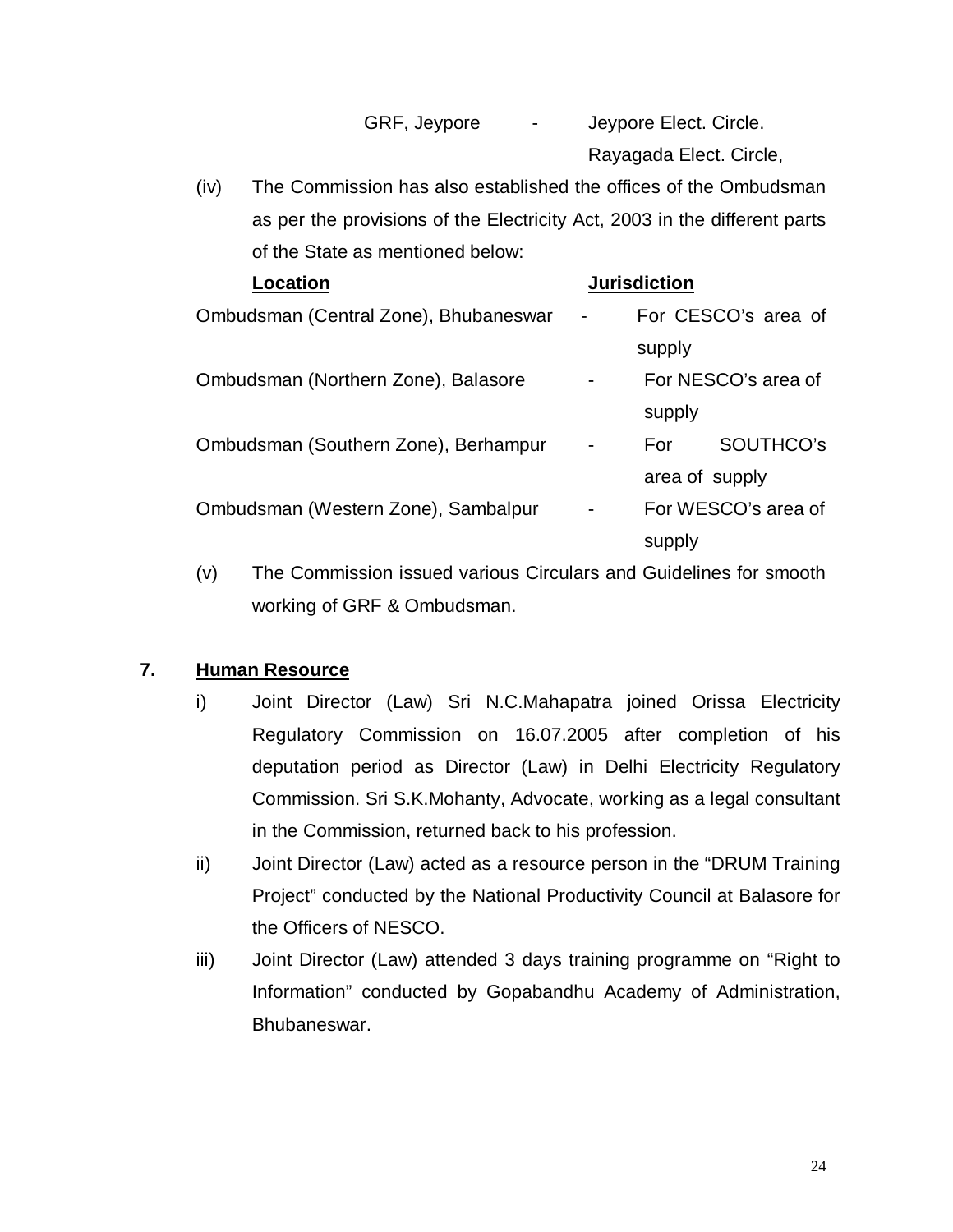#### **REPORT ON VARIOUS ACTIVITIES OF THE TARIFF DIVISION**

#### **DURING FY 2005-06**

Determination of tariff and monitoring the performance of the licensees are the two main tasks of the Orissa Electricity Regulatory Commission. The Commission also obtains and analyses the Annual Revenue Requirements of the licensees and determines charges to be levied on various categories of consumers including those seeking open access to the intra-state transmission and distribution systems. The Commission is vested with the responsibility of determination of tariff for (a) supply of electricity by a generating company to a distribution licensee, (b) transmission of electricity, (c) wheeling of electricity and (d) retail sale of electricity by virtue of the provisions of Section 62 of the Electricity Act, 2003. The Tariff Division assists the Commission in this major task. It also undertakes scrutiny of power purchase agreements, approval of cost data and business plans etc. The Division is headed by the Director (Tariff) and consists of four Joint Directors from the disciplines of Engineering, Finance and Economics and three Deputy Directors, two from the field of Engineering and one from Finance.

 The year 2005-06 was an eventful year for the Commission. The Commission pronounced several orders and regulations with regard to tariff related matters and on various commercial issues affecting the business of the power sector in the State. The important orders passed by the Commission are as under:-

- i) Review of Tariff order (Retail Supply) for FY 2005-06 dated 20.04.2005 against Case No. 139,141,143&145 of 2004;
- ii) Finalization of Annual Revenue Requirement & Generation Tariff of OHPC for FY 2004-05;
- iii) Finalization of Annual Revenue Requirement & Generation Tariff of OHPC for FY 2005-06 & 2006-07;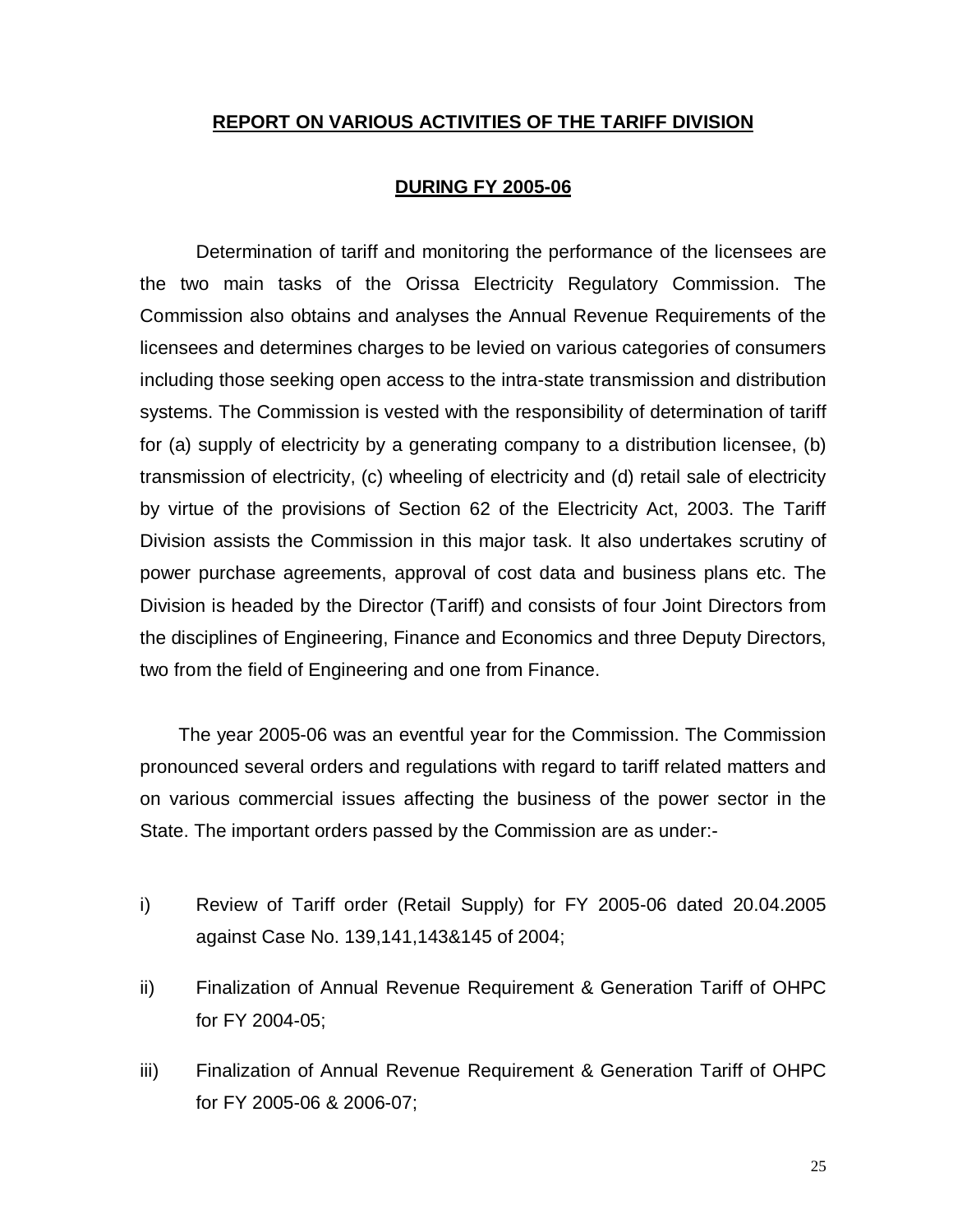- iv) Finalization of Bulk Supply Price of GRIDCO for FY 2006-07;
- v) Annual Revenue Requirement & Transmission Tariff of OPTCL for the FY 2006-07;
- vi) Finalization of Annual Revenue Requirement & Retail Supply Tariff of four DISTCOs for the FY 2006-07 against Case Nos.44, 45, 46 & 47of 2005;
- vii) The salient features of the ARR & Bulk Supply Price order for GRIDCO are:-
	- (a) Bulk Supply Price for the four DISTCOs are determined for the FY 2006-07.
	- (b) GRIDCO purchases 15,414.79 MU, sells 14,683 MU to DISTCOs and 120 MU to CPPs. Balance power of 611.79 MU goes towards transmission loss on DISTCO purchase.
	- (c) GRIDCO has a deficit of Rs.504.52 crore after meeting all its costs. Its revenue requirement for FY 2006-07 is Rs.2278.96 crore. Its expected revenue is Rs.1774.44 crore from DISTCOs.
	- (d) Profit out of export and U.I. will be utilized to bridge the gap in the revenue requirement and to liquidate GRIDCO's past losses.
	- (e) An amount of Rs.480.12 crore is allowed in ARR towards repayment of principal.
	- (f) GRIDCO shall receive an amount of Rs.110.10 crore from DISTCOs towards receivables on account of past dues.
- viii) The salient features of the ARR & Transmission Tariff for OPTCL are:-
	- (a) 15153 MU of energy to be transmitted through OPTCL's network in FY 2006-07.
	- (b) Total revenue requirement will be Rs.333.27 crore for FY 2006-07.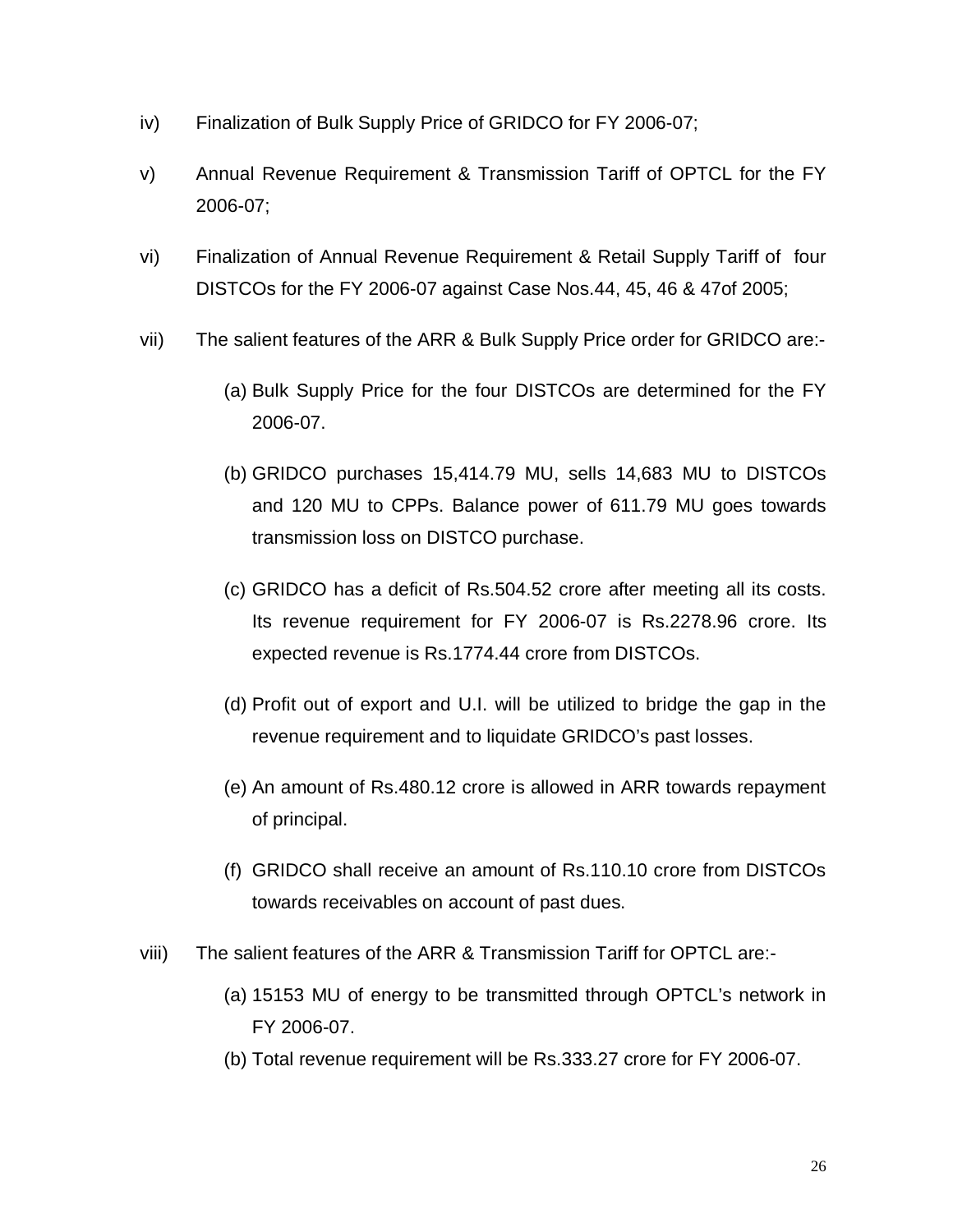- (c) Transmission charge to use OPTCL's line and sub-station has been revised to 22 p/u w.e.f. 01.04.2006 from 25 p/u.
- (d) The Open Access Charges has been fixed at Rs.5278.42/MW/Day.
- (e) The transmission loss has remained unchanged at 4%.
- ix) The salient features of the Retail Supply Tariff order are:-
	- (a) Retail Supply Tariff remained un-changed from 01.02.2001- 31.03.2006.
	- (b) Continuation of TOD tariff.
	- (c) Continuation of incentive tariff for HT & EHT consumers for higher level of consumption.
	- (d) Availability Based Tariff (ABT) applied to all State Generators
	- (e) Power factor incentive for HT&EHT consumers made applicable above PF of 95% in place of 97%
	- (f) Prompt payment rebate @ 10 paise per unit allowed to consumers under public water works and sewerage pumping category for payment within the due date.
- x) Performance Review of GRIDCO, OPTCL & Distribution Licensees for the year 2004-05 and the first six months of the FY 2005-06.
- xi) Establishing RIMS.
- xii) Establishing Integrated Tariff Module & interfacing the same with RIMS.
- xiii) Review of PPA between GRIDCO and OHPC for Rengali Power Project of OHPC passed in case No.88 of 2004. The Commission conducted hearing on the matter and the order was issued in April'06.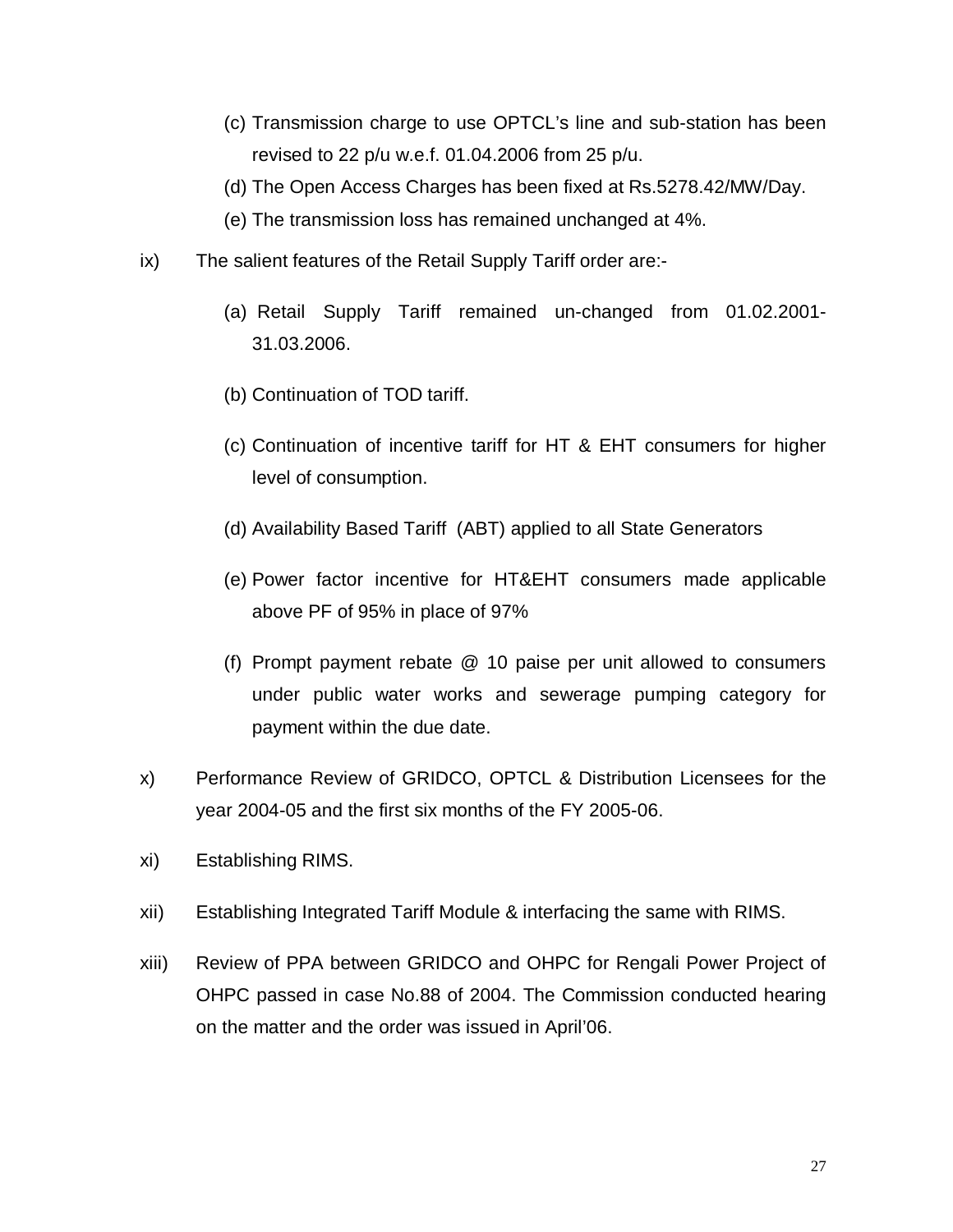- xiv) The Open Access Regulation was drafted, approved and published in the Orissa Gazette on 21.06.2005.
- xv) The Commission conducted a hearing on the petition of M/s. Project Development consultants, working as Business Associates of Indian Renewable Energy Development Agency (IREDA)) against Case No.14 of 2005 and passed an order. Taking into consideration the facts of the case and the provisions of the Act, the Commission decided that procurement of power from non- conventional and renewable energy such as, small hydro, wind, biomass, co-generation of electricity from waste heat products etc. would be allowed by the supply licensees for use of consumers within the State upto 3% of the total purchase during the FY 07-08 to go up at the rate of 0.5% per annum for each subsequent year to reach a level of 5% by the year 2011-12.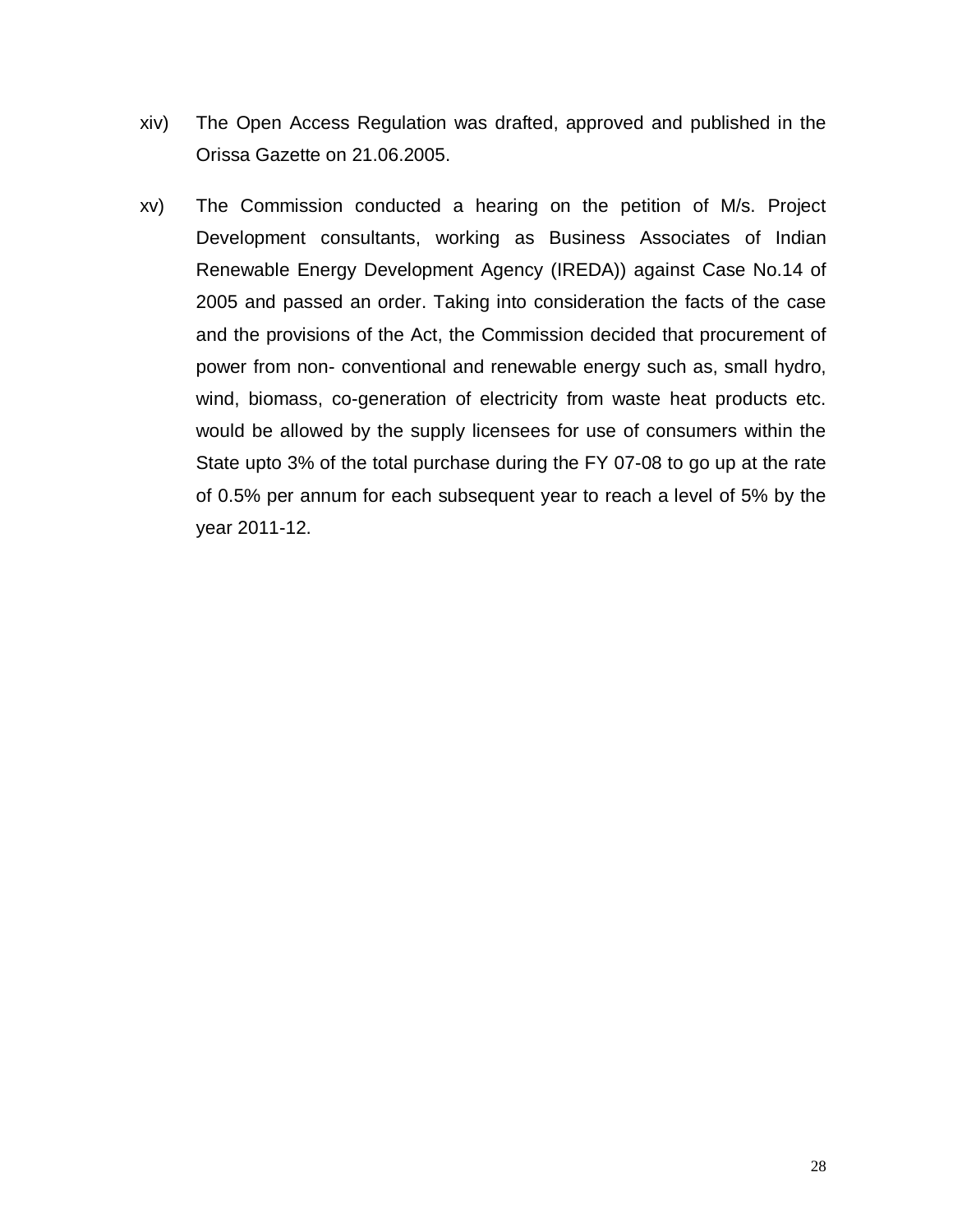#### **ACTIVITIES OF ENGINEERING DIVISION DURING FY 2005-06**

One Director, one Joint Director and one Deputy Director man the Engineering Division. Since beginning of this calendar year, the I.T. Section consisting of one Joint Director and One Deputy Director joined this Division. Following is the annual progress report of Engineering Division for the year 2004- 05 including the activities of I.T. Section.

This Division provides vital technical input for grant, revocation, amendment or exemption from license under Part IV "Licensing" of the Electricity Act, 2003 read with Section 15 of the OER Act, 1995. It monitors the performance of the utilities (i.e. Transmission Licensee and Distribution Licensees) under various technical parameters, including license conditions and performance standards. Interruptions in Distribution System are measured in term of Interruption Reliability Indices (known as SAIFI, SAIDI and MAIFI). All the Distribution Licensees are required to submit it in a report every quarter and a consolidated annual report every financial year. This Division also looks into general complaints of technical nature affecting large areas /group of consumers.

Other important tasks of the Engineering Division include:

- (i) Provision of information to the Commission (major breakdowns & other related information),
- (ii) Investment approval,
- (iii) Monitoring payment of licence fees,
- (iv) Approval, review & implementation of GRID CODE,
- (v) Approval, review & implementation of Distribution (Planning & Operation) Code.
- (vi) Load Forecast for the power system and Transmission and generation procurement Planning for future years, Monitoring of Transmission Projects.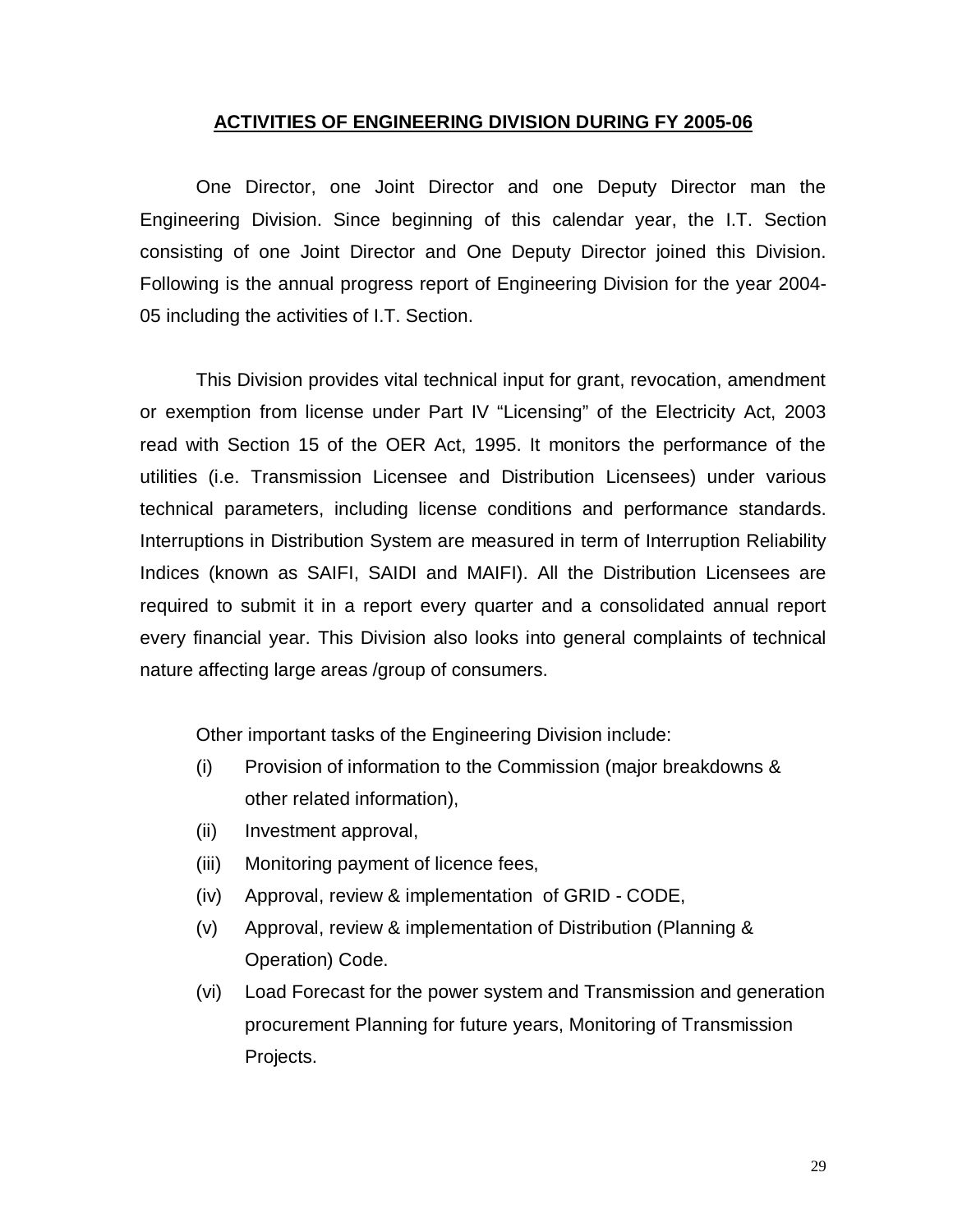The annual progress report of activities pertaining Engineering and IT for the year 2005-06 is given below at A and B separately.

## **A. ENGINEERING**

This Section of the Division provides vital technical input for grant, revocation, amendment or exemption from license under Part IV "Licensing" of the Electricity Act, 2003 read with Section 15 of the OER Act, 1995. It monitors the performance of the utilities [i.e. Bulk Supply (Trading) Licensee, Transmission Licensee and Distribution Licensees) under various technical parameters, including license conditions and performance standards. Interruptions in Distribution System are measured in term of Interruption Reliability Indices (known as SAIFI, SAIDI and MAIFI). All the Distribution Licensees are required to submit their interruptions in a report every quarter and a consolidated annual report in every financial year. This Division also looks into general complaints of technical nature affecting large areas /group of consumers.

Other important tasks of the Engineering Division include:

- (vii) Provision of information to the Commission (major breakdowns & other related information),
- (viii) Investment approval,
- (ix) Monitoring payment of licence fees,
- (x) Approval, review & implementation of GRIDCODE,
- (xi) Approval, review & implementation of Distribution (Planning & Operation) Code.
- (xii) Load Forecast for the power system and Transmission and generation procurement planning for future years, Monitoring of transmission projects.

The Engineering Division took up the following activities during the FY 2005-06:

## 1. **Review of Grid Code and Distribution (Planning & Operation) Code:**

The Joint Director (Engg.) participated in the  $13<sup>th</sup>$  Grid Code Review Panel meetings held on 17.08.2005 at HINDALCO, Hirakud as an observer. On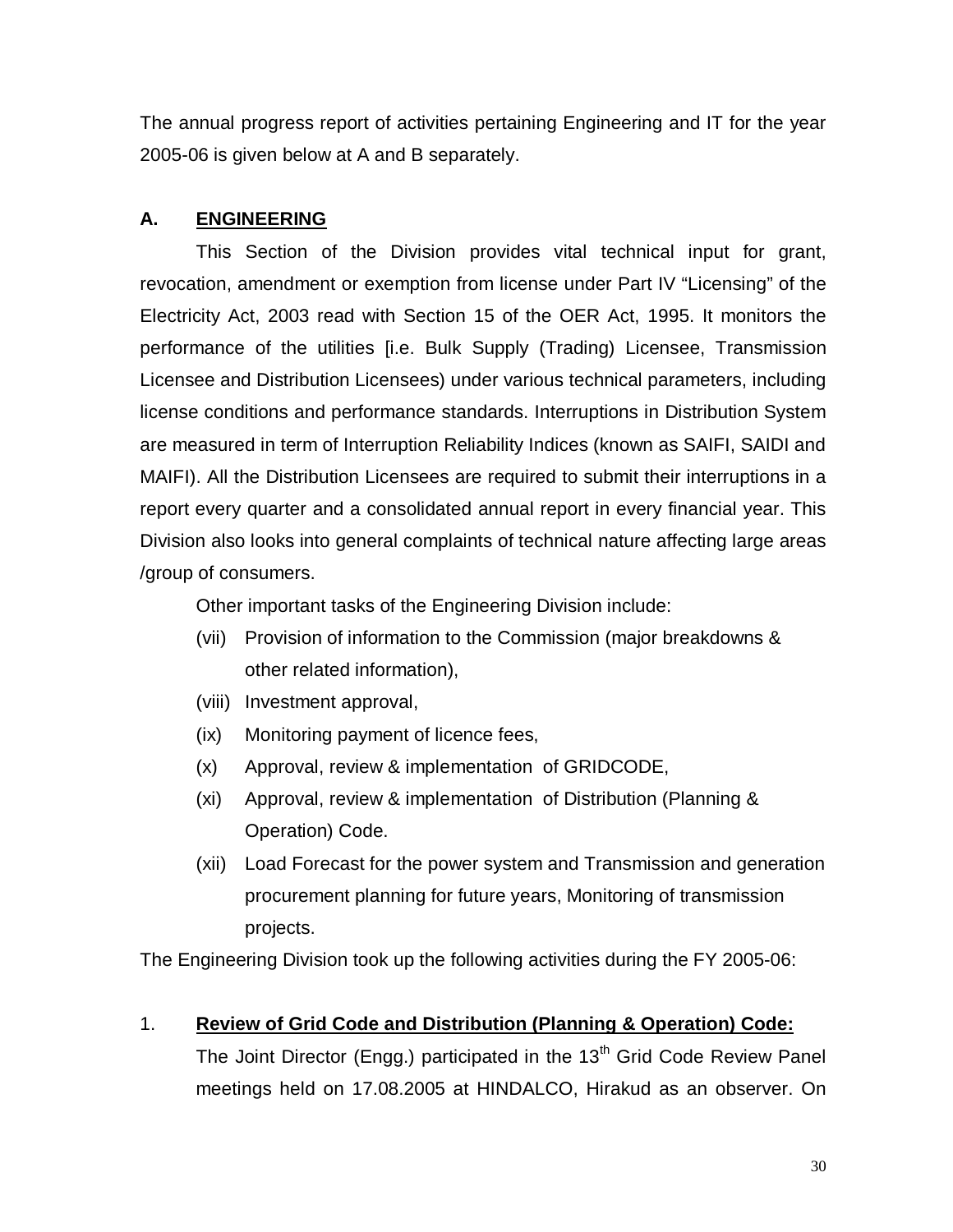the basis of deliberations in the Grid Code Review Panel meeting, GRIDCO firmed up the proposals for effecting amendments of the  $13<sup>th</sup>$  Version of the Grid Code. The proposals were thoroughly examined and OPTCL was intimated on 02.11.05 that approval of Grid Code was not necessary since under the provision of the recent Electricity Act, 2003, it will no more be the document of STU but OERC is required to make a regulation. Thereafter processing for the Orissa Grid Code (OGC) Regulation has been undertaken.

The 10<sup>th</sup> and 11<sup>th</sup> Review Panel Meeting of the Orissa Distribution (Planning & Operation) Code were held on 26.07.2005 and 08.03.2006 respectively at Bhubaneswar under the convenership of WESCO. Director (Engg.), Jt. Director (Engg.) and Dy. Director (Engg.) participated the  $10<sup>th</sup>$  meeting as OERC observer and Jt. Director (Engg.) participated the  $11<sup>th</sup>$  meeting as OERC observer. The proposal of the  $10<sup>th</sup>$  meeting after being thoroughly examined were approved by the Commission and communicated to WESCO on 04.01.2006 and that of 11<sup>th</sup> meeting was communicated to WESCO on 08.05.2006 (FY 2006-07).

#### 2. **Publication of System Performance of OPTCL for the year 2004-05**

The annual system performance of OPTCL for the year 2004-05 was submitted by OPTCL on 11.07.2005. The consolidated statement of system performance was published on 28.11.2005. The findings are summarised below :

(i) The annual peak demand of OPTCL was 2203 MW during 2004-05 as compared to 2109 MW and 2043 MW during 2003-04 and 2002-03 respectively.

GRIDCO had drawn 13395.29 MU from the State sector and 4228.33 MU from the Central sector during 2004-05 as compared to 11780.409 MU and 3993.777 MU respectively from the State and Central sector during 2003-04. The excess generation in the State sector was possible due to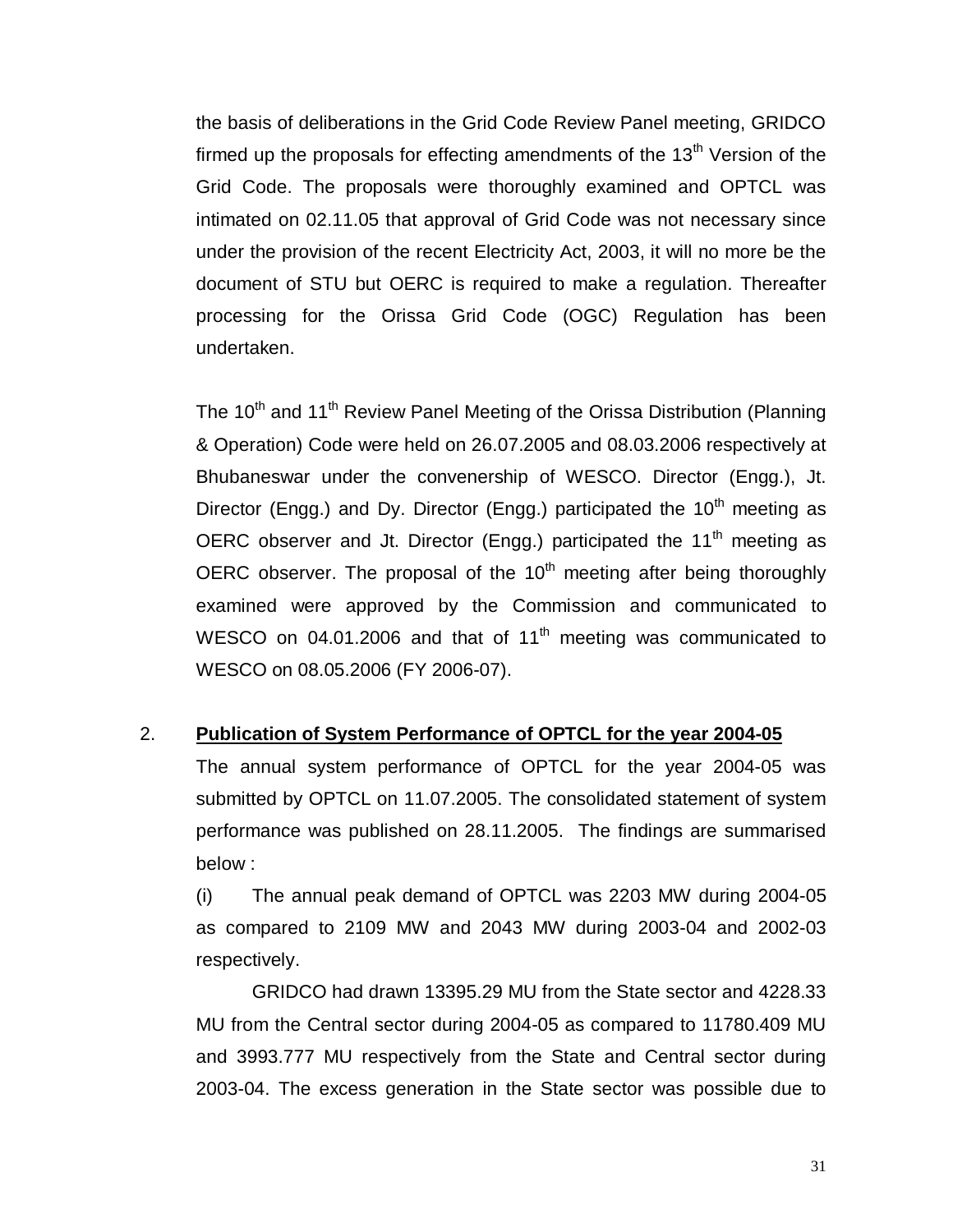high level of water in reservoirs during 2004-05. The total drawal being 17623.62 MU, GRIDCO exported 4552.579 MU during 2004-05 while the State as a whole consumed 13071.001 MU.

(ii) During this period, OPTCL made addition of 643.5 Ckt. Km. of 400 KV lines, 5190.8 Ckt. Km. of 220 KV lines and 4855.7 Ckt. Km. of 132 KV lines. There was capacity addition of 1 no. of 132/33 KV S/S during the said period.

(iii) During 2004-05, *load restriction* to the extent of 63.37 hrs. (0.72%) & 659.01 hrs. (7.52%) was clamped due to non-availability of generation and transmission capacity respectively. However, there was no rescheduling of generation on account of non-availability of transmission capacity. There was 75 hrs. (0.86%) of frequency excursion above 50.5 Hz against only 2 hrs.(0.02%) of frequency excursion during the year 2003-04. The frequency excursion below 49 Hz in the year 2004-05 was 73 hrs. (0.83%) against 7 hrs. (0.08%) during the year 2003-04 below 48.5 hrs.

## 3. **Annual Overall Performance of DISTCOs:-**

The Annual Guaranteed and Overall Performance report for the year 2004- 05 were submitted by NESCO on 19.11.2005, SOUTHCO on 18.10.2005, CESCO on 19.11.2005 and WESCO on 07.10.2005. The consolidated Annual Guaranteed Performance report was published in the OERC website and Overall Performance report was published in daily newspapers on 15.02.2006 and also in the OERC website.

#### 4. **Annual Statement on System Performance of STU:-**

The Annual Statement on System Performance for the year 2004-05 was submitted by OPTCL on 11.07.2005. The consolidated statement of System Performance was published on 28.11.2005.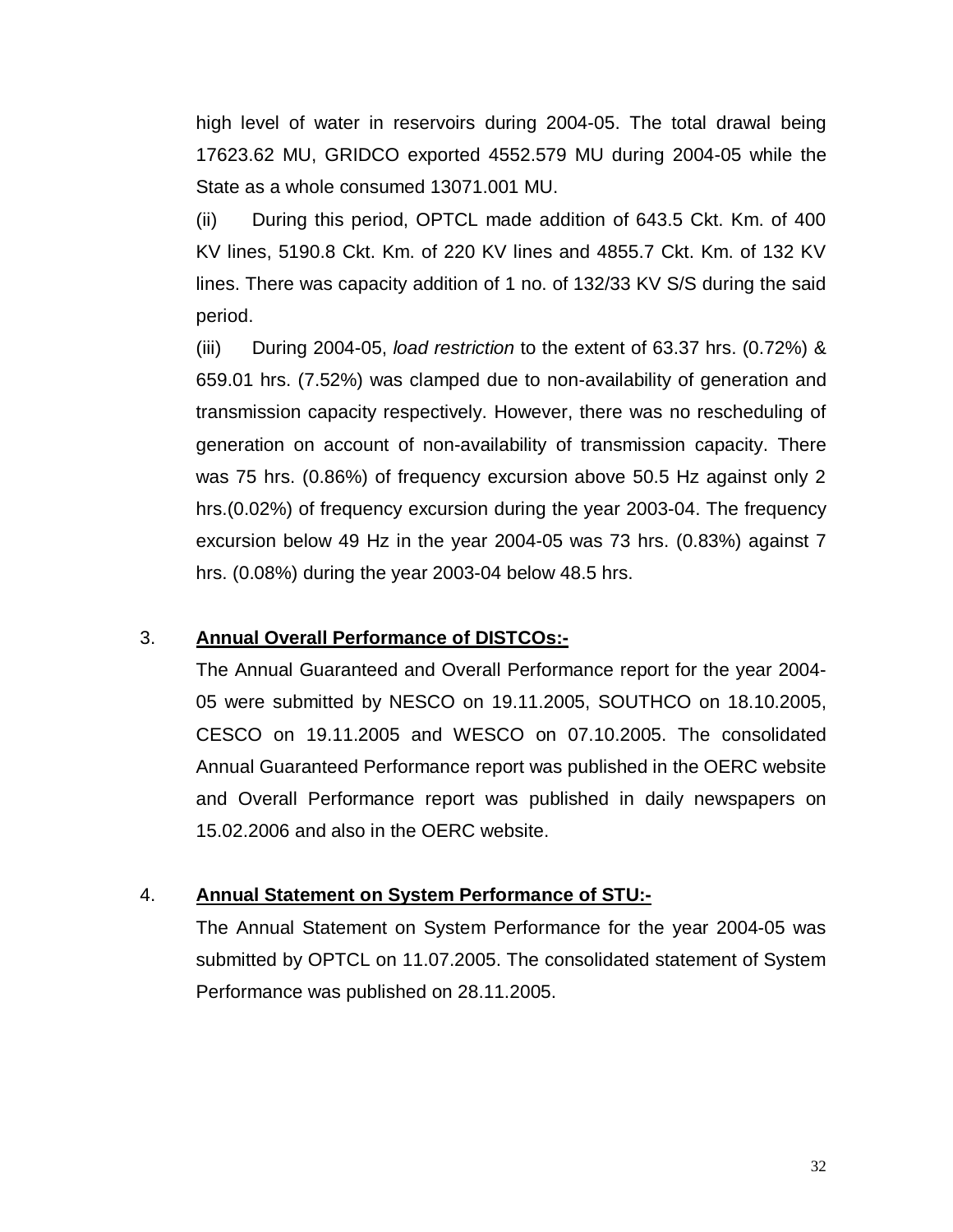## 5. **Long-term Load Forecast:-**

GRIDCO/OPTCL & DISTCOs had submitted Load Forecast for 2004-2013 to OERC. The OERC observed some discrepancies in the data forecast by NESCO. NESCO was directed to re-submit the same after complying with the remarks made by OERC. Due to delay in submission by NESCO, a case No.41/2005 was initiated against NESCO. In course of hearing, NESCO complied to the order of OERC. However, this process caused lots of delay and therefore the Commission has ordered to go for Load Forecast exercise for 2006-15 instead of 2005-14.

## 6. **Notification of various Regulations under the Electricity Act, 2003**.

Draft Regulation on "Orissa Grid Code" was processed.

- 7. This Division also carried out the following additional activities during this FY 2005-06:
- a) Comments were given to Govt. of India on Rural Electrification Policy on 09.12.2005.
- b) Status Report of Action Taken under the National Electricity Policy was given to Tariff Division for furnishing the consolidated Status Report to the Govt. of India/CEA
- b) Information was furnished on the following:
	- (i) Issues on "situation regarding the quality and reliability of power supply" called for by the Ministry of Power, Govt. of India furnished to Tariff Division for onward transmission of consolidated report.
	- (ii) EREB's queries on information required for membership of Eastern Regional Power Committee was furnished to EREB.
- d) Draft Licence Conditions for GRIDCO, OPTCL and the DISTCOs were processed.
- e) Monitored License fee collection from all the licensees for 2006-07.
- f) WESCO's prayer for allowing imposition of load restriction was examined and processed.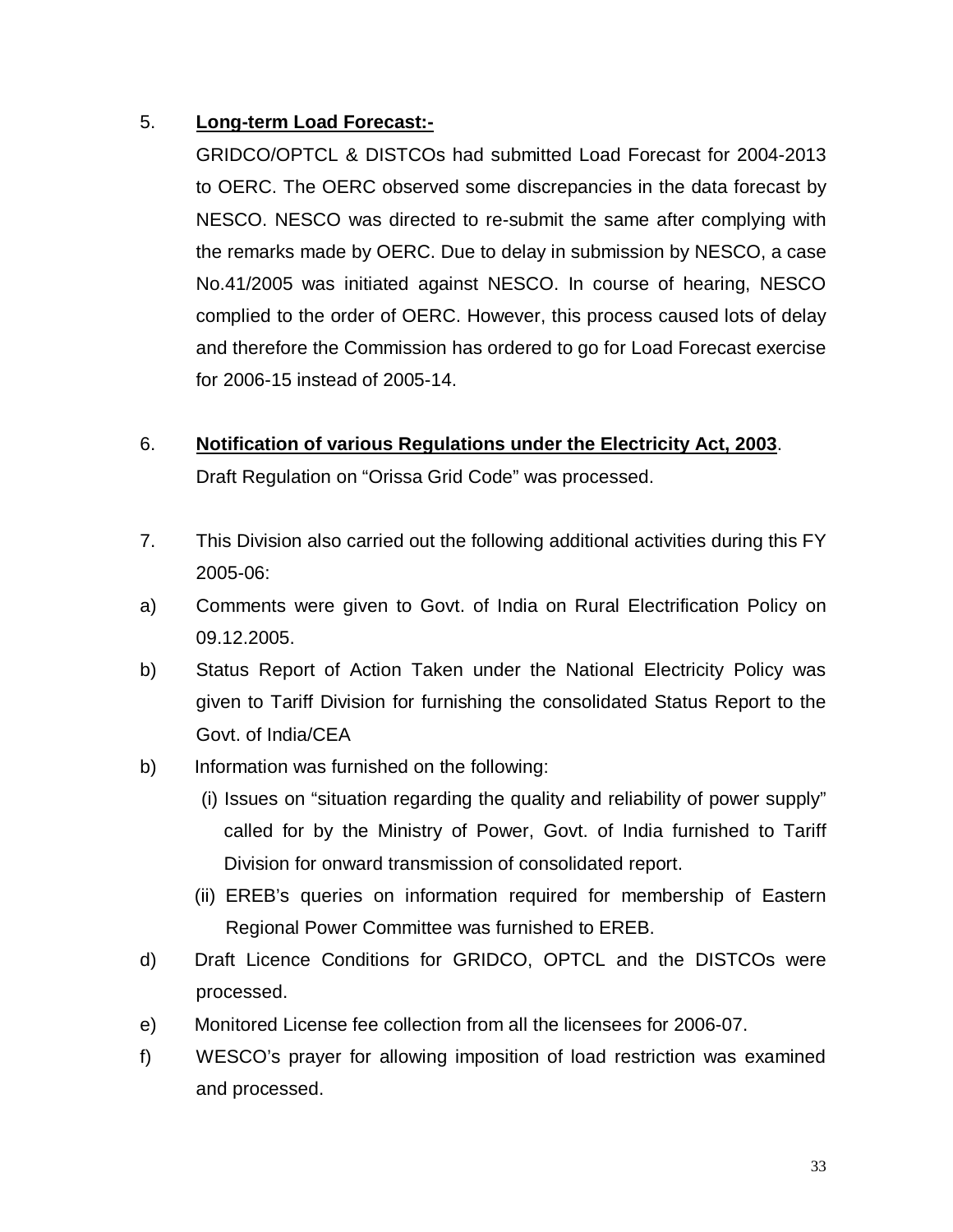- g) Sri P.K. Sahoo, Steno-cum-Computer Asst. to Director (Engg) attended the residential training programme on "Effective Office Administration for PS/PA's & Office Personnel" and "Inter Personnel Relations & Team Building For Office/Organisational Effectiveness" conducted by NIMMA at Mysore (Karnataka) on 10 -14 August, 2005.
- h) OERC organized Orientation Training Course to officers of all four Distribution Companies (to Officers of E.E. and above) during April, 2005. Engineering Division [(Sri D.K.Satapathy, Joint Director (Engg) and Sri K.L. Panda, Deputy Director(Engg)] has participated in imparting training in following aspects.
	- (i) Features of the Electricity Act, 2003,
	- (ii) Licence Condition,
	- (iii) Supply Code, 2004,
	- (iv) Licensees' Standards of Performance.

The above two officers also went as observers to the training programme of the subordinate officials of the DISTCOs at the Circle level during June-July, 2005 at Bhubaneswar, Jeypore, Rourkela, Burla, Baripada and Jajpur Road.

- i) While reviewing the performance of all DISTCOs and GRIDCO for the FY 2005-06 by the Commission, findings on issues related to Engineering Division were furnished.
- j) In the Annual Revenue Requirement and Tariff exercise for 2006-07, Engineering Division scrutinized the addition of fixed assets of the licensees including OHPC.

## **B. INFORMATION TECHNOLODGY (IT)**

## **1. Development and Implementation of RIMS (Regulatory Information Management System)**

RIMS was developed and delivered by M/s E&Y in May 2005. But, while going for implementation at Distcos' end, they sought for a series of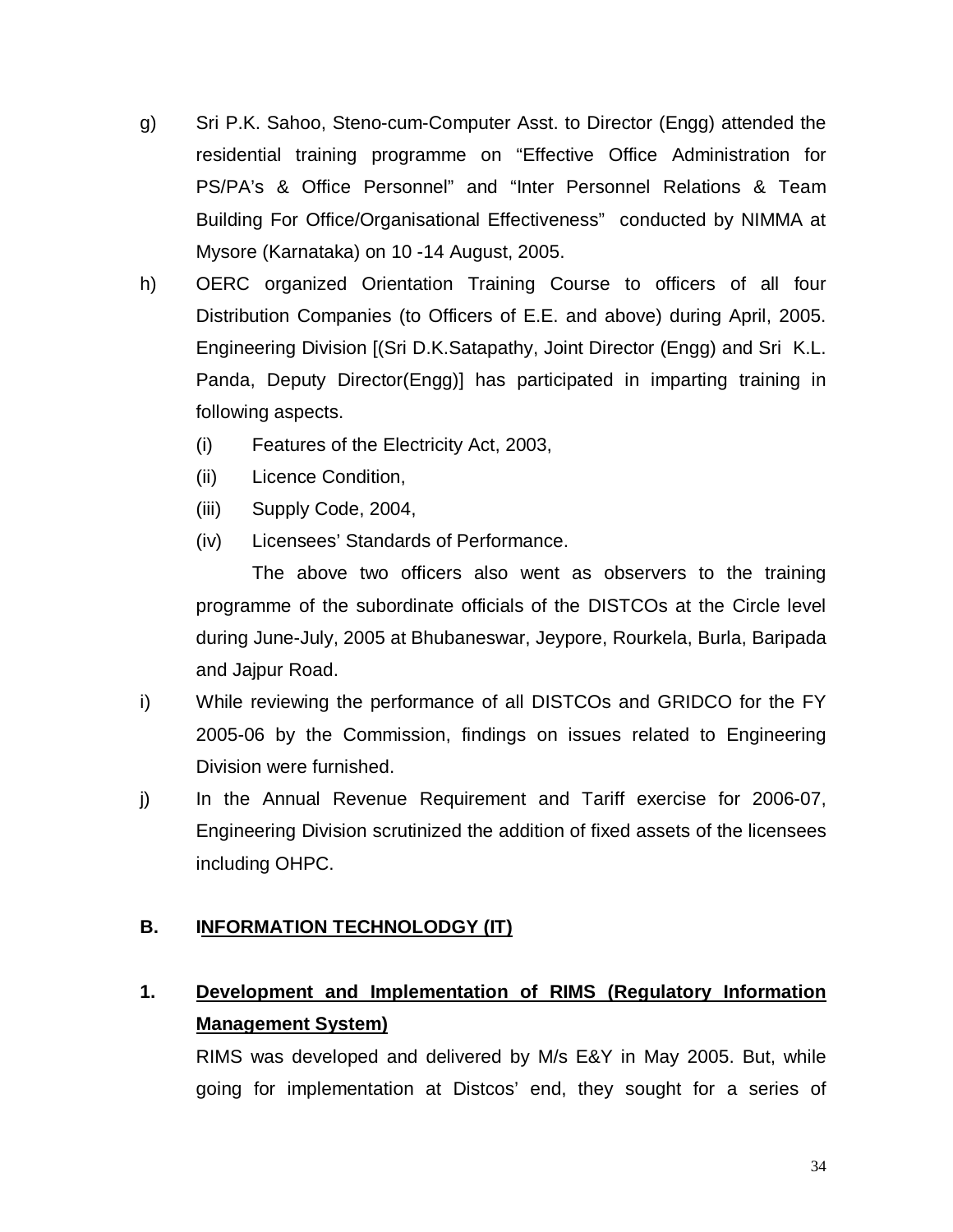changes and new features to make the system more user-friendly and acceptable. The effort for the modification and enhancement work was estimated at around 640 mandays. In this backdrop, it was decided to take up this job in-house by engaging two consultants. This move really paid off by way of incorporating many new features like on-line help, printing facility from the entry screen, audit features of tracking changes to data etc. in the original RIMS package.

The system thus modified and ready for implementation, was hosted on the same server containing our website, www.orierc.org. Prior to this, Oracle 10g Database and Oracle 10g Application Server (one CPU licence) were procured with equal financial contribution from five licensees i.e. GRIDCO, CESCO, WESCO, NESCO and SOUTHCO). This licence has been used to host the RIMS on website.

In the meanwhile, the consultants visited the Distcos many times during which they trained the users in understanding the formats and operational aspects of RIMS. They also helped the Distcos in setting up a platform for sustainable implementation of RIMS.

#### **2. Development and Implementation of ITM (Integrated Tariff Model)**

Integrated Tariff Model was developed by M/s E&Y with an objective to automate and integrate the major processes related to tariff setting. It went through a series of modifications before it got implemented in October 2005. This tariff model covers the entire value chain in the electricity sector  $-$ Generation, Transmission, Distribution and Supply. It can receive data from the RIMS database and also, from the tariff application files. Separate input and output formats have been devised for this purpose.

This model deals with aspects of generation, transmission, distribution tariff in detail. The process flow for these modules is given in the subsequent pages.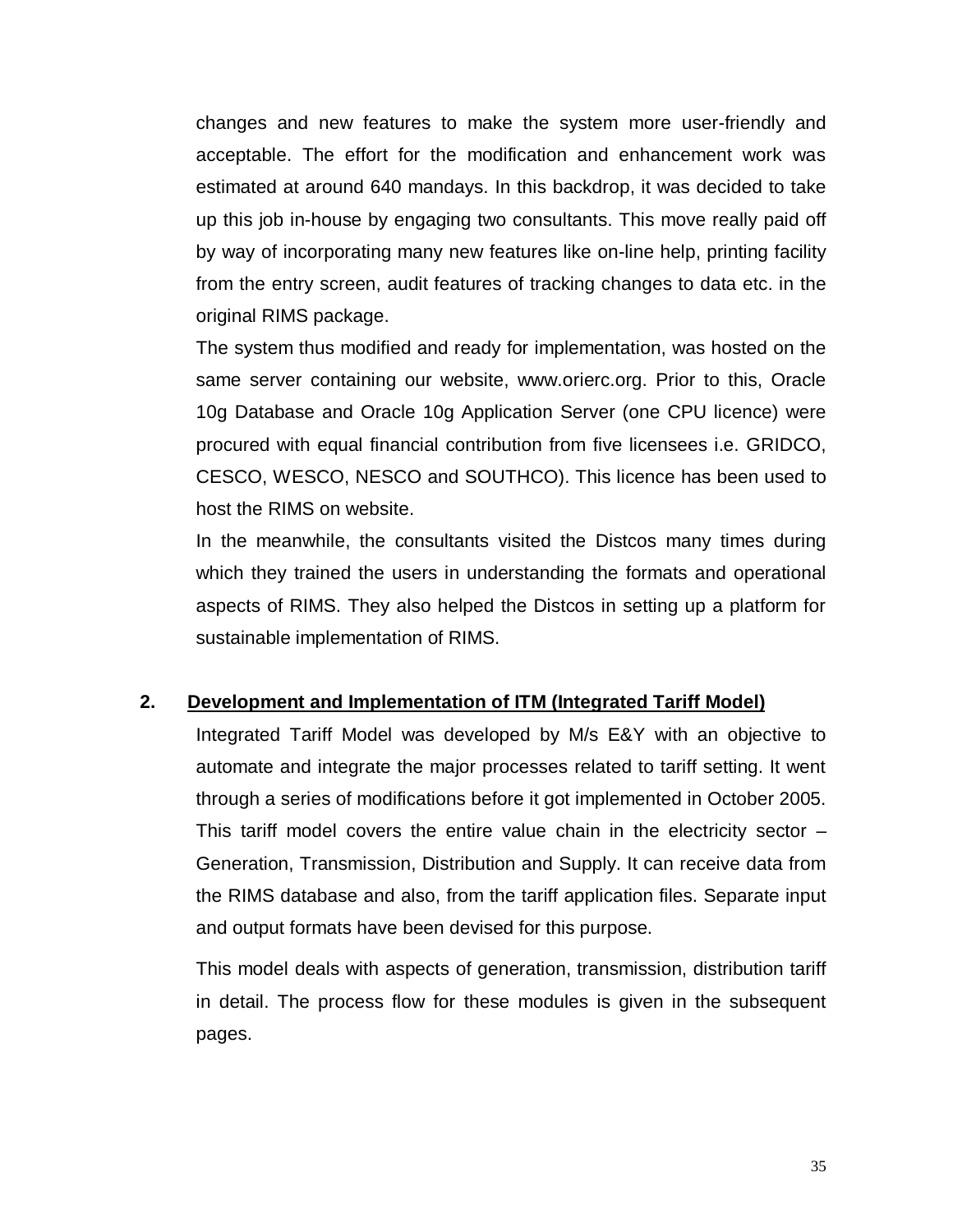# Process flow – Generation Module

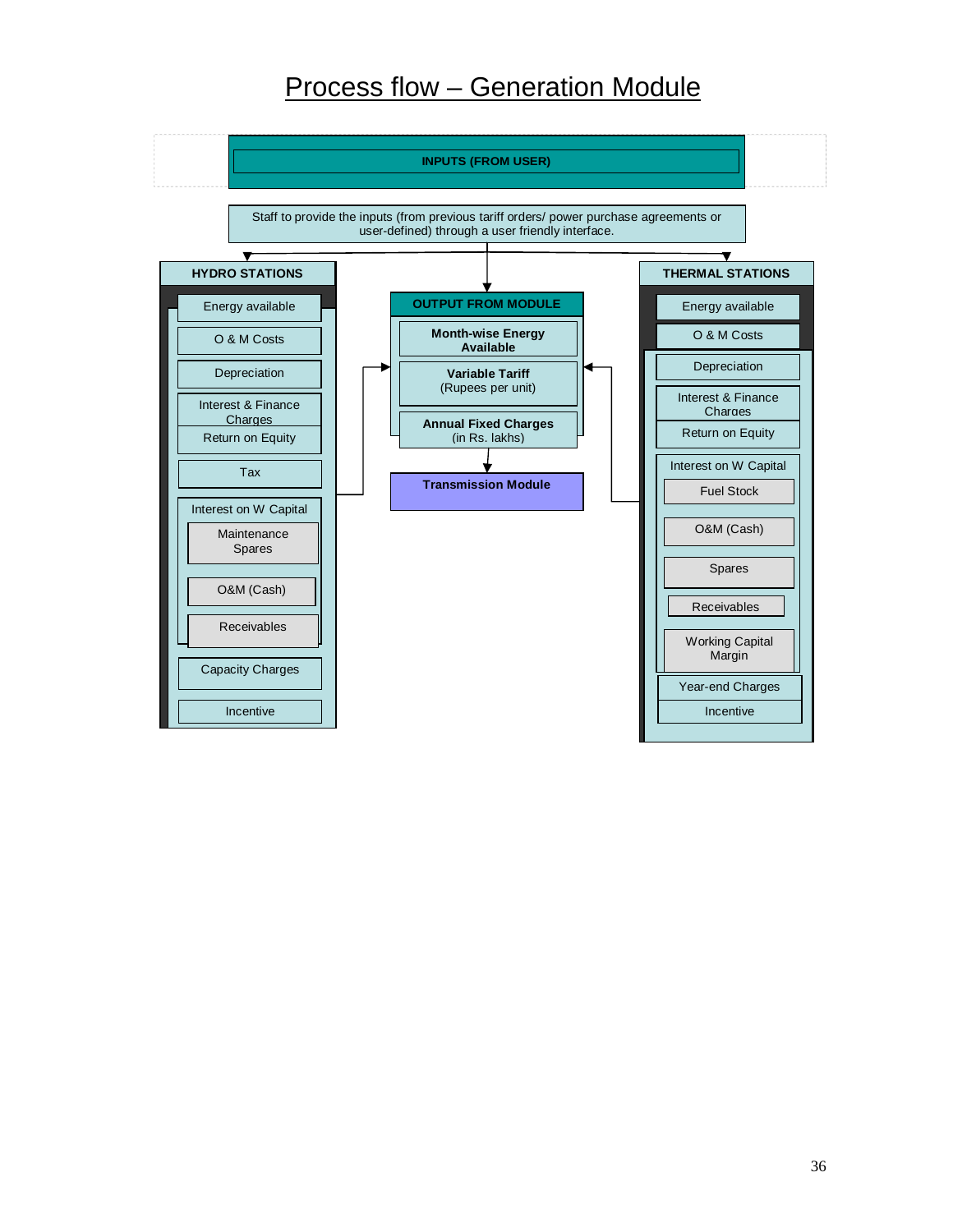# **Process flow – Transmission Module**

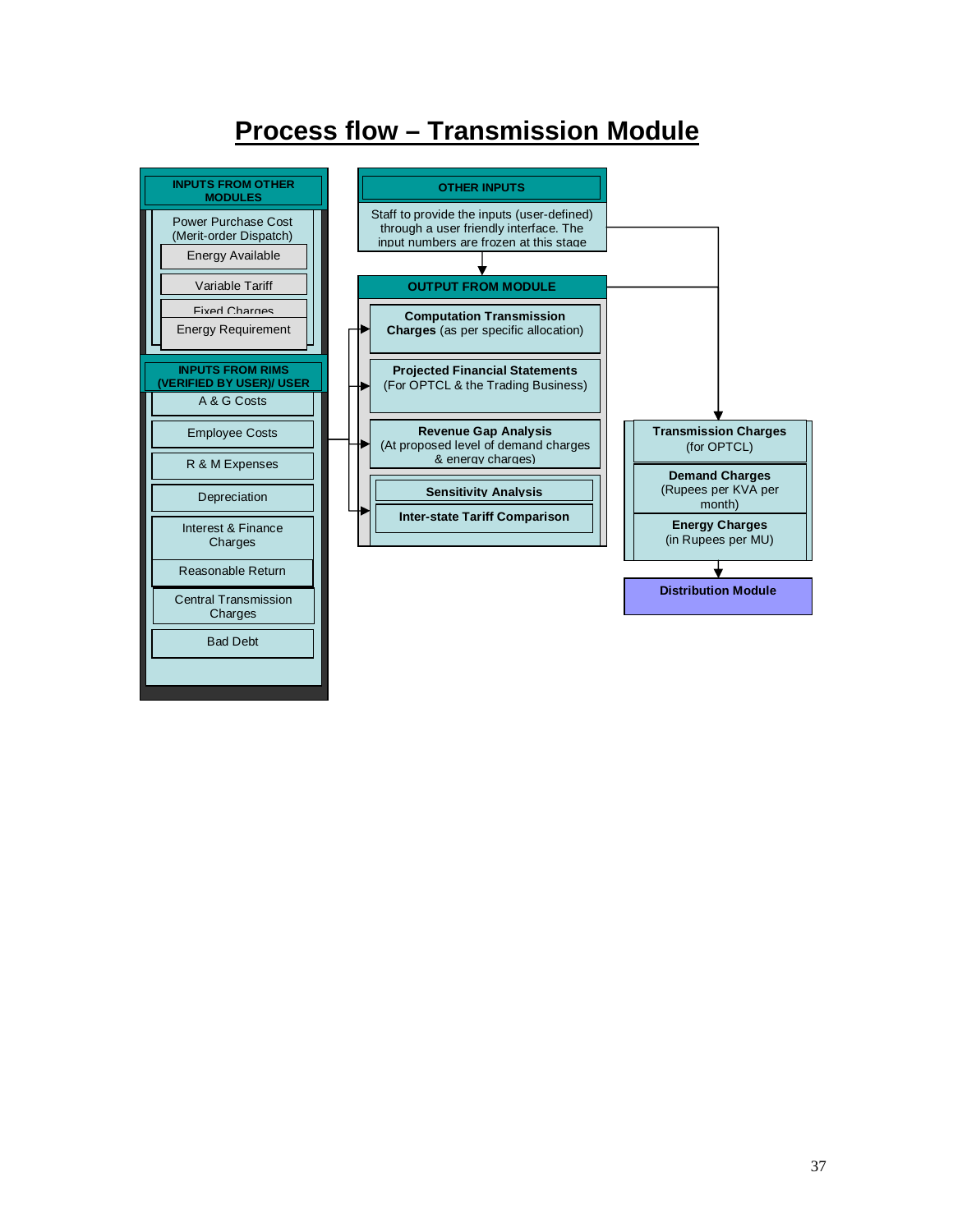### **Process flow – Distribution Module**



# **3. Conversion of Billing and Collection data of CESCO from Foxpro to Oracle.**

In order to generate billing and collection information as required by RIMS, an in-depth analysis needs to be carried out on a large quantity of data. As the data of CESCO is in Foxpro, this analysis is cumbersome and time-consuming. Therefore, complete billing and collection data of CESCO for the FY 2005-06 in Foxpro was obtained and converted to Oracle. It was quite a grueling task to devise the methodology and bring the data to Oracle database subsequently.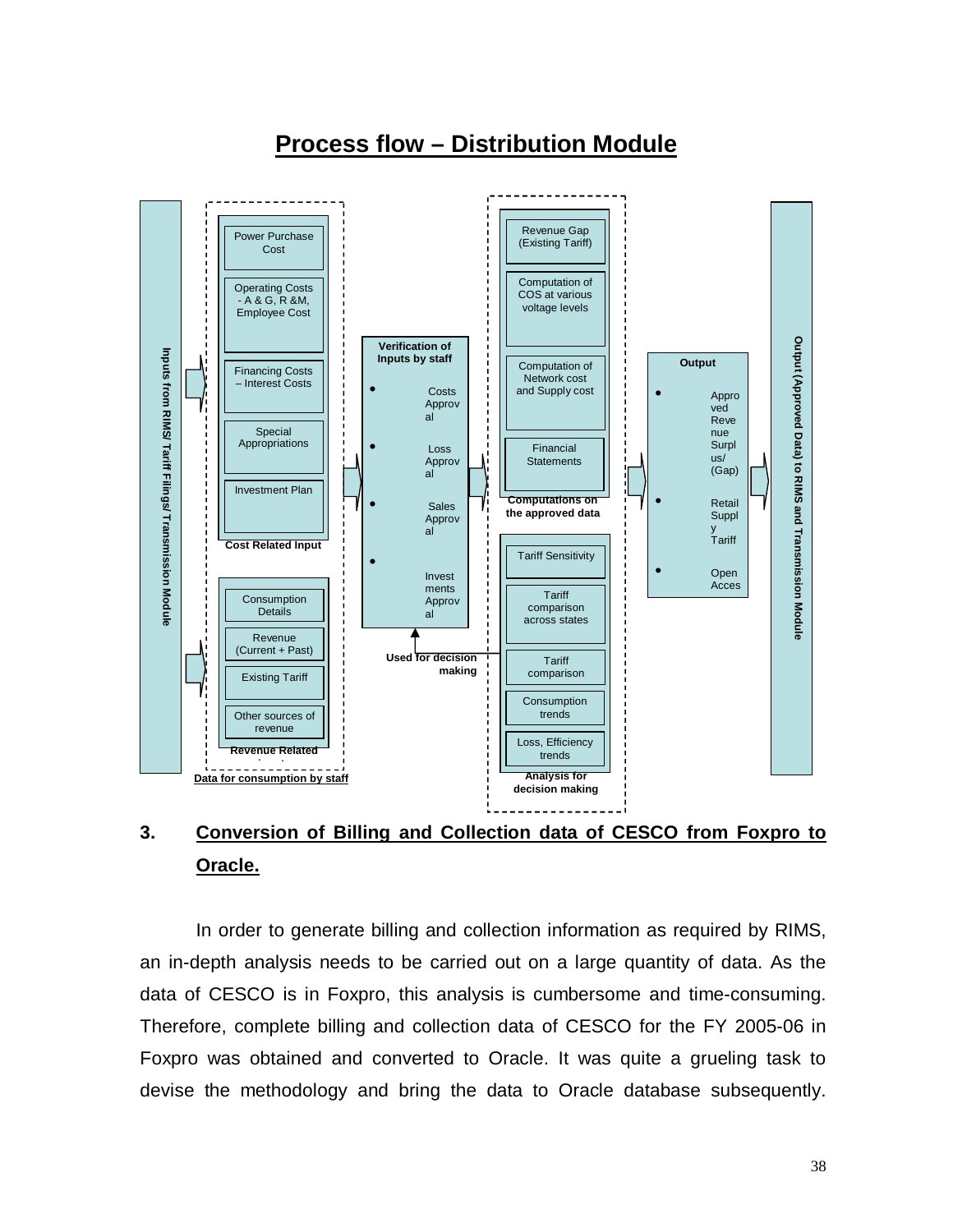Moreover, a methodology is being devised to get the incremental data every month and update the existing database in Oracle. This database will not only provide inputs to RIMS but also help in putting up consumer related billing and collection information on web in future.

\*\*\*\*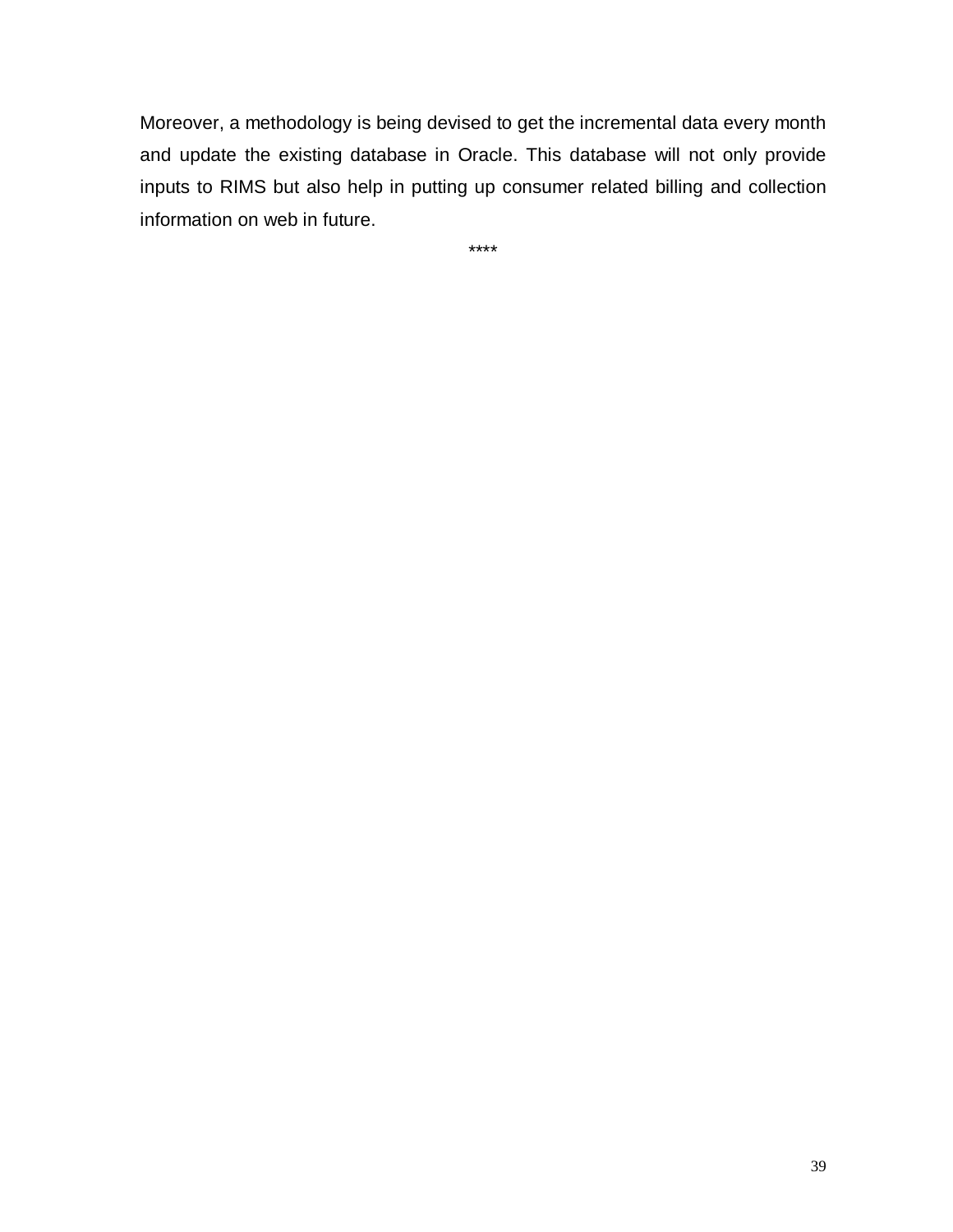### **ANNUAL ACCOUNTS OF THE COMMISSION**

#### **Finance and Accounts**

- a) **Budget** : As against a demand of Rs.2.83 crore to meet various expenditure of the Commission, the various expenditure of the commission, the Govt. of Orissa approved budget allotment of Rs.1.74 crore for the FY 2005-06.
- b) **Expenditure** : The total expenditure for the FY 2005-06 was Rs.1.31 crore out of which Rs.1.60 crore was towards salaries and the balance amount of Rs.0.71 crore was spent on TA, Electricity Charges, Consultant, Vehicle, Purchase of equipments, training etc.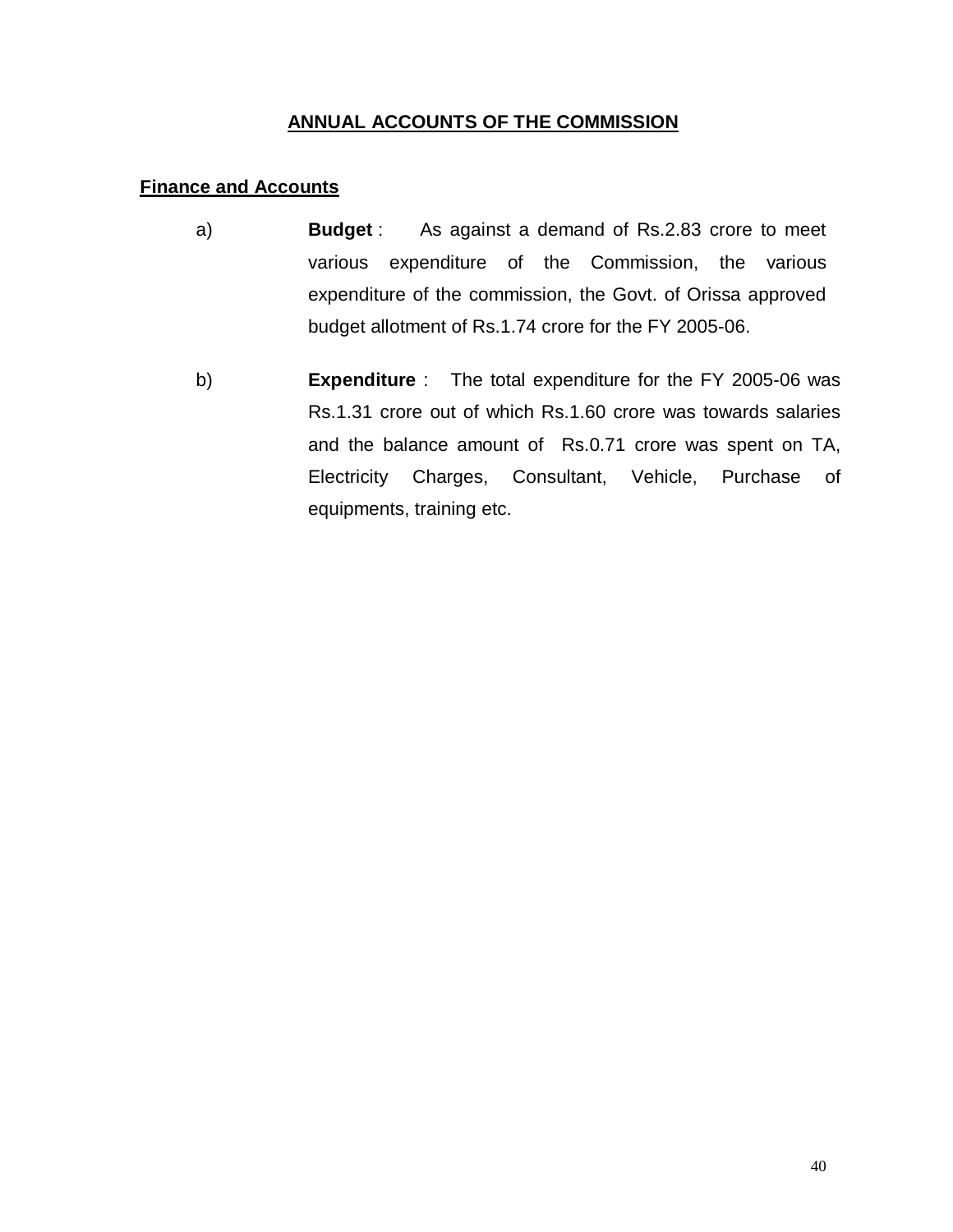#### **STATE ADVISORY COMMITTEE MEETING (SAC)**

Under the Electricity Act 2003, a 21-member Committee to be known as the State Advisory Committee was notified by OERC in March 2004.

As per the provision in the Act, the SAC shall consist of not more than twenty-one members to represent the interests of commerce, industry, transport, agriculture, consumers, non-governmental organizations and academic and research bodies in the electricity sector.

The Chairperson of the State Commission shall be the *ex officio* chairperson of the State Advisory Committee and the Members of the State Commission and the Secretary to the state Government in charge of the Committee.

**Objects of State Advisory Committee:-** the objects of the State Advisory Committee shall be to advise the Commission on :–

- (i) major questions of policy;
- (ii) matters relating to quality, continuity and extent of service provided by the licensees;
- (iii) compliance by licensees with the conditions and requirements of their license;
- (iv) protection of consumer interest; and
- (v) Electricity supply and overall standards of performance by utilities.

During the year 2004-05, the Advisory Committee constituted under OER Act met for the last time before it was dissolved and the SAC was reconstituted as per provisions of the new Electricity Act, 2003. Three meetings of the State Advisory Committee were held in the year under review to discuss various topics. Minutes of the meetings are attached.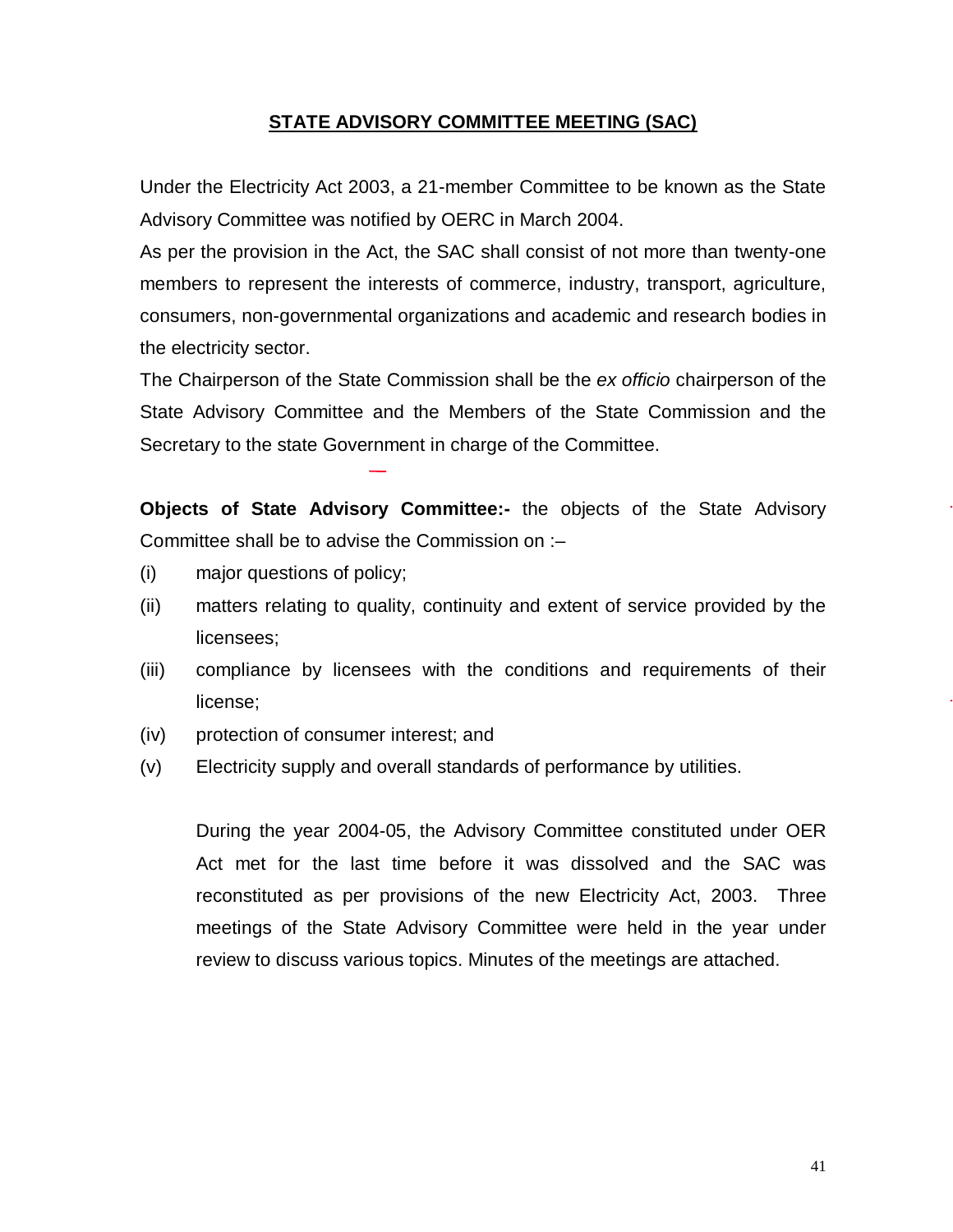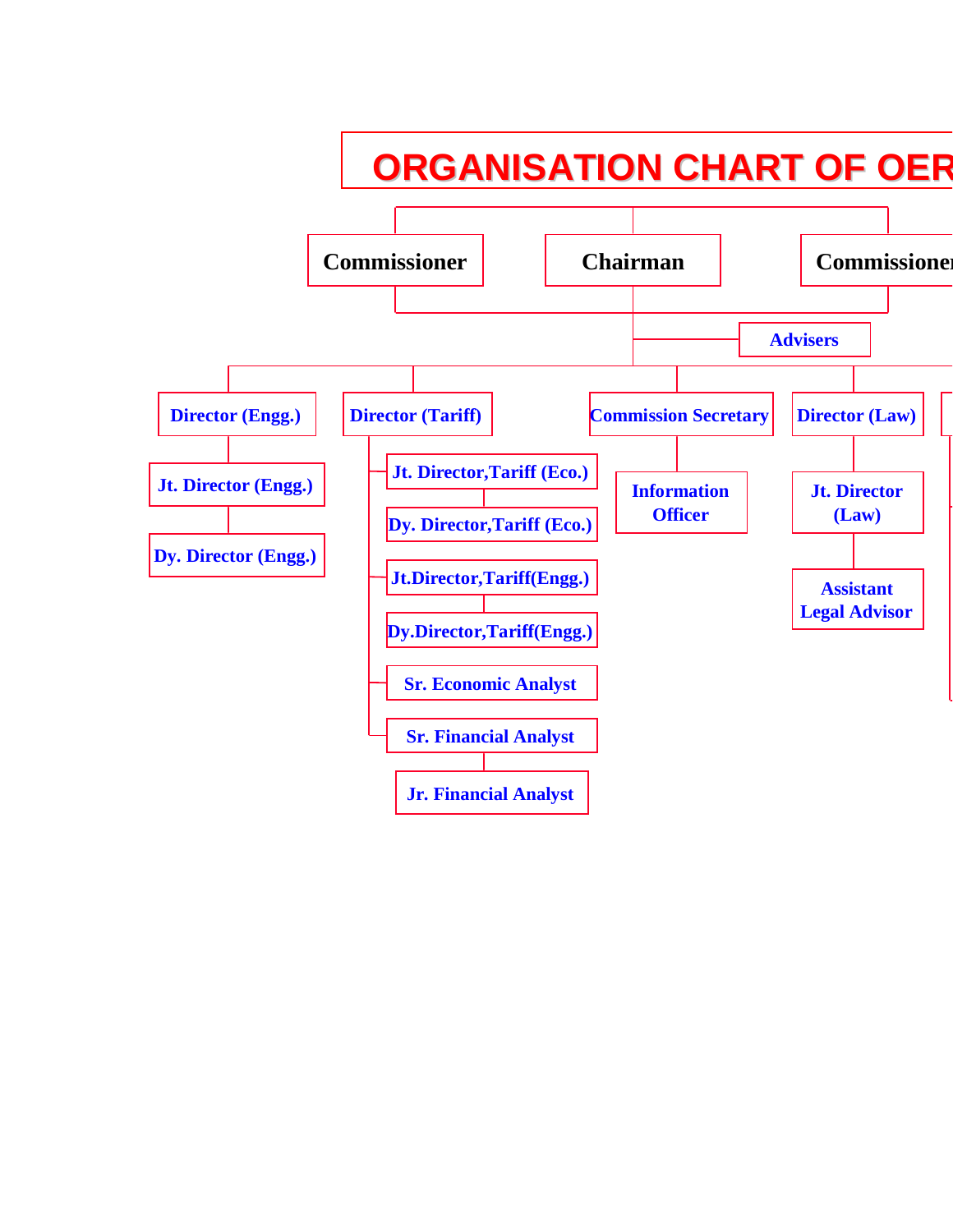#### **Annex-III**

# **MINUTES OF THE FOURTH MEETING OF THE STATE ADVISORY COMMITTEE**

- 1. The fourth meeting of the State Advisory Committee (SAC) of the Orissa Electricity Regulatory Commission (OERC) was held in the Conference Hall of the Commission at 3 PM on  $25<sup>th</sup>$  August 2005. The meeting was presided over by the Chairperson, OERC, Sri D.C.Sahoo, Members Sri B.C.Jena and Sri S.K.Jena were also present.
	- 1.1Representatives of various stakeholders, such as, consumers, industry, electricity workers and the State Government were present on the occasion. However, Sri R.K. Sharma, Principal Secretary, F&CW Department, Professor Govind Rajan, XIMB, Smt. Rama Subudhi, Advocate and Sri Girish Sant of Prayas were not present at the meeting. A list of participants is annexed.
	- 1.2The Chairperson welcomed the members of the SAC and gave a brief introduction of the three items formally placed before the SAC for discussion namely;
		- i) Steps taken by DISTCOs to improve quality of power supply and service,
		- ii) Proposal for five year Consumer Census,
		- iii) Guidelines for recognition of consumer organizations under OERC (GRF and Ombudsman) Regulations 2004.

He stated that any other items could be discussed with the permission of the Chair and if time permits.

Agenda 1

1.3Sri K.N. Jena, representing the Federation of Consumer Organisation of Orissa (FOCCO)said that a mechanism must be evolved by the Commission to assess the correctness/authenticity of Standards of Performance required to be maintained by licensees under law and the periodical reports furnished by them. Shri Jena informed that he had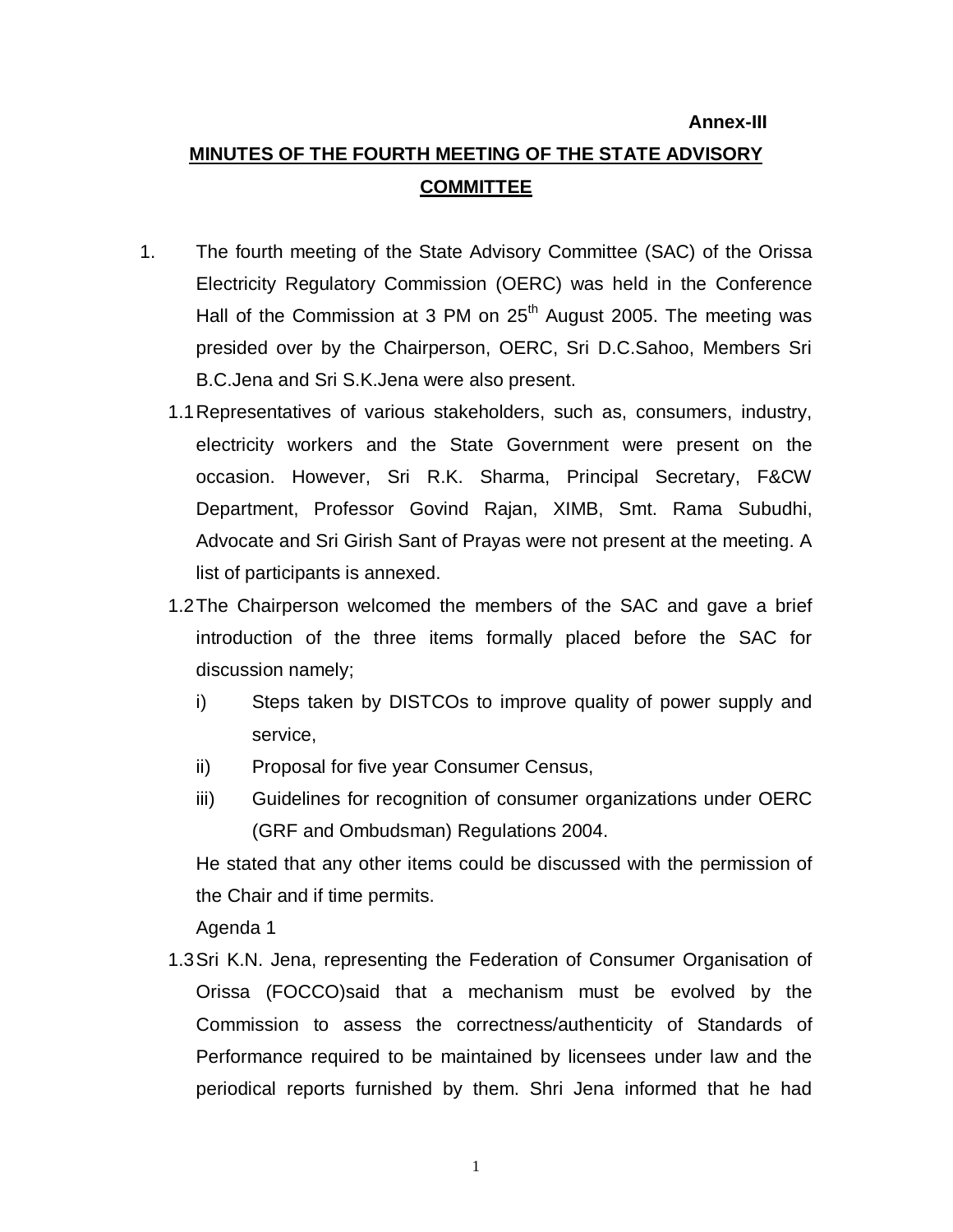forwarded a format for survey on Standard of Performance of DISTCOs to the Commission which could be the basis for assessing the above by Voluntary Consumer Organisations. He volunteered the services of FOCCO for this purpose. He suggested that the results of the survey should be submitted to the Commission or to the SAC.

A Citizens Charter on Electricity should be formulated and implemented by the DISTCOs, he stressed. In 1998, FOCCO had prepared a charter and forwarded it to the Commission for its consideration, said Shri Jena.

He opposed publication of Overall Standards of Performance reported by the licensees at the cost of the public. The authenticity of the annual reports should be verified at regular intervals he felt. He said that VCOs in different parts of the State could conduct this task if they are provided with travelling and incidental expenses.

Sri K. N. Jena also emphasized on regular interactive meeting of employees/fields staff of the licensees with consumers at division and subdivision level in order to educate the public and make the system more transparent and accountable. He also proposed that field staff of the DISTCOs should be properly trained regarding their duties and obligations and Oriya translation of the regulations should be made available to them. Shri Jena also suggested that relevant information regarding Standards of Performance as well as information regarding GRF/Ombudsman etc could be printed at the back of the meter card for information of consumers.

Member, Shri B. C. Jena said that Sri K.N. Jena's proposal for conducting survey of Standards of performance of DISTCOs through the VCOs was a positive suggestion and should be taken for discussion in the next meeting of the SAC in October. Chairperson Sri Sahoo endorsed proposal and added that the CEOs of DISTCOs should be invited to participate in the next meeting. However, Member Shri S.K. Jena proposed that verification of records should be out sourced to technically qualified persons such as Chartered Engineers.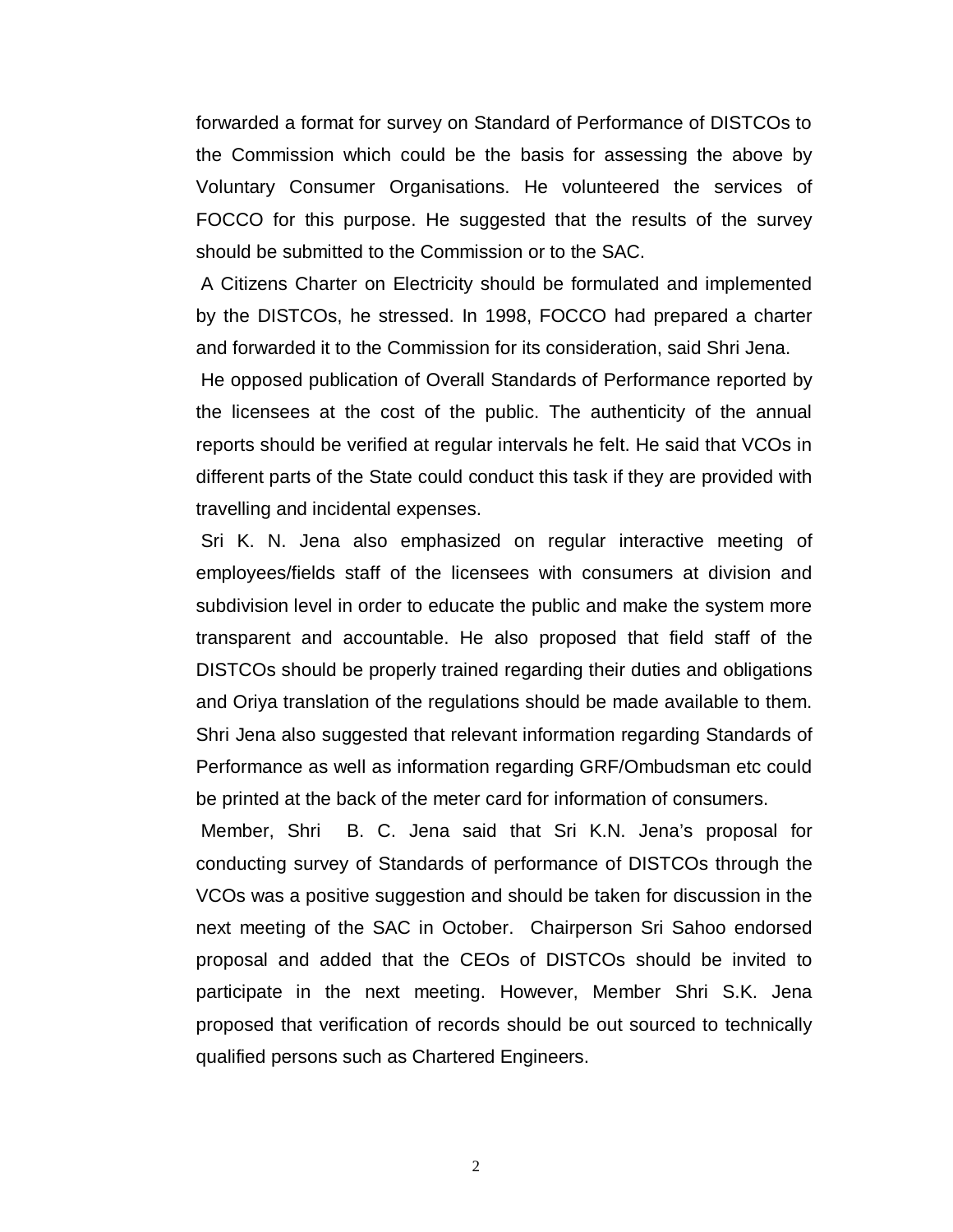1.4Shri S.K. Nanda, representative of CII wished to know whether the Commission was monitoring media reports regarding violation of Standards of Performance by the DISTCOs. He pointed out that fuse calls were not being attended to and telephone receivers were being kept off hook. He also brought to the notice of the SAC that NESCO was forcibly asking consumers to install meters in front of the verandah. He asked who would be responsible for the safety of the meter, in such cases? He further stated that many cases under Sec.127 are pending with the electrical inspectors who are not responding to such appeals.

Responding to his query regarding action on failure to meet Standards of Performance reported in the media, Shri S.K. Jena clarified that suo motu proceedings had been initiated by OERC where it was felt necessary. With regard to failure to answer fuse calls, the Chairperson pointed out that the DISCTCOs could be penalized if time bound restoration was not effected. Shri Nanda's query with reference to appellate officers was addressed by Shri Biswajit Mishra, Jt. Secretary DoE, (GOO) who stated that the designated officers by the State Govt. are the Electrical Inspectors

Shri P. K. Das pointed out that since the Electrical Inspector verifies functioning of the meter, and conduct assessment u/s 126, he could not be an appellate authority at the same time. However Sri Mishra pointed out that as far as the meter testing is concerned, the EI has no power and it must be tested in a Govt. Laboratory. Justifying the appointment of EI as Appellate Authority, he said that an independent agency acquainted with the power sector at District level was needed for the post. As High Court so far has not allowed the District Judges to be designated, so EI was given the responsibility.

1.5Shri B.K. Mohapatra, Representative of Small Scale Industries Association, Cuttack said that the SAC should be informed about the implementation of measures decision taken in the last meeting. He pointed out that though it was decided that divisional level meeting, interaction with consumers should be held every month, this was not being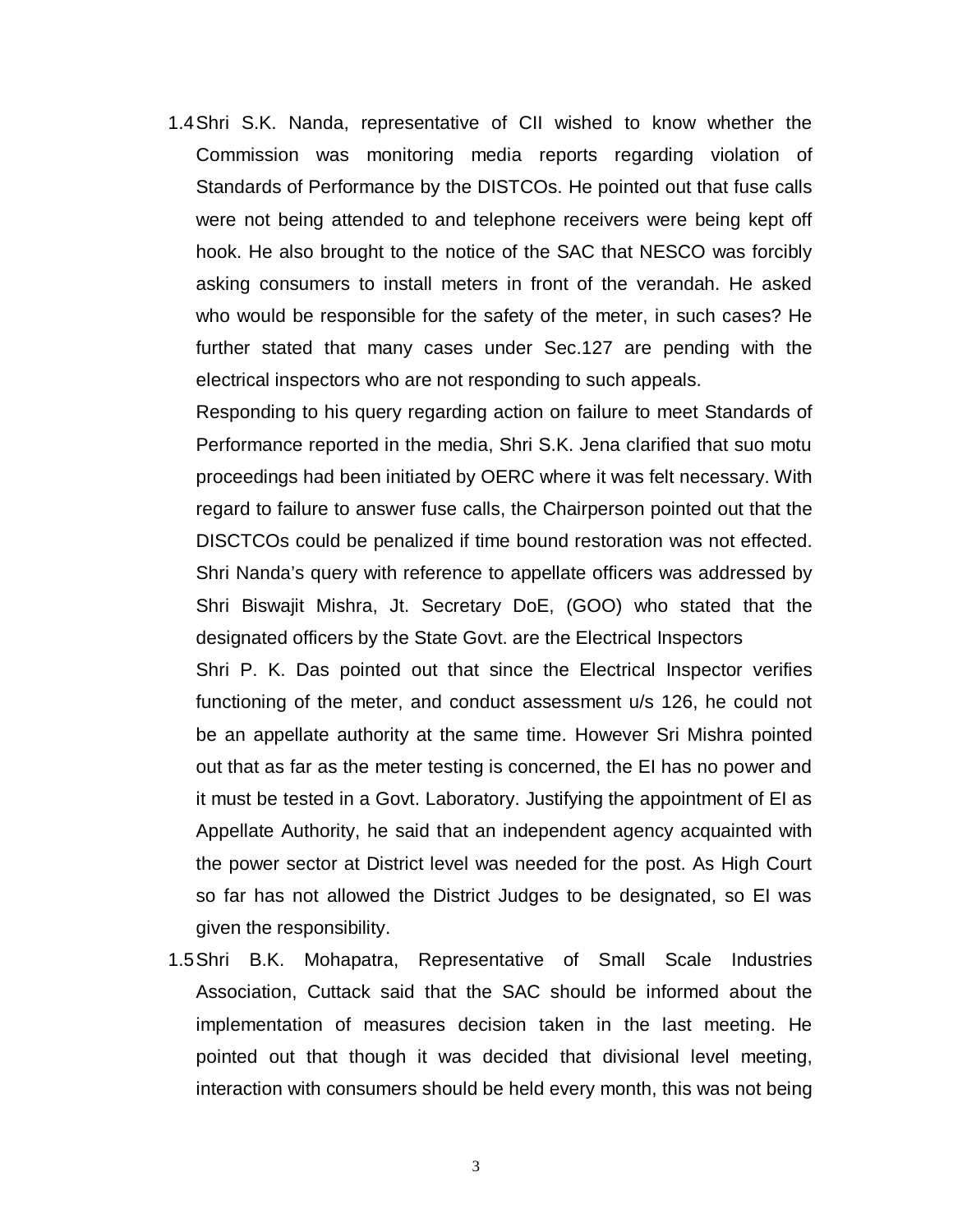done. He also felt that the reports on Standards of Performance submitted by the DISTCOs were not satisfactory, and it should be assessed independently by the Commission. Standards of Performance should be circulated among consumers as quality of service and power supply is very poor in spite of stringent rules.

Shri D.C. Sahoo, Chairperson, stated that a Show Cause would be issued to the DISTCOs for failing to obey directions of OERC with regard to monthly meetings with consumers at the Divisional level. He also clarified that while OERC publishes performance of DISTCOs as reported by them, the numbers involved make it impossible to cross check their claims. He said that DISTCOs were not maintaining records that they were supposed to, and as a result there is no data to assess their performance. He also assured that another meeting on Standards of Performance would be held before Puja Holiday this year to sort out these issues.

- 1.6Shri P.K. Das, Advocate said that inspite of formulation of several rules it was business as usual for the DISTCOs. He also wished to know what steps OERC had taken to review performance of DISTCOs. He said that the SAC should be informed about the feed back from monthly review of activities of the DISTCOs. Shri B.C. Jena informed that the review is largely on Distribution Loss, AT & C loss and Collection Efficiency.
- 1.7Shri Maheswar Baug of the Nagarika Adhikar Surakhya Committee and Durniti Nibaran Sangh, Balasore said that the private Distribution Companies are completely profit oriented. They are not replacing lines decayed poles and substations are very old. Service quality is also poor. Concentration is only on collection of revenue with squads of DISTCOs by penalizing consumers indiscriminately on trivial matters while senior officers of the DISTCOs/ State Govt. are themselves illegally abstracting power.

Mr. Baug said that DISTCO officers are penalizing consumers only to meet collection targets. MRT squads are entering premises of consumers without prior intimation/notice and harassing them. He felt that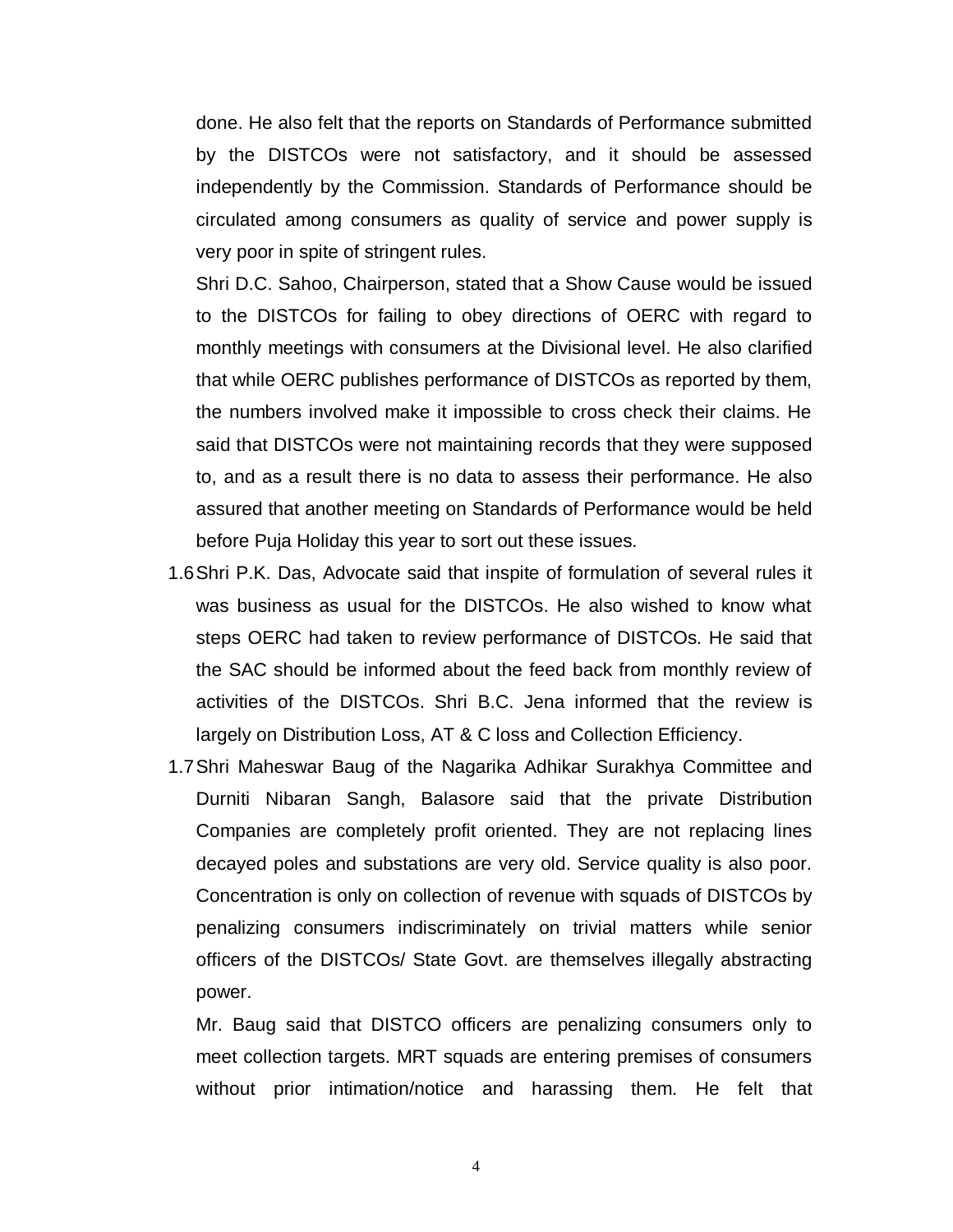Disconnection should not be effected pending arrears. He said that not a single consumer has yet been granted compensation under violation of Standards of Performance.

- 1.8Mr. Sanjeev Das, Secretary, Confederation of Captive Power Plant Orissa said that consumer education in both vernaculars and in English should be done at the district level. He was of the view that in order to avoid vitiation of information, the licensee should operate a web-site for lodging complaints during any time of the day. This would rule out any possibility of complaints not being registered. However, a cost-effective system should also be put in place. He suggested that the licensee's meter reader might carry a questionnaire to the consumers with a self-addressed envelope that can be directly posted to a special cell of the Licensee. He said that a system needs to be developed to make the licensees accountable to the Commission for widespread transformer failure. A detailed questionnaire should be filled up by the licensees and submitted to OERC for study. A sample check should be done by technical experts to ensure quality of inspection repair of such transformers.
- 1.9In a written submission, the Prayas Energy Group said that Distcom reports should include minimum, maximum and average time taken for each indicator of quality of service for the given duration in a district/town. This will help to examine which indicator need to be revised. Also quality of service reports should be submitted for independent audit. The Commission should conduct consumer satisfaction surveys on all aspects of service and power. The functioning GRF and Ombudsman should be adequately publicized.
- 1.10 Sri S C Mohanty, of the Nikhil Orissa Bidyut Shramik Mahasangh said that Standards of Performance could not improve as the three Distcoms under Reliance Energy had not invested any funds in distribution of power infrastructure development till date though they had spent crores in Delhi, Mumbai and Goa. They are now planning to take money from the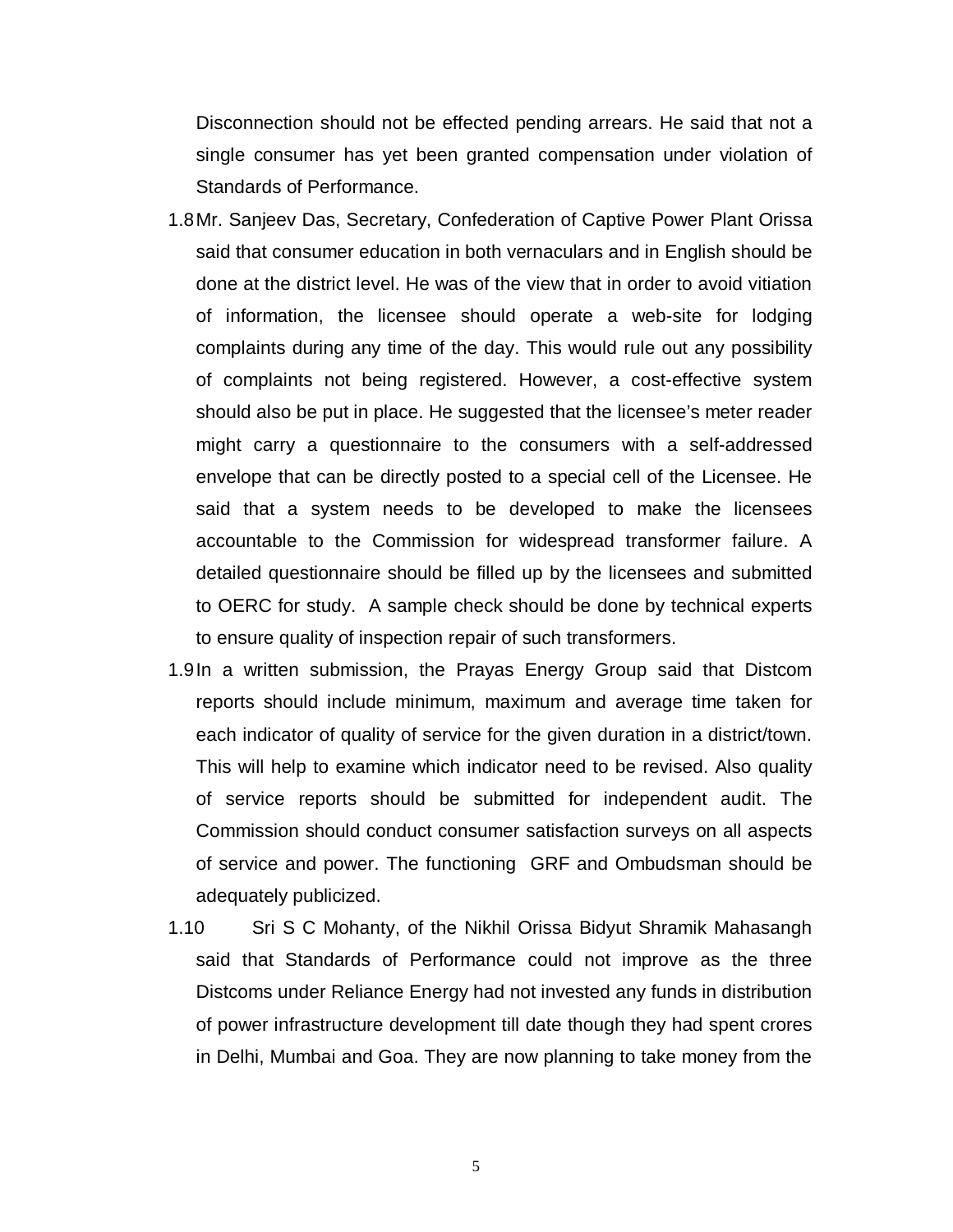sector through purchase of materials and articles from the companies owned by Reliance in the state and forcing the Distcoms to buy from them. He also pointed out that the Share Holders Agreement although expired since 31.03.2004 has not been renewed so far and no one is bothered about it. As burnt transformers are not replaced, the consumers who are in arrears are forcibly replacing the same after removing them from the store and the field staff are being attacked during collection. APDRP schemes are also not being implemented and CEOs are being given monthly appointment to demoralize them, added Sri Mohanty. He felt that OERC should take steps to revoke licenses of Distcoms. Chairperson, state that Reliance Industry have been directed suitably to renew the Share Holders Agreement.

- 1.11. The Chief Electrical Inspector, S E Railways, Sri R K Bansal said that regulators should become pro active and give due publicity to the Standards of Performance formulated under the new Electricity Act and OERC Regulations through print and AV media. Agenda 2
- 1.12. Speaking on the second item in the agenda, Sri K N Jena said that energy audit should be conducted at each substation/division and distribution loss worked out and cost of the same should be recovered from the concerned officials. He also demanded that MCCBs should be fixed on all poles to isolate when the load drawal exceeds a pre-set value.
- 1.13. Sri B K Mohapatra said that in the name of contract demand, consumers are being exploited. He said that assessment of connected load is not necessary and fixed charges should be done away with. This should be merged with energy charges. Individual load verification is not needed rather sub station metering should be done. If load goes up, sub station should be upgraded. The Distcoms should welcome load growth, he felt. However, member Sri Jena observed that fixed charges are nominal and only connected load taken into consideration while calculating them. Mr Mohapatra parried that in industrial sector assessment of connected load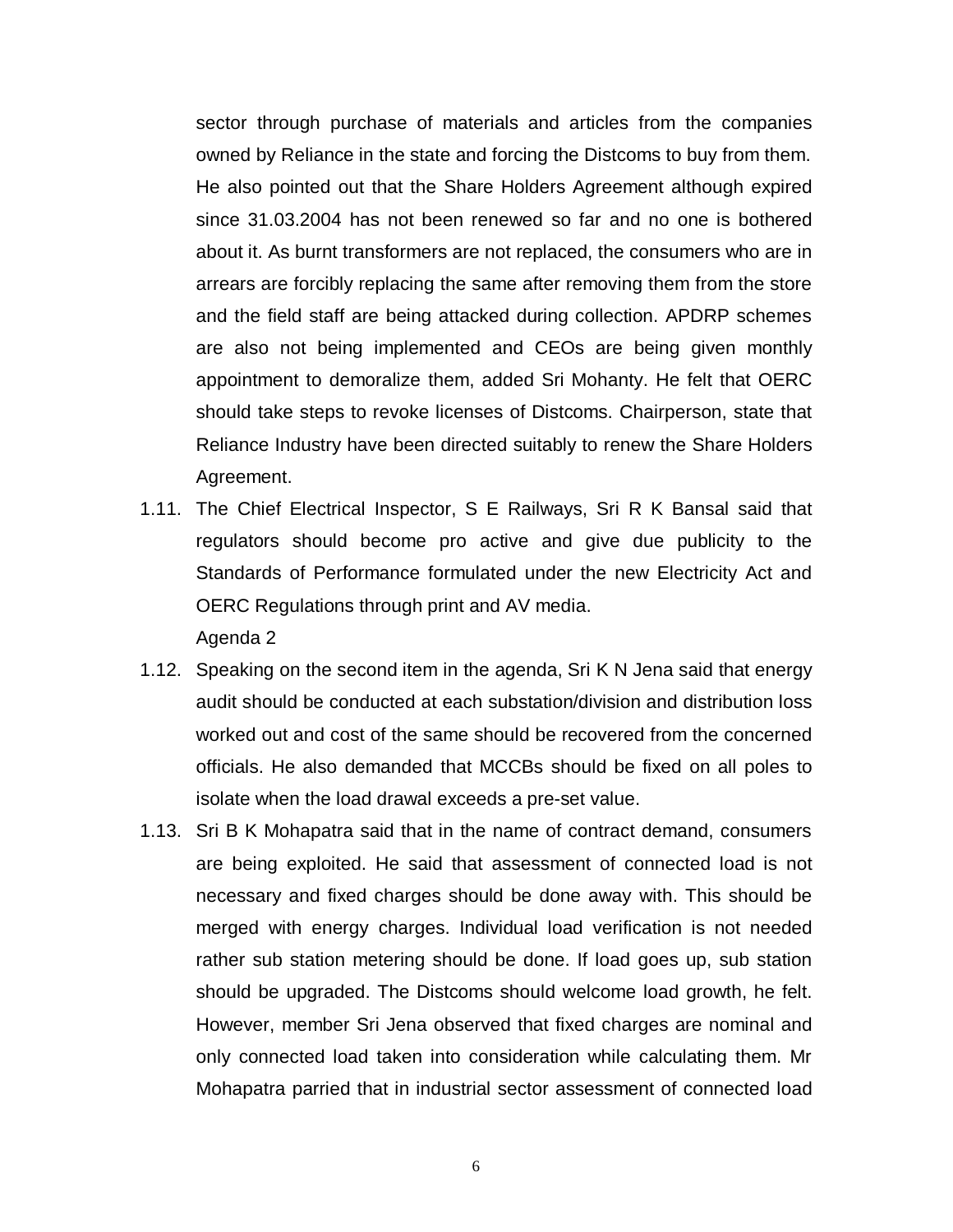requires knowledge of processes. Chairperson, Sri Sahoo added that if individual load is not assessed it will not be possible to assess abuse by individual consumers.

1.14. The format for declaring connected load as suggested by Nesco is incorrect and even CEOs of Distcoms have not understood the mode and manner of assessment of connected load. He also felt that the photograph was unnecessary. Sri S K Jena said that the load census format given in the Regulation should be followed.

Agenda 3

1.15 Sri K N Jena demanded that the audit report requirement for recognition of consumer groups was cumbersome and unnecessary. It was agreed that this should be deleted.

Any other items

- 1.16 Sri T C Hota, UCCI said that while Security Deposit should be average of 12 months energy bills for industry, Distcoms were charging extra. They were had calculated the interest for SD at the rate of 5 per cent instead of the bank rate of 6 per cent. Member, Sri S K Jena also felt that this issue needed to be brought before the GRFs.
- 1.17 The Chairperson concluded the SAC and thanked all members for their contribution.
- 1.18 The following are proposed for consideration by the SAC in the next meeting to be held during October 2005.
- 1.19 The Commission would recognize consumer groups as per guidelines circulated excepting Audit report requirement.
- 1.20 Feedback of DISTCOs on SAC deliberations and proposals would be placed before next SAC meeting on Standards of Performance to be held in October.
- 1.21 Load census would be carried out with self-declaration by consumers as per the format prescribed in OERC (Condition of Supply) Code, 2004.

| (S.K. Jena) | (B.C. Jena)   | (D.C. Sahoo)       |
|-------------|---------------|--------------------|
| Member      | <b>Member</b> | <b>Chairperson</b> |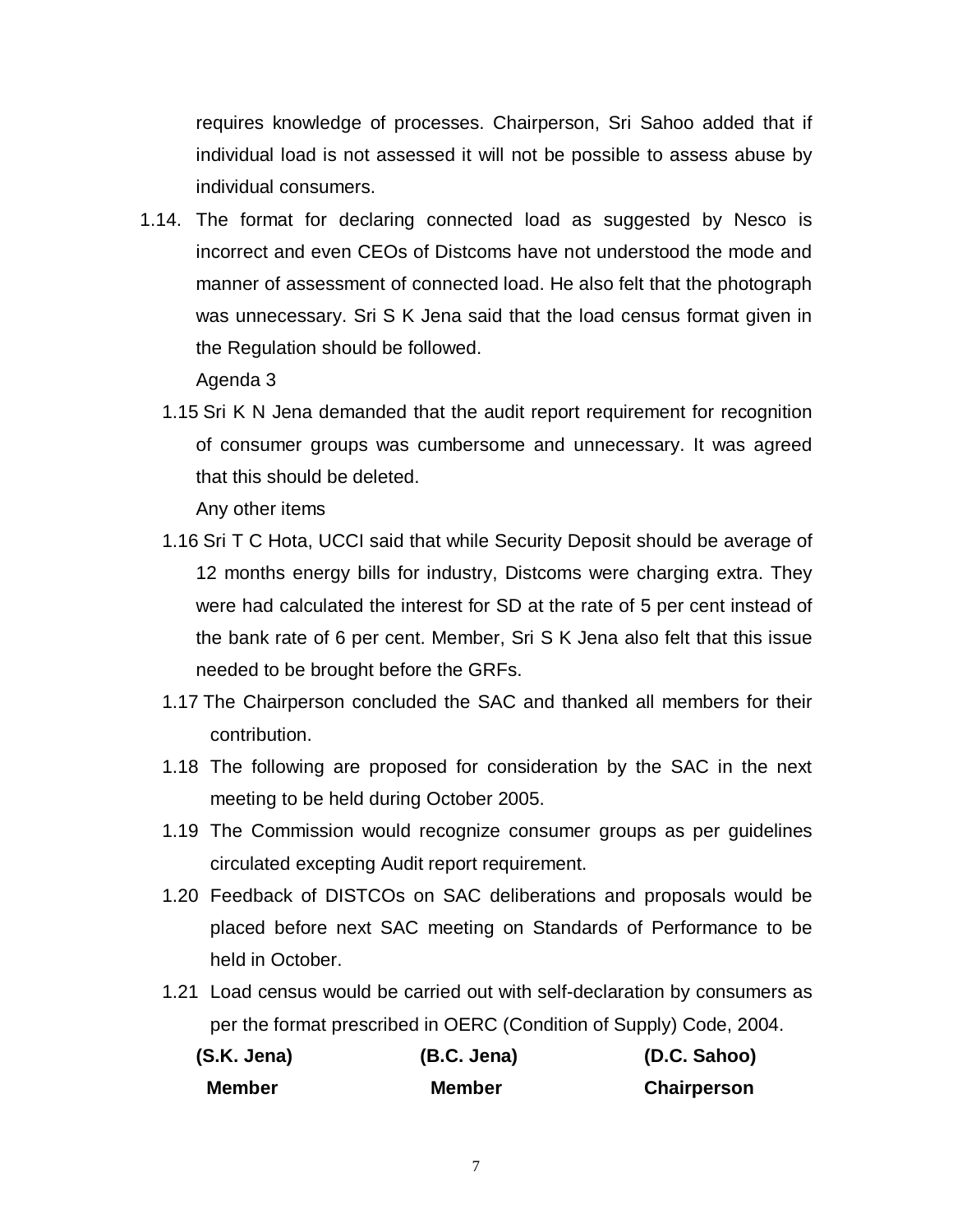#### **Sl No. Name of the participants**

- 1. Shri D.C. Sahoo, Chairperson<br>2. Shri B.C. Jena, Member
- 2. Shri B.C. Jena, Member
- 3. Shri S.K. Jena, Member
- 4. Shri B. Mishra, Jt. Secretary to Govt., Deptt. of Energy, Govt. of Orissa, Bhubaneswar
- 5. Shri T.C. Hota, President, UCCI, Bhubaneswar
- 6. Shri Sanjeev Das, Secretary, CCPPO, Bhubaneswar
- 7. Shri B.K. Mohapatra, Industrial Estate, Cuttack
- 8. Shri R.K. Bansal, Chief Electrical Engineer East Coast Railway, Bhubaneswar
- 9. Shri Pranakrishna Dash, Advocate, Cuttack
- 10. Shri K.N. Jena, President, FOCO
- 11. Shri S.C. Mohanty, Gen. Secretary, NOBSM
- 12. Shri S.K. Nanda, Convenor, CII
- 13. Shri Maheswar Baug, President, Nagarika Adhikar Surakshya Committee & Durniti Nibarana Sangha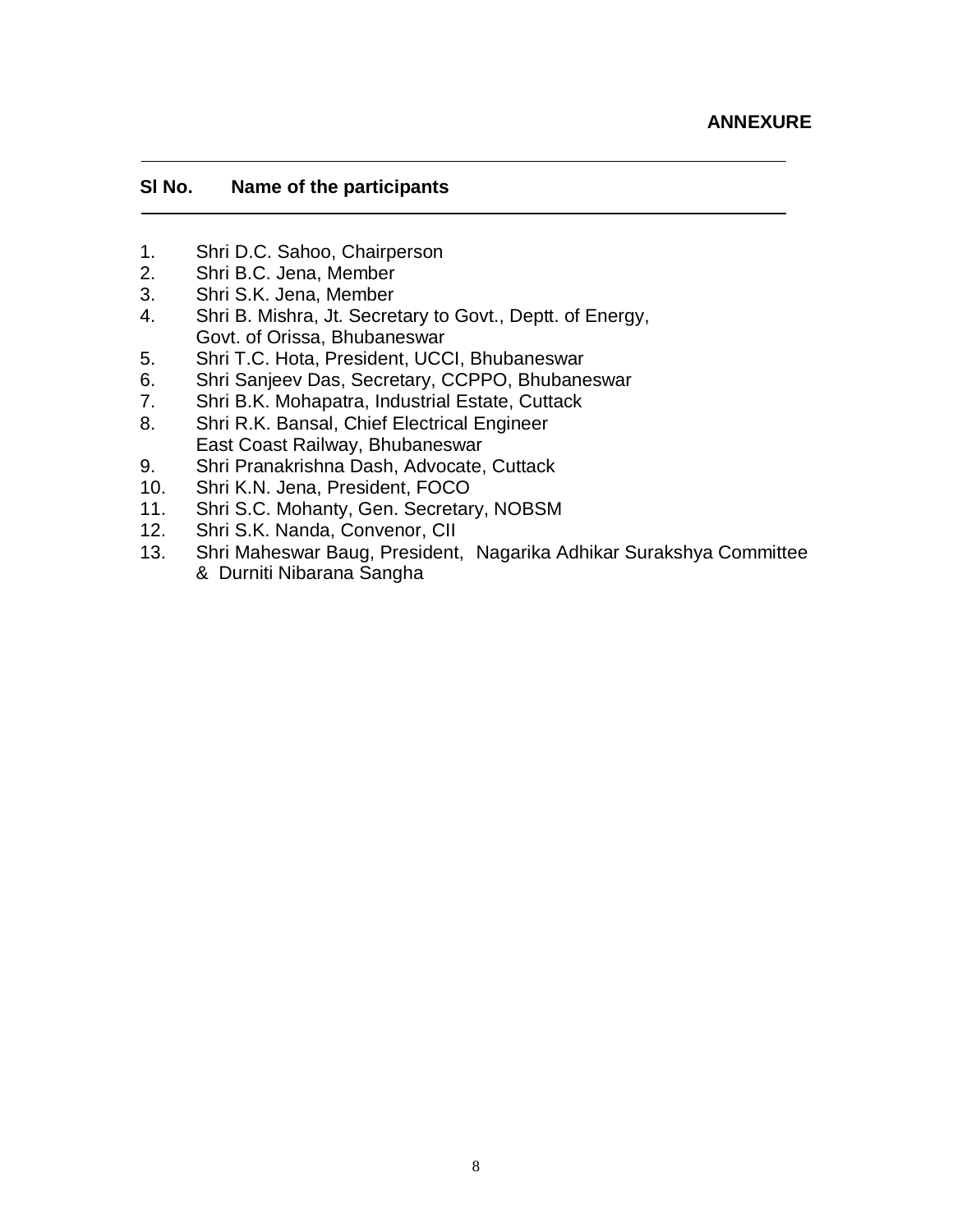### **MINUTES OF THE FIFTH MEETING OF THE STATE ADVISORY COMMITTEE (SAC)**

- 2. The fifth meeting of the State Advisory Committee (SAC) of the Orissa Electricity Regulatory Commission (OERC) was held in the Conference Hall of the Commission at 3.30 PM on 26<sup>th</sup> October 2005. The meeting was presided over by Sri D.C.Sahoo, the Chairperson, OERC. Sri B.C.Jena and Sri S.K.Jena members were also present.
	- 1.11 List of the participants is annexed.
	- 1.12 Sri Sahoo welcomed the Members of the SAC. This was followed by an introduction of Sri Vivek Pattanayak, I.A.S. (Retd) newly inducted Member of the SAC. Sri Sahoo informed Members that this special meeting of SAC was a follow-up of the previous discussion on Standards of Performance and Consumer Census. He said that the CEOs of the four Distcos and MD Gridco were special invitees for the event. Sri K.N.Jena representing the Federation of Consumer Organizations (FOCO) wished to know what legal obligations the Distcos had as per regulation to interact with the consumers apart from the instructions of the Commission.
	- 1.13 Sri N.C.Das, CEO Nesco informed that in NESCO areas frequent interaction was held with consumers representing different sections by authorities at the district level. He said that such meetings had already been held in five districts where rights and duties of consumers were discussed. The concerned executive engineers were present at the meetings.
	- 1.14 The Commission wanted specific details of the meetings including number and composition of participants and agenda of the meetings, as Commission received feedback from consumers that there was inadequate publicity regarding consumer interaction conducted by Distcos at the divisional level. Sri K.N.Jena added that the field staff of distcos themselves seem unaware of such interaction.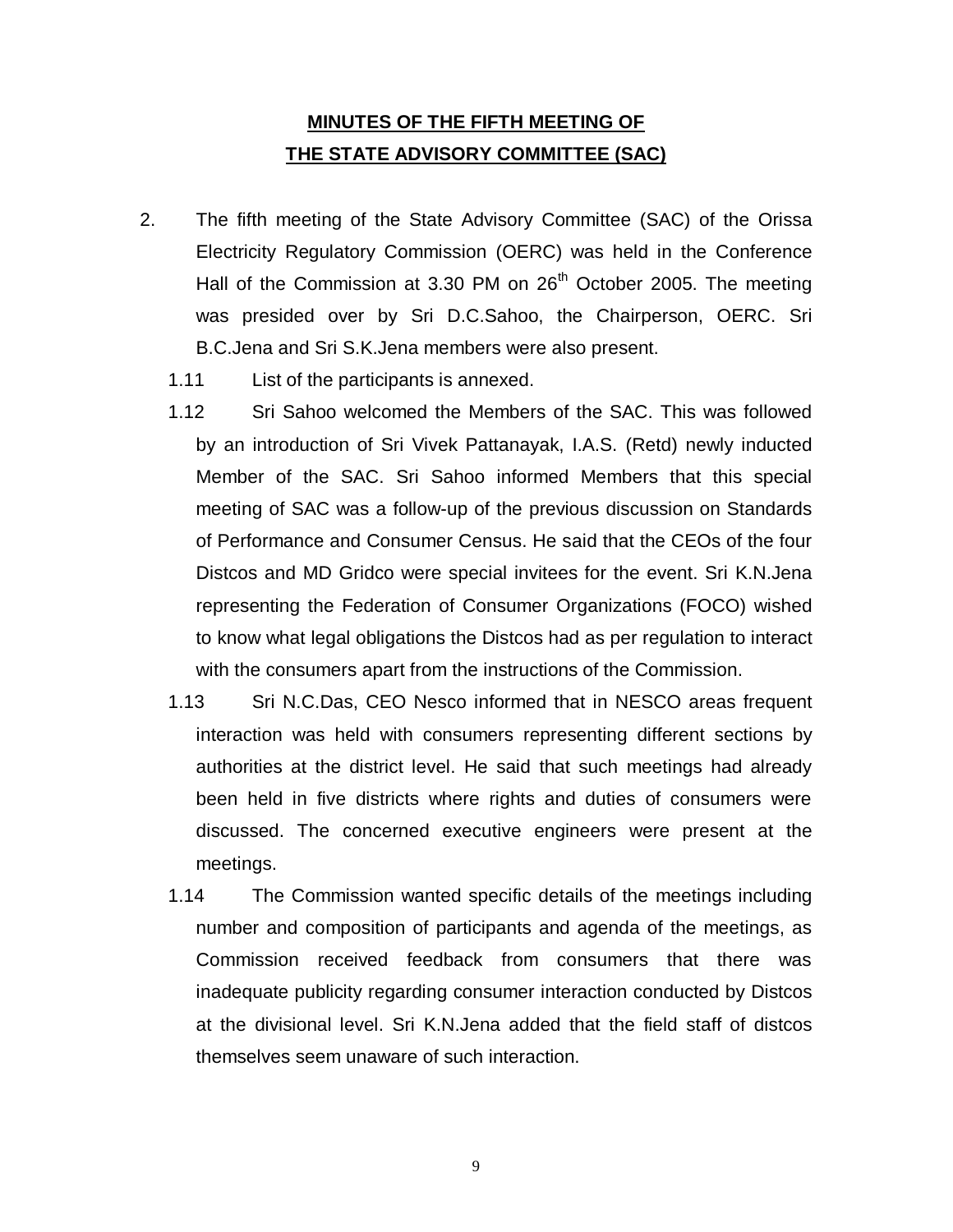- 1.15 Major General (Retd.) S C Dutta, CEO, WESCO informed that 12 consumer camps were held in WESCO area during the year. Till date, in total 986 camps have been organised by WESCO and 10,800 complaints resolved. At the district level consumer meets, the concerned SE is the Convenor. Such meetings were held on a quarterly basis. Minutes of meetings have been drawn up and are available with WESCO. Mr. Dutta also said that at Rourkela and Rajgangpur fortnightly meetings were organised with industrial consumers to sort out collection and billing complaints. He further added that WESCO is still continuing with this practice after receipt of the Commission's instructions regarding monthly consumer interaction.
- 1.16 Sri R.B. Mishra, CEO, SOUTHCO said that district level meetings are organized regularly by Southco under the Chairmanship of District Collectors to discuss rural electrification and quality of power supply. In August and September, two consumer meets were held in each of the 14 divisions of Southco. Billing complaints were resolved and a regularisation drive was conducted through these camps. 2000 unauthorized consumers were regularized under the Voluntary Disclosure Scheme (VDS) of OERC by 3<sup>rd</sup> Sept. 2005. Being asked by the Commission, Mr. Mishra informed that 900 new connections have been given in Aska, Polsara and Digapahandi. Regarding the Divisional consumer interface programmes, Sri Mishra informed that meetings were held with consumers of all categories and the discussion pertained to low voltage, progress of MPLAD work and prompt attention to breakdowns. He also requested the Commission to decide who should be invited to meetings among domestic consumers, as there is pressure on the Distcos from different political parties. Sri S.C. Mohapatra, CMD, GRIDCO, cautioned that existing malafide consumers may tamper with their meter and then seek amnesty under the VDS and it should be a very short-term measure. The Commission clarified that the Scheme is open only for those who are not in the fold of consumers and are unauthorisedly using power. With regard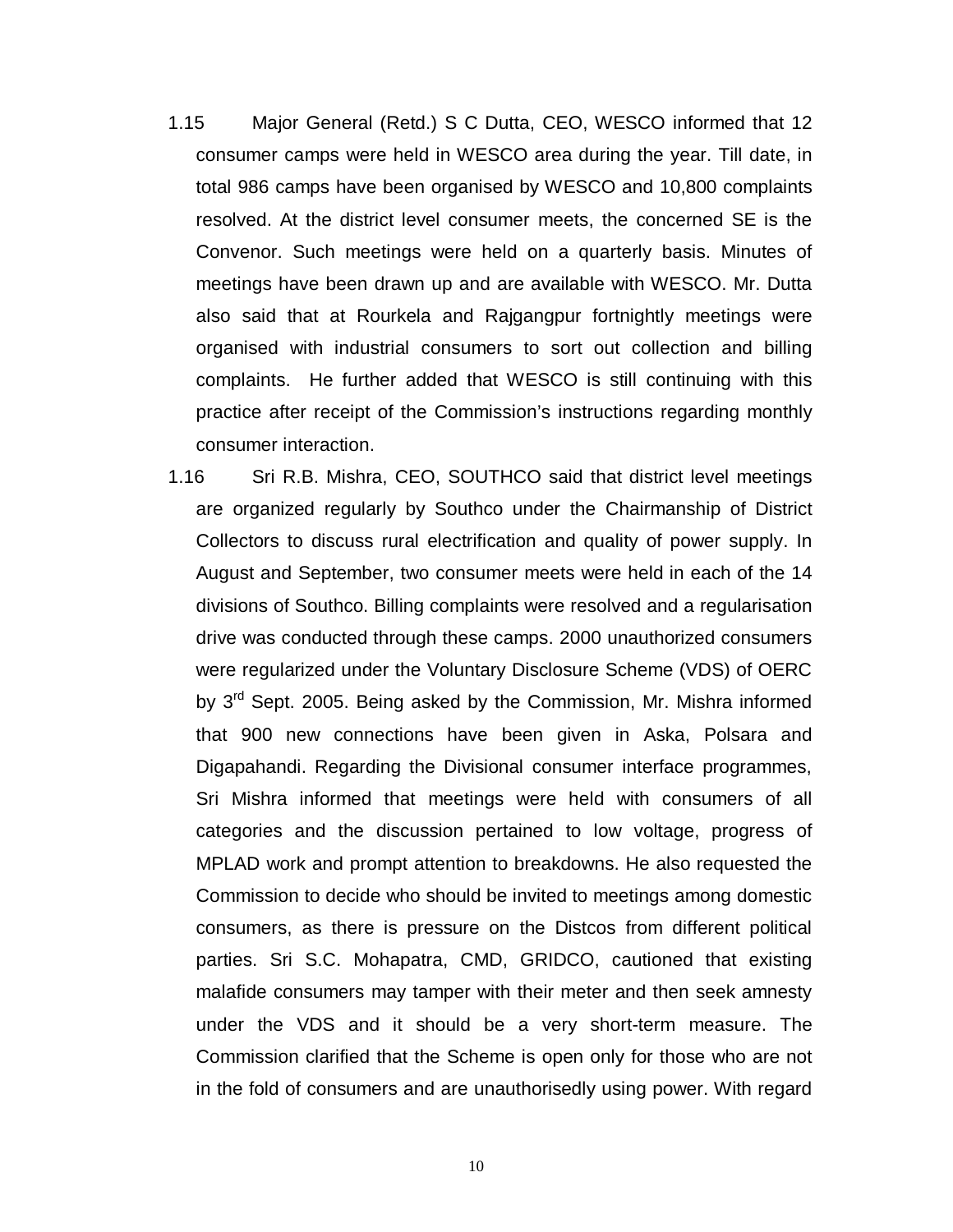to Mr. Mishra's question, Commission replied that the matter will be looked into later.

- 1.17 Sri S.K. Nanda, Convenor, Energy, CII said that the Distcos should follow the example of the Assam State Electricity Board which has set apart every Saturday as Consumer's Day in each Division where senior officers would hear and dispose of complaints on the spot. Similarly, The Maharastra Electricity Regulatory Commission have granted parallel licenses within Mumbai and this encouraged competition and thus improved quality of service. He questioned whether the same can be done in Orissa. The Commission replied that while law provides for a second license till now there are no takers in Orissa.
- 1.18 Sri R.B. Mishra pointed out that though the Grievance Redressal Fora (GRF) under Southco had been publicized widely through print and audio visual media, public address system and through messages on the reverse of energy bills, till date only 113 complaints have been lodged with the GRF. Of them, 96 have been resolved and 17 cases are pending.
- 1.19 Mr. Dutta said that due to insufficient staff, it would not be possible to set apart one full day in every week to resolve grievances of consumers in the Division. He also stated that GRFs are not serving their purpose as only 122 cases have been resolved from 1<sup>st</sup> April, 2005 till date. According to Commission, the very purpose of this SAC was to devise means to create consumer awareness about their rights & duties. However, Sri N.C. Das said that the GRFs in his area are very effective and so far resolved over 2000 cases. He said that at the Corporate Headquarters, he himself attends to consumers complaints and in his absence the same is managed by the DGM (Comm).
- 1.20 Sri Vivek Pattanayak questioned whether consumers are being sufficiently educated or not, because knowledge of law is not so relevant for laymen rather they must be made aware about the implications of the law. This can be done through consumer interaction, by printing information on energy bills, through publication in the print media, by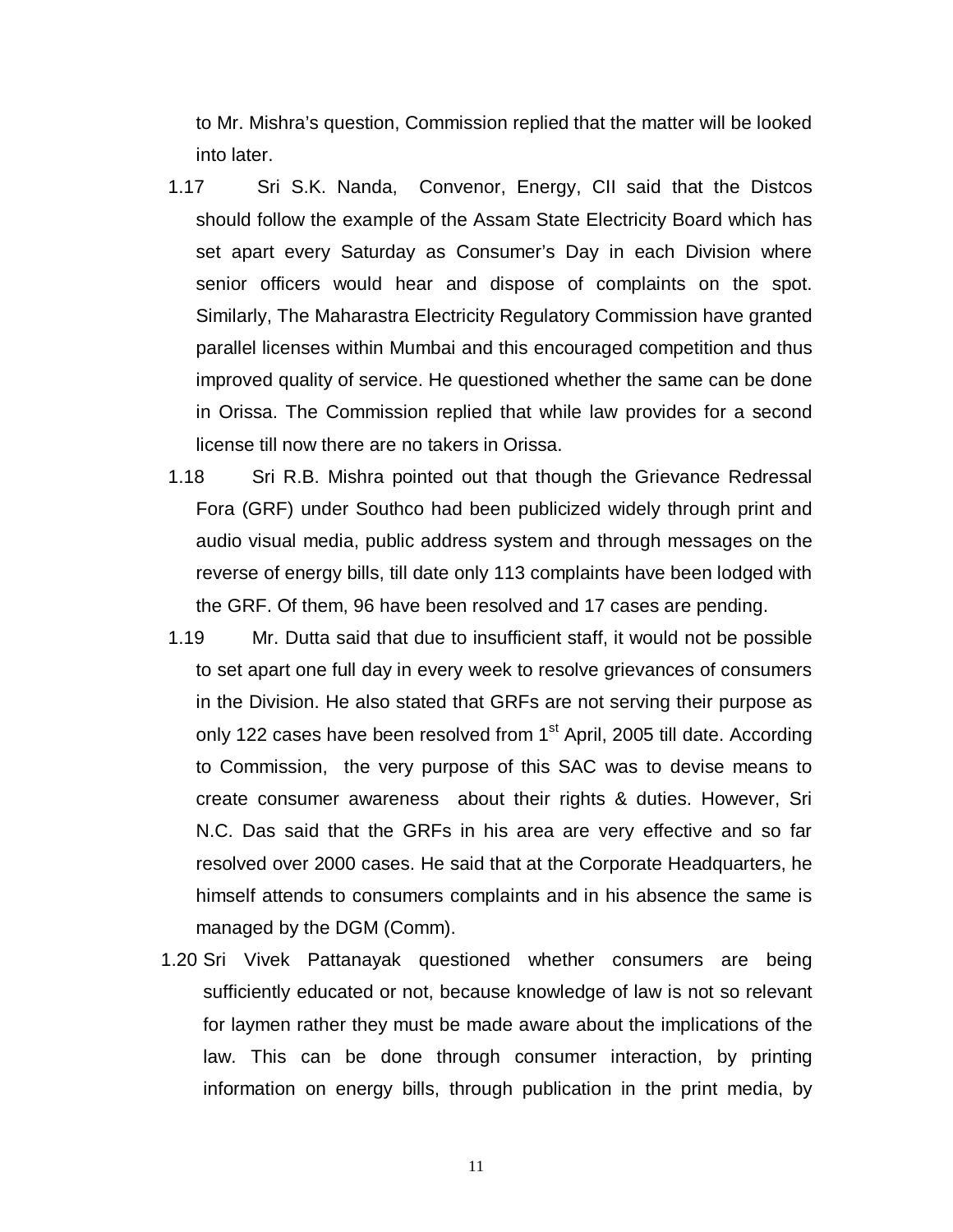posting information in the website and by translating the Rules and Regulations into Oriya. Sri P.K. Dash, Advocate said that hoarding with adequate messages should be put up in public places and handbills printed and circulated along with energy bill/newspapers. Sri Sahoo said that with 22 lakh consumers in the State, the cost would be prohibitive.

- 1.21 Sri K.N. Jena observed that the primary duty of the SAC is to make consumers aware but this can not be done only through newspaper and website as their access is limited. Meter cards may be distributed to all consumers and messages can be printed behind them. With regard to the persons to be invited to consumer interface programmes, he suggested NGOs, VCOs and Panchayat Samit Members who work at the grassroot level should be the invitees. A list of such organisations can be prepared and provided by FOCO. All linesmen should be given the book of Regulations translated into Oriya by FOCO. The book can be printed & circulated by the Distcos. Replying to Mr. Dutta's comment he stated that setting apart a day in a week for consumers is not wasted as it is the duty and legal obligation on the part of Distcos to attend to consumer complaints. Dissemination of Information will be of help as informed consumers will benefit the Distcos. Sri Jena felt that a Consumer Day is necessary once a month for participation and involvement of consumers and service providers. He said Distcos should themselves suggest the ways and means to solve the consumers problems. CEOs must realise that the relation between the Distcos and consumers is that of a seller & buyer & not that of an authority.
- 1.22 Sri S.C. Mohanty pointed out that in six years of reform, the consumer-worker ratio has gone down, particularly linesman and helpers. Fuse Call Centres virtually do not exist and helpers run mostly sub stations. As the implementers themselves do not know the law, he said "how will the reform be successful"? He added that none of the Distcos had taken steps to educate workers even for a single day. In Delhi, there is an agreement between workers' unions and the Distcoms for better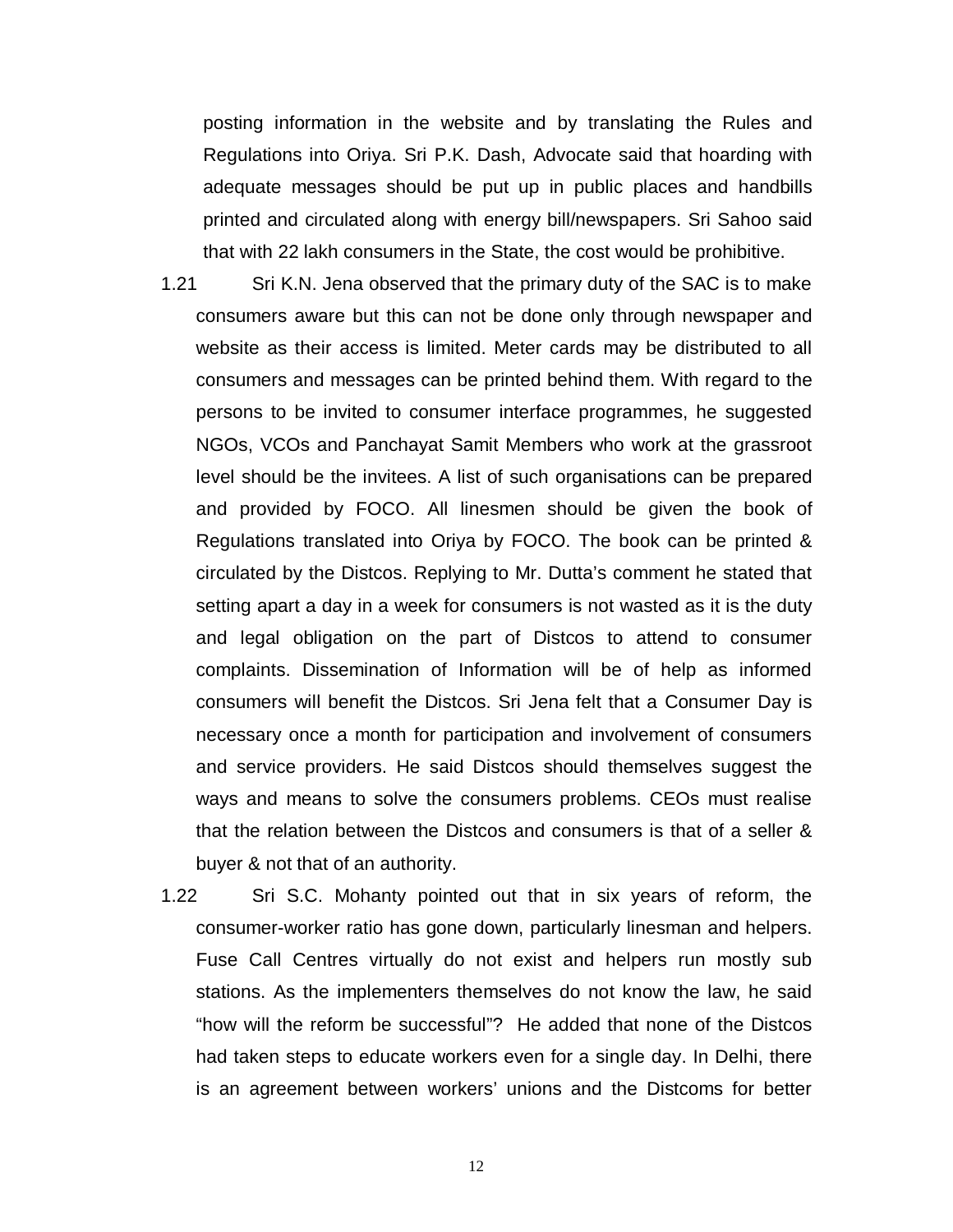consumer services. But in Orissa basic necessities, such as materials for repair and safety equipment are not available to workers. He said that there should be an inquiry into the manner in which APDRP work was being implemented. If there is no infrastructure improvement, he asked "how will standards be maintained"? As for the special police stations, they are merely taking their pay and not doing any thing for the consumer. He highlighted that status of the Consumer Care Centre opened by Southco, which had barely functioned for one month. He lamented that the government of Orissa was a silent spectator to the oppression of the state. He also brought to the notice of the SAC instances of misappropriation of funds by REL, which was routing acquisition of equipment through its own subsidiaries. Consumers are being taken for a ride and old dismantled meters from Mumbai are being supplied to them at a higher cost with interest. He pointed out that though meters were available at Rs. 400 to Rs 500, the Company was supplying them in Orissa at Rs. 900. Sri Mohanty suggested that manpower must be augmented at the lowest level and a proper work environment created. Comfort level for employees must be prepared with adequate equipment and materials.

1.13 Sri Maheswar Bag, SAC Member from Balasore said no work is being done by the District Level Committees, which are only paying lip service to reform. The only aim of the CEOs is to extract money (collection) from consumers without any development. Rules and Regulations are not being obeyed. The field staff, particularly JEs are a law unto themselves. He said that it was very necessary to reach the common man and experts should decide how to do it best. Sri Baug also said that consumer meets are not being held in all Divisions and OERC directions are not being implemented properly. Though it was ordered that meter rent should not be charged once cost of meter has been realized, this is being violated. Sri N.C. Dash, CEO said that there is a huge gap between demand and supply of meters and asked for suggestions as to how this gap could be bridged. The Commission suggested that consumers may be asked to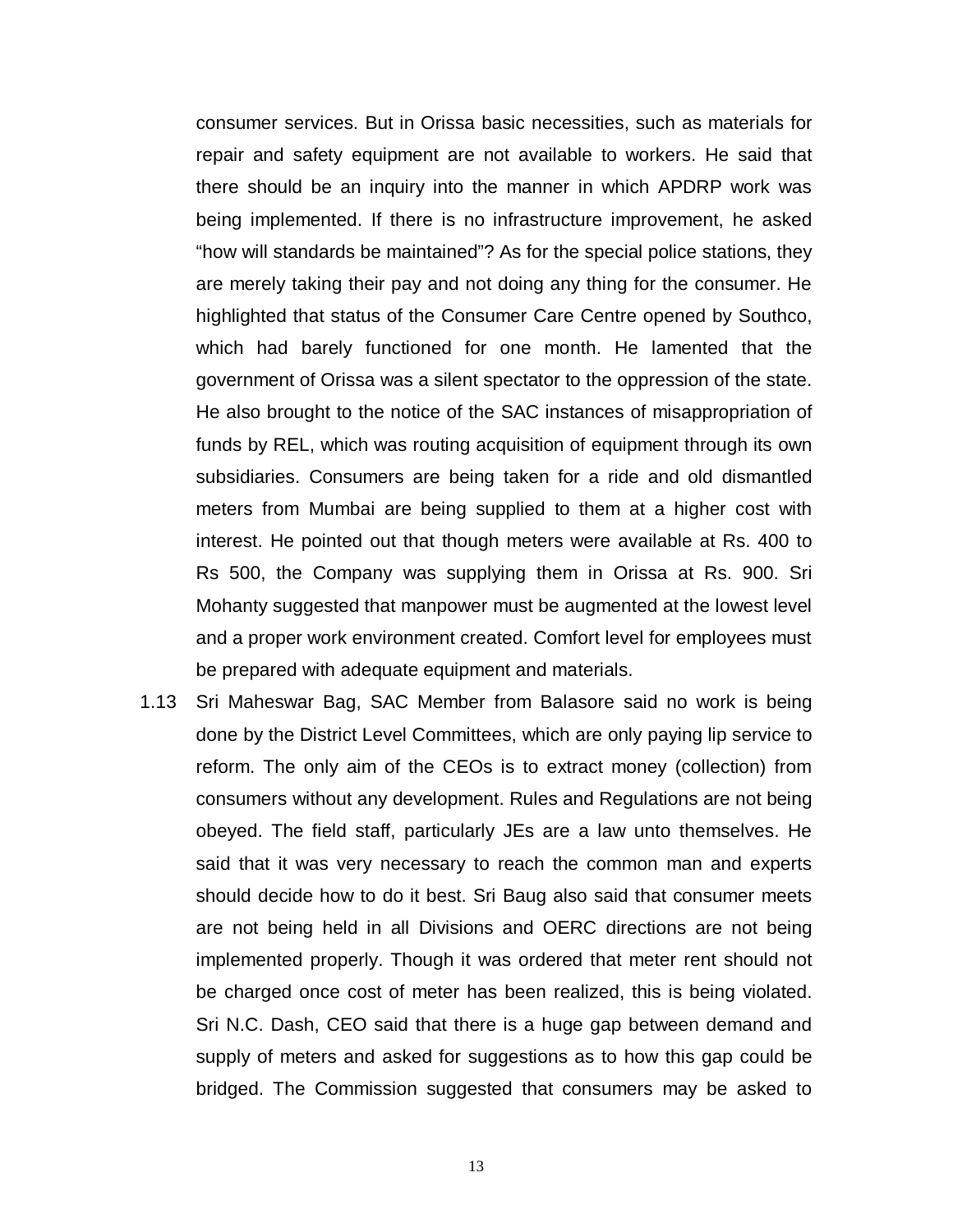provide their own meters of required technical specifications. Sri K.N. Jena suggested that senior citizens could be involved in consumers' education. Sri Baug suggested that consumer interface should be held at the District headquarters. by OERC. Monthly meetings must continue at the divisional level and meter card should be distributed. Sri S.K. Nanda suggested that electricity Lok Adalat can be organised by OERC. The Commission pointed out that the Commission does not have manpower to organize Lok Adalats but would try to arrange consumer meets at the district headquarters such as Balasore, Berhampur, BBSR etc. Sri S.C. Mohanty suggested that such programmes can be started at zonal headquarters. Sri Vivek Pattanayak expressed that it is not the job of the Regulatory Commission to organize consumer meets but to ensure that others do so. He said that the idea of putting basic information in the form of bullet points on the meter card is good. However, he praised the change in attitude of the Distco staff as well as the consumers. He stated that the quality of service has also improved.

1.14 Sri Devraj Biswal, CEO, CESCO was of the view that the mindset of staff working at grass roots level is responsible for the current situation. The CESCO CEO's office is open daily for three hours from 10.30 am to 1.30 pm for consumer grievances. He said that his mobile no. was accessible to 8 lakh consumers of CESCO whose feedback helps him to tackle the problems. He said that overloading of transformers was a major problem and therefore, he decided to invest about Rs. 8 cr in replacing and installing 500 transformers in rural areas. He would also draw aerial bunched conductors to improve quality of power. He said that arrears upto 70% have been paid particularly in rural areas. He had instructed his officers not to insist upon arrears prior to 1999. He said that bypassing and hooking were going on but had not been curbed. In order to facilitate bill collection, meter readers are being allowed to accept account payee cheque with receipt from consumers during spot billing. This has all ready been advertised in local daily. Meter readers are given Re.1/- per bill as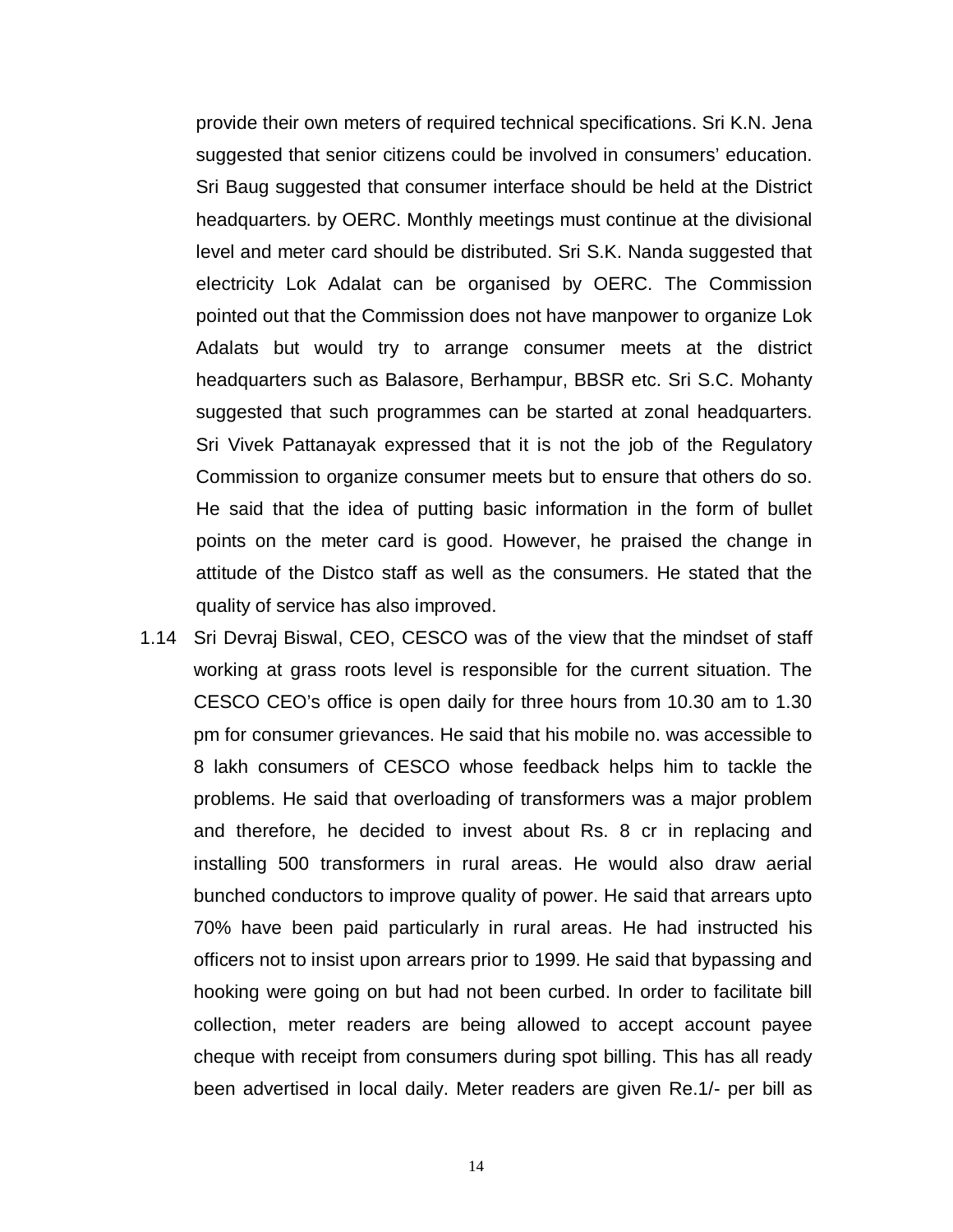incentive. He informed that CESCO would hold a series of meetings with consumers at the Divisional level in Nov, 2005. Meetings had already been held at Puri and Dhenkanal where area problems were focused on. He said that it was necessary to strengthen Section Offices and to ensure flow of right culture from corporate to Division level.

- 1.15 The Commission observed that mediation is the focus and consumer grievances can be addressed through monthly consumer days. The CEO should meet consumers once a month whereas at the divisional level, the Executive Engineer should interact with consumers once a week. The SDO, Commercial should be available to deal with problems of consumers at all times. In CESCO, there was a bifurcation with separate officers dealing with commercial and power supply side. In WESCO, only one officer looks after both revenue and systems and therefore he is over burdened. Shri Vivek Pattanayak felt that even if staff strength had shrunk by 50% in WESCO, one day in a week for consumer interaction is not too much. Shri P.K. Das added that weekly consumer day must be made compulsory and time for such interface should be widely publicised. Shri S.C. Mohapatra, is of the view that there should be daily consumer interaction at a fixed time and one person should be designated for the task.
- 1.16 Shri R. B. Mishra, CEO, SOUTHCO pointed out that inspite of spot billing, 60% consumers are defaulters. SOUTHCO does not have enough staff to disconnect them. He, therefore, requested the Commission to educate consumers about their responsibilities. Shri Devraj Biswal said that CESCO has formed three member squads to deal with this problem. Collection is carried out by the special squads, which consists of one retired staff of CESCO and two billing clerks on contract basis. Arrears of about Rs.2 Crore have been collected in this manner with an investment of only Rs.12 lakhs. This fund was used for system upgradation. Thus, even without heavy investment amongst staff better financial management can yield beneficial results. Commission advised DISTCOs to deal with billing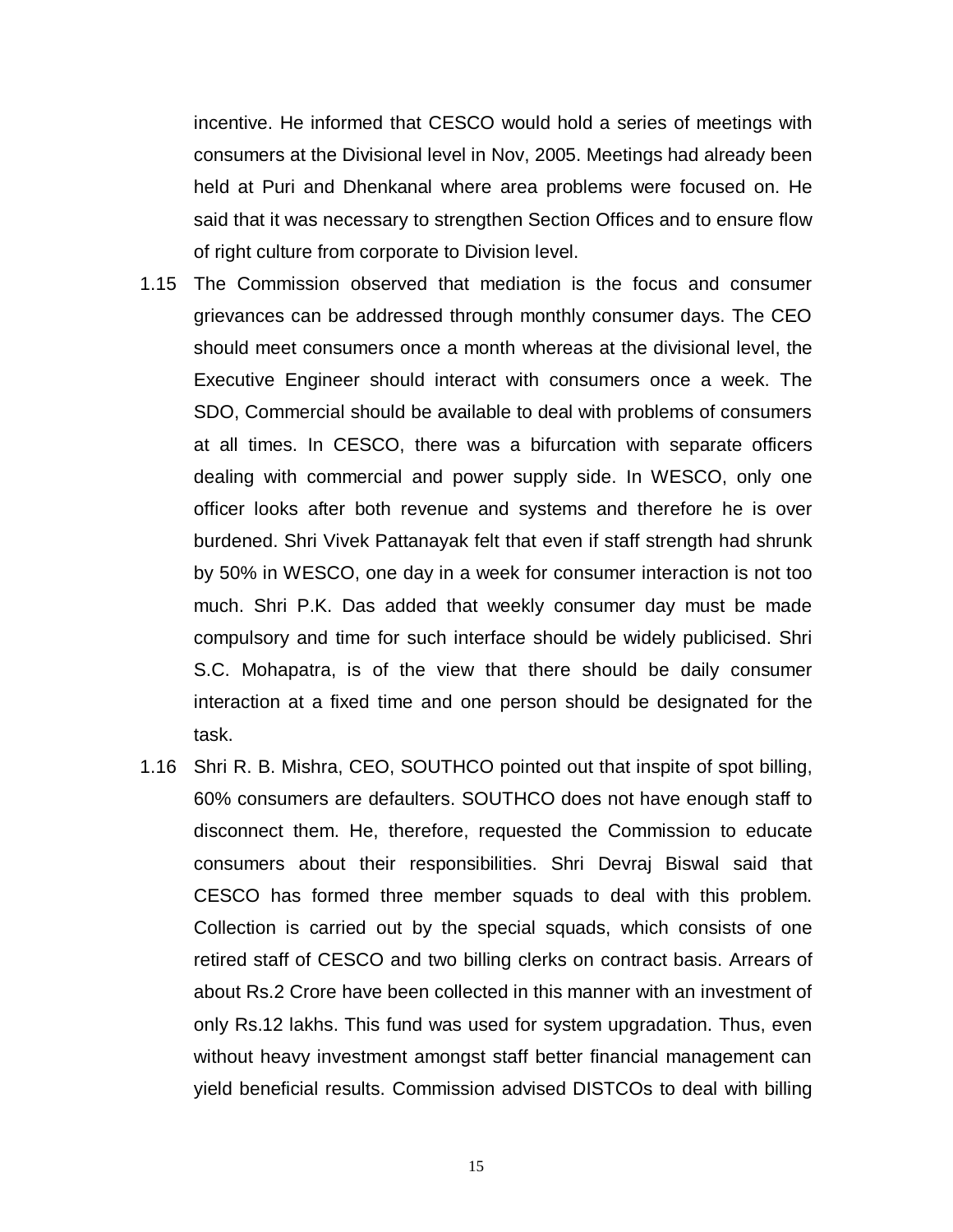complaints and provide better service without extra funding. Shri S.C. Mohapatra expressed that the operation of the DISTCOs was too centralized. Shri R.K. Sharma, stated that redressing consumer grievances depends on the type of complaint involved. In some cases, funds are required whereas else where internal improvement may be enough. Regarding poor collection in SOUTHCO, Shri Sharma added that consumers should be given adequate time for payment. He also suggested that consumers be provided facility for on line clearance of dues through banks. Shri Biswal, CEO, CESCO agreed to implement the same in the next phase.

1.17 The Commission sought for the reaction of the SAC Members in holding consumer census every five years. Sri B.C. Jena, Member said that many of the rules and regulations merely exists in books and are not utilized in reality. There must be a time frame for attaining these benchmarks. Now that the load has gone up tremendously, there is need for re-assessment. As such, consumer census is necessary. Shri N.C. Dash, CEO, NESCO expressed that consumer census was not practicable or necessary as the distribution sector is meter dependant and consumers would not allow officers to enter into their premises. The Commission countered by saying that planning is necessary for upgradation and expansion. If individual load is not known, then transformer load cannot be ascertained. The regulation is clear on method of load assessment and there should be no confusion on this issue. Shri N.C. Dash said that the electronic meter has maximum demand indicator to register maximum individual load consumption while Tongue Testers can check transformer load for phase balancing. Thus consumer census is not necessary. The Commission, however disagreed and said that a census was meant to educate consumers and help to provide better supply. Consumers would be able to balance their consumption on slab rate basis. Shri Das said that consumer census had already been conducted in Basta, Jaleswar and Balasore Divisions. Feeder metering and billing was also being done. The Commission stated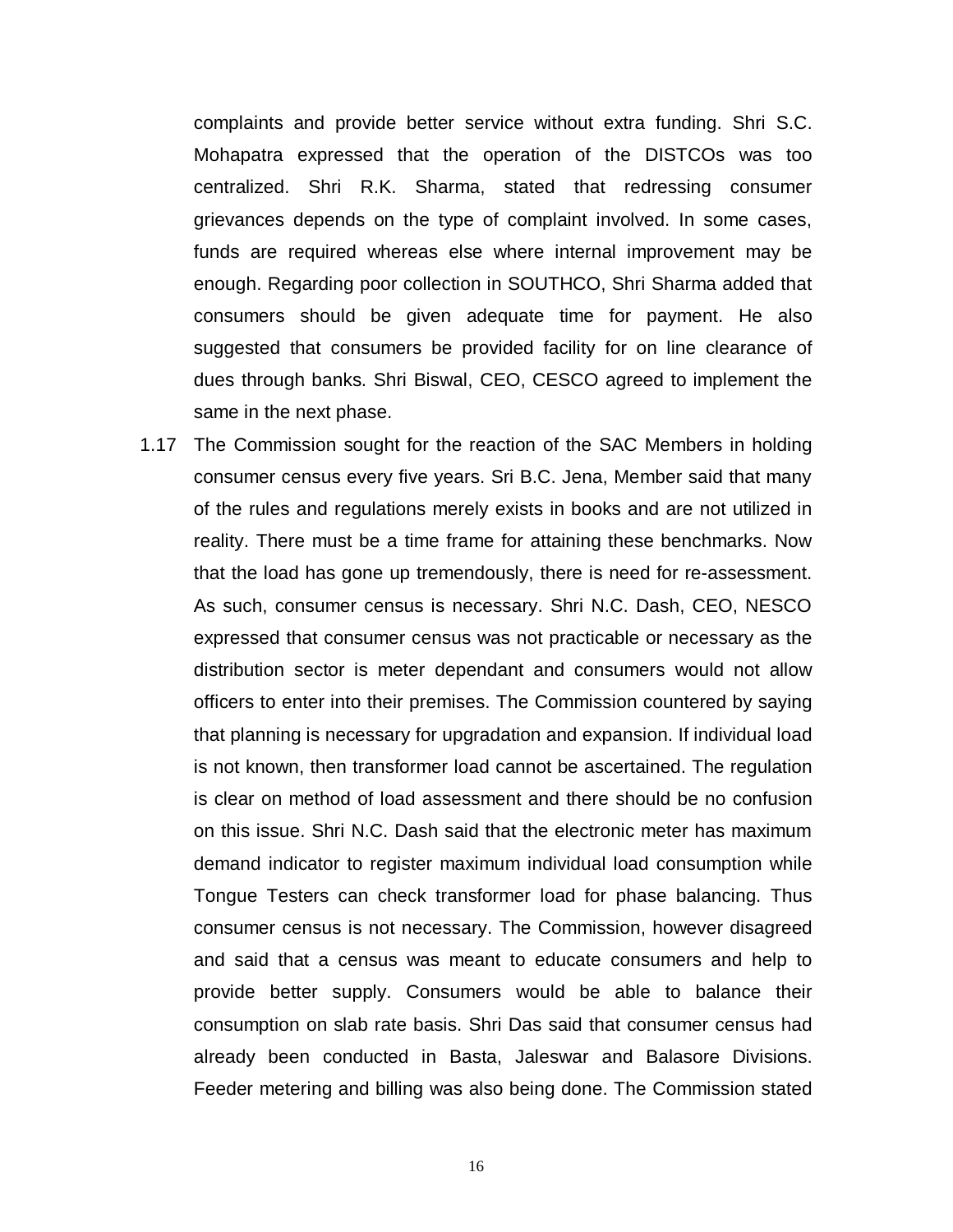that voluntary disclosure scheme is necessary where consumer wishes to revise his load. Shri B. Mishra added that re-classification of consumer category requires a census. Shri Vivek Pattanayak added that load census is required under the law to benefit distributors, transmitters and consumers. It cannot be stopped merely because of opposition.

- 1.18 Shri S.C. Mohanty suggested for a dress code for DISTCO staff up to the level of divisional head, i.e. Executive Engineer. He said that this practice existed during OSEB regime. Shri Vivek Pattanayak also agreed that dress code is necessary to enforce discipline. Mr. Dutta said that the DISTCO needs at least Rs.3 crore for transformers which is difficult to arrange in the current situation. Shri S.C. Mohapatra pointed out that WESCO had kept Rs.21 Crore in a hidden account, which was not transferred to the ESCROW account. The Commission stated that the DISTCOs cannot take the plea of absence of funds for routine maintenance. Shri Mohapatra suggested that the parent company REL should invest 50% of the requirement and GRIDCO can invest the rest. Shri Vivek Pattanayak said that the issue should be discussed at the shareholders meeting and the SAC is not the appropriate forum. The Commission stressed that, as regulations have been framed after obtaining suggestions and objections etc. from Distcos it must be implemented despite constraints. If energy audit is not conducted and unauthorized users not weeded out, transformer will be over loaded and there will be stress on the system. The Commission further iterated that MCCBs can be installed. However, this cannot curb unauthorized use of electricity. Shri R.B. Mishra added that overload can be reduced through phase balancing and this will help to alleviate the problem. The Commission iterated that HVDS system and aerial bunched conductor system is essential for curbing the theft.
- 1.19 The Chairperson summed up the decision taken by the SAC which are as follows:-
	- A weekly Consumer Day should be held in every division once a week.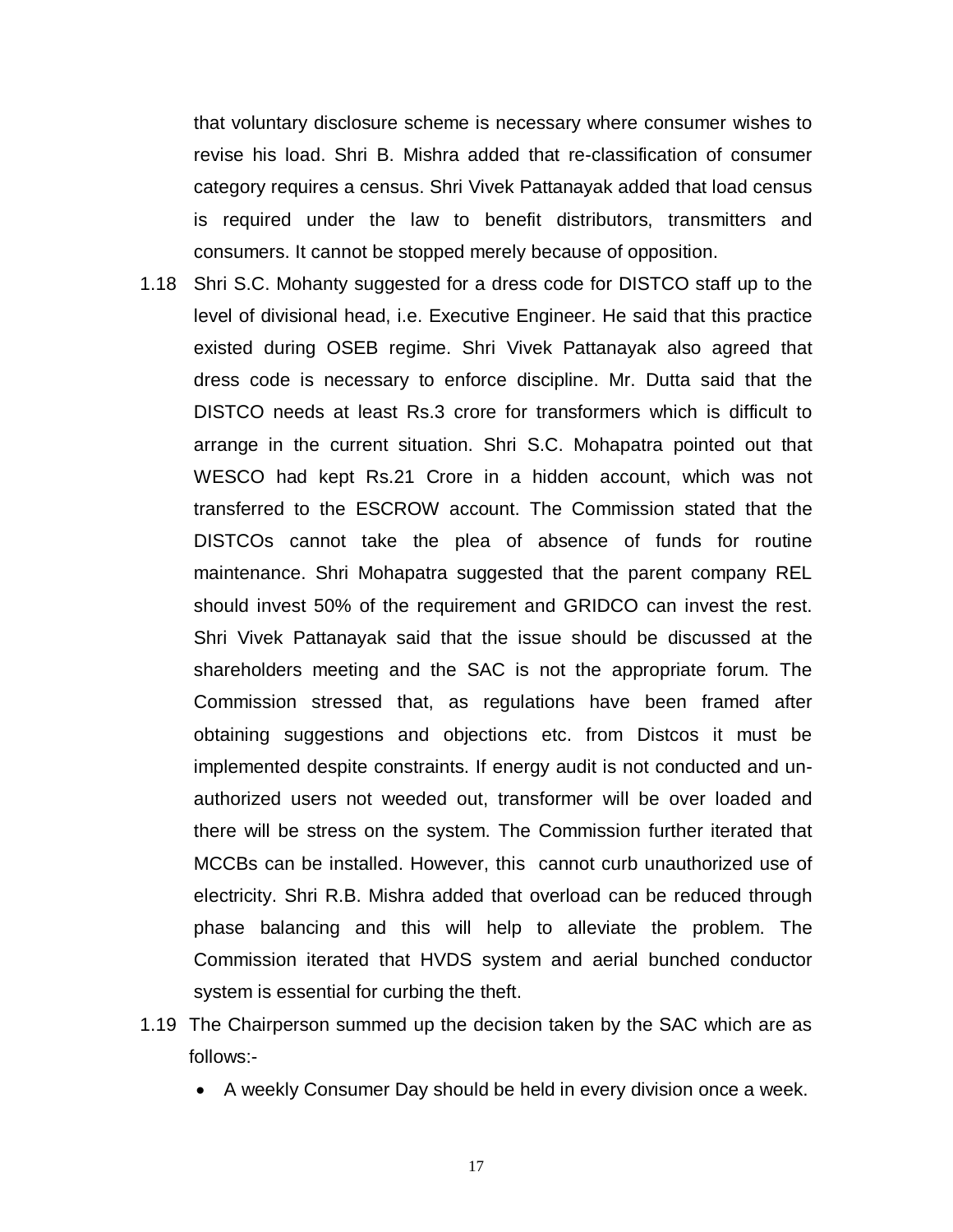- The CEOs should interact with consumers once a month.
- Meter cards with relevant information for consumers should be circulated.
- Leaflets stressing rights and duties of consumers should be prepared and circulated.

Shri Sahoo concluded the meeting after announcing that a FAQ was being drafted by the Commission for consumer education and would be finalized and circulated within a month.

**(S.K. Jena) (B.C. Jena) (D.C. Sahoo) Chairperson**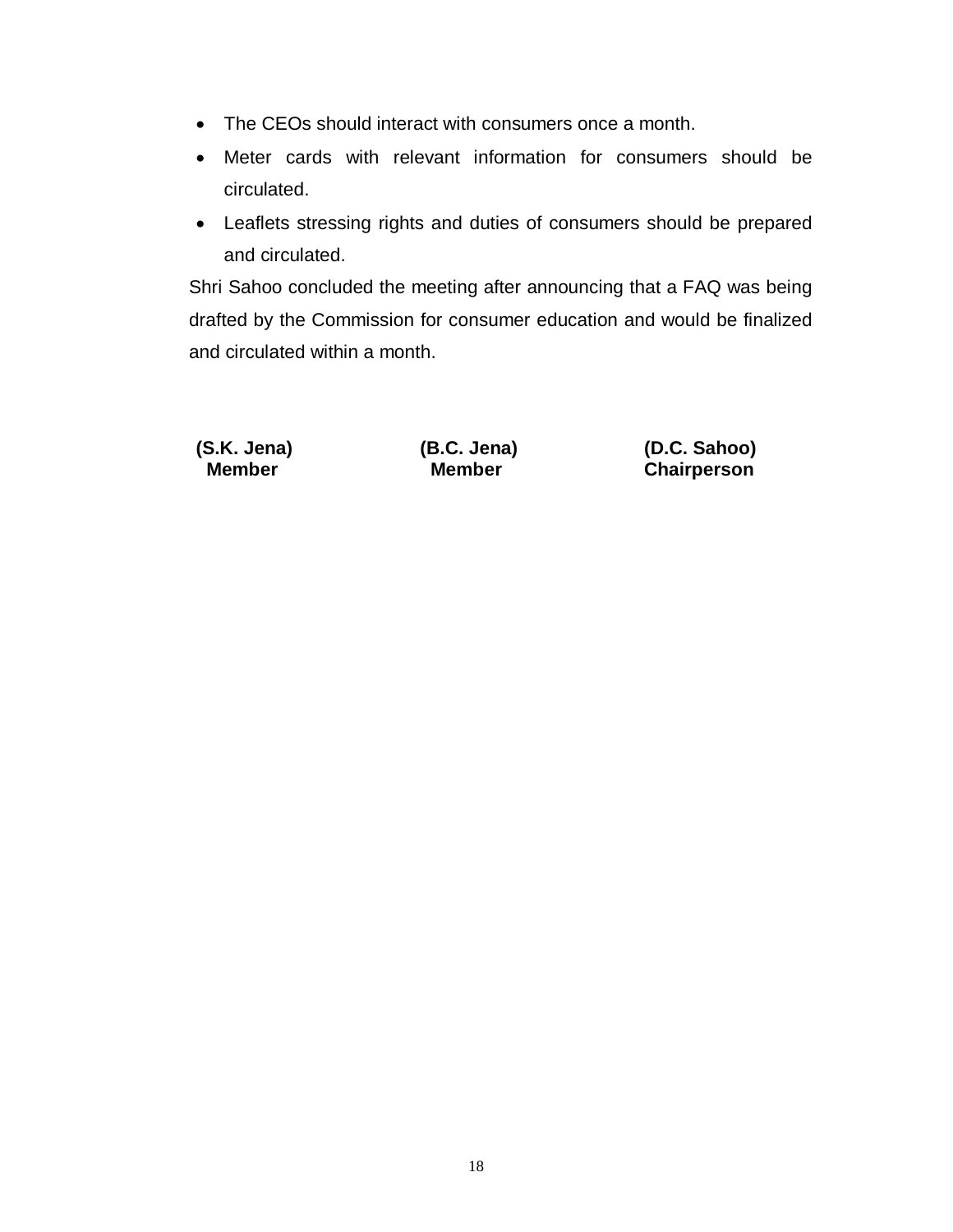#### **Sl No. Name of the participants**

- **1.** Shri D.C. Sahoo, Chairperson
- 2. Shri B.C. Jena, Member
- 3. Shri S.K. Jena, Member
- 4. Dr. S.C. Mishra, Dy. Director, F & CW Deptt., Govt. of Orissa, Bhubaneswar
- 5. Shri B. Mishra, Jt. Secretary to Govt., Deptt. of Energy, Govt. of Orissa, Bhubaneswar
- 6. Shri Pranakrishna Dash, Advocate, Cuttack
- 7. Shri K.N. Jena, President, FOCO
- 8. Shri S.C. Mohanty, Gen. Secretary, NOBSM
- 9. Shri S.K. Nanda, Convenor, CII
- 10. Shri Maheswar Baug, President Nagarika Adhikar Surakshya Committee & Durniti Nibarana Sangha
- 11. Shri Vivek Pattanayak, IAS (Retd.)
- 12. Shri D. Biswal, CEO & Administrator, CESCO
- 13. Shri N.C. Dash, CEO, NESCO
- 14. Maj. General (Retd.) S.C. Dutta, CEO, WESCO
- 15. Shri R.B. Mishra, CEO, SOUTHCO
- 16. Shri Suresh Chandra Mohapatra, IAS, CMD, GRIDCO & MD, OPTCL.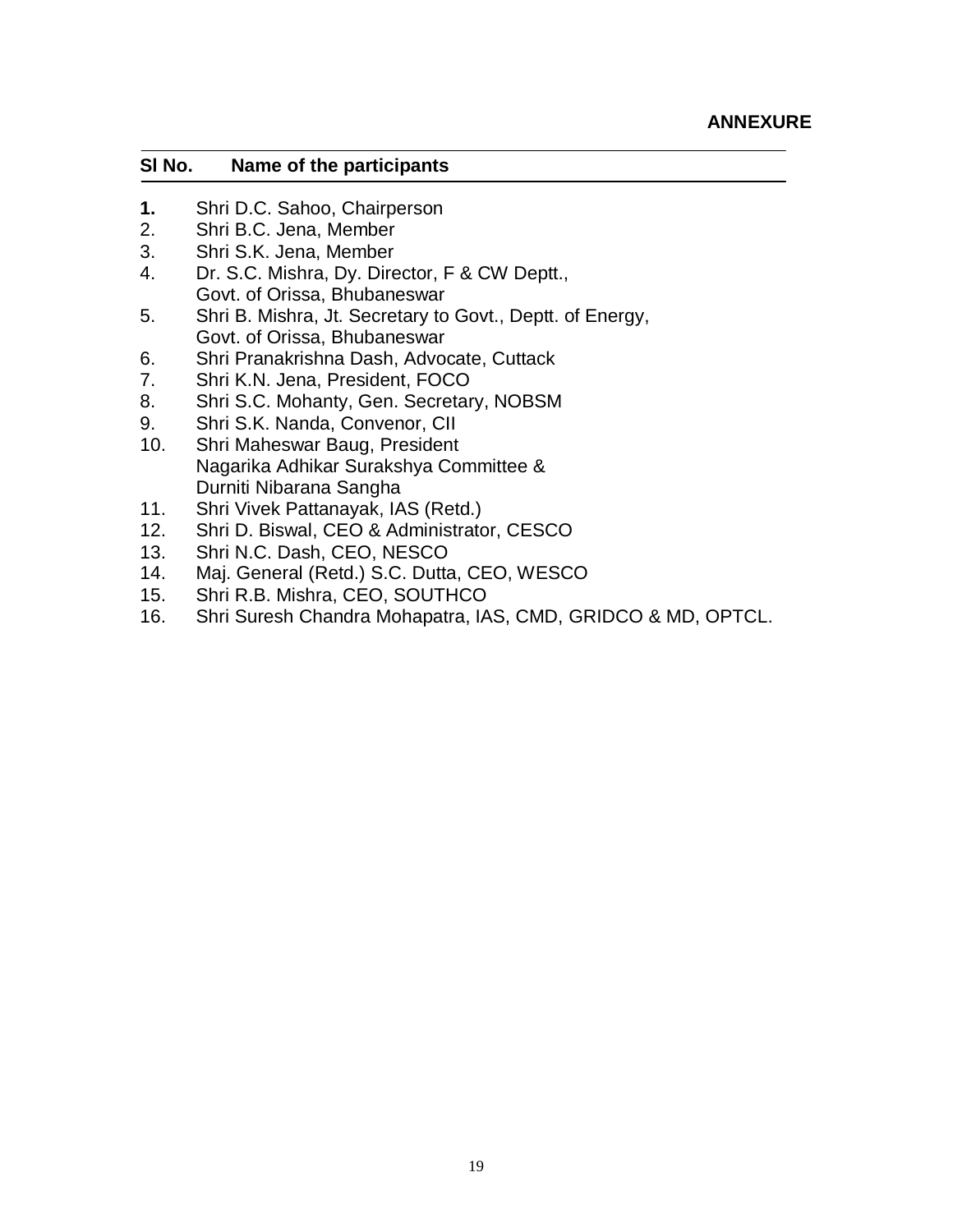### **MINUTES OF THE 6th MEETING OF THE STATE ADVISORY COMMITTEE (SAC)**

- 1. The sixth meeting of the State Advisory Committee (SAC) of the Orissa Electricity Regulatory Commission (OERC) was held in the Conference Hall of the Commission at 3:30 p.m on  $8<sup>th</sup>$  February 2006. The meeting was presided over by the Chairperson, OERC, Sri D.C.Sahoo. Members Sri B.C.Jena and Sri S.K.Jena were also present.
- 2. List of the participants is annexed.
- 3. Sri Sahoo welcomed the members of the SAC to the crucial meeting on Tariff filling of the Utilities for the year 2006-07. He also introduced and welcomed the new entrant to the Committee, Sri Gobardhan Pujari. He said that the three items proposed by Sri S.C. Mohanty for inclusion in the agenda would be covered in the main item. As such these need not be discussed separately.
- 4. This was followed by a presentation on the Annual Revenue Requirement and Tariff submission of OHPC, OPTCL, GRIDCO and the four Distcos for FY 2006-07 by Sri D. K. Mukherjee, Director (Tariff), OERC. Members in general expressed their concern about the poor performance of the licensees rendering requisite services to the consumers, high distribution loss, non-investment by private entrepreneurs, GRIDCO's proposal for stiff hike in bulk supply price, proposed rise in R&M expenses by OPTCL despite its failure to spend the approved amount in the previous tariff orders. Observations of the State Advisory Committee (SAC).
	- 4.1 Advocate Shri P.K. Das pointed out that the licensees are reluctant to take steps for prevention of theft. He felt that the latter should not be allowed any hike in tariff without giving proper service to the consumers. As to his query regarding appointment of officers for the three Distcos, the Commission clarified that pursuant to a judicial order special officers have been appointed by the Commission in NESCO, SOUTHCO & WESCO to submit information on their functioning.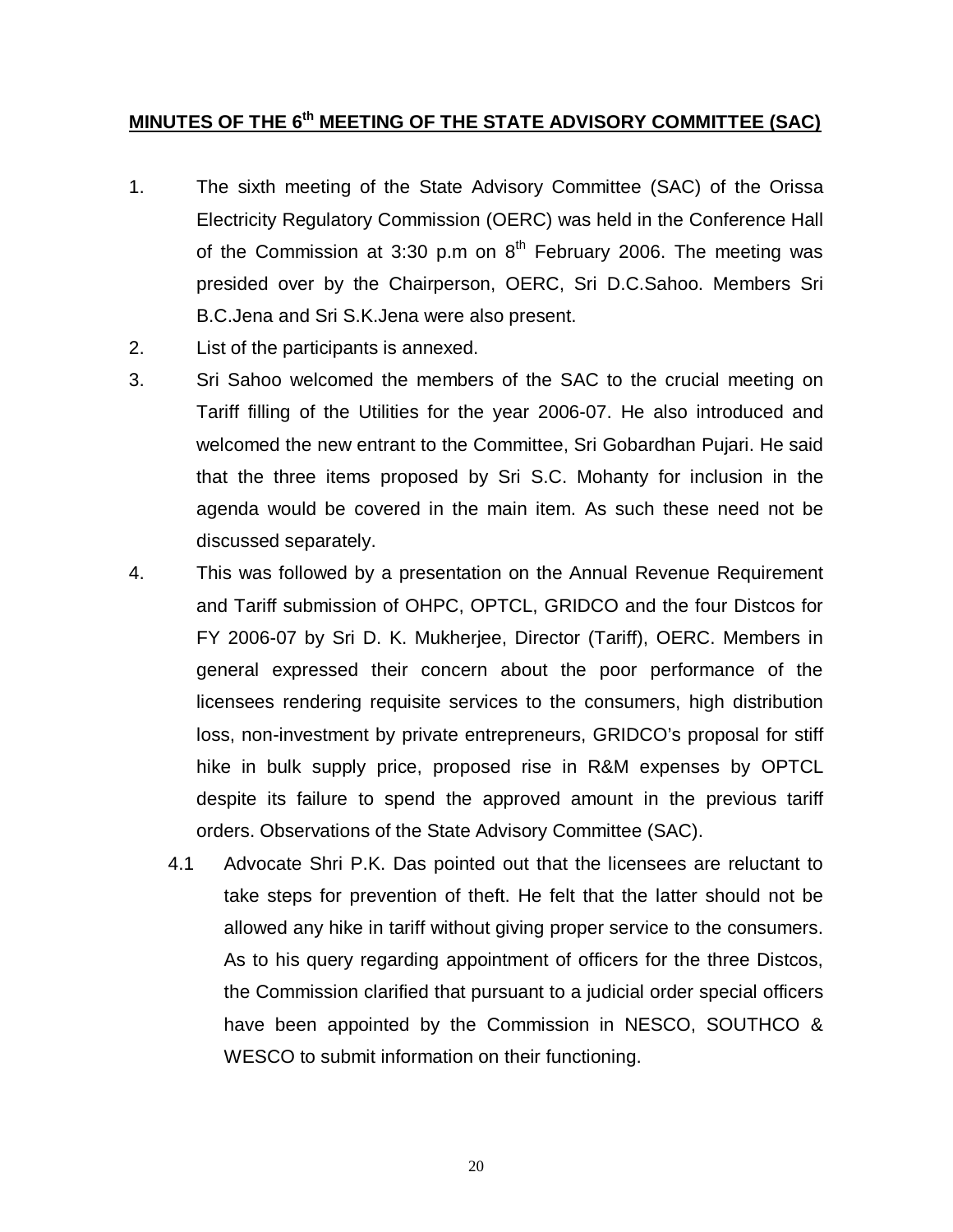- 4.2 Chief Engineer, East Coast Railways pointed out that major expenditure on electricity is incurred for carrying materials by goods trains. The percentage of expenditure towards electricity charges out of the total operational expenditure in respect of cargo and passenger is in the order of 62% and 81% respectively. The tariff being exorbitant, railways is hard pressed to decide on electrification of railway tracks in the State, though electrified railways helps in infrastructural development of the concerned area. He further iterated that the proposed hike in demand charge is not logical. He stated that the DISTCOs are purchasing power from GRIDCO at a certain point and selling the same through OPTCL network to railways without any value addition to it. Moreover, railways had invested a huge sum towards power factor improvement. As such, the Commission's benchmark for PF incentive above 0.97 is too high. He requested the Commission to reconsider the matter.
- 4.3 Prof. G.C. Kar expressed displeasure over the hike in tariff as the proposals subscribed by the licensees had not been linked with performance efficiency. He pointed out that in the last few years, per capita income/GDP has not varied widely. He opined that at this juncture there is absolutely no reason for increasing the tariff.
- 4.4 Shri G. Pujari did not relish GRIDCO's proposal for less drawl from the cheaper source of hydro power. He explained that the basic idea of reform is infusion of fund by the private entrepreneurs, but there has been no perceptible investment in the electricity sector by them so far. He stated that usually in the commercial organisations the debt equity ratio is 1:1 whereas the same for the DISTCOs is 10:1. Obviously, the banks would be reluctant to provide loan to them. He commented that the electricity distribution sector under state monopoly has been transferred to private monopoly. He also stated that it would be in fitness of things to have individual DISTCOs under individual national players instead of three DISTCOs under a single national player. This would ensure competition and better performance. He further iterated that a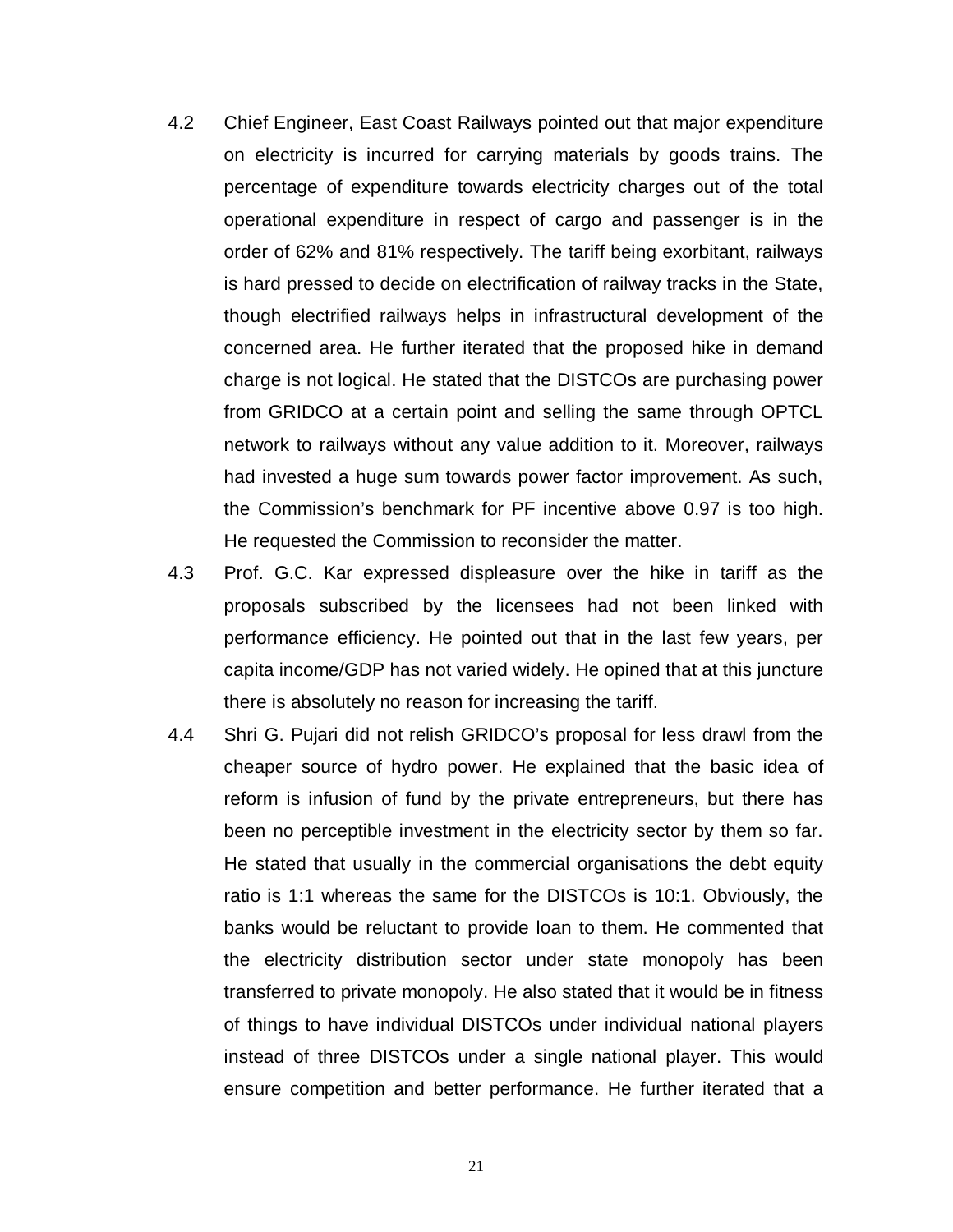copy of the audited balance sheet should be invariably submitted along with the ARR. He added that frequent power interruption had assumed alarming proportion and no remedial action had been initiated in this regard. On the other hand, a sum of Rs.10.00 lakh is being fleeced from the prospective consumers in the name of system augmentation. He was of the opinion that HT category consumers are encumbered with burden of subsidising LT domestic consumers. He requested the Commission to build up rebate for consumption calculated at a LF from 40% onwards with regard to HT consumers. He further requested the Commission to levy penalties on the licensees, in the event they do not undertake measures for system improvement. He stated that overdrawl during off peak hours helping the system should not be penalised. He proposed incentivization of sale of energy during night shift and staggering of weekly off in industries. He pointed out that the proposal of the DISTCOs for withdrawl of meter rent is not clear. He stated that in industry electricity theft had gone down and hence DISTCOs should come out with the actual loss figures.

- 4.5 Shri T.C. Hota representing UCCI stated that the Act enjoins upon the Commission to raise the rate of interest on security deposit. He requested the Commission to enhance the rate of interest on this account thereby reducing the cross-subsidy. He further stated that the amount of security deposit and interest thereon should be reflected in the bill. The Commission, while appreciating the proposal pointed out that in case of spot billing, the shape of the bill is such that much information cannot be accommodated. Shri Hota expressed his deep concern over the increasing transmission loss of OPTCL. He alleged that structure of Demand Side Management (DSM) has not been contemplated in the tariff.
- 4.6 Shri K.N. Jena pointed out that in the name of reform, the electricity sector of Orissa has been deformed. No induction of fund has been made in the sector. He stated that in rural areas no china meter had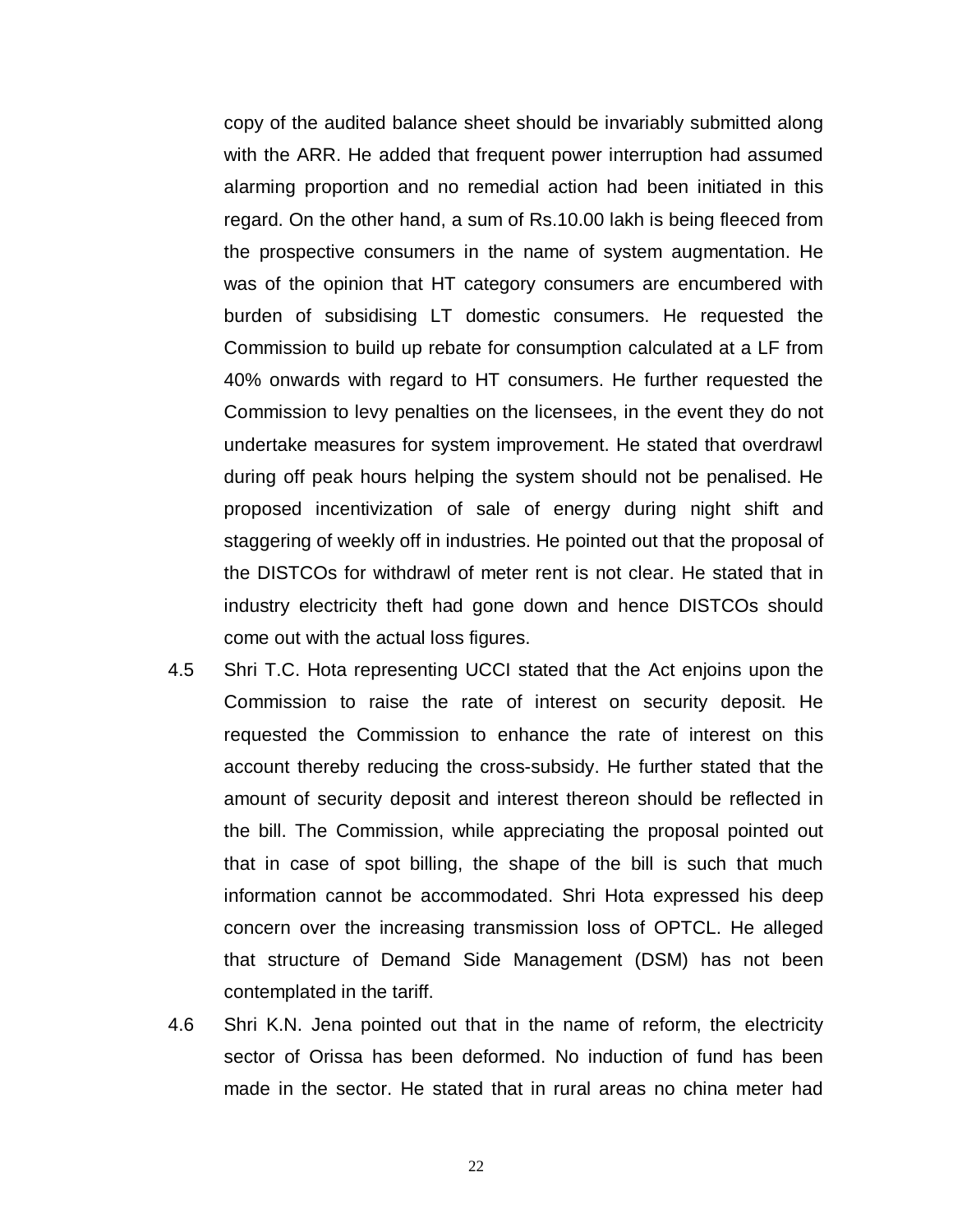been installed. He requested the Commission to introduce financial, social and energy audit of the licensees. As rural consumers do not get power for most of the time of the day, they should not pay fixed charges. He further stated that the licensees are not maintaining Complaint Register in the sub-station. He pointed out that the Commission should not levy twin charges i.e. fixed charges and monthly minimum fixed charges on the consumers. He iterated that GRIDCO had purchased power from a CPP at the total cost of Rs.700 crore (approx.), which is higher than the normal price. As such, the excess expenditure incurred on this account should be recovered and the interest thereon should not be allowed. He was of the opinion that if the Govt. organisations do not pay their dues, the electric supply should be disconnected. He requested the Commission to vouchsafe as to whether the administrative expenditure projected by the licensees was justifiable. He pointed out that as per the extant Regulation, every consumer should have a meter card containing the minimum information.

4.7 Shri Maheswar Baug complemented the Commission for keeping the tariff stationary for last few years. He pointed out that M/s. Reliance Energy Limited has not renewed the shareholders' agreement though the validity of the said agreement has expired since last two years. Despite the Commission's repeated request for its renewal, they have turned a deaf ear to it and are illegally running the business. He requested the Commission to compel them to renew the license. In case they do not comply with the Commission's directive, their license should be revoked. M/s. Reliance Energy Limited is neither giving guarantee for loan nor are they ready to invest a single paise in the sector. As such, Orissa has been deprived of APDRP loan consequent upon the non arrangement of guarantee required for this purpose. He highlighted that REL has been opposing spot billing and is provoking the employees to manipulate the bills produced in the conventional manner. He alleged that, GRIDCO is not making infrastructural development. He further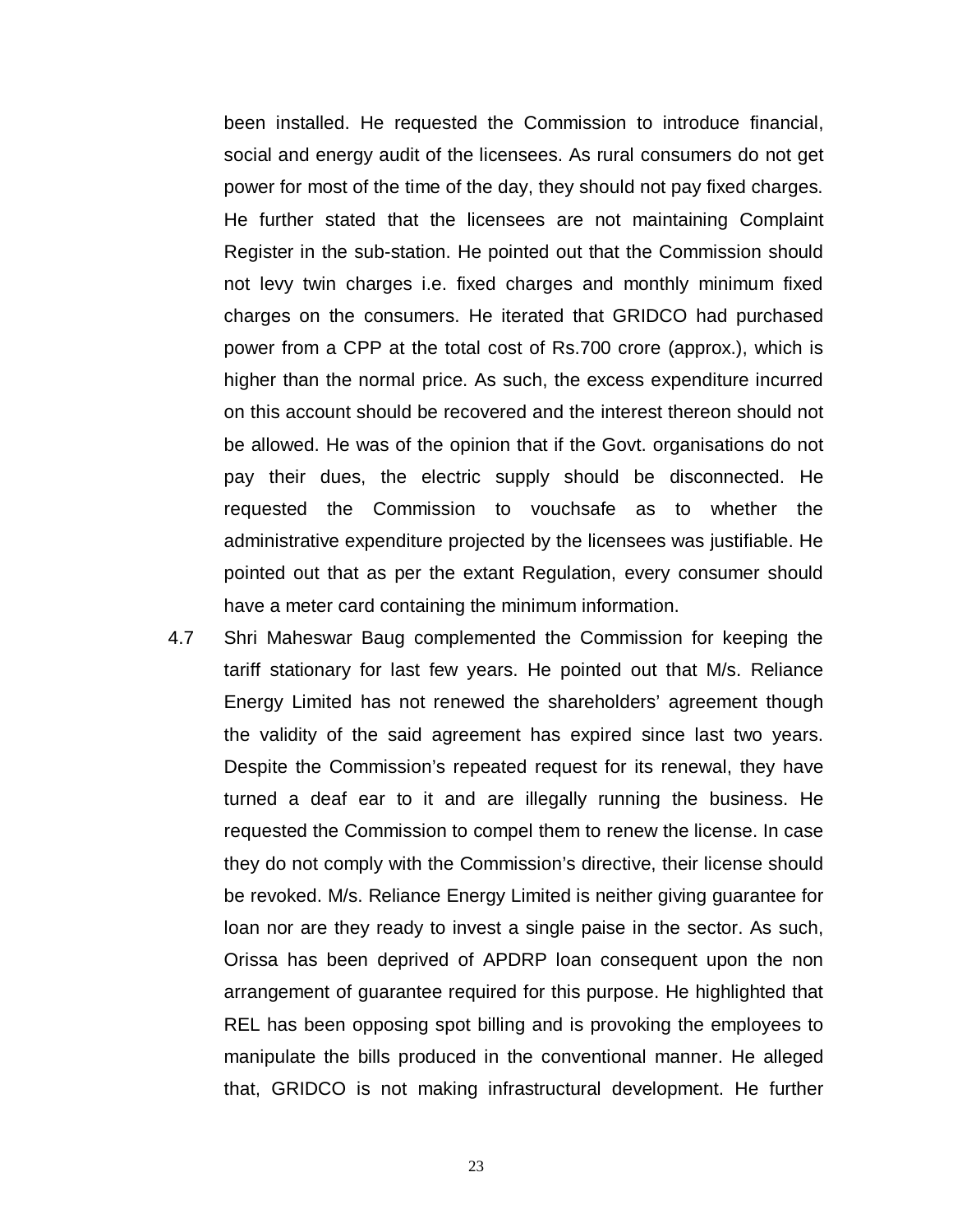expressed his doubt regarding the price of coal and oil furnished by GRIDCO and requested the Commission to verify it properly. He highlighted that there has been no reduction in distribution loss, though considerable time has elapsed since reform took place. He informed the Commission that the Govt. has altered its decision regarding establishment of special court(s). The Govt. had decided to allow lodging complaints in the existing courts till such time special courts are established.

- 4.8 Shri Sarat Chandra Mohanty stated that Govt. had appropriated huge money out of the proceeds on account of sale of TTPS and disinvestment of distribution utilities. On the other hand, govt. had stopped providing any subsidy to this sector whereas other state govts. have already set up special police stations and special courts without burdening the consumers. He stated that even after a decade of reform, the distribution loss in the State is much higher as compared to other States. No response has been received from the govt. with reference to upvaluation of assets. As such, there is no option left for the Commission except to increase the tariff. He indicated that REL had fleeced huge money by providing old and used meters as a result of which the consumers and employees have undergone sufferance. He opined that private ownership in the sector should give way to govt. management. According to Shri Mohanty some REL shares have been transferred in accordance with shareholders agreement. In reply, CMD, GRIDCO stated that M/s. REL has transferred 20% of its shares to its sister concerns. He also toed the line taken by Shri Baug with reference to spot billing, non-renewal of shareholders agreement and noninvestment by REL. He expressed concerns over shortage of man power due to steep increase in retirement of personnel.
- 4.9 Smt. Rama Subudhi stated that notwithstanding the Commission's directive for metering the villages are supplied electricity without meters and load factor billing is being indulged rampantly. Under these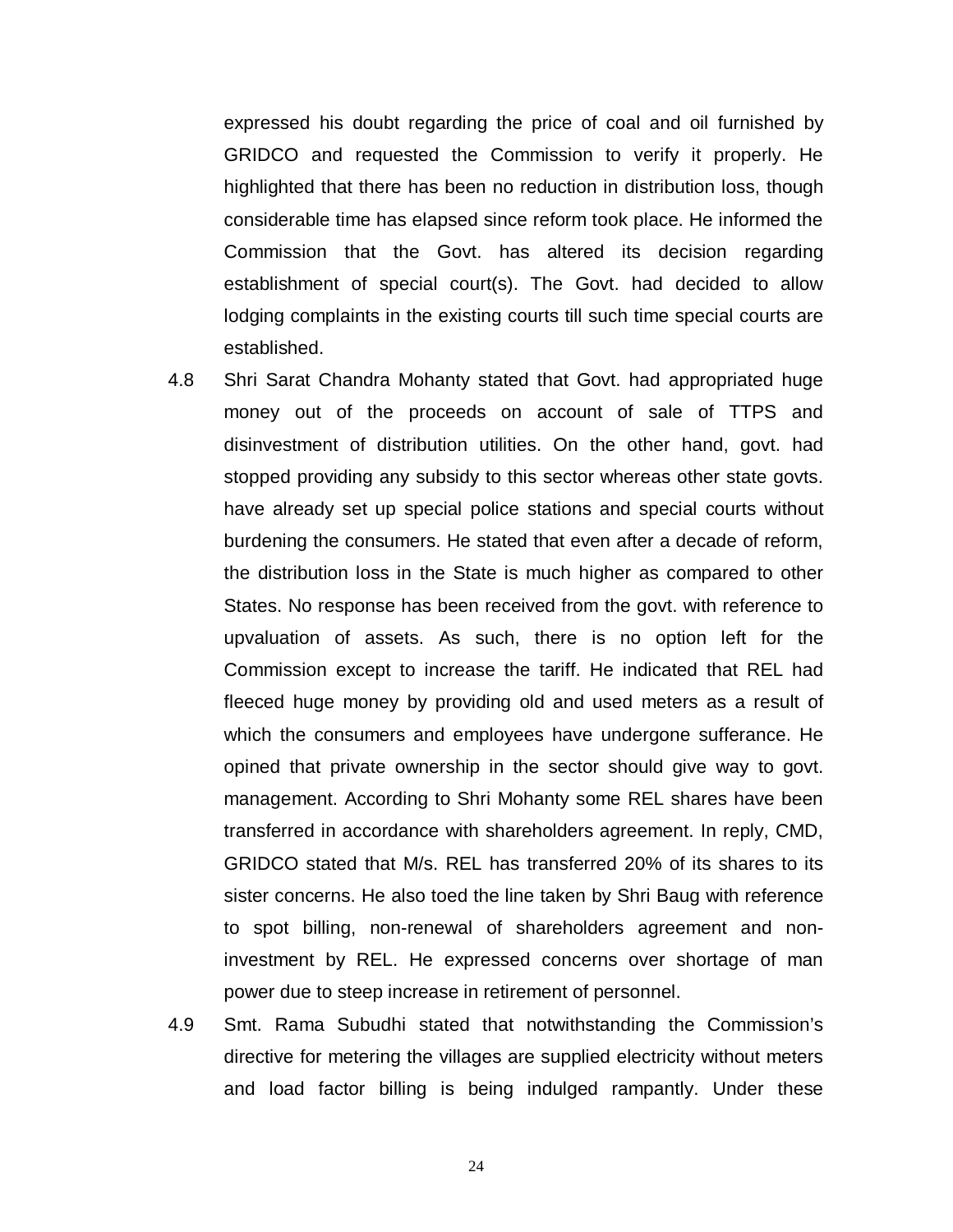circumstances, further tariff hike would be construed as a penalty. She stated further that while submitting the ARR and tariff filing, it should be accompanied with audited balance sheet. There is no material in stores for maintenance. The efficiency of the licensee should be boosted up. She opined that sufficient upgradation of the system should be carried out. She intimated that in absence of special courts, police personnel of the special police stations are sitting idle. She complained that the consumers are running from pillar to post for amending fictitious and incorrect bills.

4.10 Shri S.K. Nanda representing CII stated that tariff filing should be based on audited accounts. He inquired into the reasons for nonimplementation of recommendations of Deepak Parekh Committee. As OPTCL could not spend the R&M expenditure approved by the Commission in the past, the same should be restricted to Rs.8.00 crore only for FY 2006-07. He further stated that unless the licensees furnish their audited accounts latest by October, the ARR should summarily be rejected. He opined that the projected sale figure should follow the trend of last five years. He alleged that as the licensees had been exhibiting higher power purchase, the burden was being borne by the consumers. He highlighted that there has been no reduction in distribution loss. OSEB assessed overall loss 39% in 1995-96. To the Kanungo Committee, the DISTCOs projected 42.21% loss which the Commission allowed in FY 2002-03. After a lapse of five years, the loss is still 36% whereas in some years, it has registered an upward trend. In FY 2003- 04, the DISTCOs appealed to allow the reduction of loss @3% duly approved by the Commission, but still the licensees are asking for allowing higher distribution loss. He further stated that despite huge investment by OPTCL, transmission loss has accelerated. He questioned the decision for early procurement of materials even though there has been no need for such procurement. He further stated that the transfer of OSEB asset to another Govt. organisation should not be at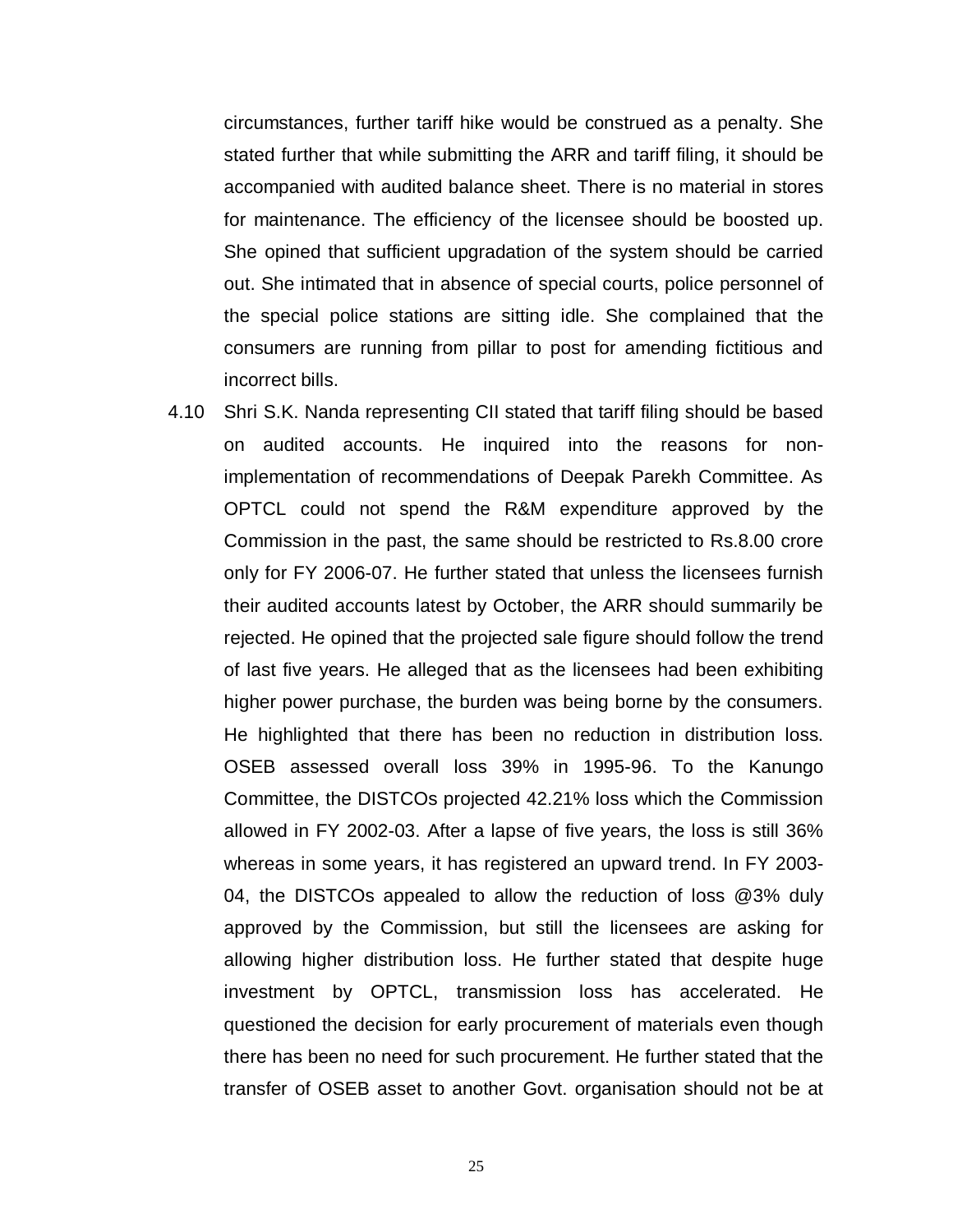the upvalued cost. CERC Regulation does not envisage depreciation on the upvaluated cost. He requested the Commission to vouchsafe the interest charges claimed by OPTCL. He felt there is no valid reason for passing through each and every petty item in the tariff. He indicated that the consumers have already paid for the energy they had consumed. As the DISTCOs defaulted in payment of their dues to GRIDCO, GRIDCO in turn, had to securitise the power purchase cost and the consumers should not be saddled with carrying charges of such securitised amount.

- 4.11 Shri Vivek Pattanaik stated that the Commission being a judiciary body, has to evaluate the pros and cons of various issues involving tariff setting. He inquired about non-reduction of T&D loss which is apparently on the higher side. He stated that no recruitment of engineers has been made since long not only in electricity sector but also in other sectors in the State, as a result of which a large number of vacancies have occurred affecting the performance of the electricity sector. Sri Pattnaik observed that after passage of a decade, he finds that the power sector as a whole appears to be in a much better footing than what it was when the sector was wholly and solely under govt. control. As such, the progressive steps taken by the Govt. of Orissa for reforming the power sector have yielded beneficent results. He also suggested that the Govt. of Orissa should utilize its own funds for setting up of special courts and police stations. He proposed constitution of a small committee to prepare a procedure for filing of complaints and further take follow-up action for speedy disposal of cases to be dealt by the courts/police stations, if deemed necessary with the help of district authorities.
- 4.12 Shri Biswajit Mishra stated that the target fixed by the Commission in the Business plan is realistic. He was of the opinion that while allowing return on OHPC old stations, the book value of the assets should be adopted as the criteria. He also advocated that interest on loans incurred by UIHEP should be restricted to 7%. He further mentioned that the uncontrollable cost constituting the regulatory assets should only be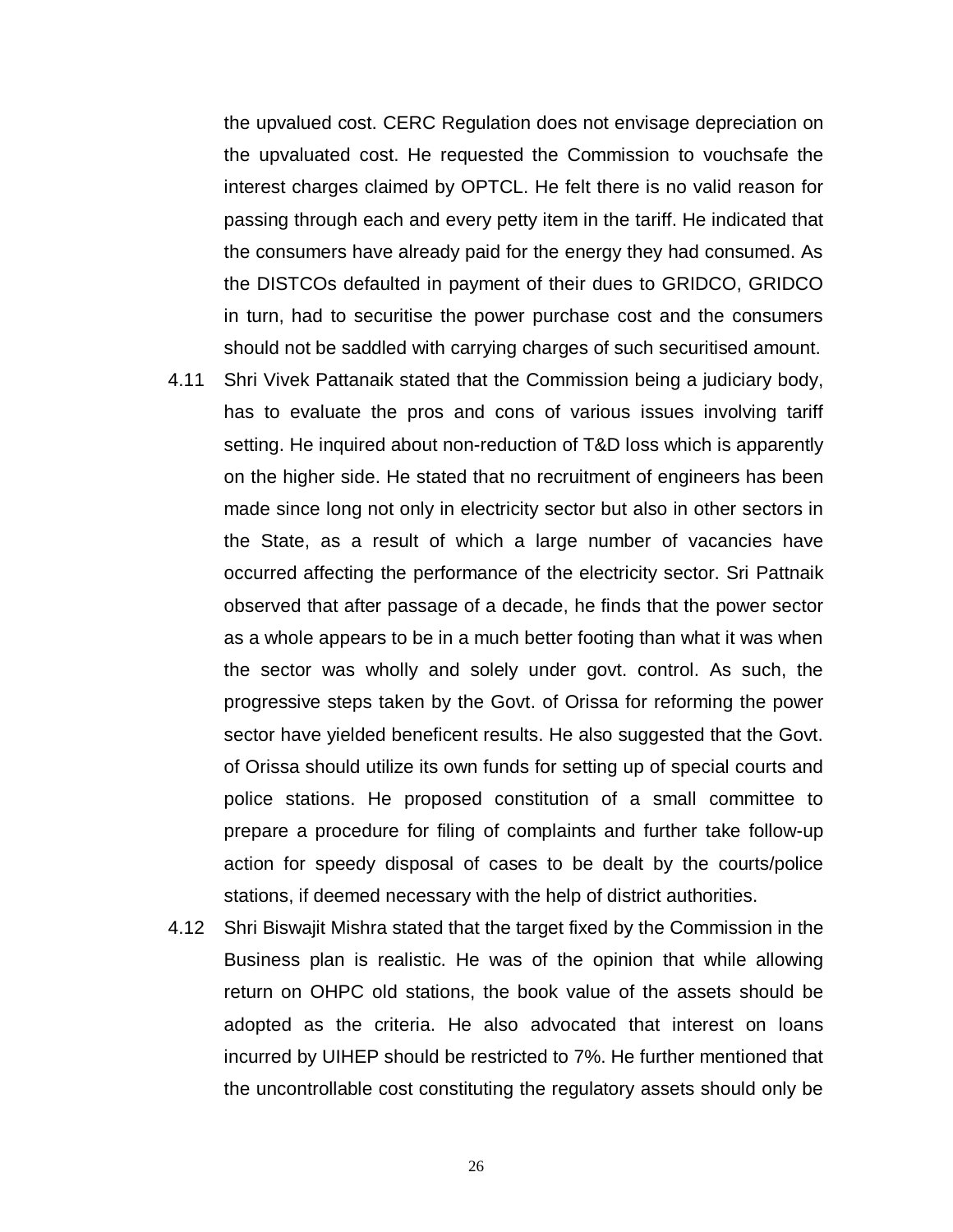allowed as envisaged in the National Tariff Policy. He further stated that the additional earnings from UI charges and trading should be adjusted suitably against the past losses of GRIDCO. He stated that the Commission should solicit accurate base level data from the licensees for assessment of loss level. He further added that the three special officers appointed by the Commission for NESCO, SOUTHCO and WESCO should be entrusted with scrutinising the expenditure incurred by the respective companies. He stated that technical loss should be segregated from the commercial loss. He added that incentive mechanism should be developed for resultant reduction in loss. He admitted that APDRP fund is not being made available to distribution licensees for want of guarantees. In response to the query regarding establishment of special police stations and special courts, he stated that the Finance Dept. has envisaged that the expenditure is to be borne by the DISTCOs. He mentioned that the existing courts will take up the cases of theft of electricity till the special courts are put into operation. He iterated that with reduction of 1% loss the consequential would come to Rs.23.00 crore which can easily bear the expenditure towards special police stations and courts without burdening the consumer. In respect of upvaluation of assets he pointed out that no distinction between a private or govt. body has been stipulated in the Reform Act, 1995. Regarding payment of Govt. dues he stressed that 91% on current dues to Distcos managed by REL and 85% of the same to CESCO has been paid. He further pointed out that the Govt. is liable to such payment on undisputed and reconciled bills. In this context, he indicated that Govt. would adjust the interest due from Distcos against the bills payable by Govt. Deptts.

4.13 Shri B. Nayak, Director, Food and Civil Services Dept. pointed out that sufficient representation during tariff hearing from the common people had not been given. He also pointed out that the correctness of the meter should be checked and certified by a third party.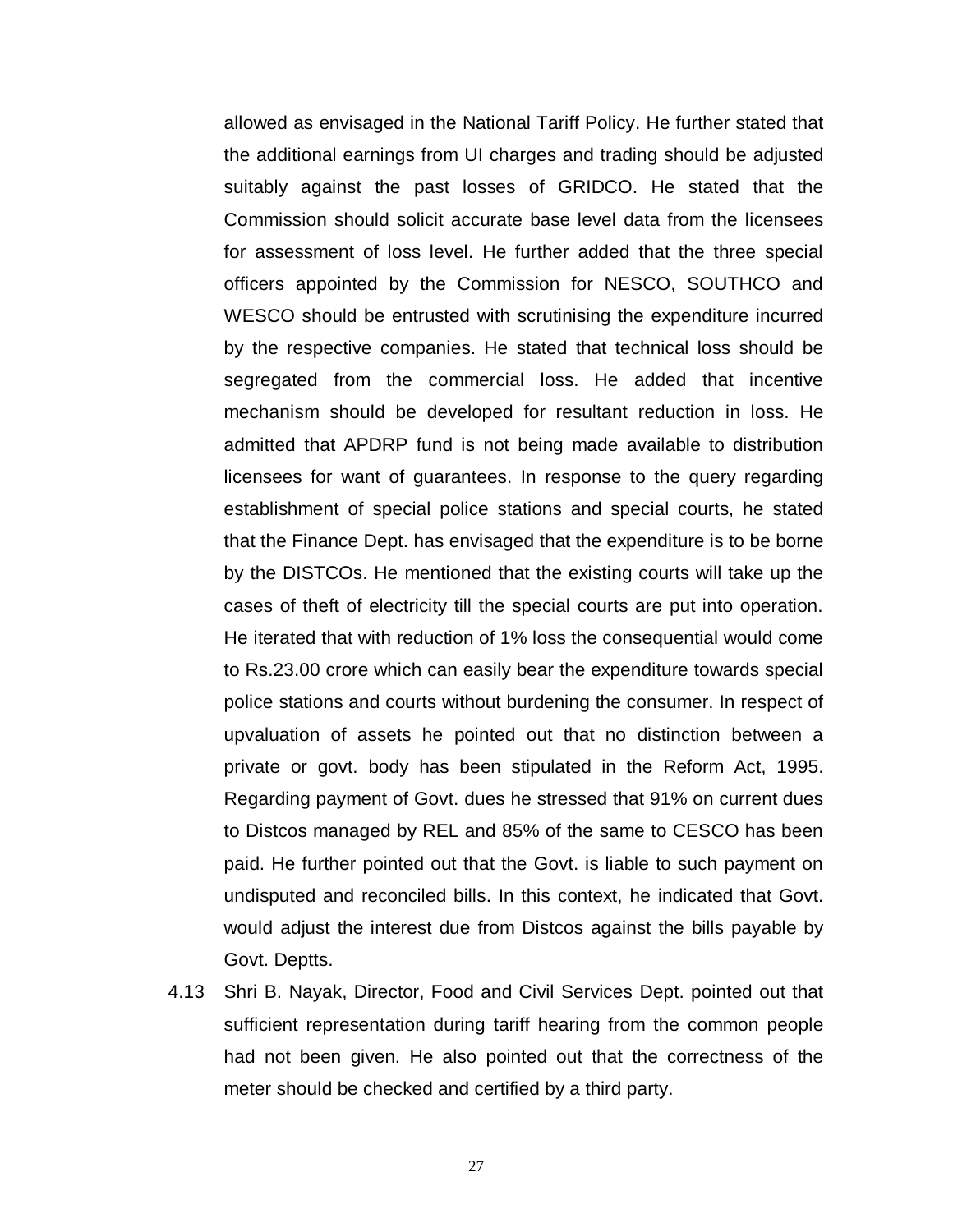- 4.14 Shri B.K. Mohapatra in absentia gave some suggestions in writing which have been taken on record.
- 4.15 Shri S.C. Mohapatra, CMD, GRIDCO stated that during last five years there had been no tariff hike in BST, rather it has faced downward revision twice during the period. The fuel cost has gone up considerably due to import of coal and steep hike in oil price in the international market. The increase in fuel cost can easily be ascertained by OERC. He further intimated that the DISTCOs owned a sum of Rs.2000 crore to GRIDCO though of late they had started paying around 100% of their BST dues. He stated that GRIDCO was paying the generators in full for the last three years. In response to a query, he clarified that this year the reservoirs in the southern zone were below the optimum level during the peak rainy season. This has resulted in reduction of quantum in trading. As regards shortage in manpower, he admitted that the company has been facing the pinch, as even sub-stations cannot be properly manned. Shri Mohapatra further stated that as Chairman of DISTCOs managed by REL he has authorised CEOs of NESCO, SOUTHCO and WESCO for recruitment of personnel. He further stated that the pay scale of the State Govt. being non-remunerative, no personnel is willing to join the Govt. establishment. On the other hand, the Govt. is also not ready for enhancement of the pay scale. Regarding purchase of power from CPP at higher rate, he stated that the same has been purchased @ Rs. 2.02 p/u from Naba Bharat Ferro Alloys and traded @ Rs. 2.70 p/u. As such, the benefits had been passed on to the consumers.
- 4.16 Shri R.R. Das, Director (Finance) OHPC pointed out that hike in tariff to the extent of 5 p/u has been proposed owing to cost incurred on account of R&M works to be undertaken for units III & IV, Burla. He stated that historical cost is construed as the cost at which the utility was acquired/transferred to OHPC. He intimated that due to non availability of water in reservoirs, GRIDCO has projected less quantum of purchase. Regarding Chiplima, he intimated that, unit-I is under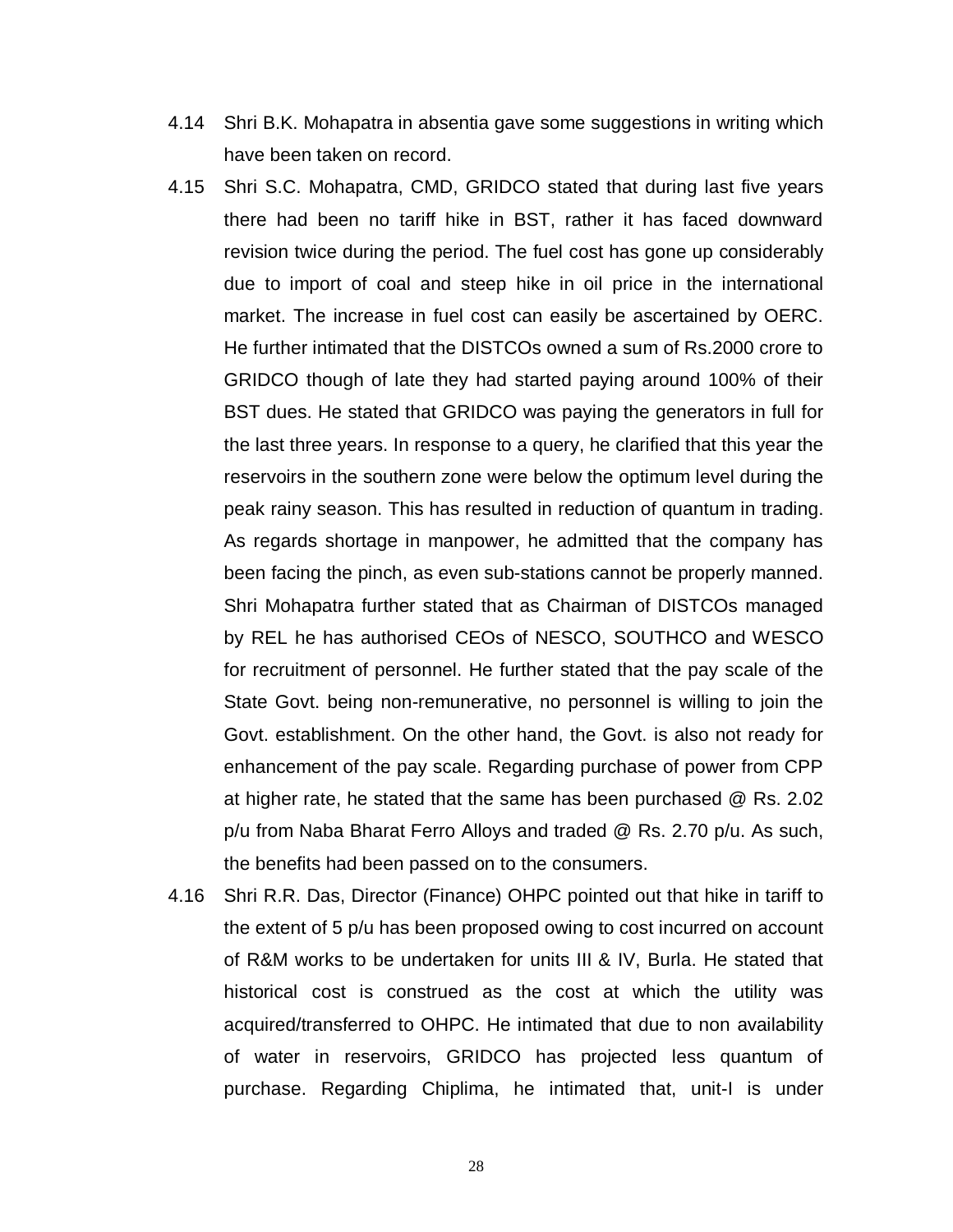operation and BHEL has committed to complete the remaining work of Unit-II by June, 2006.

- 4.17 Shri D. Biswal, CEO&A of CESCO pointed out that upgradation of distribution transformers has been taken up in rural areas. He stated that the allegation of non-replacement of burnt transformers is not substantiated by facts. The supply is restored even if there are negligible number of consumers who are paying. However he admitted that there had been delay in restoration, due to operational difficulties. Regarding induction of fresh engineers, he stated that, the brilliant candidates are not available on contractual basis at a meagre emolument of Rs.5000/ per month. The Commission in turn stated that CESCO is not prevented from offering a better scale of pay. He expressed his deep concern over non-filling up of vacancies in different cadres, thereby marring the efficiency of the organisation. Regarding payment to GRIDCO, he stated that they have started paying BST dues in full in addition to interest of World Bank loan. He intimated that the distribution transformer-wise energy audit would be undertaken on a lesser scale especially in lossprone areas. He requested the Govt. for establishment of special police stations and special courts on priority basis.
- 4.18 Shri S.C. Dutta, CEO, WESCO intimated that though in other states tariff hike is in the order of 30%, in Orissa there has been no rise in tariff for the last five years. He stated that despite such stagnation in tariff only 5% rise has been asked for. As such, the Commission may condescend to such meagre rise. Regarding the reduction of theft in HT sector, he stated that theft in HT at 11 kV is still quite high. Further, he iterated that interest on security deposit is being paid to the consumers on regular basis and load factor billing has been completely put to a stop. He highlighted that in WESCO area one special police station exists in paper only and no special court has yet been set up. He stated that ghost consumers had been eliminated. He further informed that WESCO's Board has inducted fresh engineers @Rs.5000/PM. He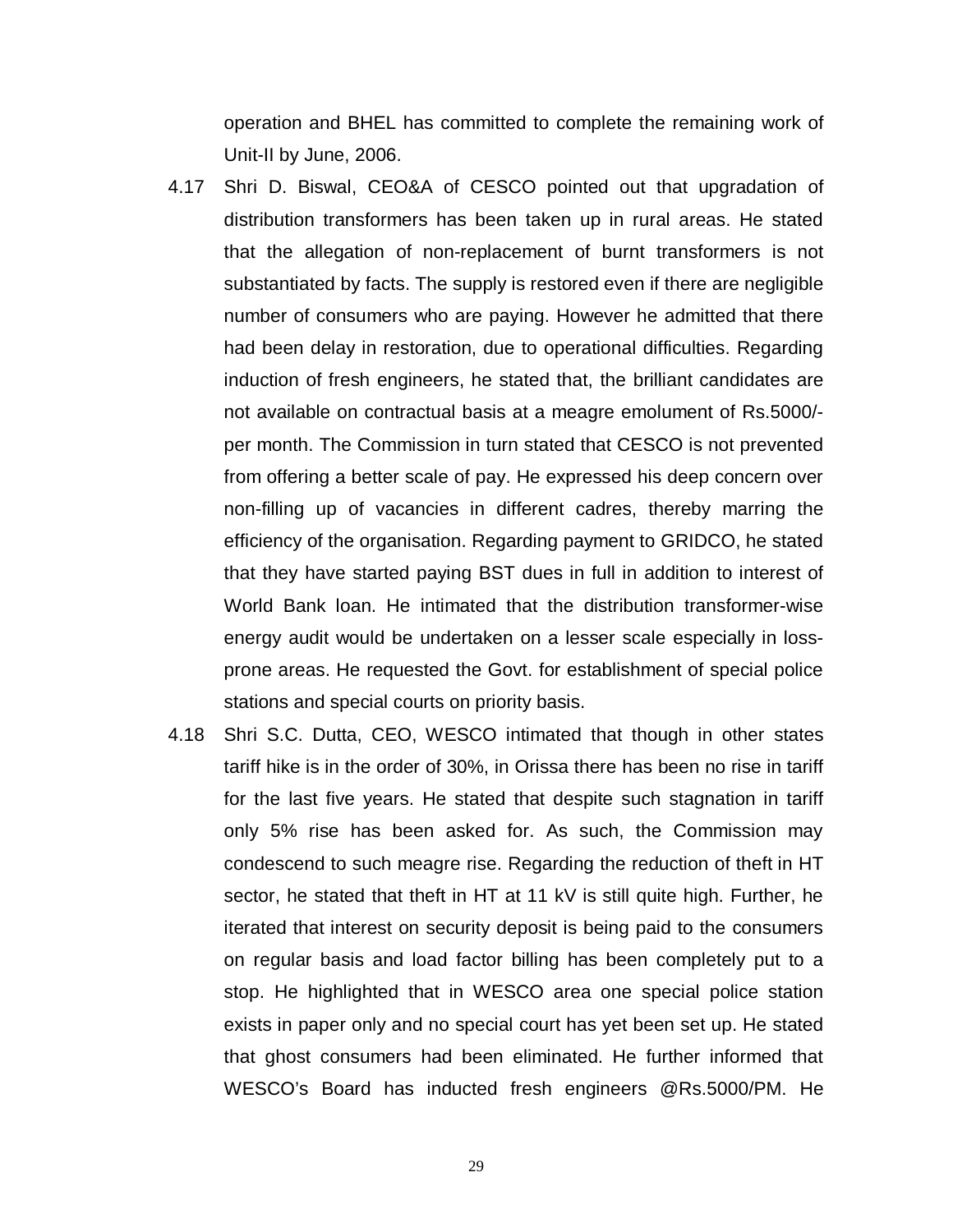stated that there has been perceptible improvement in infrastructure. He added that as sufficient money is not being released by GRIDCO in relaxation of escrow arrangement, discharge of their obligation towards loan payment has been hampered to a great extent. Regarding frequent interruption in Western Orissa, he explained that it is due to lack of GRIDCO's infrastrcture.

- 4.19 Shri J.M. Vashishat, ED, NESCO stated that they have introduced spot billing in Basta Division besides Bhadrak, Balasore and Sora. The Commission inquired as to whether the same has been extended to rural areas. The CEO responded that they are considering introduction of spot billing in reference to those areas where maximum number of working meters exist. He alleged that the police is not taking action against miscreants who are committing repeated theft. This demotivates a good consumer to make payment. He stated that the Govt. should render requisite assistance to them in this regard. The Govt. representative answered that in accordance with the provision of law they can lodge complaints directly to the Magistrate instead of approaching the police station.
- 4.20 The Commission questioned SHRI B.N. Roy of SOUTHCO as to why the CEO did not attend the SAC although he has joined after availing leave. Shri Roy preferred to maintain unobtrusive and studied silence in the matter. Regarding inefficiency Shri Roy stated that it is not borne out by facts. As SOUTHCO is saddled with LT consumers to the extent of 75% of the total strength of consumers, the loss level has to register an upward trend. Even if loss is reduced by virtue of energy audit, it goes up further within a short period. He stated that the actual benchmark should be the power purchased and the revenue collected. He stressed that the fixed charges should be enhanced. He expressed his inability to effect power disconnection even if the consumer does not pay. Similar difficulty is being encouraged in case of Govt. organisations also. Regarding non-spending of R&M money allowed by the Commission in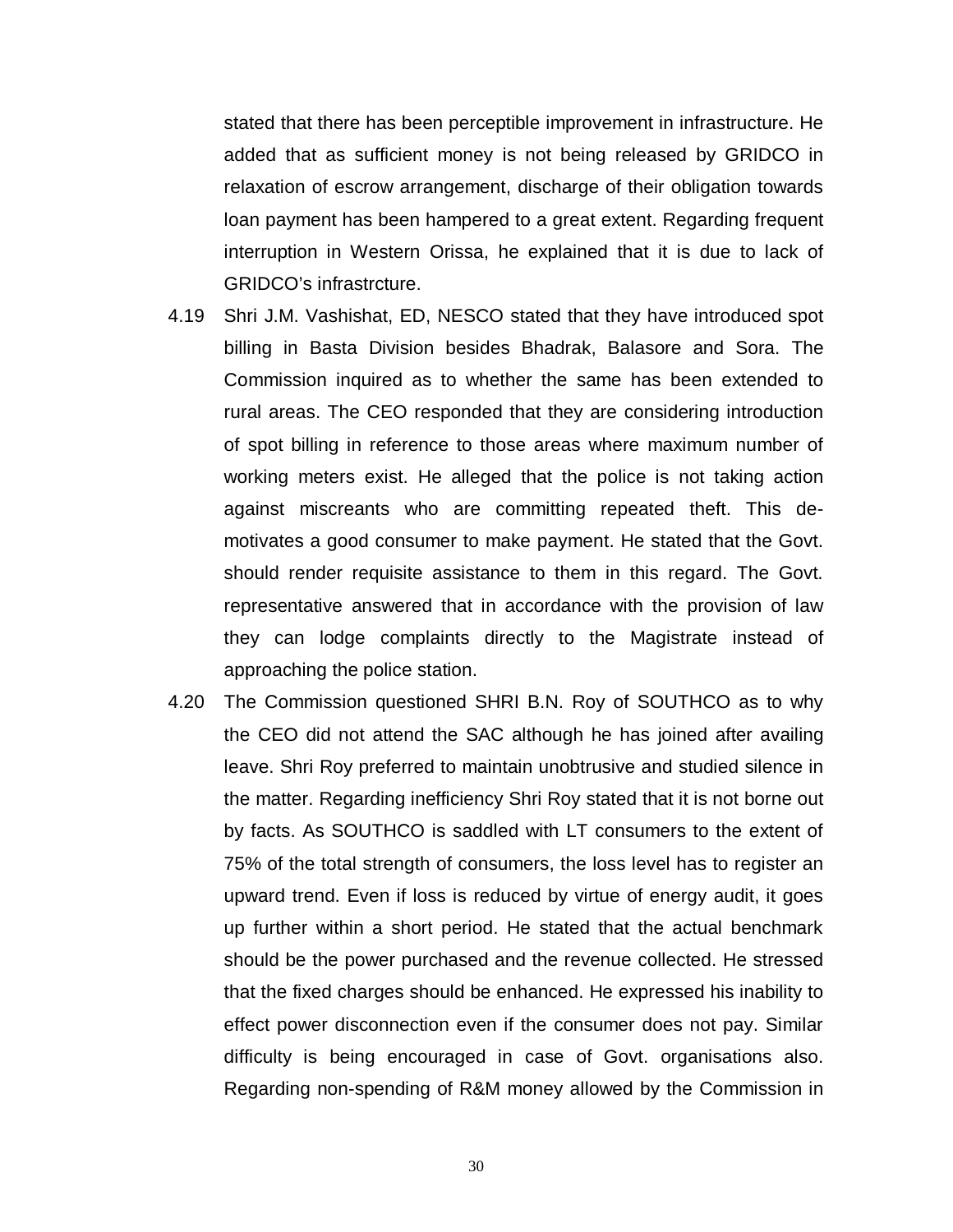the past tariff orders, he intimated that it could not be done due to paucity of fund.

- 4.21 Shri G. Singh, M.D., OPGC stated that he had the benefit of staying in six/seven states during the last eighteen years of his career. He finds that power situation in Orissa is far more comfortable than that prevailing in any other state. He suggested that the interest of all stakeholders should be taken care of.
- 4.22 The Chairperson thanked all the members for their participation and announced the formation of a Sub-Committee consisting of Sri Vivek Pattnaik as Chairman, Sri G. Pujari and Sri K N Jena as members and Sri B Mishra as Convenor to advise the Commission in the matter of simplification of procedure for filing complaints in Special Courts/Police Stations.

| S.K. Jena) | (B.C. Jena)   | (D.C. Sahoo)       |
|------------|---------------|--------------------|
| Member     | <b>Member</b> | <b>Chairperson</b> |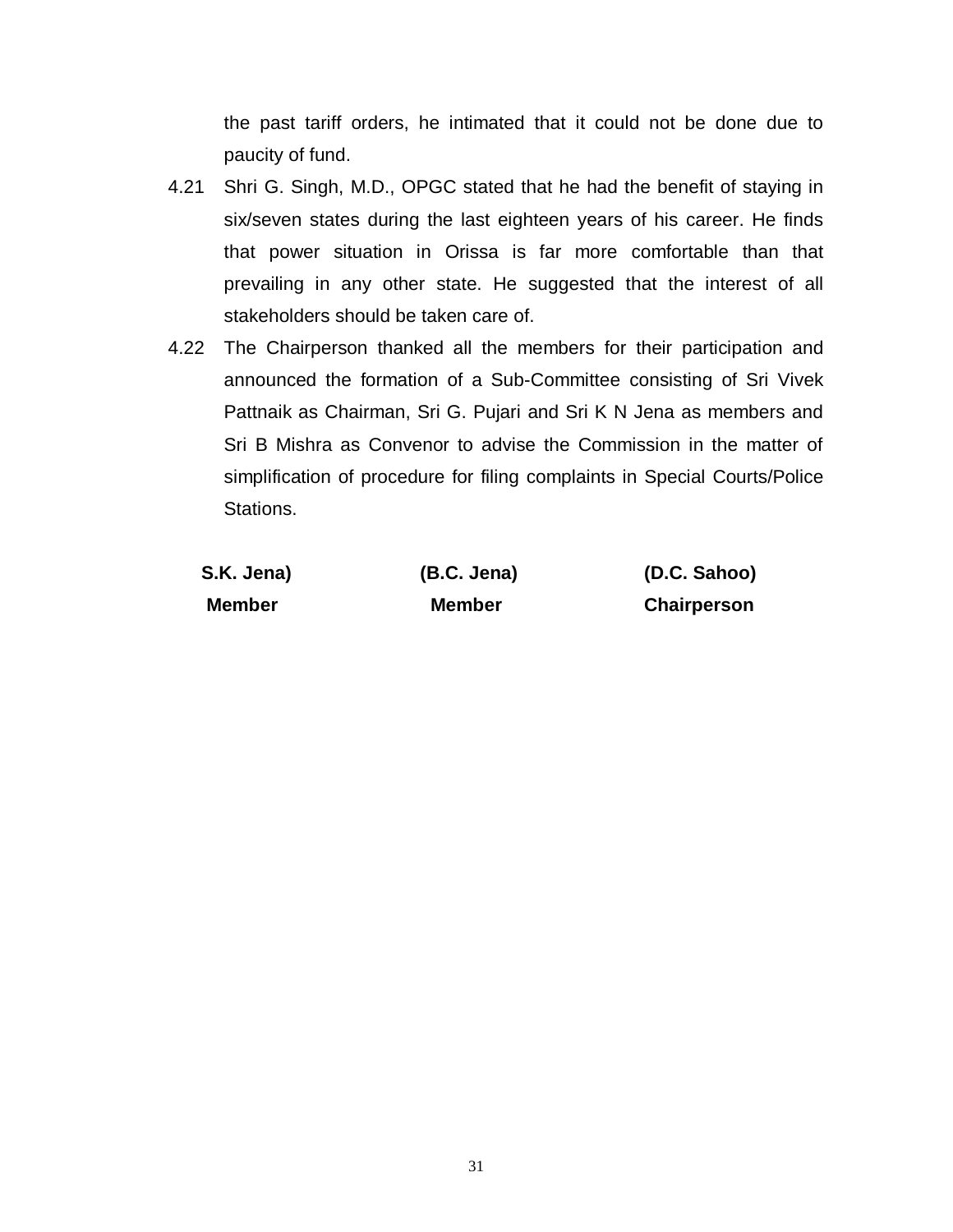### **Sl No. Name of the participants**

- 1. Shri D.C. Sahoo, Chairperson
- 2. Shri B.C. Jena, Member
- 3. Shri S.K. Jena, Member
- 4. Sri B.K. Nayak, Director (Consumer Affairs), Food Supplies and Consumers Welfare Department, Govt. of Orissa, Bhubaneswar.
- 5. Shri B. Mishra, Jt. Secretary to Govt., Deptt. of Energy, GoO, BBSR
- 6. Shri T.C. Hota, UCCI
- 7. Shri N. Ravi, Member, CCPPO
- 8. Shri R.K. Bansal, Chief Electrical Engineer, East Coast Railway, BBSR.
- 9. Sri Gobardhan Pujari, Rourkela.
- 10. Ms. Rama Subudhi, Advocate
- 11. Shri Pranakrishna Dash, Advocate, Cuttack
- 12. Shri K.N. Jena, President, FOCO
- 13. Shri S.C. Mohanty, Gen. Secretary, NOBSM
- 14. Shri S.K. Nanda, Convenor, CII
- 15. Shri Maheswar Baug, President, Nagarika Adhikar Surakshya Committee

# &

Durniti Nibarana Sangha

- 16. Shri Vivek Pattanayak, IAS (Retd.)
- 17. Prof. (Dr.) Gyana Chandra Kar, Bhubaneswar.
- 18. Shri D. Biswal, CEO & Administrator, CESCO
- 19. Shri J.M. Vashishat, Executive Director, NESCO
- 20. Maj. General (Retd.) S.C. Dutta, CEO, WESCO
- 21. Shri B. N. Ray, Sr. Advisor, SOUTHCO
- 22. Shri Gurdeep Singh, Managing Director, OPGC.
- 23. Shri R.R. Das, Director (Finance), OHPC.
- 24. Shri Suresh Chandra Mohapatra, IAS, CMD, GRIDCO & MD, OPTCL.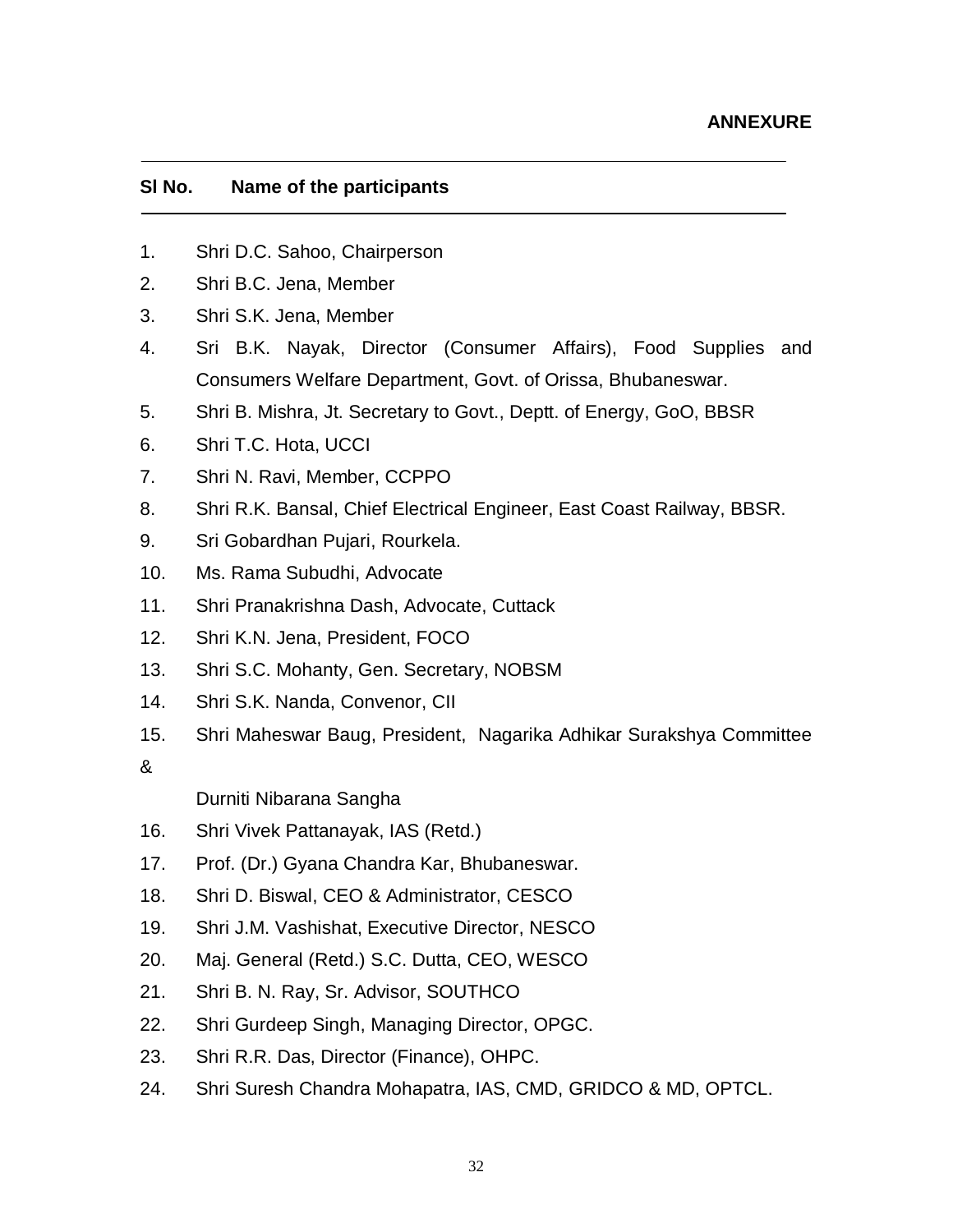# **Proceedings of the Emergent Meeting of the State Advisory Committee of Orissa Electricity Regulatory Commission held on 27th March 2006 at 3.00 PM in the conference hall of the Commission.**

- A) Members present in the meeting are as per Annexure A.
- B) The Chairman of the OERC who is the Chairman of the State Advisory Committee presided over the meeting.

At the outset, the Chairman welcomed all the Members and the Special Invitees of the State Advisory Committee and made a brief statement about sale of the Central Zone Electricity Distribution and Retail Supply Utility and also the sale process.

The Chairman requested the representatives of the UTI Bank, the Consultant to the sale process to make presentation on the subject for better appreciation of the subject by the Members of State Advisory Committee.

The Consultants made a presentation to the members of the State Advisory Committee describing in details of the sale, such as the background of the sale of the Utility, the provision of the Electricity Act, 2003 with regard to the revocation of license and sale of utility, the sale policy guidelines formulated by the Commission, the sale process and progress made so far, highlights of the Sale Order which is proposed to be issued by the Commission, the opening balance sheet which is offered to the bidders as the balance sheet of the new company, the observations of the Supervisory Board, Government of Orissa and GRIDCO and also the views of the Consultants on the above subject.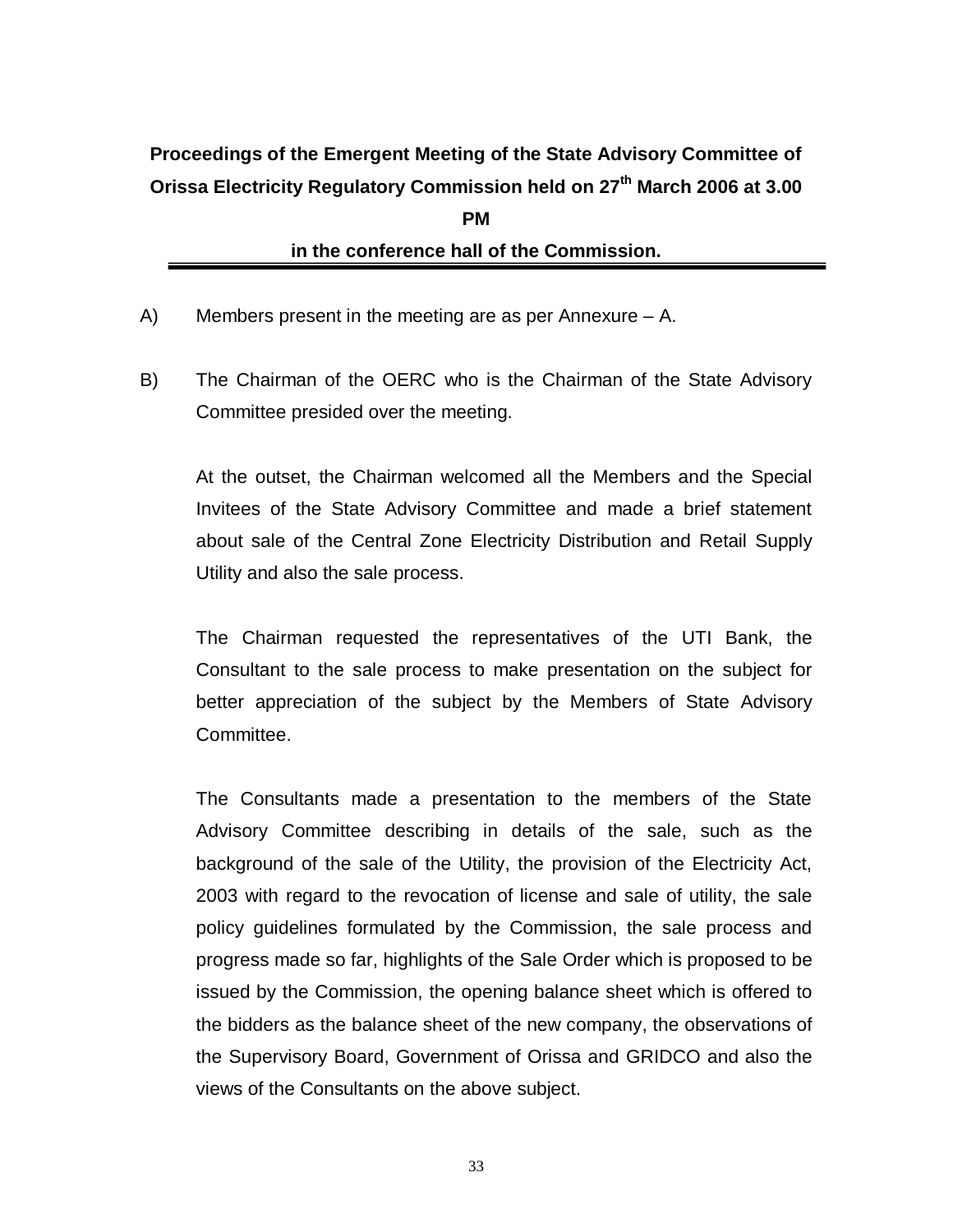Thereafter, the Chairman requested the members of the State Advisory Committee and the Invitees to give their comments and observations on the proposed draft sale order and various transactions agreements, which have been circulated to them. The members of the State Advisory Committee made their suggestions/observations which are as under:-

- 1) Shri Sarat Chandra Mohanty, General Secretary, Nikhila Orissa Bidyut Shramik Mohasangha, Cuttack stated as under:-
	- (i) The proposal for sale of 74 % of equity share in the new company to the investors is a deviation from the earlier equity sale in which 51 % of the equity share capital was offered for sale to the investor. 39% was retained by GRIDCO and 10% was reserved for Employees Welfare Trust. The present sale does not make any provision of equity stake for the employees of Central Zone Utility.
	- (ii) The proposed sale order provides that all employees are to be transferred to the new company. The sale order should cover the transfer conditions duly protecting the interests of the employees as was done earlier during transfer effected in 1998.
	- (iii) Draft sale order provides that the Delayed Payment Surcharge (DPS) both past and future will not be transferred to the new company. If the utility will not pay DPS, then it is not justified for the utility to claim DPS from the consumers.
	- (iv) The three Reliance managed distribution companies, namely, NESCO, WESCO & SOUTHCO have challenged an order of the Commission before the Appellate Tribunal, New Delhi and the proceedings are pending there. In addition, the arbitration case between GRIDCO and AES Corporation has not yet been finalized.

34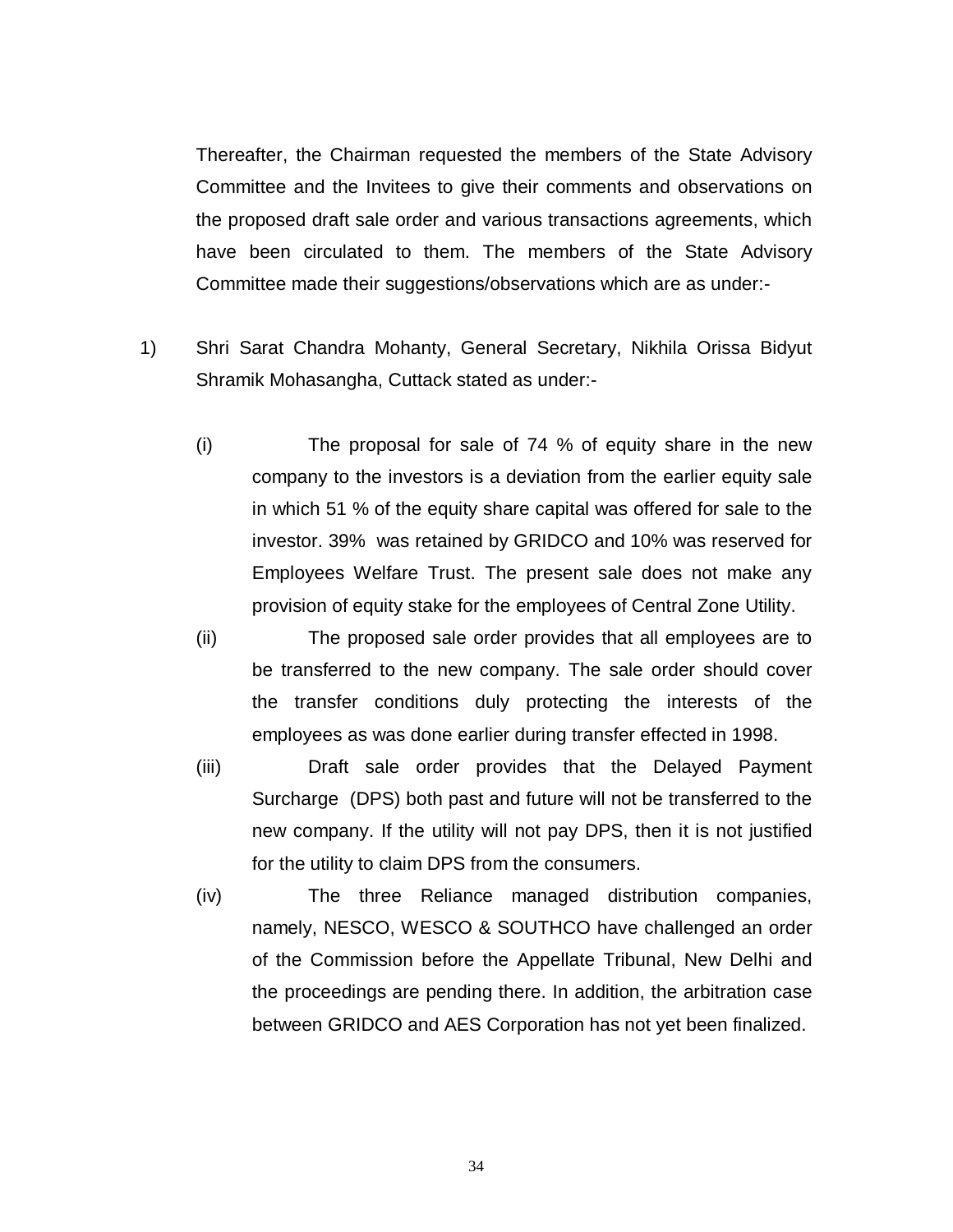In view of the above, Shri Mohanty suggested holding up the sale process for the time being till the conclusion of the aforesaid cases, especially the proceedings before the Arbitration Tribunal.

- (v) As an alternative to the sale process, the Commission may consider Management of the utility by the workers where GRIDCO can be involved and senior personnel at the Director level can be inducted for better management. OERC should consider this as an interim arrangement and as a new ideology.
- 2) Shri Gobardhan Pujari of Rourkela stated as under
	- (i) The Commission should maintain a balance between interest of the consumers and the viability of the Utility while dealing with the treatment of old huge liabilities which CESCO has created.
	- (ii) A protection clause may be inserted in the agreement to take care of a situation of default on the part of the Investor in managing the utility and there should be some guarantee enforceable against the Investor when he leaves the management in the manner AES did.
	- (iii) Infusion of more funds into the company should be kept in mind while deciding the percentage of share holding by the Investor. Representation by GRIDCO in the management set up of new distribution company should be increased from 2 to 3 with 26% share holding by GRIDCO. He further stated that the time limit for complying with the performance standards by the new company should be specified.
	- (iv) The T&D loss of 30% proposed in the sale order is on the higher side and in the absence of annual targets, the Commission will not be in a position to review the loss reduction each year which may be harmful to consumers' interest.
- 3) Shri S. K. Nanda referred to his observations on the draft order already submitted to the Commission and reiterated the following issues.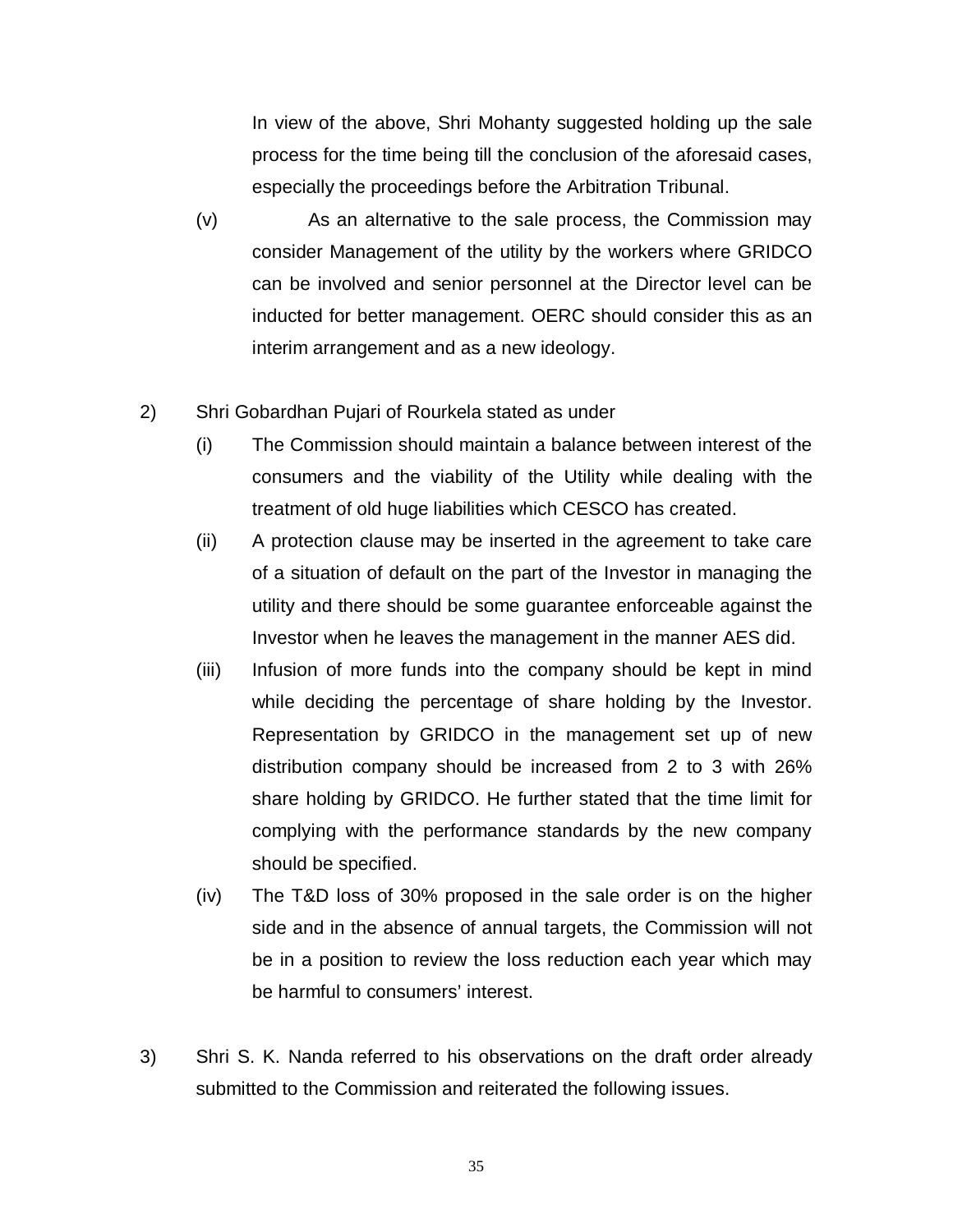- (i) Shri Nanda queried as to whether it is mandatory to sell the Central Zone Utility to a private party as the Electricity Act 2003 does not provide for privatization of an electricity utility.
- (ii) It may be elucidated as to whether the sale is proposed to be made under Section 22(1) instead of Section 20 of the Electricity Act 2003, as Section 20 does not envisage transfer of debts and liabilities to the new purchaser. Section 21 makes it abundantly clear that the utility shall vest in the purchaser free from any debt, mortgage or similar obligation of the licensee or attaching to the utility.
- (iii) Major deviations between the draft agreements prepared by the Consultants and approved by the Supervisory Board and the present documents prepared by the Commission after hearing the prospective bidders need to be examined to ensure that they will not affect the interests of the consumers.
- (iv) The notes to Schedule-A are not complete as no detailed particulars of Rs.1266.67 crore are available. The total current liability including ED is Rs.263.73 crore.
- (v) The proposal of the Commission to defer the payment of the GRIDCO dues amounting to Rs.1266.67 crore and issue of zero coupon preference share for power purchase liability with a repayment period of 20 years with a moratorium of 7 years will only burden the consumers of the State since they are being asked to pay the dues twice. The proposed securitisation of the arrear dues will adversely affect the consumers at a later date. As such, the financial burden due to this securitisation should not be passed on to the consumers.
- (vi) The DPS both for the past period and also for the future are being proposed not to be transferred to the new company as liability on this account will affect the financial viability of the proposed company as well as GRIDCO. Besides, if the utility is not paying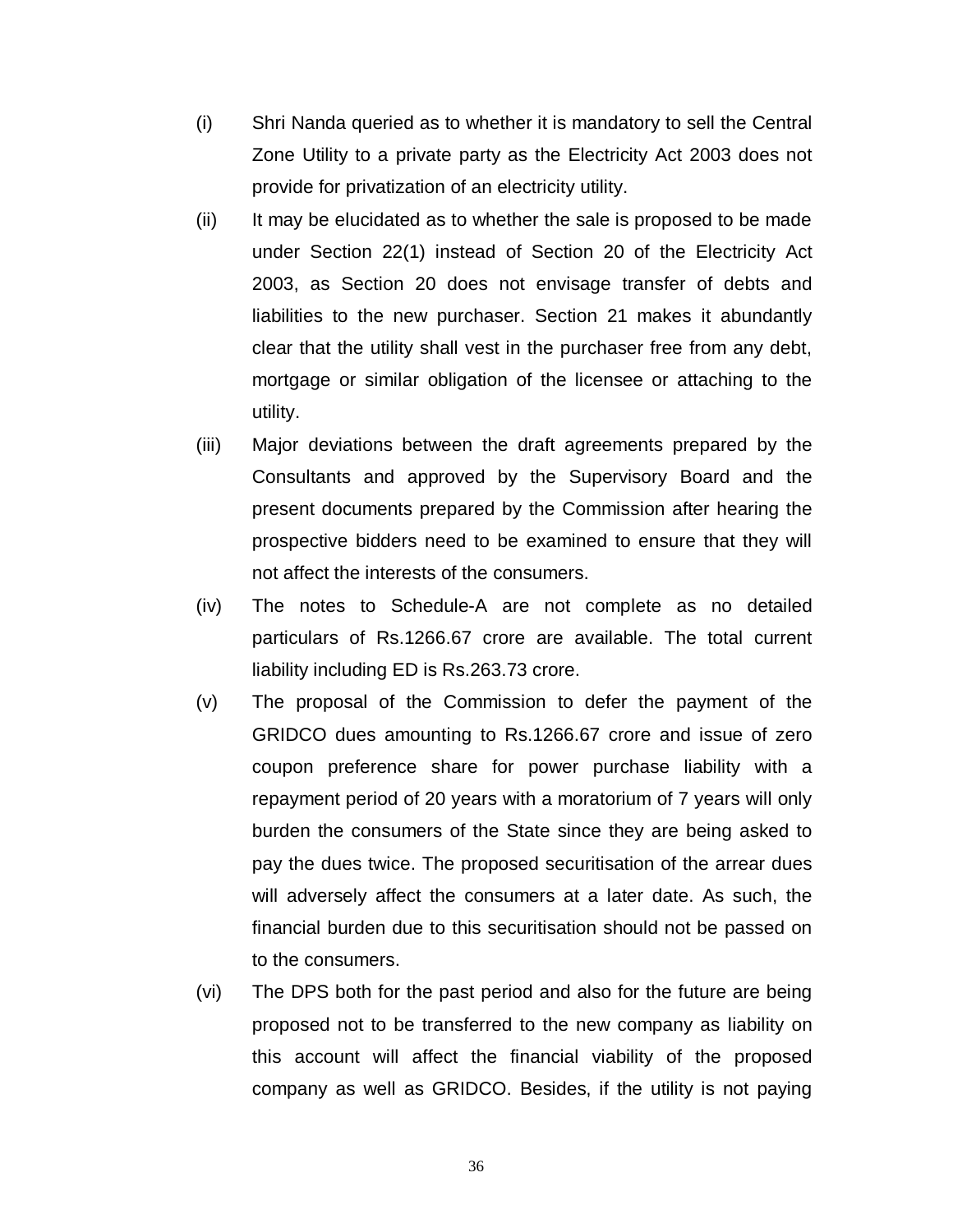DPS to GRIDCO, the utility may default in payment of dues to GRIDCO. Under such circumstances, the consumers also should not pay DPS to the utility.

- (vii) There has been discrimination in offering 74 % of equity to the purchaser as against 51 % which was done earlier for all four distribution companies. The multi year tariff principle, in which the Commission has decided to pay down distribution loss to 30% and scale up the collection efficiency to 97.5% to be achieved by March 2011 are not in agreement with the loss figures approved by the Commission in their tariff order dated 22.3.05.
- (viii) It has been envisaged for the draft sale order that the Commission will not check the actual loss reduction on yearly basis and will only enquire into the same at the end of five year control period. Such a stipulation will lead to imprecise reflection of the quantum of power to be purchased each year in the ARR of the utility. Further, nonfulfillment in actual reduction of loss on an annual basis may result in overall failure on the part of utility to reduce the targeted loss at the end of the control period.
- (ix) It has been provided that in case the utility fails to achieve the loss reduction, the investors shall arrange to bridge the shortfall funds but nothing has been contemplated against the investor, if he does not plough back such funds.
- (x) Implementation of Rajiv Gandhi Gramil Vidyut Karan Yojana (RGGVKY) and Minimum Need Programme (MNP) by the utility will not be a viable proposition from commercial point of view. Thus, it is imperative that State Government should provide subsidy for the loss arising due to such Rural Electrification and this loss should not be passed on to the consumers.
- (xi) A normal consumer is paying two months equivalent energy charges as security deposit. The distribution company being a consumer of GRIDCO is buying power in bulk and selling in retail to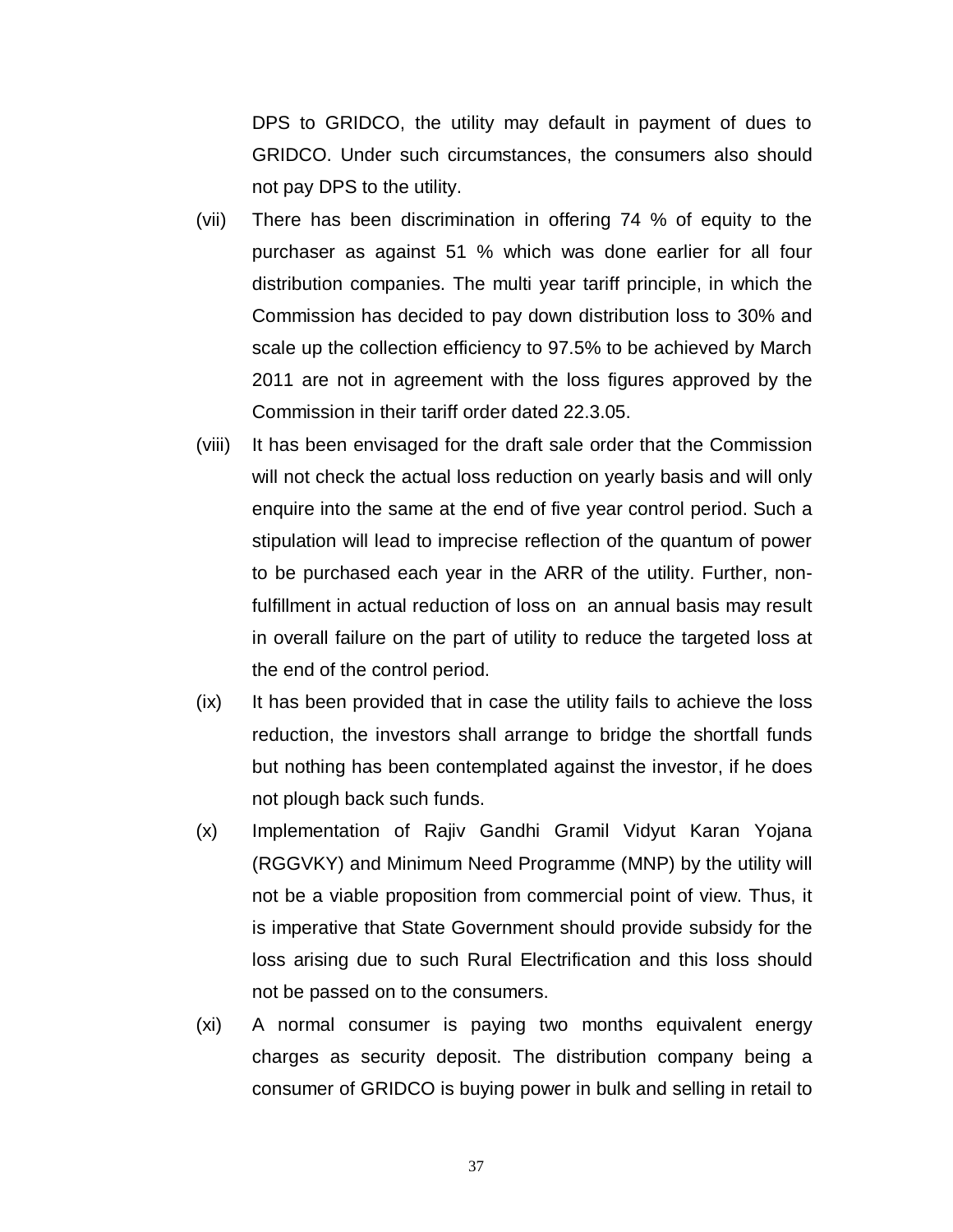the consumers. Therefore, the distribution company should deposit two months' power purchase bill with GRIDCO as security deposit or letter of credit in favour of GRIDCO equivalent to two months power purchase bill.

- 4) Shri T.C. Hota, Chairman, Power Committee, UCCI Ltd., Bhubaneswar mentioned that whether it is mandatory for the new company to purchase power only from GRIDCO or it is free to purchase power from other sources. If they are allowed to purchase power from other sources, they may get cheaper power.
	- (i) Long tenure for repayment of liabilities of the distribution company to GRIDCO towards power purchase will burden GRIDCO and not serve the genuine interest of the consumers of the State.
	- (ii) The existing system does not lend a helping hand to the honest consumers who pay on the basis of energy consumed. In case of failure on the part of such honest consumers to pay electricity dues, they are being penalized either through disconnection or through the late payment surcharge. The same principle would also be applicable to the licensee mutatis mutandis when he runs away without paying dues of GRIDCO.
- 5) Shri Pranakrishan Dash, Advocate, Cuttack
	- (i) The proposed draft sale order requires the new company to pay GRIDCO dues over a period of 20 years. Therefore, the company should deposit sufficient security money to compensate for nonpayment of GRIDCO's dues, in case the investor walks away. Such a mechanism will avoid any apprehension that GRIDCO may suffer for such a long period of repayment.
	- (ii) The utility should comply with the standards of performance as prescribed by Commission. The performance standards of the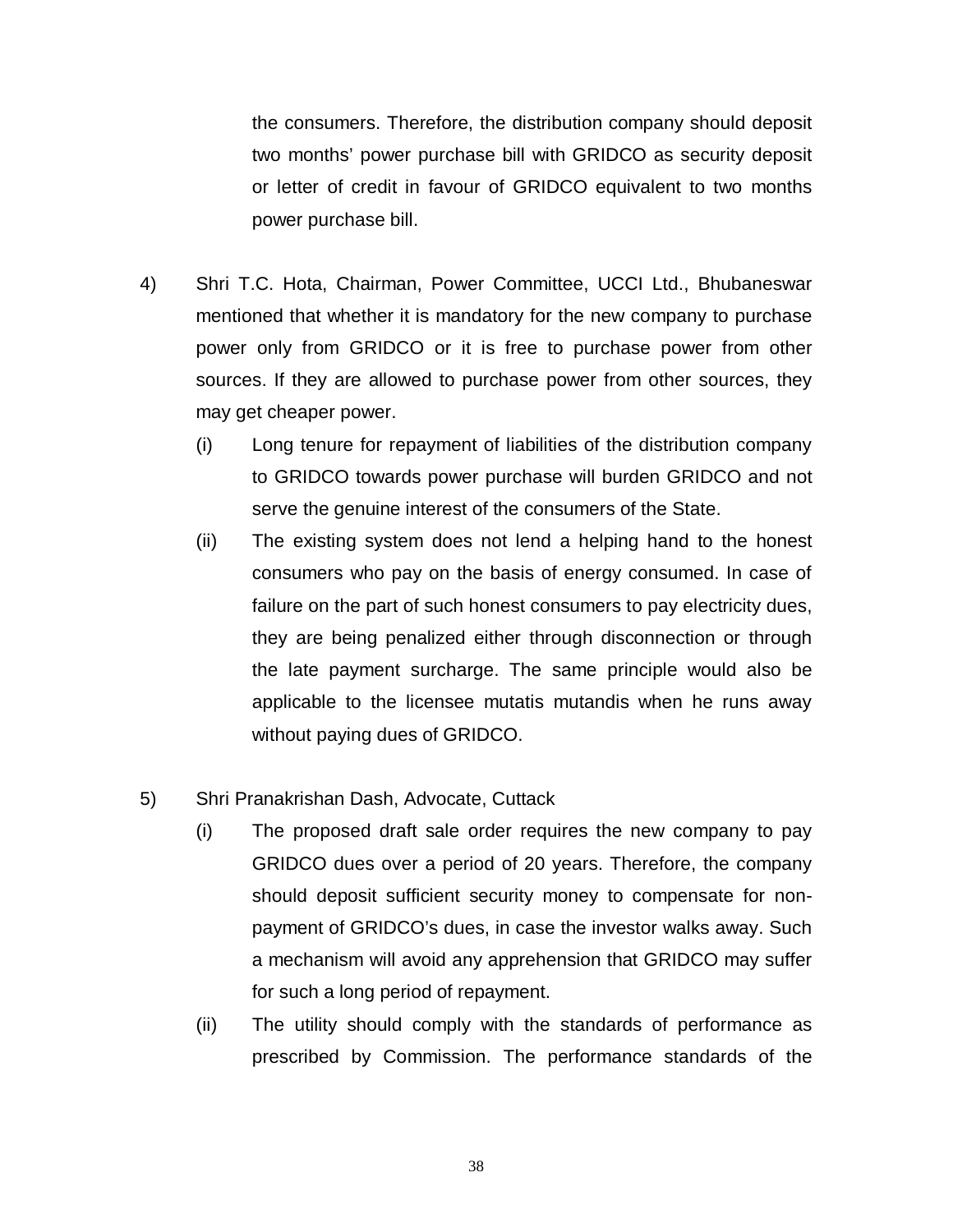present utility being very low should be monitored by the Commission rigorously so that the consumers are not affected.

6) Shri Maheswar Baug, Ex-Minister & President of Nagarika Adhikar Surakshya Committee & Durniti Nibarana Sangha stated as under :-

He endorsed the proposal for sale of utility with following comments.

- (i) There should be no repetition of litigations, which we are facing now with the existing companies and the Commission should protect the State from such unwanted and unsavory situation. There has been no benefit to the consumers of the State by introducing Power Sector reforms in the State except that there has been no tariff increase in the last five to six years.
- (ii) The licensees are not attending to the genuine interests of the consumers and not maintaining quality of service. The consumers are being grossly exploited. The Central Zone Distribution should be under the State Government control through a newly incorporated company or should function under the supervision of OERC.
- (iii) The licensees have no humanitarian approach. A private party should not be entrusted with management of a public utility service like electricity. It should be under the Govt. control.
- 7) CMD, GRIDCO informed that GRIDCO has given its observations to the State Government and also to the Commission which may be considered by the Commission while finalizing the bid documents. Important issues are as under :-
	- $(i)$  The total outstanding payable to GRIDCO by CESCO as on 31 $^{\rm st}$ March 2006 is Rs.1566.00 crore as against Rs.1266.67 crore

39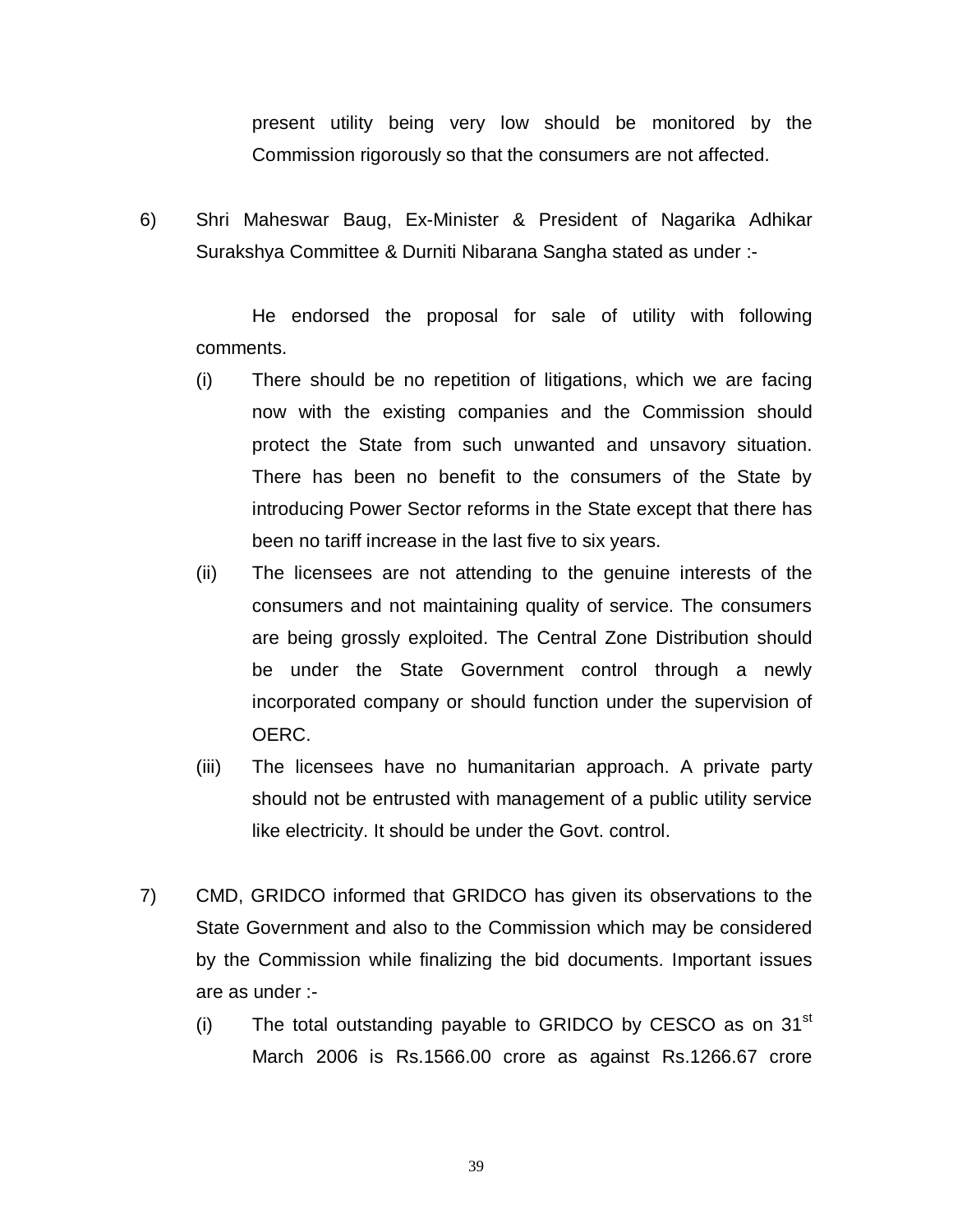reflected in the draft sale order. The discrepancies should be reconciled.

- (ii) The GRIDCO has issued power bonds to the generators which carry coupon rate of 8.5% to 10% and, therefore, issue of zero coupon preference shares would adversely affect the cash flow of GRIDCO, because the redemption of power bonds worth Rs.1102.00 crore will start from September 2006. The long moratorium period allowed to the new company will affect GRIDCO in servicing the power bonds and loans which have been raised to pay the generators.
- (iii) The issue of preference shares by the new company to GRIDCO will put GRIDCO in an disadvantage position as there will be no voting rights of the preference shares and there is no remedy to collect the installments in case the company fails to redeem the preference shares on due dates. Other distribution companies may cite this case as precedent.
- (iv) The utility may not recover the old receivables beyond Rs.110.00 crore because no mechanism to differentiate between old and current dues has been spelt out in the sale order. Further, no incentive mechanism has been devised spurring the utility to recover the arrear dues.
- (v) The Commission has not allowed transfer of DPS for the both past and future on the ground that it shall affect the viability of the utility. Similar benefit will be claimed by the other distribution companies. Therefore, DPS should be charged by GRIDCO in case of default by the new company to pay bulk supply dues as GRIDCO is being charged with DPS by the generators in case of default.
- (vi) The unfunded amount of the terminal benefit as on 01.4.06 needs to be quantified.
- (vii) A provision to the effect has been inserted that the licensee will approach the investor to make good the shortfall, in case of the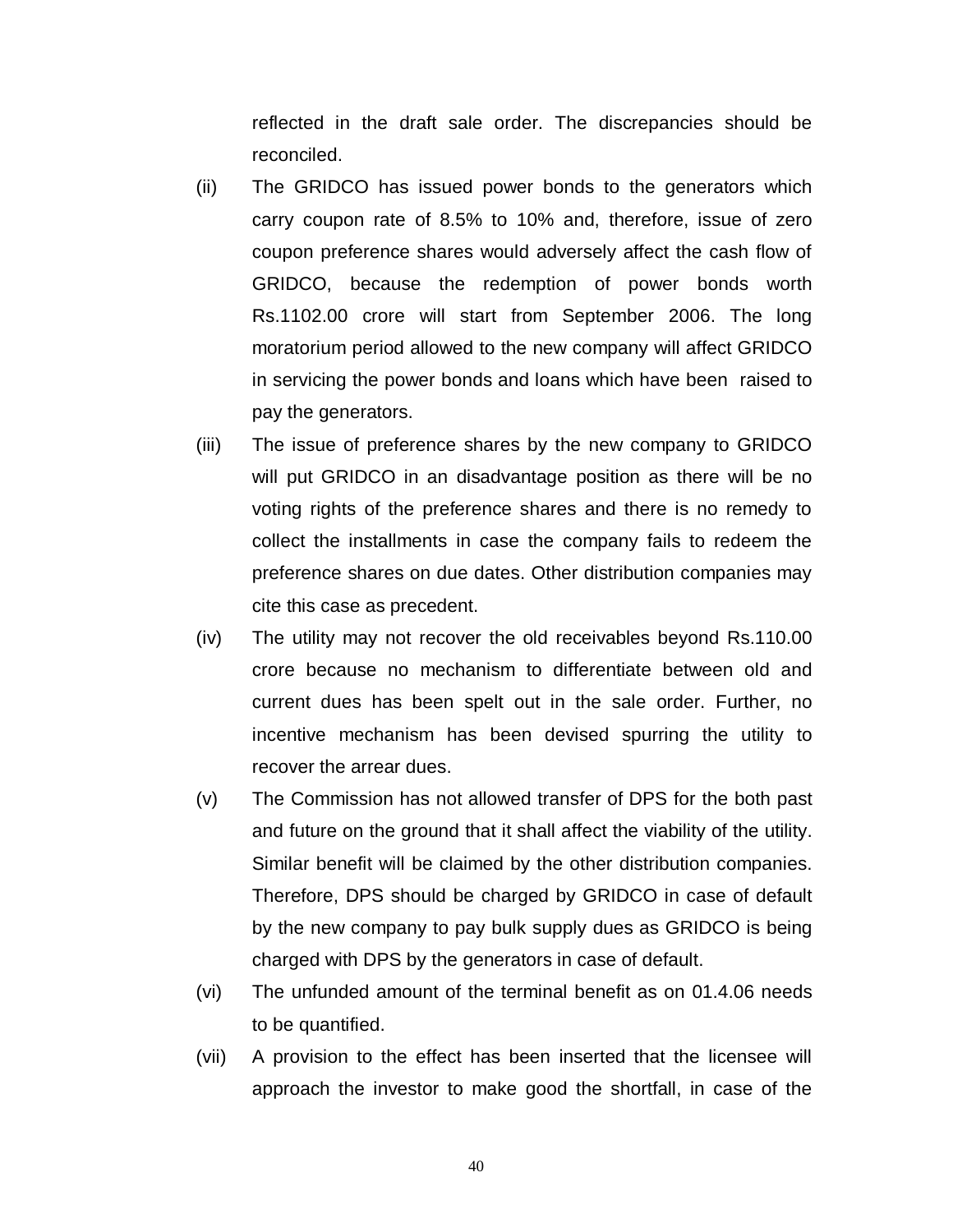licensee fails to achieve the loss reduction target but it is not clear how and in what form the funding will be done by the investor. Funding of equity will affect the existing shareholding pattern.

- (viii) The Shareholder Agreement should provide investor's obligations towards improvement in performance. The private investor should be responsible for arranging the finance in case the utility defaults in payment of GRIDCO's dues and the investor should provide guarantee for discharging such financial obligations. Further, the investor should arrange working capital requirement of the utility. GRIDCO should exercise its inherent right to appoint auditors and carry out periodic inspection of the affairs of the utility as long as GRIDCO holds 26% share of the company.
- (ix) It has been the experience in the past that the majority shareholder is not taking interests in bringing any further capital to the company and therefore, the shareholders agreement should have the provision to make it obligatory on the part of the majority shareholders to bring any further finance so that the company does not suffer. As such, it is in fitness of things that the distribution company is managed by GRIDCO or by any other Government owned company.
- (x) The Commission has left a deficit of Rs.504.00 crore in the ARR of GRIDCO in 2006-07, which will be difficult to be met as trading has been substantially reduced.
- 8) Executive Director, NESCO stated as under :-
- (i) The proposal for waiver of DPS mentioned in the sale order should be made available to all distribution companies.
- (ii) Twenty years' repayment period for power purchse dues to GRIDCO should also be made available to other distribution companies.

41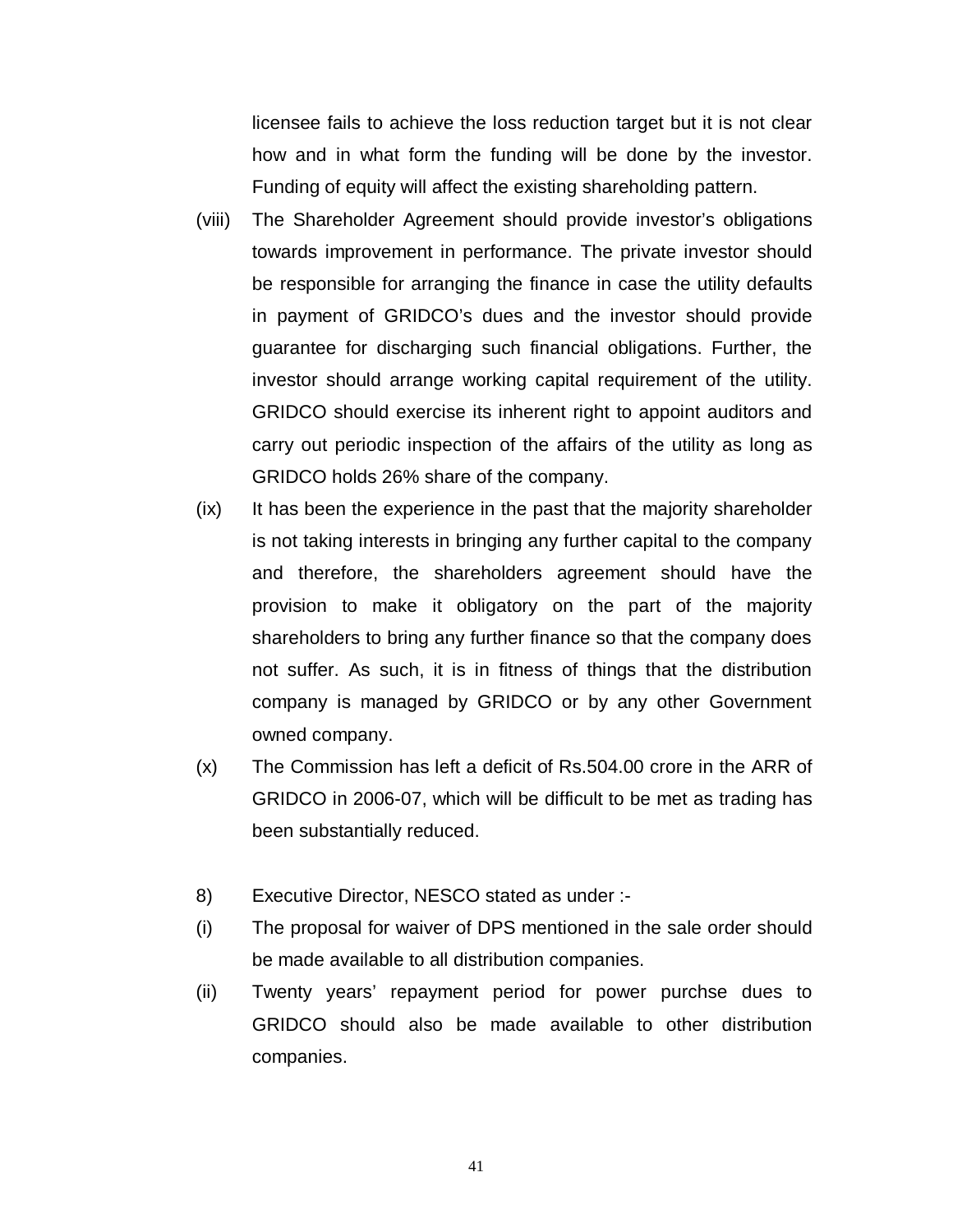- 9) CEO, WESCO stated as follows :-
- (i) The Commission examine the factors responsible for non-exhibition of bidders to take over the utility. The proposed Escrow arrangement will create liquidity problem for the new company. As such, a certain percentage of revenue from Escrow account should be earmarked to meet the salary, O&M expenses.
- (ii) The reduction of T&D loss to 30% excluding EHT sale is an invidious task inasmuch as the extant T&D loss will approximate 60% thanks to presence of ghost consumers.
- (iii) The increase of BST rates as ordered by the Commission in the recent tariff order will affect all the utilities in paying the salaries as no company will be in a position to pay full BST bill to GRIDCO.
- 10) The Advisor, and General Manager (Finance), SOUTHCO endorsed the views expressed by the Executive Director, NESCO and CEO, WESCO.
	- 11) Government of Orissa, Department of Energy
	- (i) OBS figures are provisional & projected. The sale order should provide mechanism to address variation in audited & projected figures. One year period should be kept to complete the audit for effecting changes in the Balance Sheet figures.
	- (ii) Seven years' moratorium for repayment of power purchase liability of GRIDCO (Rs.715 crore) may force GRIDCO to borrowing for payment to generators. Servicing of such loan, both principal & interest may be allowed in the ARR of GRIDCO.
	- (iii) Five years' moratorium for payment of GRIDCO loan (Rs.464.67 crore) which is asset based, is not justified, as the utility is allowed depreciation in its ARR to repay asset based loans. Therefore, the Utility should repay to the extent of depreciation allowed in its ARR. If moratorium is allowed, repayment of asset loan by GRIDCO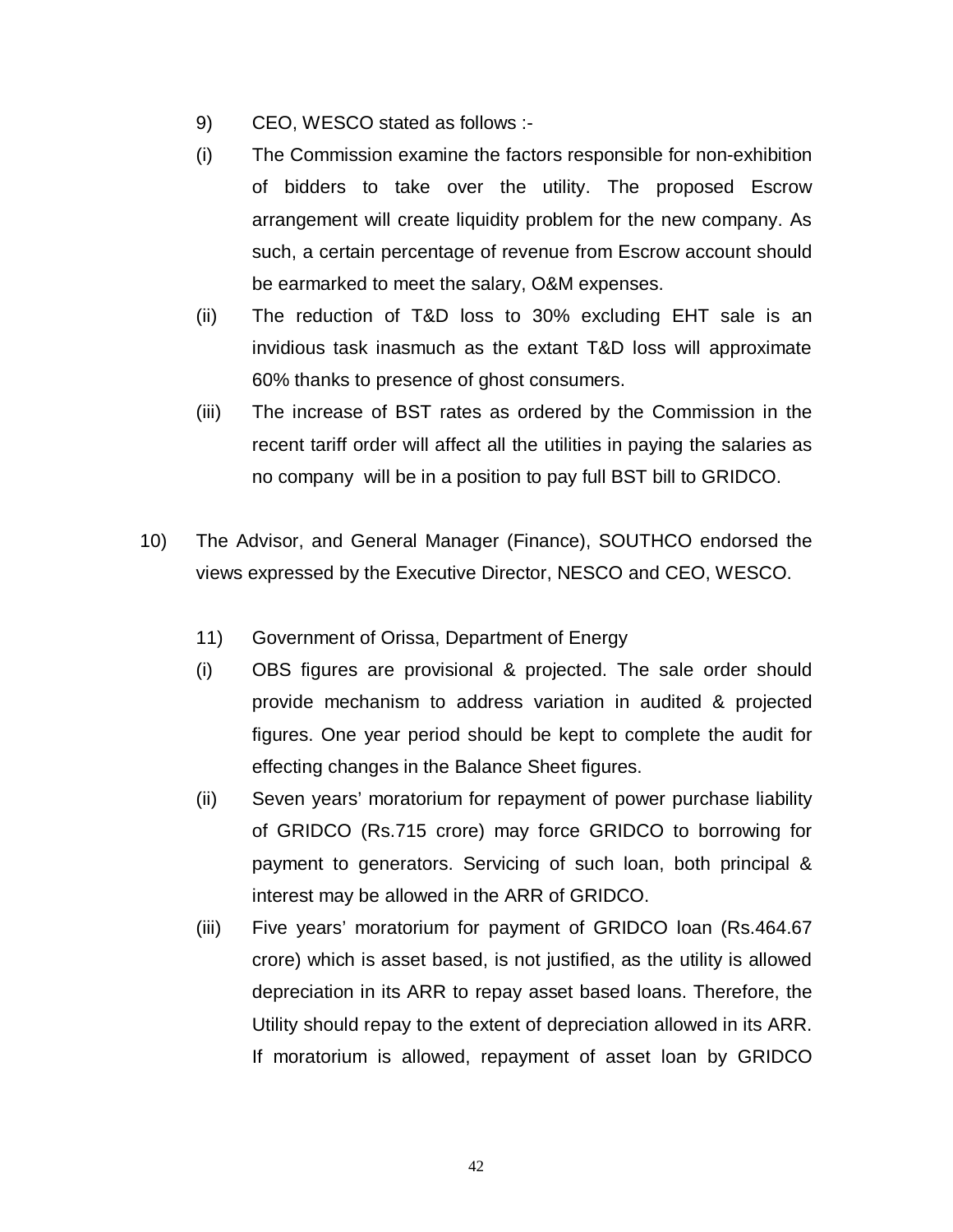should be allowed to the GRIDCO. Similar treatment should be given to the Working Capital Loan of GRIDCO.

- (iv) GoI has not yet agreed to treat 30% of World Bank Loan as grant.
- (v) Collection of DPS by GRIDCO from CESCO is not feasible.
- (vi) In the event, the licensee fails to reduce the loss appropriately, the investor shall arrange the cash to make good the shortfall and such an obligation should be made a part of the SHA. If necessary, Investor shall provide guarantee to enable the licensee to arrange the loan.
- (vii) ED & Inspection Fees payable by the Utility to GoO should be provided in the OBS.
- (viii) Purchase consideration should be transferred to the trust fund on the day of its receipt, preferably before handing over the management to the investors.
- (ix) There is no provision for annual review by the Commission to ensure whether the utility is appropriately reducing the T&D loss. In case annual loss target is not prescribed, it will be difficult on the part of the Commission to ascertain the quantum power, the licensee is going to purchase every year.
- (x) No subsidy can be provided by the State Govt. as envisaged in the National Tariff Policy.
- 12) The representatives of the Food Supply & Consumers Welfare Deptt., Government of Orissa, Bhubaneswar endorsed in general the views of the other Members of the State Advisory Committee.
- 13) Shri Vivek Pattanaik, IAS (Retd.) appreciated the action taken by the Commission in soliciting the comments of Government of Orissa & GRIDCO on the draft sale order and transactions agreements. He also appreciated the action taken by the Commission for through open the sale of the Central Zone Distribution utility for discussion in this forum. This is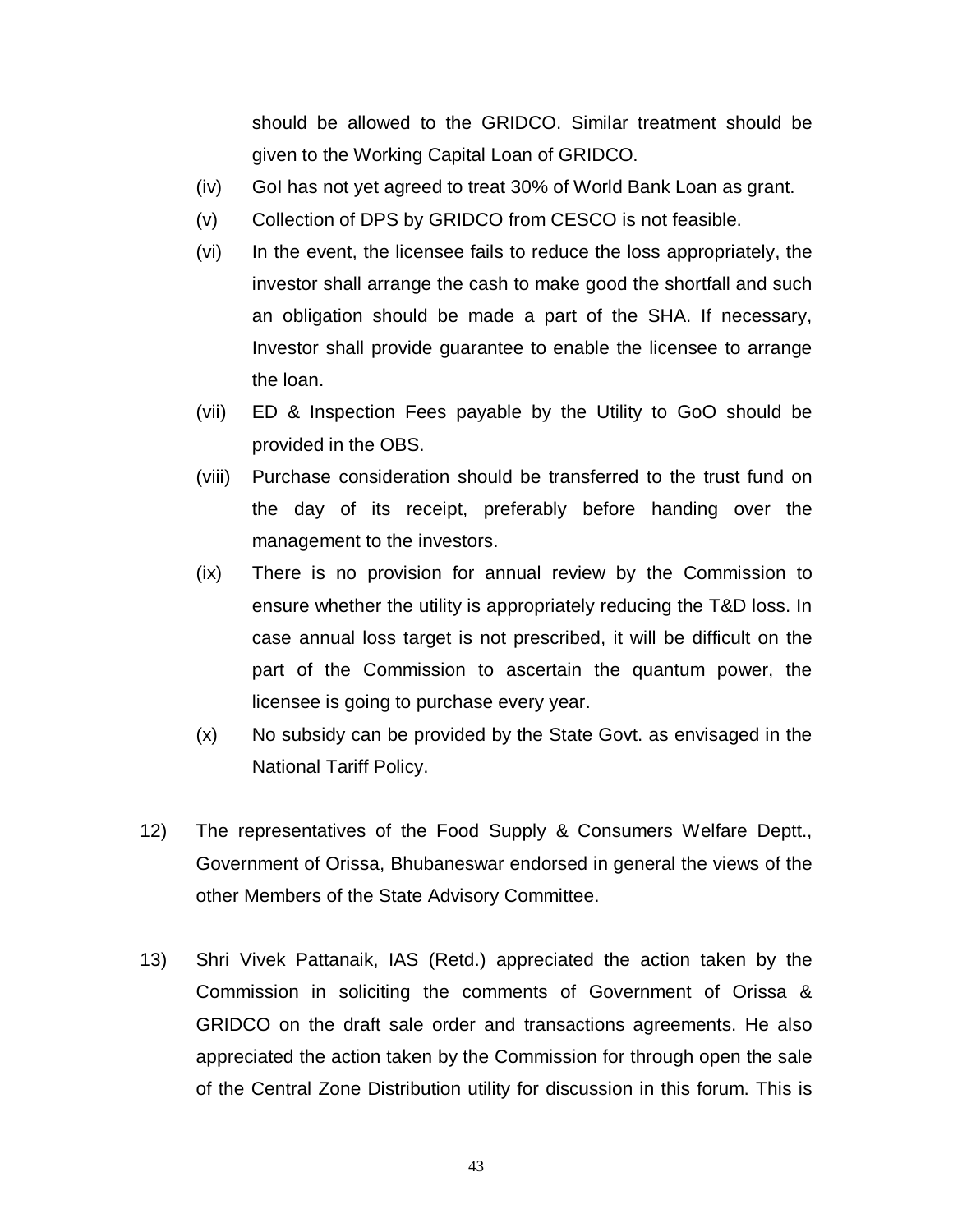indicative of the fact that the Commission has adopted a very open and transparent process for the sale of the Utility.

The Electricity Act, 2003, mandates the Commission to invite applications and to select the purchaser on the basis of the highest and best price. Therefore, while finalizing the bid documents including the opening Balance Sheet, we should not adopt a populist stance but should be more pragmatic in approach. There should be a saleable proposition and we should take some bold steps to transfer only those liabilities to the new company, which can be serviced by the company. The Balance Sheet should be projected in a manner which would attract the investors to the bidding process.

Thereafter, the Chairman and the Members of the Commission clarified certain points raised by the Members in their observations. These have been described as under :-

- (i) 74% of equity share capital of the new company instead of 51% will not confer any additional rights on the investor under the Companies Act. In the similar vein, GRIDCO's rights under the Companies Act will not be diluted by reducing the stake to 26% as GRIDCO with 26% holding shall stall any special resolution which does not serve the interest of the Electricity sector. Further, 74% equity sale will bring more money, as compared to 51%.
- (ii) DPS upto 31.3.06 is not being transferred to the new company. The new company will be liable to pay DPS to GRIDCO if it defaults in payment of BST bills and this has been covered under the BSA.
- (iii) Setting a loss reduction target of 30%(excluding EHT sale) to be achieved by the new company by the end of control period does not prevent the Commission from monitoring the performance of the licensee including loss reduction. In fact, the Commission conducts review of the performance of all licensees each quarter.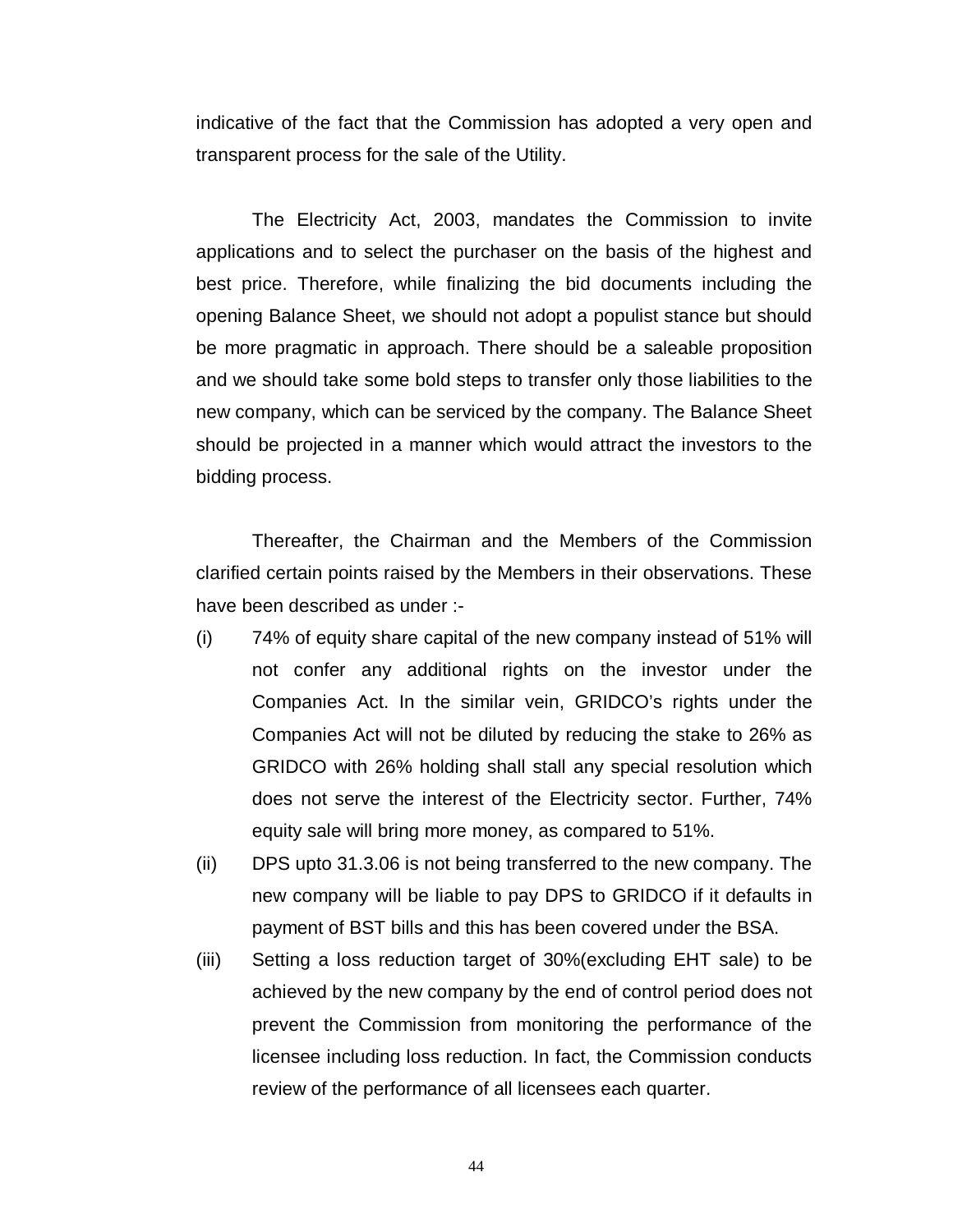- (iv) It is mandatory under the provisions of Electricity Act 2003 to sell the utility upon revocation of its license within one year of revocation. The Act does not prevent the Commission from transferring the liabilities to the purchaser. As such, there is no legal infirmity in transferring the liabilities to the new company. The sale and vesting of the utility are in accordance with Section 20 & 21 of the Electricity Act, 2003.
- (v) The target for collection efficiency of 97.5% is meant for the current collection only.

At the end, the Chairman, thanked the Members of the State Advisory Committee for their valuable suggestions and observations.

| -Sd-          | -Sd-          | -Sd-               |
|---------------|---------------|--------------------|
| (S.K. Jena)   | (B.C. Jena)   | (D.C. Sahoo)       |
| <b>Member</b> | <b>Member</b> | <b>Chairperson</b> |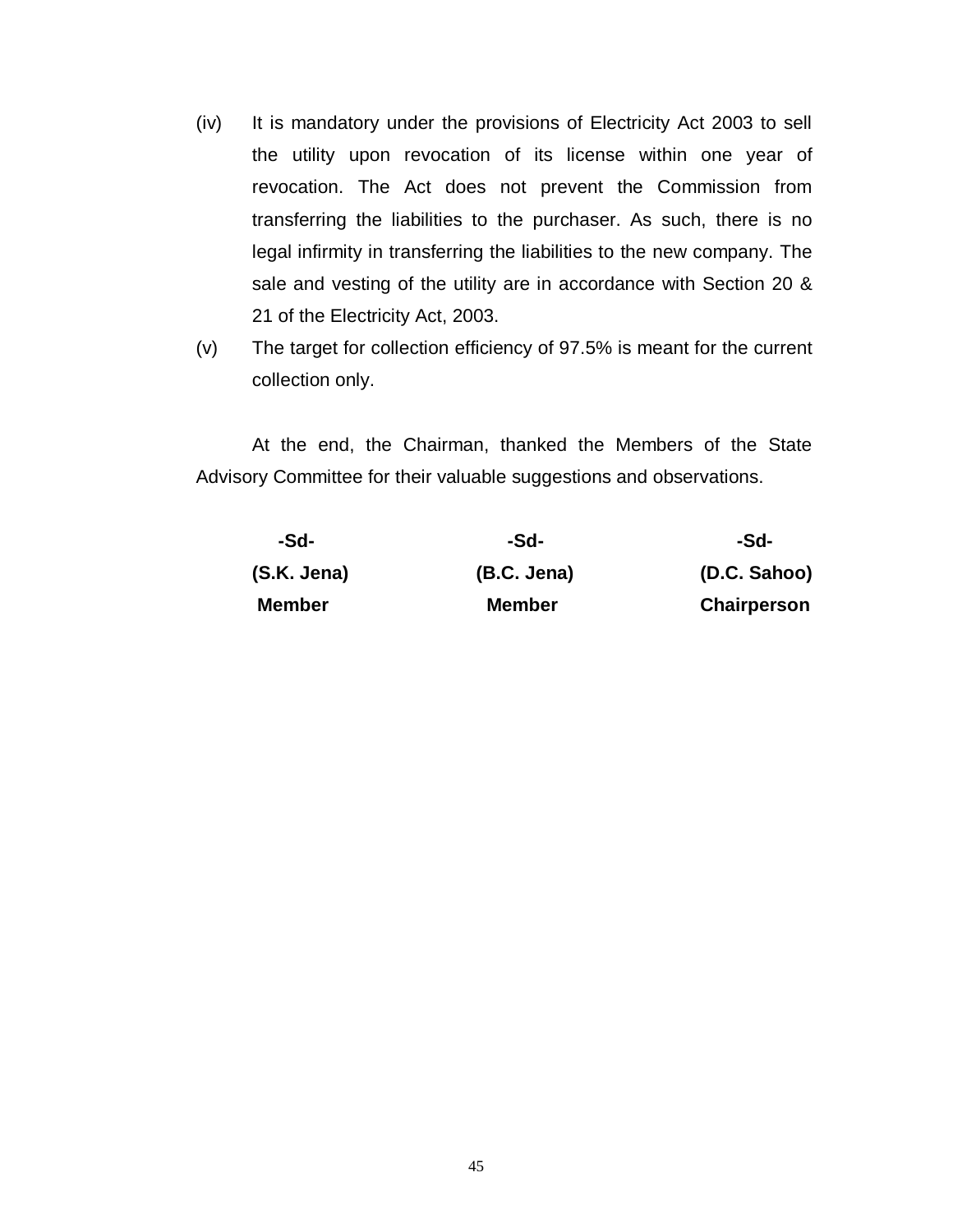#### **ANNEXURE**

#### **Members present in the emergent SAC Meeting held on 27.03.2006**

#### **Sl No. Name of the participants**

- **1.** Shri D.C. Sahoo, Chairperson
- 2. Shri B.C. Jena, Member
- 3. Shri S.K. Jena, Member
- 4. Sri Ashok Kumar Das, Under Secretary, Food Supplies and Consumers Welfare Department, Govt. of Orissa, Bhubaneswar.
- 5. Shri B. Mishra, Jt. Secretary to Govt., Deptt. of Energy, GoO, BBSR
- 6. Shri T.C. Hota, UCCI
- 7. Sri Gobardhan Pujari, Rourkela.
- 8. Shri Pranakrishna Dash, Advocate, Cuttack
- 9. Shri S.C. Mohanty, Gen. Secretary, NOBSM
- 10. Shri S.K. Nanda, Convenor, CII
- 11. Shri Maheswar Baug, President, Nagarika Adhikar Surakshya Committee

&

Durniti Nibarana Sangha

- 12. Shri Vivek Pattanayak, IAS (Retd.)
- 13. Shri D. Biswal, CEO & Administrator, Central Zone Electricity Distribution & Retail Supply Utility.
- 14. Shri J.M. Vashishat, Executive Director, NESCO
- 15. Maj. General (Retd.) S.C. Dutta, CEO, WESCO
- 16. Shri B. N. Ray, Sr. Advisor, SOUTHCO
- 17. Shri R.R. Das, Director (Finance), OHPC.
- 18. Shri Suresh Chandra Mohapatra, IAS, CMD, GRIDCO & MD, OPTCL.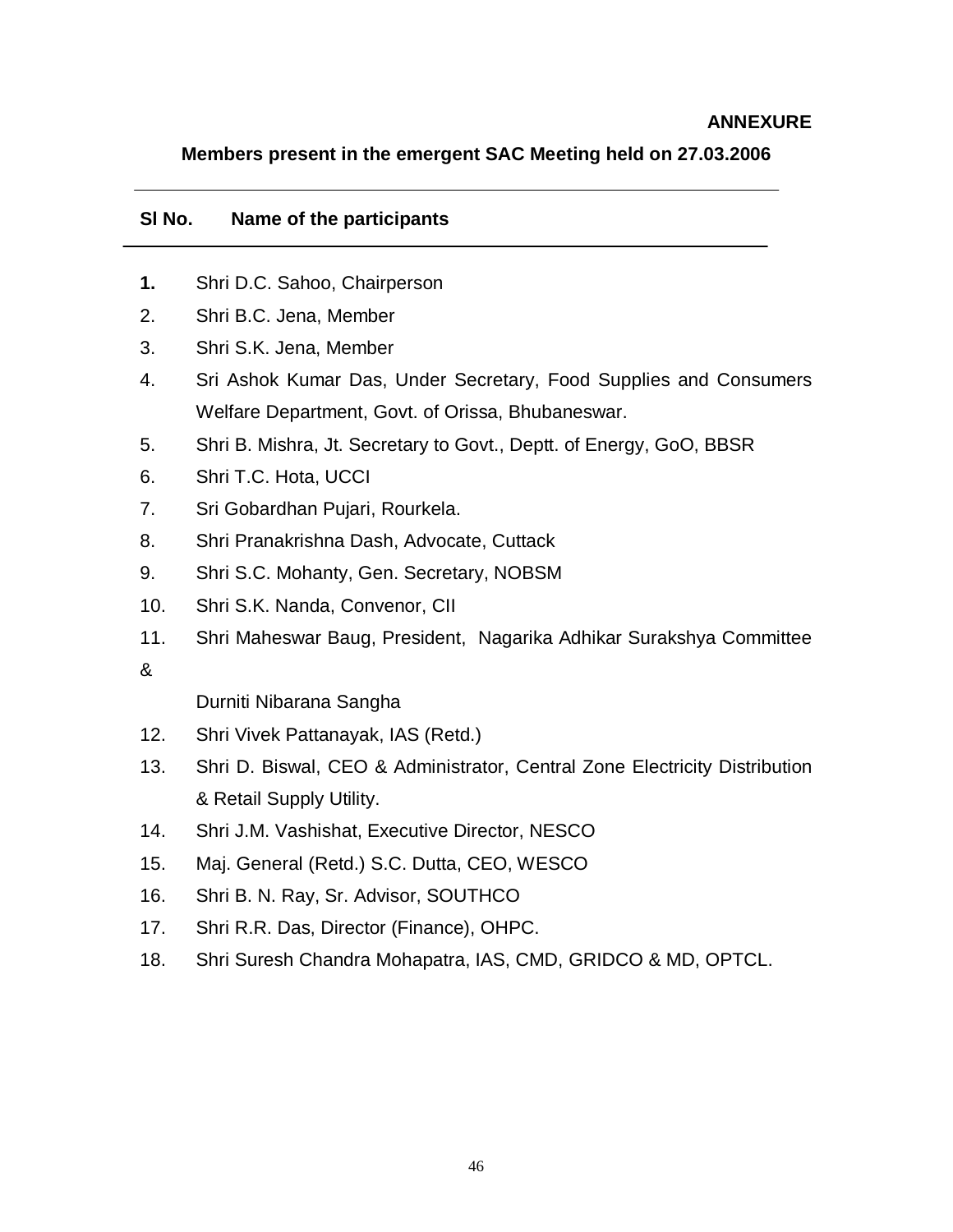# **Annex - II**

# **OFFICERS AND STAFF**

The Commission being the oldest in the country has a committed strength of officers and staff providing a healthy mix of permanent and Deputation and staff. The persons in position as on 31.03.2006 are detailed in the table below: -

| <b>SI</b>      | Name                   | Designation                | Whether         | If on                               |
|----------------|------------------------|----------------------------|-----------------|-------------------------------------|
| No.            |                        | Permanent/<br>Deputation/  |                 | <b>Deputation</b><br><b>Details</b> |
|                |                        |                            | <b>Contract</b> |                                     |
| $\mathbf{1}$   | Shri B.K. Sahoo        | Director (Engg.)           | Permanent       |                                     |
| $\overline{2}$ | Shri M. R. Hazra       | Commission<br>Secretary    | On Deputation   | From Home<br>Dept. Govt. of         |
|                |                        |                            |                 | Orissa.                             |
| 3              | Shri S.N. Ghosh        | Jt. Director (T/Engg)      | Permanent       |                                     |
| 4              | Shri D.K. Satapathy    | Jt. Director (Engg.)       | Permanent       |                                     |
| 5              | Dr. M.S. Panigrahi     | Sr. Economic               | Permanent       |                                     |
|                |                        | Analyst                    |                 |                                     |
| 6              | Shri Kulamani Biswal   | Sr. Financial Analyst      | Permanent       |                                     |
| $\overline{7}$ | Shri N.C. Mahapatra    | Jt. Director (Law)         | Permanent       |                                     |
| 8              | Dr.(Mrs.) Anupama Dash | Jt. Director (T/Econ)      | Permanent       |                                     |
| 9              | Ms. Purabi Das         | <b>Information Officer</b> | Permanent       |                                     |
| 10             | Shri Pravakar Swain    | Dy. Director (P&A)         | On Deputation   | From                                |
|                |                        |                            |                 | <b>OPTCL</b>                        |
| 11             | Shri S.M. Pattnaik     | Jr. Financial Analyst      | Permanent       |                                     |
| 12             | Shri K.L. Panda        | Dy. Director (Engg.)       | Permanent       |                                     |
| 13             | Shri A.K. Panda        | Dy. Director               | Permanent       |                                     |
|                |                        | (T/Eng)                    |                 |                                     |
| 14             | Shri P. Pattnaik       | Dy. Director               | On Deputation   | From                                |
|                |                        | (T/Econ)                   |                 | <b>OPTCL</b>                        |
| 15             | Shri S.C. Biswal       | Dy. Director (IT)          | Permanent       |                                     |
| 16             | Shri Ajoy Sahu         | <b>Accounts Officer</b>    | Permanent       |                                     |
| 17             | Smt. Lilibala Pattnaik | Steno-cum-                 | Permanent       |                                     |
|                |                        | Computer Asst.             |                 |                                     |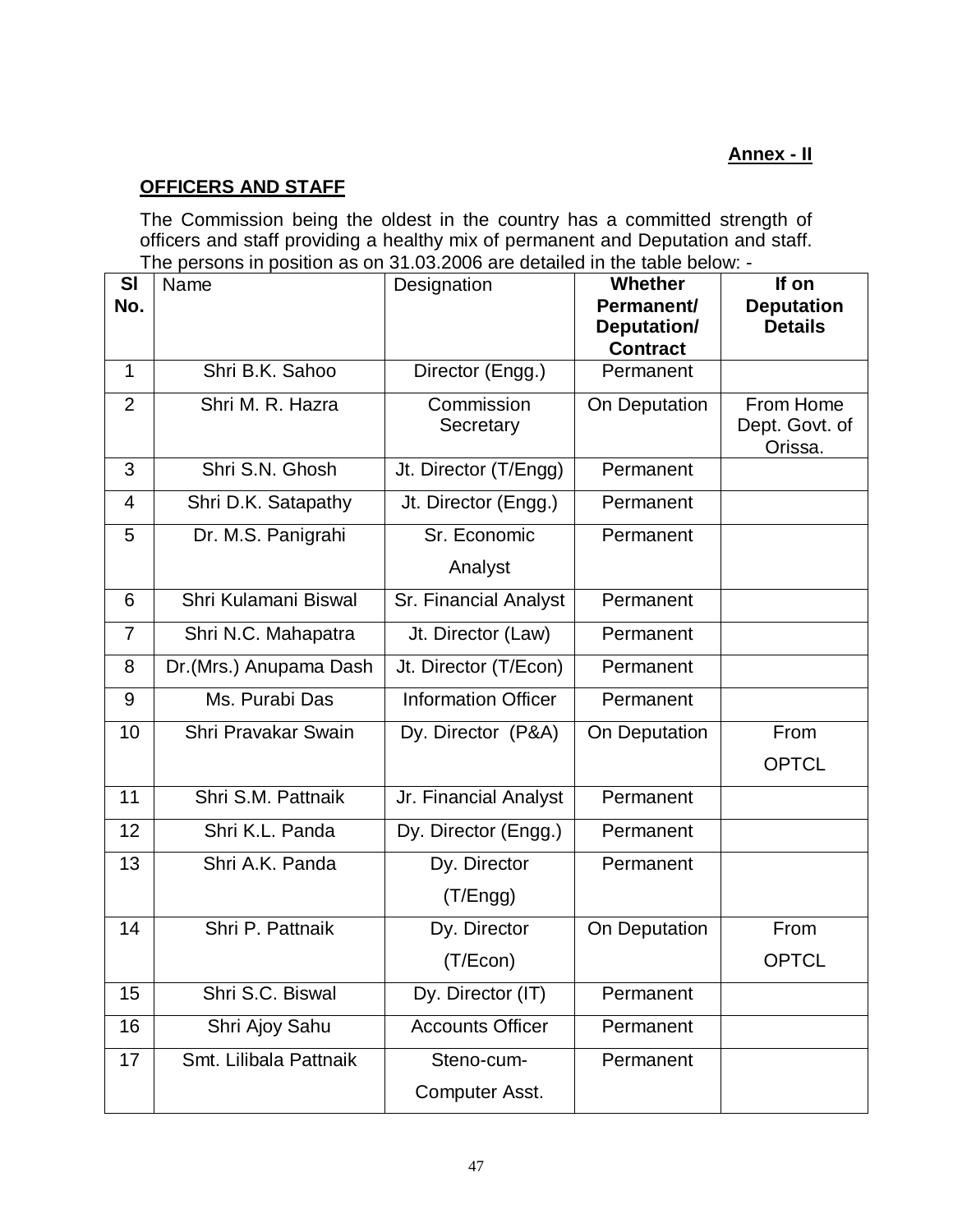| 18 | Shri Manoranjan         | Steno-cum-          | Permanent |  |
|----|-------------------------|---------------------|-----------|--|
|    | Moharana                | Computer Asst.      |           |  |
| 19 | Shri Laxmi Narayan      | Steno-cum-          | Permanent |  |
|    | Padhi                   | Computer Asst.      |           |  |
| 20 | Shri Pramod Kumar       | Steno-cum-          | Permanent |  |
|    | Sahoo                   | Computer Asst.      |           |  |
| 21 | Shri Susanta Kumar Bhoi | Steno-cum-          | Permanent |  |
|    |                         | Computer Asst.      |           |  |
| 22 | Shri Kalicharan Tudu    | Steno-cum-          | Permanent |  |
|    |                         | Computer Asst.      |           |  |
| 23 | Smt. Sanghamitra Mishra | Steno-cum-          | Permanent |  |
|    |                         | Computer Asst.      |           |  |
| 24 | Shri Susil Kumar Sahoo  | Steno-cum-          | Permanent |  |
|    |                         | Computer Asst.      |           |  |
| 25 | Smt. Mamatarani Nanda   | Receptionist/Careta | Permanent |  |
|    |                         | ker                 |           |  |
| 26 | Shri Jayapal Das        | Accountant cum      | Permanent |  |
|    |                         | Cashier             |           |  |
| 27 | Shri Jalandhara Khuntia | <b>Driver</b>       | Permanent |  |
| 28 | Shri Jadunath Barik     | <b>Driver</b>       | Permanent |  |
| 29 | Shri Ramesh Chandra     | <b>Driver</b>       | Permanent |  |
|    | Majhi                   |                     |           |  |
| 30 | Shri Ashok Kumar Digal  | <b>Driver</b>       | Permanent |  |
| 31 | Shri Pitambar Behera    | Peon                | Permanent |  |
| 32 | Shri Sudarshana Behera  | Peon                | Permanent |  |
| 33 | Shri Umesh Chandra      | Peon                | Permanent |  |
|    | Rout                    |                     |           |  |
| 34 | Shri Ramchandra         | Peon                | Permanent |  |
|    | Hansdah                 |                     |           |  |
| 35 | Shri Abhimanyu Jena     | Peon                | Permanent |  |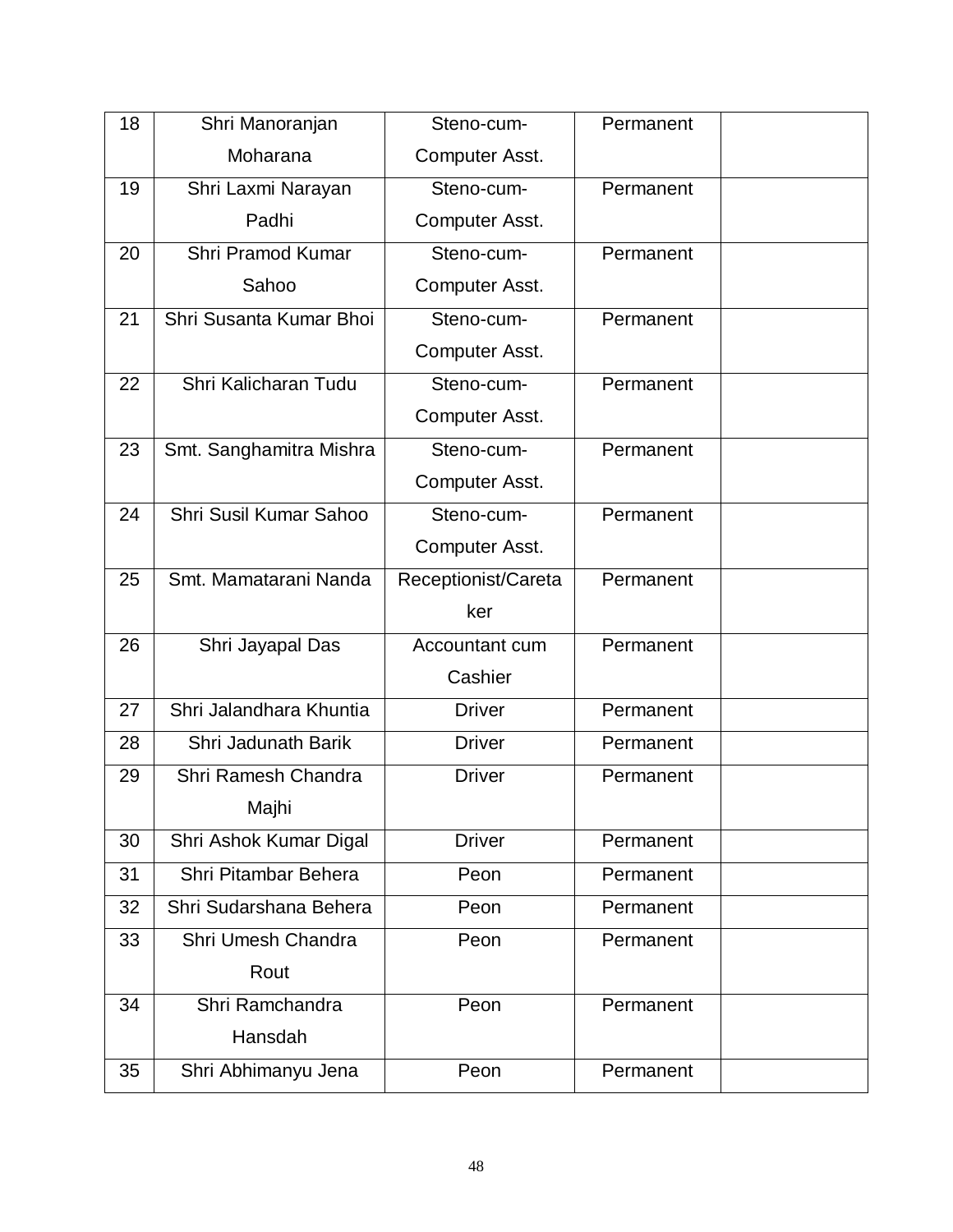| 36 | Shri Bijay Kumar Majhi | Peon | Permanent |  |
|----|------------------------|------|-----------|--|
| 37 | Shri Ramesh Chandra    | Peon | Permanent |  |
|    | Nayak                  |      |           |  |
| 38 | Shri Prafulla Kumar    | Peon | Permanent |  |
|    | <b>Behera</b>          |      |           |  |
| 39 | Shri Rabindra Kumar    | Peon | Permanent |  |
|    | Mekup                  |      |           |  |
| 40 | Shri Sachi Kanta       | Peon | Permanent |  |
|    | Mohapatra              |      |           |  |
| 41 | Shri Pradeep kumar     | Peon | Permanent |  |
|    | Pradhan                |      |           |  |

C:\Annual Report\Admn Annual Report2005-06.doc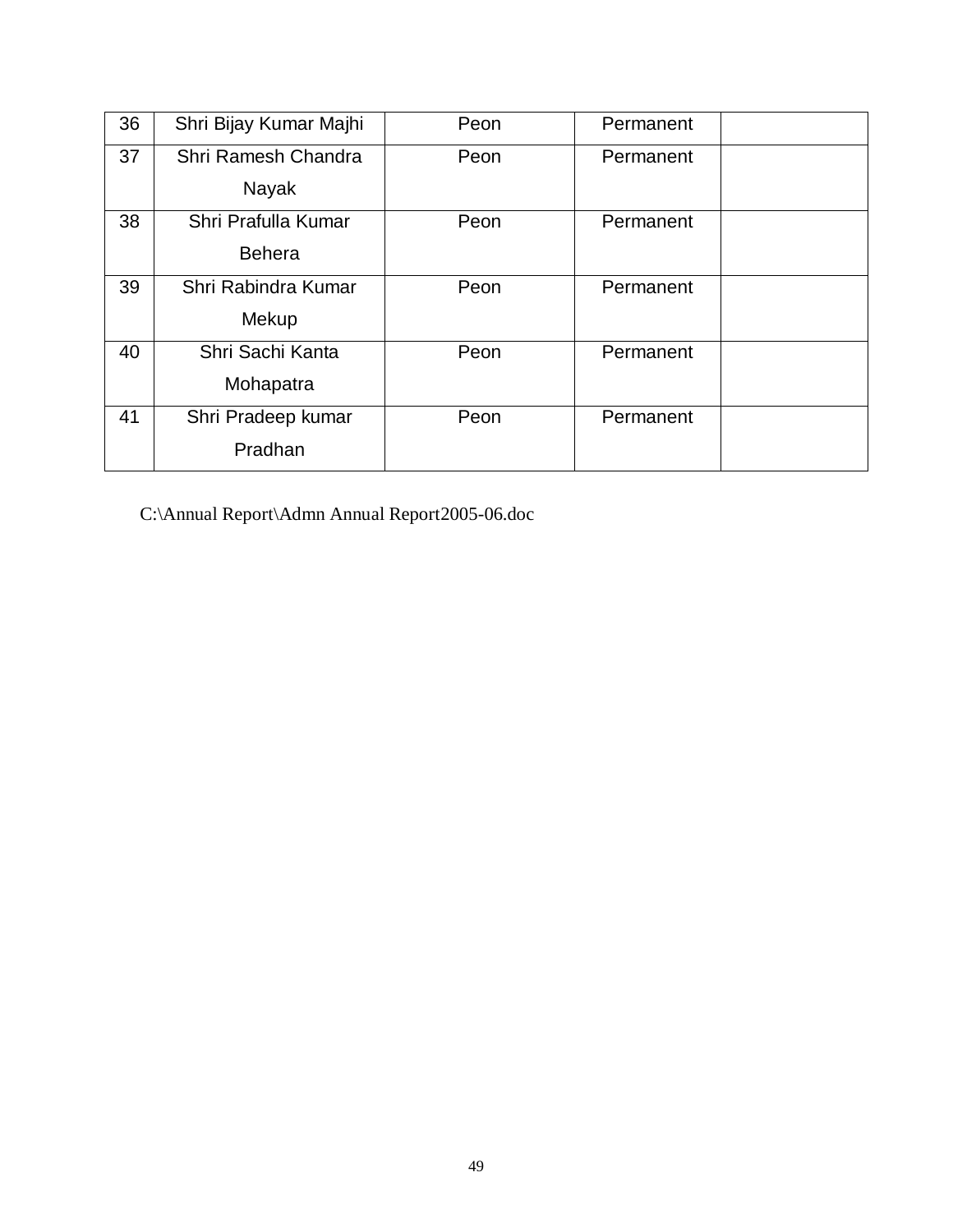| SI             | Name and                             | <b>Particulars of</b>      | Duration | Place         | Programme        |
|----------------|--------------------------------------|----------------------------|----------|---------------|------------------|
| <b>No</b>      | Designation                          | Programme                  |          |               | <b>Conducted</b> |
| $\blacksquare$ |                                      |                            |          |               | by               |
| 1              | <b>S.K.</b><br>Sahoo,<br><b>Shri</b> | Improving effectiveness    | 24.07.05 | <b>Ooty</b>   | National         |
|                | SCA.                                 | of PS/PA's and office      | to       |               | Institute of     |
|                |                                      | personnels"                | 28.07.05 |               | Man              |
|                |                                      |                            |          |               | Management       |
|                |                                      |                            |          |               | &                |
|                |                                      |                            |          |               | Advancement      |
|                |                                      |                            |          |               | , New Delhi      |
| $\overline{2}$ | Shri L.N. Padhi,                     | Improving<br>effectiveness | 24.07.05 | Ooty          | National         |
|                | <b>SCA</b>                           | of PS/PA's and office      | to       |               | Institute of     |
|                |                                      | personnels"                | 28.07.05 |               | Man              |
|                |                                      |                            |          |               | Managemen        |
|                |                                      |                            |          |               | t &              |
|                |                                      |                            |          |               | Advanceme        |
|                |                                      |                            |          |               | nt, New          |
|                |                                      |                            |          |               | Delhi            |
| 3              | Shri M. Moharana,                    | Improving<br>effectiveness | 10.08.05 | <b>Mysore</b> | National         |
|                | <b>SCA</b>                           | of PS/PA's<br>and office   | to       |               | Institute of     |
|                |                                      | personnels"                | 14.08.05 |               | Man              |
|                |                                      |                            |          |               | Managemen        |
|                |                                      |                            |          |               | t &              |
|                |                                      |                            |          |               | Advanceme        |
|                |                                      |                            |          |               | nt, New          |
|                |                                      |                            |          |               | Delhi            |
| $\overline{4}$ | Shri P. K. Sahoo,                    | Improving effectiveness    | 10.08.05 | <b>Mysore</b> | National         |
|                | <b>SCA</b>                           | of PS/PA's and office      | to       |               | Institute of     |
|                |                                      | personnels"                | 14.08.05 |               | Man              |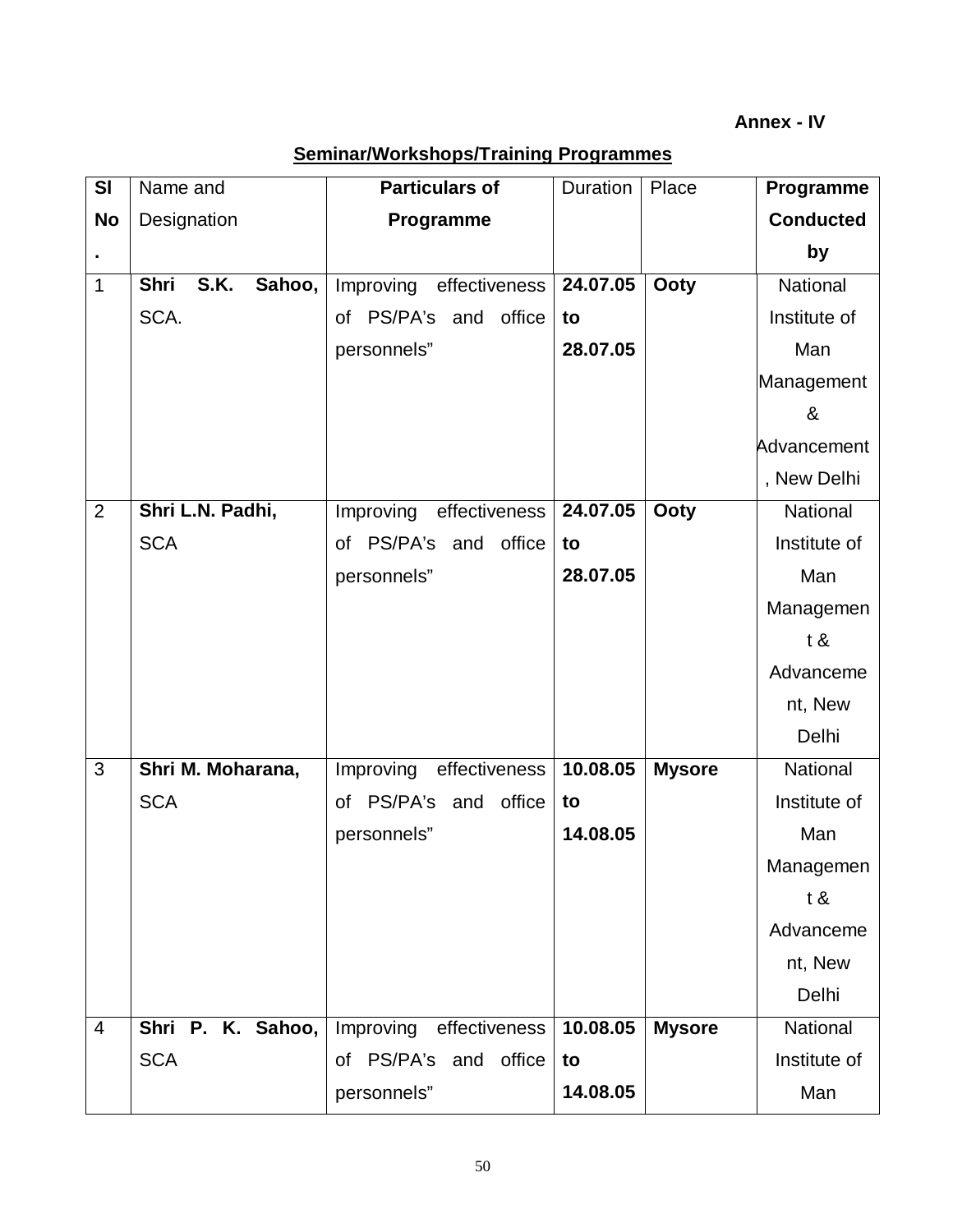|                |                                   |                                    |          |          | Managemen                  |
|----------------|-----------------------------------|------------------------------------|----------|----------|----------------------------|
|                |                                   |                                    |          |          | t &                        |
|                |                                   |                                    |          |          | Advanceme                  |
|                |                                   |                                    |          |          | nt, New                    |
|                |                                   |                                    |          |          | Delhi                      |
| 5              | Shri S.N. Ghosh,                  | "Electricity Act 2003 -            | 23.08.05 | Hyderaba | CIRE,                      |
|                | Joint Director (Tariff-           | Open<br>Access<br>in               | to       | d        | Hyderabad.                 |
|                | Engg.)                            | Transmission<br>&                  | 26.08.05 |          |                            |
|                |                                   | Distribution - Issues &            |          |          |                            |
|                |                                   | Challenges"                        |          |          |                            |
|                |                                   |                                    |          |          |                            |
| 6              | Dr. M.S. Panigrahi,               | "Electricity Act 2003 $-$ 23.08.05 |          | Hyderaba | CIRE,                      |
|                | Joint Director (Econ.             | Open<br>Access<br>in               | to       | d        | Hyderabad.                 |
|                | Analysis)                         | Transmission<br>&                  | 26.08.05 |          |                            |
|                |                                   | Distribution - Issues &            |          |          |                            |
|                |                                   | Challenges"                        |          |          |                            |
| $\overline{7}$ | Shri<br>$\overline{K}$ . C. Tudu, | "Improving effectiveness           | 26.09.05 | Goa      | National                   |
|                | <b>SCA</b>                        | of PS/PA's and office              | to       |          | Institute<br>of            |
|                |                                   | personnels"                        | 30.09.05 |          | Man                        |
|                |                                   |                                    |          |          | Managemen                  |
|                |                                   |                                    |          |          | $\boldsymbol{\alpha}$<br>t |
|                |                                   |                                    |          |          | Advanceme                  |
|                |                                   |                                    |          |          | <b>New</b><br>nt,          |
|                |                                   |                                    |          |          | Delhi                      |
| 8              | Shri S.K. Bhoi, SCA               | "Improving effectiveness           | 26.09.05 | Goa      | National                   |
|                |                                   | of PS/PA's and office              | to       |          | Institute<br>of            |
|                |                                   | personnels"                        | 30.09.05 |          | Man                        |
|                |                                   |                                    |          |          | Managemen                  |
|                |                                   |                                    |          |          | &<br>t                     |
|                |                                   |                                    |          |          | Advanceme                  |
|                |                                   |                                    |          |          | <b>New</b><br>nt,          |